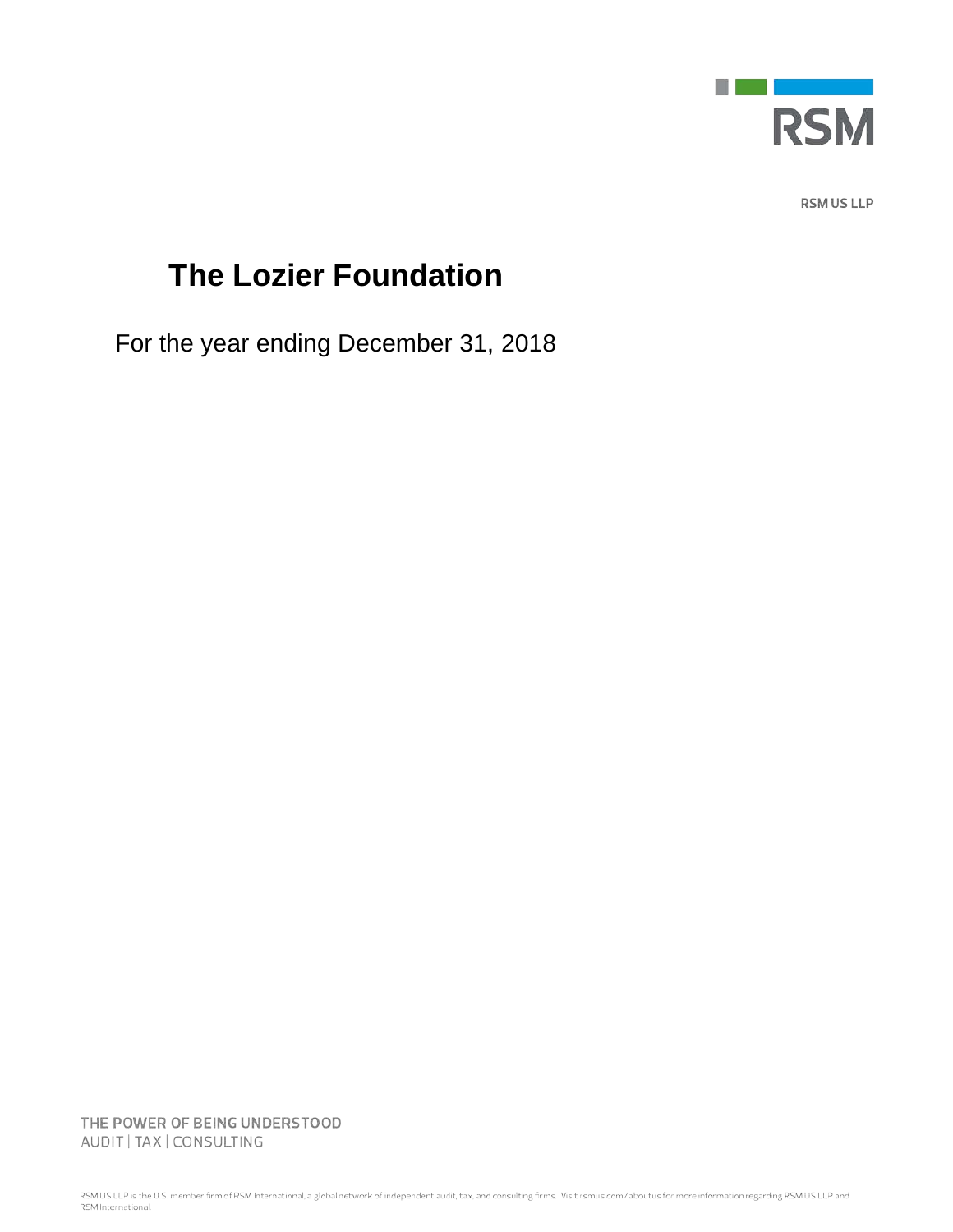## **TAX RETURN FILING INSTRUCTIONS**

### FORM 990-PF

#### **FOR THE YEAR ENDING**

December 31, 2018

| <b>Prepared for</b>                                |                                                                                                                                                                                                                                                                                                      |
|----------------------------------------------------|------------------------------------------------------------------------------------------------------------------------------------------------------------------------------------------------------------------------------------------------------------------------------------------------------|
|                                                    | The Lozier Foundation<br>6336 Pershing Drive<br>Omaha, NE 68110                                                                                                                                                                                                                                      |
| <b>Prepared by</b>                                 | RSM US LLP<br>400 LOCUST ST, STE 640<br>DES MOINES, IA 50309-2354                                                                                                                                                                                                                                    |
| <b>Amount due</b><br>or refund                     | An overpayment of \$58,927. The entire overpayment has been<br>applied to the estimated tax payments.                                                                                                                                                                                                |
| Make check<br>payable to                           | No amount is due.                                                                                                                                                                                                                                                                                    |
| Mail tax return<br>and check (if<br>applicable) to | Not applicable                                                                                                                                                                                                                                                                                       |
| Return must be<br>mailed on<br>or before           | Not applicable                                                                                                                                                                                                                                                                                       |
| <b>Special</b><br><b>Instructions</b>              | This return has been prepared for electronic filing.<br>If you<br>wish to have it transmitted electronically to the IRS, please<br>sign, date, and return Form 8879-EO to our office. We will<br>then submit the electronic return to the IRS. Do not mail a<br>paper copy of the return to the IRS. |
|                                                    | Please note that the Form 990-PF return contains excess<br>distribution carryover of \$2,669,640. This may be applied to<br>tax year 2019 and subsequent years.                                                                                                                                      |
|                                                    | A copy of the 990-PF must be filed with the state of Nebraska<br>by November 15, 2019.<br>Mail to - Office of Attorney General<br>2115 State Capital<br>Lincoln, NE 68509                                                                                                                            |
|                                                    | You are considered a large corporation and quarterly estimates<br>should be calculatd and paid. Please reach out to RSM if you<br>need assistance with estimate calculations.                                                                                                                        |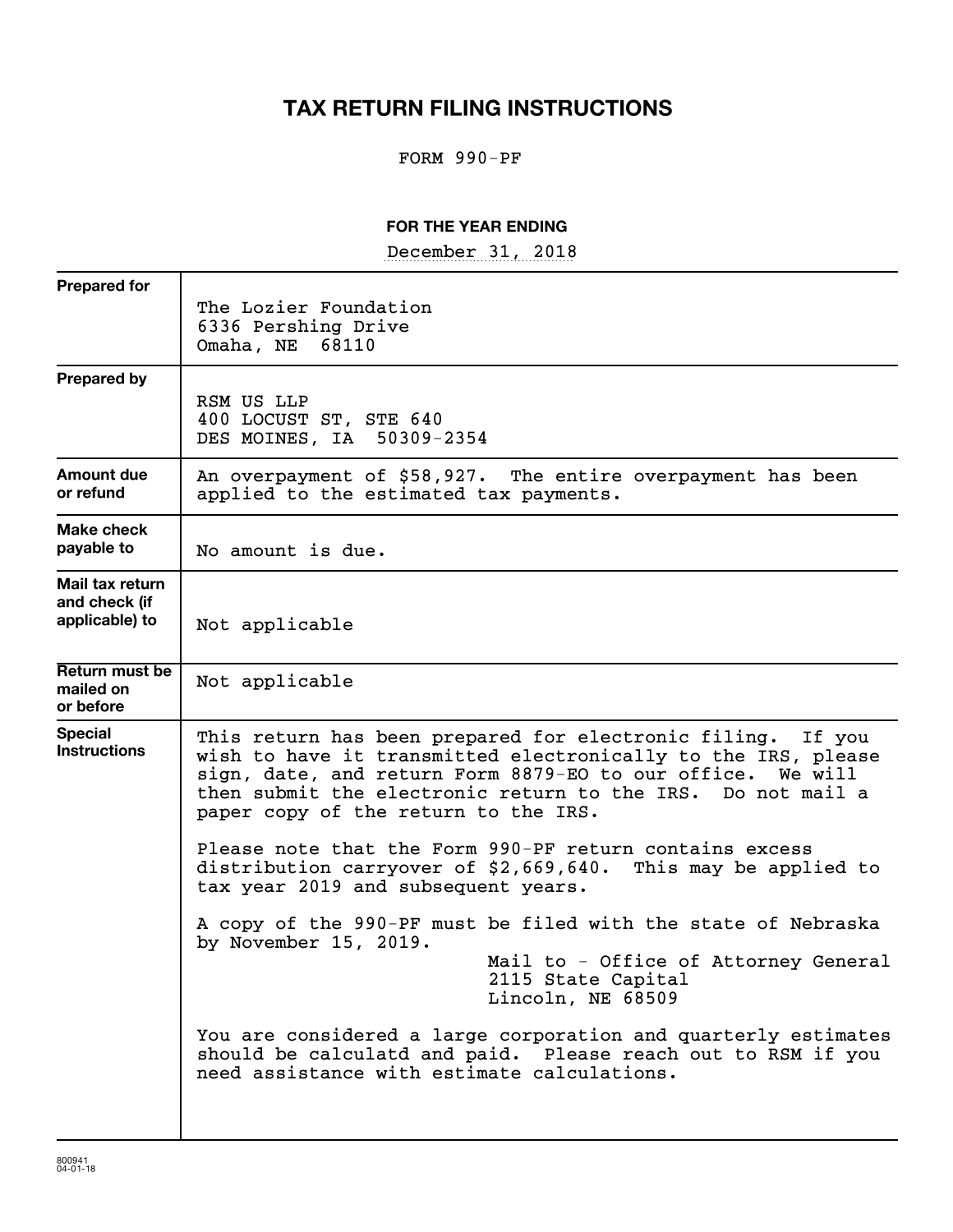Form 990-PI

# Extended to November 15, 2019<br>Return of Private Foundation

**or Section 4947(a)(1) Trust Treated as Private Foundation | Do not enter social security numbers on this form as it may be made public. POO-PF**<br> **Return of Private Foundation**<br> **Pound the Treasury Private Foundation**<br> **Revenue Service**<br> **Pound terms and the latest information.**<br> **Revenue Service**<br> **Pound terms and the latest information.** 

OMB No. 1545-0052

|                                       |        | Department of the Treasury                                    |                                                                                                            |                      | Do not enter social security numbers on this form as it may be made public. |              |                    |                                                                                  |                                              |
|---------------------------------------|--------|---------------------------------------------------------------|------------------------------------------------------------------------------------------------------------|----------------------|-----------------------------------------------------------------------------|--------------|--------------------|----------------------------------------------------------------------------------|----------------------------------------------|
|                                       |        | Internal Revenue Service                                      |                                                                                                            |                      | Go to www.irs.gov/Form990PF for instructions and the latest information.    |              |                    |                                                                                  | Open to Public Inspection                    |
|                                       |        |                                                               | For calendar year 2018 or tax year beginning                                                               |                      |                                                                             | , and ending |                    |                                                                                  |                                              |
|                                       |        | Name of foundation                                            |                                                                                                            |                      |                                                                             |              |                    | A Employer identification number                                                 |                                              |
|                                       |        |                                                               |                                                                                                            |                      |                                                                             |              |                    |                                                                                  |                                              |
|                                       |        |                                                               | The Lozier Foundation                                                                                      |                      |                                                                             |              |                    | 94-3027928                                                                       |                                              |
|                                       |        |                                                               | Number and street (or P.O. box number if mail is not delivered to street address)                          |                      |                                                                             |              | Room/suite         | <b>B</b> Telephone number                                                        |                                              |
|                                       |        |                                                               | 6336 Pershing Drive                                                                                        |                      |                                                                             |              |                    | $402 - 457 - 8133$                                                               |                                              |
|                                       |        |                                                               | City or town, state or province, country, and ZIP or foreign postal code                                   |                      |                                                                             |              |                    | $ C $ If exemption application is pending, check here                            |                                              |
|                                       |        | Omaha, NE                                                     | 68110                                                                                                      |                      |                                                                             |              |                    |                                                                                  |                                              |
|                                       |        | <b>G</b> Check all that apply:                                | Initial return                                                                                             |                      | Initial return of a former public charity                                   |              |                    | D 1. Foreign organizations, check here                                           |                                              |
|                                       |        |                                                               | Final return                                                                                               |                      | Amended return                                                              |              |                    |                                                                                  |                                              |
|                                       |        |                                                               | Address change                                                                                             |                      | Name change                                                                 |              |                    | 2. Foreign organizations meeting the 85% test, check here and attach computation |                                              |
|                                       |        | H Check type of organization:                                 |                                                                                                            |                      | $\boxed{\mathbf{X}}$ Section 501(c)(3) exempt private foundation            |              |                    | E If private foundation status was terminated                                    |                                              |
|                                       |        |                                                               | Section 4947(a)(1) nonexempt charitable trust                                                              |                      | Other taxable private foundation                                            |              |                    | under section $507(b)(1)(A)$ , check here $\Box$                                 |                                              |
|                                       |        |                                                               | I Fair market value of all assets at end of year                                                           | J Accounting method: | $X$ Cash                                                                    | Accrual      |                    | F If the foundation is in a 60-month termination                                 |                                              |
|                                       |        | (from Part II, col. (c), line 16)                             |                                                                                                            |                      | Other (specify)                                                             |              |                    | under section 507(b)(1)(B), check here $\Box$                                    |                                              |
| ►\$                                   |        |                                                               |                                                                                                            |                      | 401, 480, 701. (Part I, column (d) must be on cash basis.)                  |              |                    |                                                                                  |                                              |
|                                       | Part I |                                                               | Analysis of Revenue and Expenses                                                                           |                      | (a) Revenue and                                                             |              | (b) Net investment | (c) Adjusted net                                                                 | (d) Disbursements                            |
|                                       |        |                                                               | The total of amounts in columns (b), (c), and (d) may not<br>necessarily equal the amounts in column (a).) |                      | expenses per books                                                          |              | income             | income                                                                           | for charitable purposes<br>(cash basis only) |
|                                       | 1.     |                                                               | Contributions, gifts, grants, etc., received                                                               |                      | 20,505,124.                                                                 |              |                    | N/A                                                                              |                                              |
|                                       | 2      | $Check \rightarrow$                                           | if the foundation is not required to attach Sch. B                                                         |                      |                                                                             |              |                    |                                                                                  |                                              |
|                                       | 3      |                                                               | Interest on savings and temporary<br>cash investments                                                      |                      | 419,552.                                                                    |              | 418,369.           |                                                                                  | Statement                                    |
|                                       | 4      |                                                               | Dividends and interest from securities                                                                     |                      | 13,413,464.                                                                 |              | 13,304,610.        |                                                                                  | Statement                                    |
|                                       |        |                                                               |                                                                                                            |                      |                                                                             |              |                    |                                                                                  |                                              |
|                                       |        | <b>b</b> Net rental income or (loss)                          |                                                                                                            |                      |                                                                             |              |                    |                                                                                  |                                              |
|                                       |        |                                                               | 6a Net gain or (loss) from sale of assets not on line 10                                                   |                      | 15,480,084.                                                                 |              |                    |                                                                                  |                                              |
|                                       | b      |                                                               | Gross sales price for all 110, 717, 173.                                                                   |                      |                                                                             |              |                    |                                                                                  |                                              |
| Revenue                               |        |                                                               | 7 Capital gain net income (from Part IV, line 2)                                                           |                      |                                                                             |              | 15,480,084.        |                                                                                  |                                              |
|                                       | 8      |                                                               |                                                                                                            |                      |                                                                             |              |                    |                                                                                  |                                              |
|                                       | 9      |                                                               |                                                                                                            |                      |                                                                             |              |                    |                                                                                  |                                              |
|                                       |        | Gross sales less returns                                      |                                                                                                            |                      |                                                                             |              |                    |                                                                                  |                                              |
|                                       |        | <b><math>\mathbf b</math></b> Less: Cost of goods sold $\Box$ |                                                                                                            |                      |                                                                             |              |                    |                                                                                  |                                              |
|                                       |        |                                                               |                                                                                                            |                      |                                                                             |              |                    |                                                                                  |                                              |
|                                       | 11     |                                                               |                                                                                                            |                      | 284, 875.                                                                   |              | 229,744.           |                                                                                  | Statement<br>3                               |
|                                       | 12     |                                                               |                                                                                                            |                      | $\overline{50, 103, 099.}$ 29, 432, 807.                                    |              |                    |                                                                                  |                                              |
|                                       | 13     |                                                               | Compensation of officers, directors, trustees, etc.                                                        |                      | $\overline{0}$ .                                                            |              | 0.                 |                                                                                  | 0.                                           |
|                                       | 14     |                                                               | Other employee salaries and wages                                                                          |                      |                                                                             |              |                    |                                                                                  |                                              |
|                                       |        |                                                               | 15 Pension plans, employee benefits                                                                        |                      |                                                                             |              |                    |                                                                                  |                                              |
|                                       |        | 16a Legal fees                                                |                                                                                                            |                      |                                                                             |              |                    |                                                                                  |                                              |
|                                       |        |                                                               |                                                                                                            |                      | 3,000.                                                                      |              | 1,500.             |                                                                                  | 1,500.                                       |
|                                       |        |                                                               |                                                                                                            |                      | 991,247.                                                                    |              | 917,559.           |                                                                                  | 69,615.                                      |
|                                       |        |                                                               |                                                                                                            |                      | 68.                                                                         |              | 68.                |                                                                                  | 0.                                           |
|                                       | 17     |                                                               |                                                                                                            |                      | 639,021.                                                                    |              | 196, 346.          |                                                                                  | $\overline{0}$ .                             |
|                                       | 18     |                                                               |                                                                                                            |                      |                                                                             |              |                    |                                                                                  |                                              |
|                                       | 19     |                                                               | Depreciation and depletion [11] Depreciation and depletion                                                 |                      |                                                                             |              |                    |                                                                                  |                                              |
|                                       | 20     |                                                               |                                                                                                            |                      |                                                                             |              |                    |                                                                                  |                                              |
|                                       | 21     |                                                               | Travel, conferences, and meetings                                                                          |                      | 650.                                                                        |              | 0.                 |                                                                                  | 0.                                           |
|                                       | 22     |                                                               |                                                                                                            |                      |                                                                             |              |                    |                                                                                  |                                              |
| Operating and Administrative Expenses | 23     |                                                               | Other expenses <b>Stmt</b> 7                                                                               |                      | 15,987.                                                                     |              | 1,893.             |                                                                                  | 13,909.                                      |
|                                       | 24     |                                                               | Total operating and administrative                                                                         |                      |                                                                             |              |                    |                                                                                  |                                              |
|                                       |        |                                                               | expenses. Add lines 13 through 23                                                                          |                      | 1,649,973.                                                                  |              | $1,117,366$ .      |                                                                                  | 85,024.                                      |
|                                       |        |                                                               | 25 Contributions, gifts, grants paid                                                                       |                      | 20, 305, 976.                                                               |              |                    |                                                                                  | 20, 305, 976.                                |
|                                       | 26     |                                                               | Total expenses and disbursements.                                                                          |                      |                                                                             |              |                    |                                                                                  |                                              |
|                                       |        |                                                               |                                                                                                            |                      | 21, 955, 949.                                                               |              | 1,117,366.         |                                                                                  | 20, 391, 000.                                |
|                                       |        | 27 Subtract line 26 from line 12:                             |                                                                                                            |                      |                                                                             |              |                    |                                                                                  |                                              |
|                                       |        |                                                               | <b>a</b> Excess of revenue over expenses and disbursements                                                 |                      | 28, 147, 150.                                                               |              |                    |                                                                                  |                                              |
|                                       |        |                                                               | <b>b</b> Net investment income (if negative, enter -0-)                                                    |                      |                                                                             |              | 28, 315, 441.      |                                                                                  |                                              |
|                                       |        |                                                               | C Adjusted net income (if negative, enter -0-)                                                             |                      |                                                                             |              |                    | N/A                                                                              |                                              |

823501 12-11-18 **For Paperwork Reduction Act Notice, see instructions.** LHA Form (2018)

. . . . . . . . . . . . .

Form **990-PF** (2018)

10450822 133303 FOUNDATION 2018.04020 The Lozier Foundation FOUNDAT1

G Adjusted net income (if negative, enter -0-)

1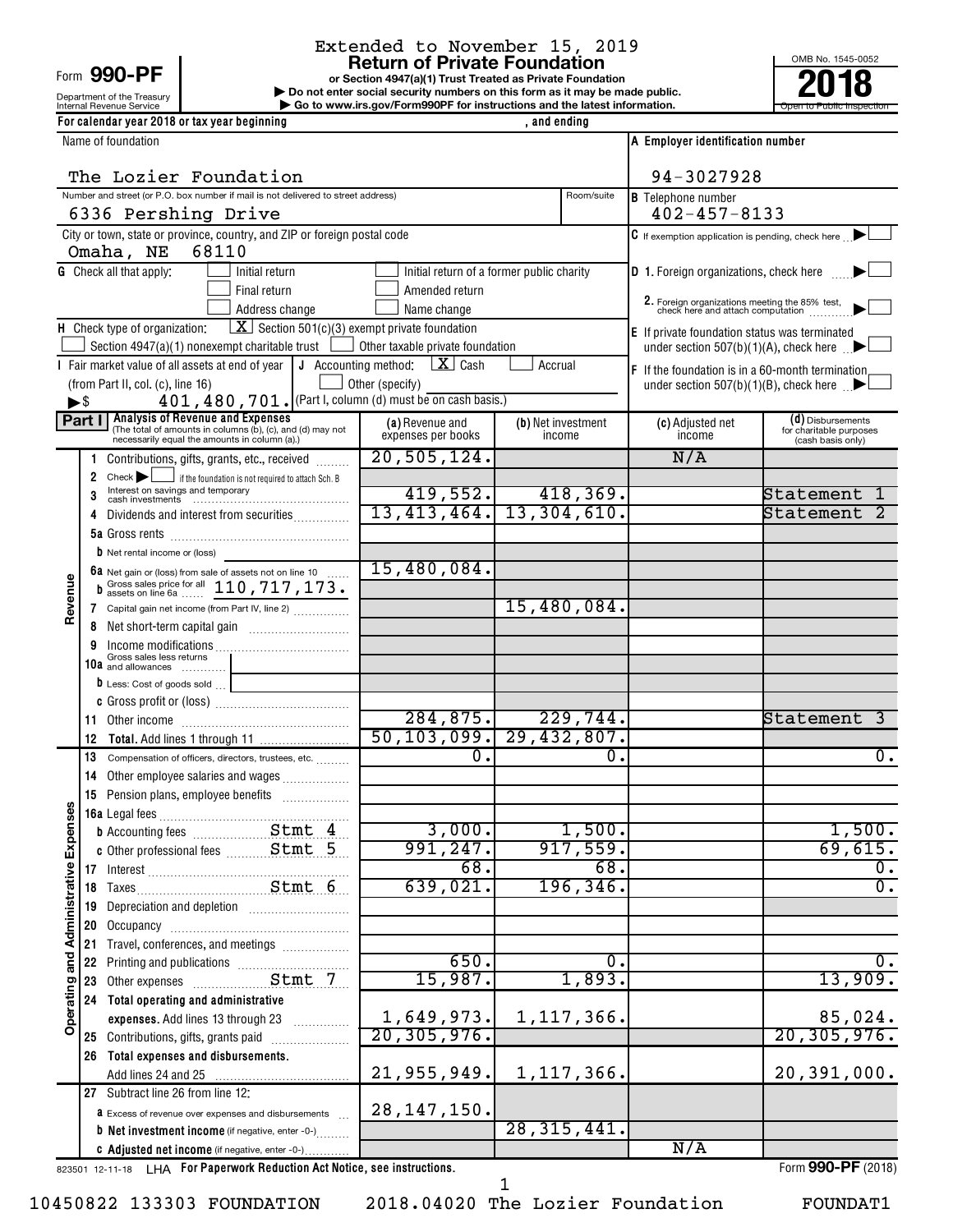|                             |          | The Lozier Foundation<br>Form 990-PF (2018)                                             |                                  |                                                               | 94-3027928            | Page 2   |
|-----------------------------|----------|-----------------------------------------------------------------------------------------|----------------------------------|---------------------------------------------------------------|-----------------------|----------|
|                             | Part II  | Balance Sheets Attached schedules and amounts in the description                        | Beginning of year                | End of year                                                   |                       |          |
|                             |          |                                                                                         | (a) Book Value                   | (b) Book Value                                                | (c) Fair Market Value |          |
|                             |          | 1 Cash - non-interest-bearing                                                           |                                  |                                                               |                       |          |
|                             |          |                                                                                         | 43, 394, 428.                    | 39,517,178.                                                   | 39,517,143.           |          |
|                             |          | 50,972.<br>3 Accounts receivable $\blacktriangleright$                                  | 11,523.                          | 50,972.                                                       |                       | 50,972.  |
|                             |          | Less: allowance for doubtful accounts                                                   |                                  |                                                               |                       |          |
|                             |          | 4 Pledges receivable<br>Less: allowance for doubtful accounts                           |                                  |                                                               |                       |          |
|                             |          |                                                                                         |                                  |                                                               |                       |          |
|                             |          | 6 Receivables due from officers, directors, trustees, and other                         |                                  |                                                               |                       |          |
|                             |          |                                                                                         |                                  |                                                               |                       |          |
|                             |          |                                                                                         |                                  |                                                               |                       |          |
|                             |          | Less: allowance for doubtful accounts $\blacktriangleright$                             |                                  |                                                               |                       |          |
|                             |          |                                                                                         |                                  |                                                               |                       |          |
| Assets                      |          |                                                                                         |                                  |                                                               |                       |          |
|                             |          | 10a Investments - U.S. and state government obligations Stmt 9                          | 41,090,448.                      | $\begin{bmatrix} 52,812,251 \end{bmatrix}$ , 52,465,401.      |                       |          |
|                             |          |                                                                                         | 213, 140, 648.                   | $217, 172, 983.$ 249, 973, 676.                               |                       |          |
|                             |          |                                                                                         | 56,907,064.                      | 62,095,897.                                                   | 59, 255, 495.         |          |
|                             |          | 11 Investments - land, buildings, and equipment: basis                                  |                                  |                                                               |                       |          |
|                             |          |                                                                                         |                                  |                                                               |                       |          |
|                             |          |                                                                                         |                                  |                                                               |                       |          |
|                             |          |                                                                                         |                                  |                                                               |                       |          |
|                             |          | 14 Land, buildings, and equipment: basis                                                |                                  |                                                               |                       |          |
|                             |          |                                                                                         |                                  |                                                               |                       |          |
|                             |          | 15 Other assets (describe FUTURE FORWARD LLC)                                           | 156, 297.                        | 218,014.                                                      |                       | 218,014. |
|                             |          | 16 Total assets (to be completed by all filers - see the                                |                                  |                                                               |                       |          |
|                             |          |                                                                                         |                                  | 354,700,408. 371,867,295. 401,480,701.                        |                       |          |
|                             |          |                                                                                         | $\overline{42}$ .                | 35.                                                           |                       |          |
|                             |          |                                                                                         |                                  |                                                               |                       |          |
|                             |          |                                                                                         |                                  |                                                               |                       |          |
|                             |          | 20 Loans from officers, directors, trustees, and other disqualified persons             |                                  |                                                               |                       |          |
| Liabilities                 | 21       |                                                                                         |                                  |                                                               |                       |          |
|                             |          | 22 Other liabilities (describe                                                          |                                  |                                                               |                       |          |
|                             |          |                                                                                         | 42.                              | 35.                                                           |                       |          |
|                             |          | Foundations that follow SFAS 117, check here <b>Fig. 1. 1. 1. 1. 1.</b>                 |                                  |                                                               |                       |          |
|                             |          | and complete lines 24 through 26, and lines 30 and 31.                                  |                                  |                                                               |                       |          |
|                             | 24       | Unrestricted                                                                            |                                  |                                                               |                       |          |
|                             | 25       |                                                                                         |                                  |                                                               |                       |          |
|                             |          |                                                                                         |                                  |                                                               |                       |          |
| Net Assets or Fund Balances |          | Foundations that do not follow SFAS 117, check here $\mathbb{R}$                        |                                  |                                                               |                       |          |
|                             |          | and complete lines 27 through 31.                                                       |                                  |                                                               |                       |          |
|                             | 27       | Capital stock, trust principal, or current funds                                        | О.<br>σ.                         | 0.<br>$\overline{0}$ .                                        |                       |          |
|                             | 28       | Paid-in or capital surplus, or land, bldg., and equipment fund                          |                                  |                                                               |                       |          |
|                             |          | 29 Retained earnings, accumulated income, endowment, or other funds                     | 354, 700, 366.<br>354, 700, 366. | 371,867,260.<br>371,867,260.                                  |                       |          |
|                             | 30       |                                                                                         |                                  |                                                               |                       |          |
|                             |          |                                                                                         | 354,700,408. 371,867,295.        |                                                               |                       |          |
|                             |          | Analysis of Changes in Net Assets or Fund Balances                                      |                                  |                                                               |                       |          |
|                             | Part III |                                                                                         |                                  |                                                               |                       |          |
|                             |          | 1 Total net assets or fund balances at beginning of year - Part II, column (a), line 30 |                                  |                                                               |                       |          |
|                             |          |                                                                                         |                                  | $\mathbf{1}$                                                  | 354,700,366.          |          |
|                             |          | 2 Enter amount from Part I, line 27a                                                    |                                  | $\overline{2}$                                                | 28, 147, 150.         |          |
| 3                           |          | Other increases not included in line 2 (itemize) EXETURNED SCHOLARSHIPS                 |                                  | $\overline{\mathbf{3}}$                                       | 382, 896, 874.        | 49,358.  |
| 4                           |          | Add lines 1, 2, and 3<br>Decreases not included in line 2 (itemize) ▶                   |                                  | $\overline{\mathbf{4}}$<br>See Statement 8<br>$5\phantom{.0}$ | 11,029,614.           |          |
| 5<br>6                      |          |                                                                                         |                                  | 6                                                             | 371,867,260.          |          |
|                             |          |                                                                                         |                                  |                                                               | Form 990-PF (2018)    |          |
|                             |          |                                                                                         |                                  |                                                               |                       |          |

823511 12-11-18

10450822 133303 FOUNDATION 2018.04020 The Lozier Foundation FOUNDAT1 2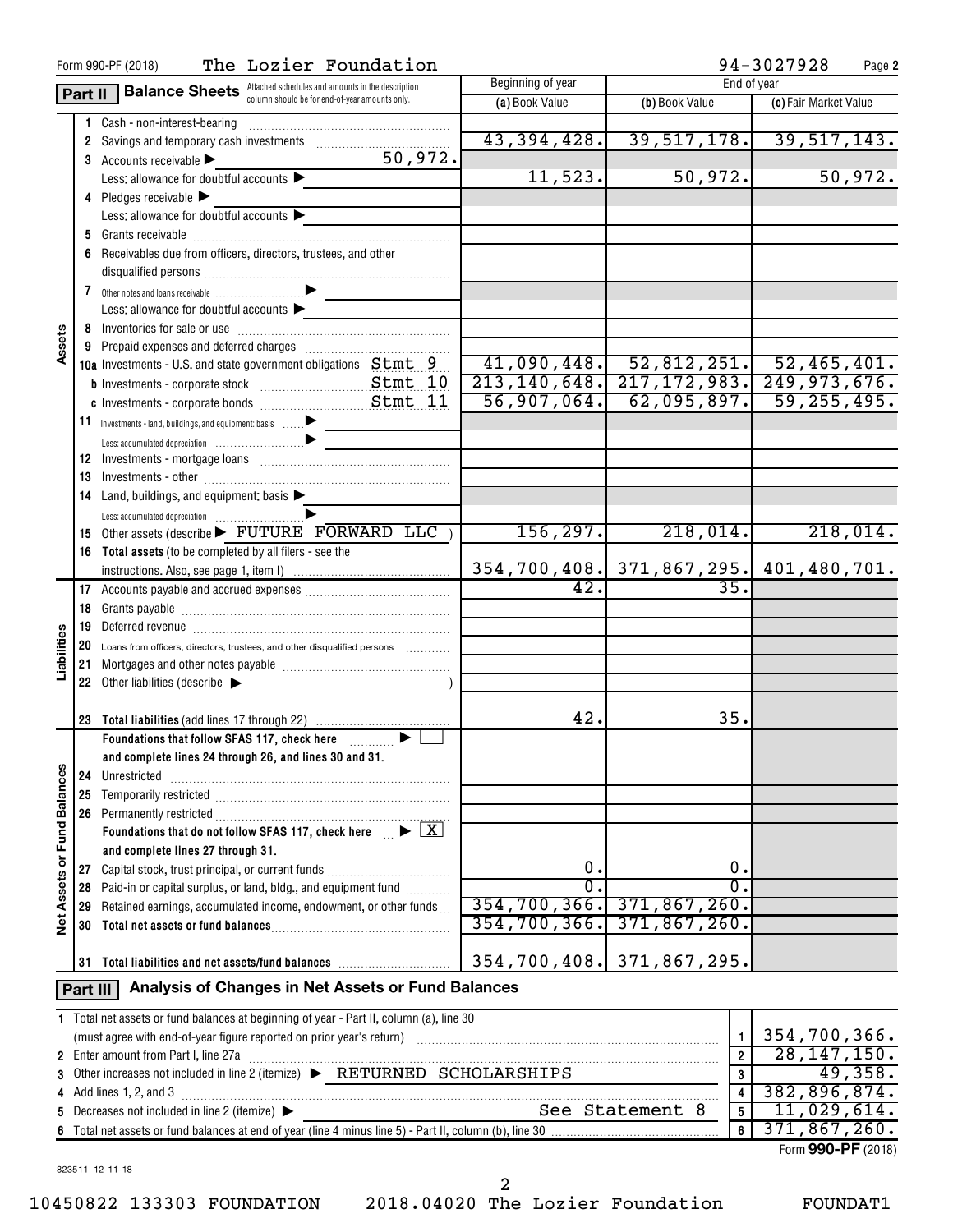| Form 990-PF (2018)                                                                                                                                            |  | The Lozier Foundation                                                           |               |                                                 |     |                                  |                                      | 94-3027928                                           |                           | Page 3                           |
|---------------------------------------------------------------------------------------------------------------------------------------------------------------|--|---------------------------------------------------------------------------------|---------------|-------------------------------------------------|-----|----------------------------------|--------------------------------------|------------------------------------------------------|---------------------------|----------------------------------|
| Part IV                                                                                                                                                       |  | <b>Capital Gains and Losses for Tax on Investment Income</b>                    |               |                                                 |     |                                  |                                      |                                                      |                           |                                  |
|                                                                                                                                                               |  | (a) List and describe the kind(s) of property sold (for example, real estate,   |               |                                                 |     | (b) How acquired<br>P - Purchase | (c) Date acquired<br>(mo., day, yr.) |                                                      |                           | (d) Date sold<br>(mo., day, yr.) |
| 2-story brick warehouse; or common stock, 200 shs. MLC Co.)<br>D - Donation<br>1a PUBLICLY TRADED SECURITIES SHORT TERM                                       |  |                                                                                 |               |                                                 |     |                                  |                                      |                                                      |                           |                                  |
| <b>b PUBLICLY TRADED SECURITIES LONG TERM</b>                                                                                                                 |  |                                                                                 |               |                                                 |     |                                  |                                      |                                                      |                           |                                  |
| c Capital Gains Dividends                                                                                                                                     |  |                                                                                 |               |                                                 |     |                                  |                                      |                                                      |                           |                                  |
| d                                                                                                                                                             |  |                                                                                 |               |                                                 |     |                                  |                                      |                                                      |                           |                                  |
| e                                                                                                                                                             |  |                                                                                 |               |                                                 |     |                                  |                                      |                                                      |                           |                                  |
| (e) Gross sales price                                                                                                                                         |  | (f) Depreciation allowed<br>(or allowable)                                      |               | (g) Cost or other basis<br>plus expense of sale |     |                                  |                                      | (h) Gain or (loss)<br>$((e)$ plus $(f)$ minus $(g))$ |                           |                                  |
| 39, 220, 648.<br>a                                                                                                                                            |  |                                                                                 |               | 39,374,854.                                     |     |                                  |                                      |                                                      |                           | $-154, 206.$                     |
| 71,000,145.<br>b                                                                                                                                              |  |                                                                                 |               | 55,862,235.                                     |     |                                  |                                      |                                                      |                           | 15,137,910.                      |
| 496,380.<br>C<br>$\mathsf d$                                                                                                                                  |  |                                                                                 |               |                                                 |     |                                  |                                      |                                                      |                           | 496,380.                         |
| e                                                                                                                                                             |  |                                                                                 |               |                                                 |     |                                  |                                      |                                                      |                           |                                  |
| Complete only for assets showing gain in column (h) and owned by the foundation on 12/31/69.                                                                  |  |                                                                                 |               |                                                 |     |                                  |                                      | (I) Gains (Col. (h) gain minus                       |                           |                                  |
|                                                                                                                                                               |  | (j) Adjusted basis                                                              |               | $(k)$ Excess of col. (i)                        |     |                                  |                                      | col. (k), but not less than $-0$ -) or               |                           |                                  |
| (i) FMV as of 12/31/69                                                                                                                                        |  | as of 12/31/69                                                                  |               | over col. (j), if any                           |     |                                  |                                      | Losses (from col. (h))                               |                           |                                  |
| а                                                                                                                                                             |  |                                                                                 |               |                                                 |     |                                  |                                      |                                                      |                           | $-154, 206.$                     |
| b                                                                                                                                                             |  |                                                                                 |               |                                                 |     |                                  |                                      |                                                      |                           | 15, 137, 910.                    |
| c                                                                                                                                                             |  |                                                                                 |               |                                                 |     |                                  |                                      |                                                      |                           | 496,380.                         |
| d<br>e                                                                                                                                                        |  |                                                                                 |               |                                                 |     |                                  |                                      |                                                      |                           |                                  |
|                                                                                                                                                               |  |                                                                                 |               |                                                 |     |                                  |                                      |                                                      |                           |                                  |
| 2 Capital gain net income or (net capital loss)                                                                                                               |  | If gain, also enter in Part I, line 7<br>If (loss), enter -0- in Part I, line 7 |               |                                                 |     | $\overline{2}$                   |                                      |                                                      |                           | 15,480,084.                      |
| 3 Net short-term capital gain or (loss) as defined in sections 1222(5) and (6):                                                                               |  |                                                                                 |               |                                                 |     |                                  |                                      |                                                      |                           |                                  |
| If gain, also enter in Part I, line 8, column (c).                                                                                                            |  |                                                                                 |               |                                                 |     |                                  |                                      |                                                      |                           |                                  |
|                                                                                                                                                               |  |                                                                                 |               |                                                 | 3   |                                  |                                      | N/A                                                  |                           |                                  |
| Part V   Qualification Under Section 4940(e) for Reduced Tax on Net Investment Income                                                                         |  |                                                                                 |               |                                                 |     |                                  |                                      |                                                      |                           |                                  |
| (For optional use by domestic private foundations subject to the section 4940(a) tax on net investment income.)                                               |  |                                                                                 |               |                                                 |     |                                  |                                      |                                                      |                           |                                  |
| If section 4940(d)(2) applies, leave this part blank.                                                                                                         |  |                                                                                 |               |                                                 |     |                                  |                                      |                                                      |                           |                                  |
| Was the foundation liable for the section 4942 tax on the distributable amount of any year in the base period?                                                |  |                                                                                 |               |                                                 |     |                                  |                                      |                                                      |                           | Yes $X$ No                       |
| If "Yes," the foundation doesn't qualify under section 4940(e). Do not complete this part.                                                                    |  |                                                                                 |               |                                                 |     |                                  |                                      |                                                      |                           |                                  |
| 1 Enter the appropriate amount in each column for each year; see the instructions before making any entries.                                                  |  |                                                                                 |               |                                                 |     |                                  |                                      |                                                      |                           |                                  |
| (a)<br>Base periód years<br>Calendar year (or tax year beginning in)                                                                                          |  | (b)<br>Adjusted qualifying distributions                                        |               | Net value of noncharitable-use assets           | (C) |                                  |                                      | (col. (b) divided by col. (c))                       | (d)<br>Distribution ratio |                                  |
| 2017                                                                                                                                                          |  |                                                                                 | 19, 257, 232. |                                                 |     | 389, 266, 622.                   |                                      |                                                      |                           | .049471                          |
| 2016                                                                                                                                                          |  |                                                                                 | 17,623,373.   |                                                 |     | 355, 213, 271.                   |                                      |                                                      |                           | .049613                          |
| 2015                                                                                                                                                          |  |                                                                                 | 12,947,155.   |                                                 |     | 366, 693, 890.                   |                                      |                                                      |                           | .035308                          |
| 2014                                                                                                                                                          |  |                                                                                 | 19,466,374.   |                                                 |     | 369, 354, 875.                   |                                      |                                                      |                           | .052704                          |
| 2013                                                                                                                                                          |  |                                                                                 | 17, 304, 303. |                                                 |     | 323,052,225.                     |                                      |                                                      |                           | .053565                          |
|                                                                                                                                                               |  |                                                                                 |               |                                                 |     |                                  |                                      |                                                      |                           | .240661                          |
| 3 Average distribution ratio for the 5-year base period - divide the total on line 2 by 5.0, or by the number of years                                        |  |                                                                                 |               |                                                 |     |                                  | $\overline{2}$                       |                                                      |                           |                                  |
|                                                                                                                                                               |  |                                                                                 |               |                                                 |     |                                  | 3                                    |                                                      |                           | .048132                          |
|                                                                                                                                                               |  |                                                                                 |               |                                                 |     |                                  |                                      |                                                      |                           |                                  |
|                                                                                                                                                               |  |                                                                                 |               |                                                 |     |                                  | 4                                    |                                                      |                           | 404,721,914.                     |
|                                                                                                                                                               |  |                                                                                 |               |                                                 |     |                                  |                                      |                                                      |                           |                                  |
|                                                                                                                                                               |  |                                                                                 |               |                                                 |     |                                  | 5                                    |                                                      |                           | 19,480,075.                      |
|                                                                                                                                                               |  |                                                                                 |               |                                                 |     |                                  |                                      |                                                      |                           |                                  |
|                                                                                                                                                               |  |                                                                                 |               |                                                 |     |                                  | 6                                    |                                                      |                           | 283,154.                         |
| 7 Add lines 5 and 6                                                                                                                                           |  |                                                                                 |               |                                                 |     |                                  | 7                                    |                                                      |                           | 19,763,229.                      |
|                                                                                                                                                               |  |                                                                                 |               |                                                 |     |                                  |                                      |                                                      |                           |                                  |
|                                                                                                                                                               |  |                                                                                 |               |                                                 |     |                                  | 8                                    |                                                      |                           | 20,458,200.                      |
| If line 8 is equal to or greater than line 7, check the box in Part VI, line 1b, and complete that part using a 1% tax rate.<br>See the Part VI instructions. |  |                                                                                 |               |                                                 |     |                                  |                                      |                                                      |                           |                                  |
|                                                                                                                                                               |  |                                                                                 |               |                                                 |     |                                  |                                      |                                                      |                           |                                  |
| 823521 12-11-18                                                                                                                                               |  |                                                                                 |               |                                                 |     |                                  |                                      |                                                      |                           | Form 990-PF (2018)               |

10450822 133303 FOUNDATION 2018.04020 The Lozier Foundation FOUNDAT1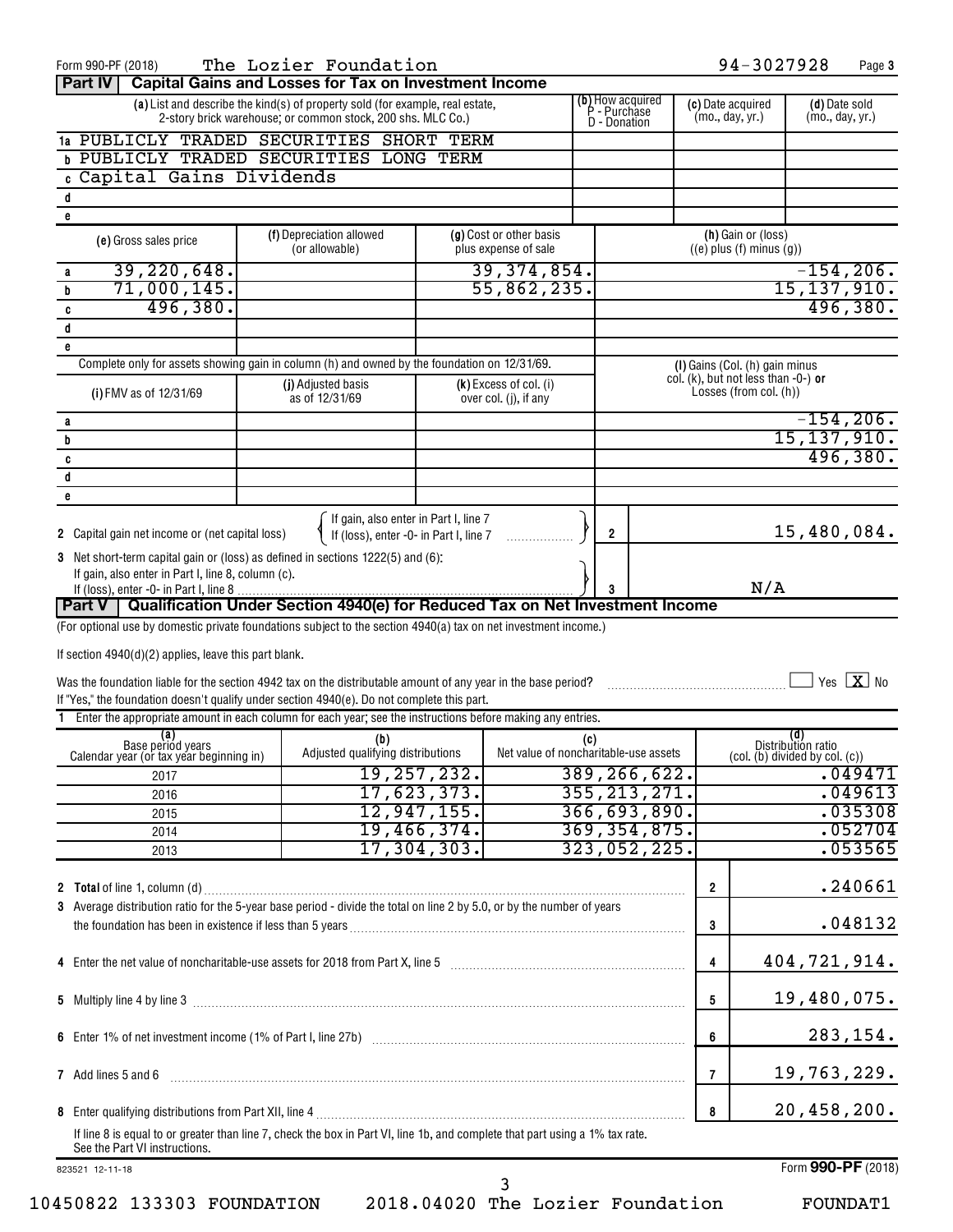| The Lozier Foundation<br>Form 990-PF (2018)<br>Excise Tax Based on Investment Income (Section 4940(a), 4940(b), 4940(e), or 4948 - see instructions)<br><b>Part VI</b>                                                                                                                                                                                                          |    |                     |                         | 94-3027928 |                      |                         | Page 4                  |
|---------------------------------------------------------------------------------------------------------------------------------------------------------------------------------------------------------------------------------------------------------------------------------------------------------------------------------------------------------------------------------|----|---------------------|-------------------------|------------|----------------------|-------------------------|-------------------------|
| 1a Exempt operating foundations described in section $4940(d)(2)$ , check here $\blacktriangleright$ and enter "N/A" on line 1.                                                                                                                                                                                                                                                 |    |                     |                         |            |                      |                         |                         |
|                                                                                                                                                                                                                                                                                                                                                                                 |    |                     |                         |            |                      |                         |                         |
| <b>b</b> Domestic foundations that meet the section 4940(e) requirements in Part V, check here $\blacktriangleright \boxed{\mathbf{X}}$ and enter 1%                                                                                                                                                                                                                            |    |                     | $\mathbf{1}$            |            |                      | 283,154.                |                         |
| of Part I, line 27b $\frac{1}{2}$                                                                                                                                                                                                                                                                                                                                               |    |                     |                         |            |                      |                         |                         |
| c All other domestic foundations enter 2% of line 27b. Exempt foreign organizations, enter 4% of Part I, line 12, col. (b).                                                                                                                                                                                                                                                     |    |                     |                         |            |                      |                         |                         |
|                                                                                                                                                                                                                                                                                                                                                                                 |    |                     | $\overline{2}$          |            |                      |                         | υ.                      |
| Add lines 1 and 2<br>3                                                                                                                                                                                                                                                                                                                                                          |    |                     | 3                       |            |                      | 283, 154.               |                         |
| 4                                                                                                                                                                                                                                                                                                                                                                               |    |                     | $\overline{\mathbf{4}}$ |            |                      |                         |                         |
| 5                                                                                                                                                                                                                                                                                                                                                                               |    |                     | 5                       |            |                      | 283, 154.               |                         |
| Credits/Payments:<br>6                                                                                                                                                                                                                                                                                                                                                          |    |                     |                         |            |                      |                         |                         |
|                                                                                                                                                                                                                                                                                                                                                                                 | 6а | $\frac{287,081}{0}$ |                         |            |                      |                         |                         |
|                                                                                                                                                                                                                                                                                                                                                                                 | 6b |                     |                         |            |                      |                         |                         |
|                                                                                                                                                                                                                                                                                                                                                                                 | 6c | 55,000.             |                         |            |                      |                         |                         |
|                                                                                                                                                                                                                                                                                                                                                                                 | 6d |                     |                         |            |                      |                         |                         |
| 7 Total credits and payments. Add lines 6a through 6d [11] [11] Total Conservation material credits and payments. Add lines 6a through 6d [11] [11] Total minimum materials and payments.                                                                                                                                                                                       |    |                     | $\overline{7}$          |            |                      | 342,081.                |                         |
| Enter any <b>penalty</b> for underpayment of estimated tax. Check here $\boxed{\mathbf{X}}$ if Form 2220 is attached <i>manumumumumum</i><br>8                                                                                                                                                                                                                                  |    |                     | 8                       |            |                      |                         | $\overline{0}$ .        |
| 9                                                                                                                                                                                                                                                                                                                                                                               |    |                     | 9                       |            |                      |                         |                         |
| 10                                                                                                                                                                                                                                                                                                                                                                              |    |                     | 10                      |            |                      | 58,927.                 |                         |
| 11 Enter the amount of line 10 to be: Credited to 2019 estimated tax $\blacktriangleright$                                                                                                                                                                                                                                                                                      |    | 58, 927. Refunded   | 11                      |            |                      |                         | $\overline{0}$ .        |
| <b>Part VII-A   Statements Regarding Activities</b>                                                                                                                                                                                                                                                                                                                             |    |                     |                         |            |                      | Yes∣ No                 |                         |
| 1a During the tax year, did the foundation attempt to influence any national, state, or local legislation or did it participate or intervene in                                                                                                                                                                                                                                 |    |                     |                         |            |                      |                         | $\overline{\mathbf{x}}$ |
| any political campaign? [111] The contract of the contract of the contract of the contract of the contract of the contract of the contract of the contract of the contract of the contract of the contract of the contract of<br>b Did it spend more than \$100 during the year (either directly or indirectly) for political purposes? See the instructions for the definition |    |                     |                         |            | 1a<br>1 <sub>b</sub> |                         | $\overline{\mathbf{X}}$ |
|                                                                                                                                                                                                                                                                                                                                                                                 |    |                     |                         |            |                      |                         |                         |
| If the answer is "Yes" to 1a or 1b, attach a detailed description of the activities and copies of any materials published or<br>distributed by the foundation in connection with the activities.                                                                                                                                                                                |    |                     |                         |            |                      |                         |                         |
|                                                                                                                                                                                                                                                                                                                                                                                 |    |                     |                         |            | 1c                   |                         | x                       |
| d Enter the amount (if any) of tax on political expenditures (section 4955) imposed during the year:                                                                                                                                                                                                                                                                            |    |                     |                         |            |                      |                         |                         |
| (1) On the foundation. $\triangleright$ \$ 0. (2) On foundation managers. $\triangleright$ \$                                                                                                                                                                                                                                                                                   |    |                     | 0.                      |            |                      |                         |                         |
| e Enter the reimbursement (if any) paid by the foundation during the year for political expenditure tax imposed on foundation                                                                                                                                                                                                                                                   |    |                     |                         |            |                      |                         |                         |
| $0$ .<br>managers. $\triangleright$ \$                                                                                                                                                                                                                                                                                                                                          |    |                     |                         |            |                      |                         |                         |
| 2 Has the foundation engaged in any activities that have not previously been reported to the IRS?                                                                                                                                                                                                                                                                               |    |                     |                         |            | $\mathbf{2}$         |                         | x                       |
| If "Yes," attach a detailed description of the activities.                                                                                                                                                                                                                                                                                                                      |    |                     |                         |            |                      |                         |                         |
| 3 Has the foundation made any changes, not previously reported to the IRS, in its governing instrument, articles of incorporation, or                                                                                                                                                                                                                                           |    |                     |                         |            |                      |                         |                         |
| bylaws, or other similar instruments? If "Yes," attach a conformed copy of the changes                                                                                                                                                                                                                                                                                          |    |                     |                         |            | 3                    |                         | x                       |
|                                                                                                                                                                                                                                                                                                                                                                                 |    |                     |                         |            | 4a                   |                         | $\overline{\mathtt{x}}$ |
| <b>b</b> If "Yes," has it filed a tax return on <b>Form 990-T</b> for this year?                                                                                                                                                                                                                                                                                                |    |                     |                         | N/A        | 4b                   |                         |                         |
| 5                                                                                                                                                                                                                                                                                                                                                                               |    |                     |                         |            | 5                    |                         | x                       |
| If "Yes," attach the statement required by General Instruction T.                                                                                                                                                                                                                                                                                                               |    |                     |                         |            |                      |                         |                         |
| Are the requirements of section 508(e) (relating to sections 4941 through 4945) satisfied either:                                                                                                                                                                                                                                                                               |    |                     |                         |            |                      |                         |                         |
| • By language in the governing instrument, or                                                                                                                                                                                                                                                                                                                                   |    |                     |                         |            |                      |                         |                         |
| · By state legislation that effectively amends the governing instrument so that no mandatory directions that conflict with the state law                                                                                                                                                                                                                                        |    |                     |                         |            |                      |                         |                         |
|                                                                                                                                                                                                                                                                                                                                                                                 |    |                     |                         |            | 6                    | х                       |                         |
| 7                                                                                                                                                                                                                                                                                                                                                                               |    |                     |                         |            | $\overline{7}$       | $\overline{\textbf{x}}$ |                         |
|                                                                                                                                                                                                                                                                                                                                                                                 |    |                     |                         |            |                      |                         |                         |
| 8a Enter the states to which the foundation reports or with which it is registered. See instructions.                                                                                                                                                                                                                                                                           |    |                     |                         |            |                      |                         |                         |
| ΝE                                                                                                                                                                                                                                                                                                                                                                              |    |                     |                         |            |                      |                         |                         |
| <b>b</b> If the answer is "Yes" to line 7, has the foundation furnished a copy of Form 990-PF to the Attorney General (or designate)                                                                                                                                                                                                                                            |    |                     |                         |            |                      |                         |                         |
|                                                                                                                                                                                                                                                                                                                                                                                 |    |                     |                         |            | 8b                   | х                       |                         |
| Is the foundation claiming status as a private operating foundation within the meaning of section $4942(j)(3)$ or $4942(j)(5)$ for calendar<br>9                                                                                                                                                                                                                                |    |                     |                         |            |                      |                         |                         |
|                                                                                                                                                                                                                                                                                                                                                                                 |    |                     |                         |            | 9                    |                         | x<br>X                  |
| 10                                                                                                                                                                                                                                                                                                                                                                              |    |                     |                         | $F = 1$    | 10                   | $000 \nF(0010)$         |                         |

Form (2018) **990-PF**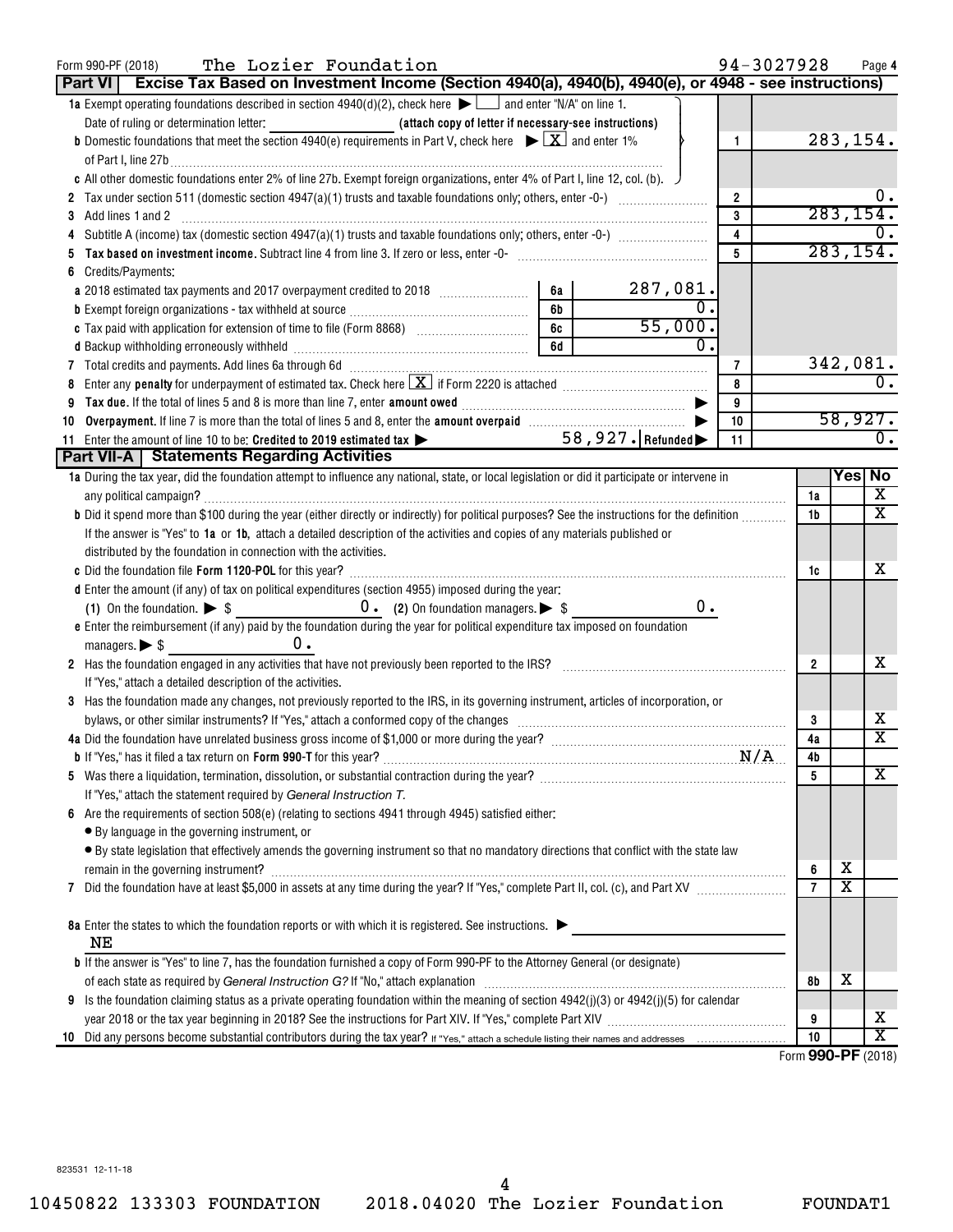Form 990-PF (2018) **The Lozier Foundation** 94-3027928 Page

|  | <b>Part VII-A   Statements Regarding Activities (continued)</b>                                                                                                                                                                |                |                         |                       |
|--|--------------------------------------------------------------------------------------------------------------------------------------------------------------------------------------------------------------------------------|----------------|-------------------------|-----------------------|
|  |                                                                                                                                                                                                                                |                | Yes                     | No                    |
|  | 11 At any time during the year, did the foundation, directly or indirectly, own a controlled entity within the meaning of                                                                                                      |                |                         |                       |
|  |                                                                                                                                                                                                                                | 11             |                         | X                     |
|  | 12 Did the foundation make a distribution to a donor advised fund over which the foundation or a disqualified person had advisory privileges?                                                                                  |                |                         |                       |
|  | If "Yes," attach statement. See instructions                                                                                                                                                                                   | 12             |                         | X                     |
|  | 13 Did the foundation comply with the public inspection requirements for its annual returns and exemption application?                                                                                                         | 13             | $\overline{\textbf{X}}$ |                       |
|  | Website address $\triangleright$ N/A                                                                                                                                                                                           |                |                         |                       |
|  | Telephone no. $\rightarrow$ 402-457-8133<br>14 The books are in care of<br>> Jaime White                                                                                                                                       |                |                         |                       |
|  | $ZIP+4$ $\rightarrow$ 68110-1100<br>Located at $\triangleright$ 6336 Pershing Drive, Omaha, NE                                                                                                                                 |                |                         |                       |
|  | <u> 1980 - John Barn Barn, amerikansk politiker</u>                                                                                                                                                                            |                |                         |                       |
|  | and enter the amount of tax-exempt interest received or accrued during the year $\ldots$ $\ldots$ $\ldots$ $\ldots$ $\ldots$ $\ldots$ $\ldots$ $\ldots$ $\ldots$ $\blacksquare$ 15                                             |                | N/A                     |                       |
|  |                                                                                                                                                                                                                                |                | Yes No                  |                       |
|  | 16 At any time during calendar year 2018, did the foundation have an interest in or a signature or other authority over a bank,                                                                                                | 16             |                         | X                     |
|  | securities, or other financial account in a foreign country?                                                                                                                                                                   |                |                         |                       |
|  | See the instructions for exceptions and filing requirements for FinCEN Form 114. If "Yes," enter the name of the                                                                                                               |                |                         |                       |
|  | foreign country<br>Part VII-B   Statements Regarding Activities for Which Form 4720 May Be Required                                                                                                                            |                |                         |                       |
|  | File Form 4720 if any item is checked in the "Yes" column, unless an exception applies.                                                                                                                                        |                | Yes                     | No                    |
|  | 1a During the year, did the foundation (either directly or indirectly):                                                                                                                                                        |                |                         |                       |
|  |                                                                                                                                                                                                                                |                |                         |                       |
|  | (2) Borrow money from, lend money to, or otherwise extend credit to (or accept it from)                                                                                                                                        |                |                         |                       |
|  | a disqualified person? $\ldots$ No                                                                                                                                                                                             |                |                         |                       |
|  |                                                                                                                                                                                                                                |                |                         |                       |
|  | $\blacksquare$ Yes $\boxed{\mathrm{X}}$ No                                                                                                                                                                                     |                |                         |                       |
|  |                                                                                                                                                                                                                                |                |                         |                       |
|  | (5) Transfer any income or assets to a disqualified person (or make any of either available                                                                                                                                    |                |                         |                       |
|  | $\blacksquare$ Yes $\boxed{\mathrm{X}}$ No                                                                                                                                                                                     |                |                         |                       |
|  | (6) Agree to pay money or property to a government official? (Exception. Check "No"                                                                                                                                            |                |                         |                       |
|  | if the foundation agreed to make a grant to or to employ the official for a period after                                                                                                                                       |                |                         |                       |
|  |                                                                                                                                                                                                                                |                |                         |                       |
|  | <b>b</b> If any answer is "Yes" to $1a(1)$ -(6), did any of the acts fail to qualify under the exceptions described in Regulations                                                                                             |                |                         |                       |
|  | section 53.4941(d)-3 or in a current notice regarding disaster assistance? See instructions $M/A$                                                                                                                              | 1b             |                         |                       |
|  |                                                                                                                                                                                                                                |                |                         |                       |
|  | c Did the foundation engage in a prior year in any of the acts described in 1a, other than excepted acts, that were not corrected                                                                                              |                |                         |                       |
|  |                                                                                                                                                                                                                                | 1c             |                         | x                     |
|  | 2 Taxes on failure to distribute income (section 4942) (does not apply for years the foundation was a private operating foundation                                                                                             |                |                         |                       |
|  | defined in section $4942(j)(3)$ or $4942(j)(5)$ :                                                                                                                                                                              |                |                         |                       |
|  | a At the end of tax year 2018, did the foundation have any undistributed income (lines 6d and 6e, Part XIII) for tax year(s) beginning                                                                                         |                |                         |                       |
|  |                                                                                                                                                                                                                                |                |                         |                       |
|  | If "Yes," list the years $\blacktriangleright$                                                                                                                                                                                 |                |                         |                       |
|  | <b>b</b> Are there any years listed in 2a for which the foundation is <b>not</b> applying the provisions of section $4942(a)(2)$ (relating to incorrect                                                                        |                |                         |                       |
|  | valuation of assets) to the year's undistributed income? (If applying section 4942(a)(2) to all years listed, answer "No" and attach                                                                                           |                |                         |                       |
|  | N/A                                                                                                                                                                                                                            | 2 <sub>b</sub> |                         |                       |
|  | c If the provisions of section $4942(a)(2)$ are being applied to any of the years listed in 2a, list the years here.                                                                                                           |                |                         |                       |
|  |                                                                                                                                                                                                                                |                |                         |                       |
|  | 3a Did the foundation hold more than a 2% direct or indirect interest in any business enterprise at any time                                                                                                                   |                |                         |                       |
|  | $\boxed{\text{X}}$ Yes<br>No                                                                                                                                                                                                   |                |                         |                       |
|  | <b>b</b> If "Yes," did it have excess business holdings in 2018 as a result of (1) any purchase by the foundation or disqualified persons after                                                                                |                |                         |                       |
|  | May 26, 1969; (2) the lapse of the 5-year period (or longer period approved by the Commissioner under section $4943(c)(7)$ ) to dispose                                                                                        |                |                         |                       |
|  | of holdings acquired by gift or bequest; or (3) the lapse of the 10-, 15-, or 20-year first phase holding period? (Use Schedule C,                                                                                             |                |                         |                       |
|  | Form 4720, to determine if the foundation had excess business holdings in 2018.) [11] content and accordination and according to the foundation had excess business holdings in 2018.) [11] contents according to the form and | 3 <sub>b</sub> |                         | х                     |
|  | 4a Did the foundation invest during the year any amount in a manner that would jeopardize its charitable purposes?                                                                                                             | 4a             |                         | $\overline{\text{X}}$ |
|  | <b>b</b> Did the foundation make any investment in a prior year (but after December 31, 1969) that could jeopardize its charitable purpose that                                                                                |                |                         |                       |
|  |                                                                                                                                                                                                                                | 4b             |                         | х                     |
|  |                                                                                                                                                                                                                                |                |                         |                       |

Form (2018) **990-PF**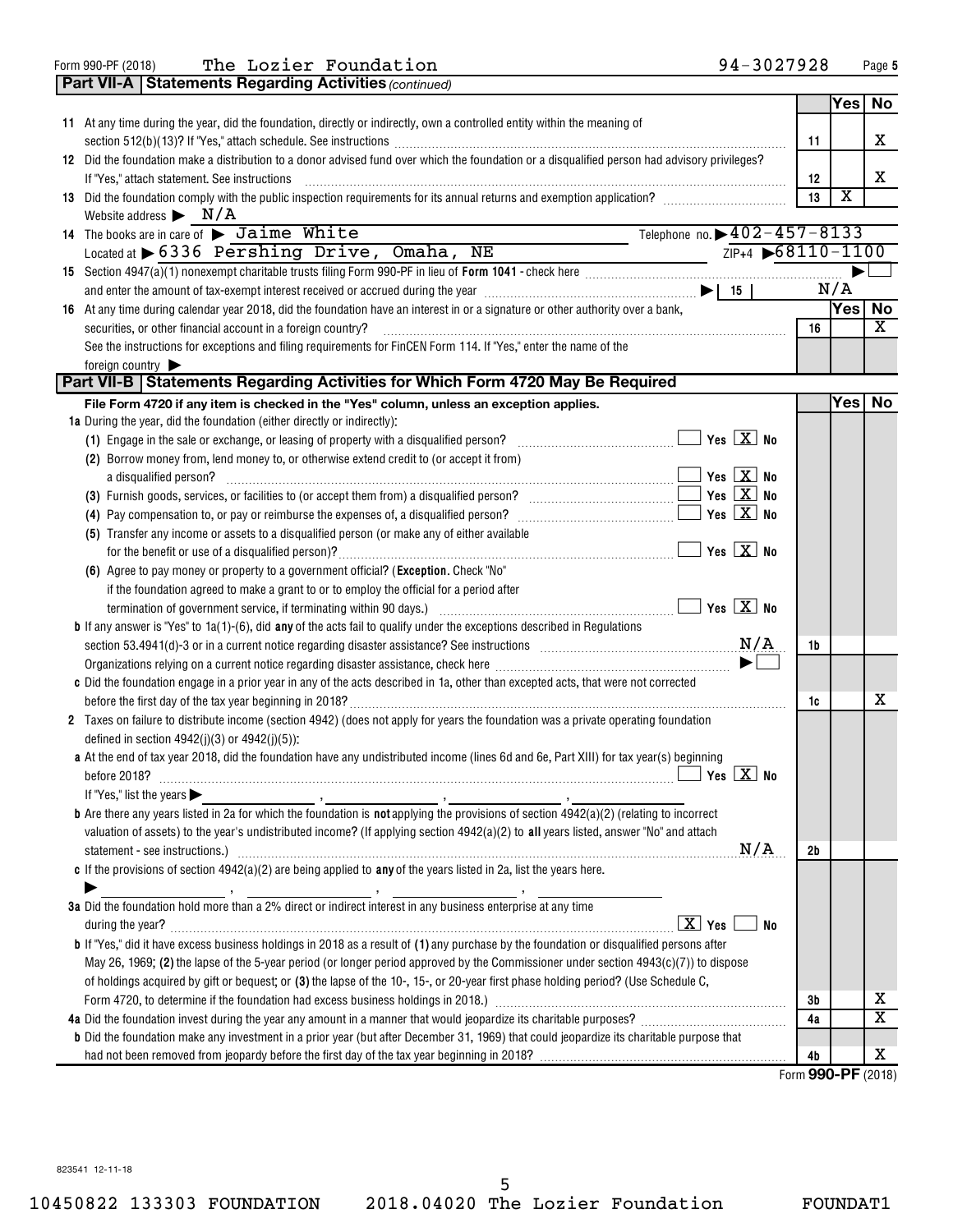#### Form 990-PF (2018) The <code>Lozier Foundation</code> 94-3027928 Page

| 94-3027928 |  | Page 6 |
|------------|--|--------|
|            |  |        |

|                  | Part VII-B   Statements Regarding Activities for Which Form 4720 May Be Required (continued)                                                                                    |                                                                 |                                                  |                                                                                |            |                                             |    |
|------------------|---------------------------------------------------------------------------------------------------------------------------------------------------------------------------------|-----------------------------------------------------------------|--------------------------------------------------|--------------------------------------------------------------------------------|------------|---------------------------------------------|----|
|                  | 5a During the year, did the foundation pay or incur any amount to:                                                                                                              |                                                                 |                                                  |                                                                                |            | Yes                                         | No |
|                  |                                                                                                                                                                                 |                                                                 |                                                  |                                                                                |            |                                             |    |
|                  | (2) Influence the outcome of any specific public election (see section 4955); or to carry on, directly or indirectly,                                                           |                                                                 |                                                  |                                                                                |            |                                             |    |
|                  |                                                                                                                                                                                 |                                                                 |                                                  |                                                                                |            |                                             |    |
|                  |                                                                                                                                                                                 |                                                                 |                                                  | No                                                                             |            |                                             |    |
|                  | (4) Provide a grant to an organization other than a charitable, etc., organization described in section                                                                         |                                                                 |                                                  |                                                                                |            |                                             |    |
|                  | $4945(d)(4)(A)?$ See instructions $\Box$ Yes $\Box$                                                                                                                             |                                                                 |                                                  | No                                                                             |            |                                             |    |
|                  | (5) Provide for any purpose other than religious, charitable, scientific, literary, or educational purposes, or for                                                             |                                                                 |                                                  |                                                                                |            |                                             |    |
|                  | the prevention of cruelty to children or animals? $\ldots$ $\ldots$ $\ldots$ $\ldots$ $\ldots$ $\ldots$ $\ldots$ $\ldots$ $\ldots$ $\ldots$ $\ldots$ $\ldots$ $\ldots$ $\ldots$ |                                                                 |                                                  |                                                                                |            |                                             |    |
|                  | <b>b</b> If any answer is "Yes" to $5a(1)$ -(5), did any of the transactions fail to qualify under the exceptions described in Regulations                                      |                                                                 |                                                  |                                                                                |            |                                             |    |
|                  |                                                                                                                                                                                 |                                                                 |                                                  |                                                                                | 5 <b>b</b> |                                             | x  |
|                  |                                                                                                                                                                                 |                                                                 |                                                  | $\blacktriangleright$                                                          |            |                                             |    |
|                  | c If the answer is "Yes" to question $5a(4)$ , does the foundation claim exemption from the tax because it maintained                                                           |                                                                 |                                                  |                                                                                |            |                                             |    |
|                  |                                                                                                                                                                                 |                                                                 |                                                  |                                                                                |            |                                             |    |
|                  | If "Yes," attach the statement required by Regulations section 53.4945-5(d).                                                                                                    |                                                                 |                                                  |                                                                                |            |                                             |    |
|                  | 6a Did the foundation, during the year, receive any funds, directly or indirectly, to pay premiums on                                                                           |                                                                 |                                                  |                                                                                |            |                                             |    |
|                  | a personal benefit contract? $\ldots$ No                                                                                                                                        |                                                                 |                                                  |                                                                                |            |                                             |    |
|                  | <b>b</b> Did the foundation, during the year, pay premiums, directly or indirectly, on a personal benefit contract?                                                             |                                                                 |                                                  |                                                                                | 6b         |                                             | x  |
|                  | If "Yes" to 6b, file Form 8870.                                                                                                                                                 |                                                                 |                                                  |                                                                                |            |                                             |    |
|                  | 7a At any time during the tax year, was the foundation a party to a prohibited tax shelter transaction? $\Box$ $\Box$ Yes $\Box$ Yes $\Box$ No                                  |                                                                 |                                                  |                                                                                |            |                                             |    |
|                  | <b>b</b> If "Yes," did the foundation receive any proceeds or have any net income attributable to the transaction?                                                              |                                                                 |                                                  | N/A                                                                            | 7b         |                                             |    |
|                  | 8 Is the foundation subject to the section 4960 tax on payment(s) of more than \$1,000,000 in remuneration or                                                                   |                                                                 |                                                  |                                                                                |            |                                             |    |
|                  |                                                                                                                                                                                 |                                                                 |                                                  |                                                                                |            |                                             |    |
| <b>Part VIII</b> | Information About Officers, Directors, Trustees, Foundation Managers, Highly<br><b>Paid Employees, and Contractors</b>                                                          |                                                                 |                                                  |                                                                                |            |                                             |    |
|                  | 1 List all officers, directors, trustees, and foundation managers and their compensation.                                                                                       |                                                                 |                                                  |                                                                                |            |                                             |    |
|                  | (a) Name and address                                                                                                                                                            | (b) Title, and average<br>hours per week devoted<br>to position | (c) Compensation<br>(If not paid,<br>$enter-0-)$ | (d) Contributions to<br>employee benefit plans<br>and deferred<br>compensation |            | (e) Expense<br>account, other<br>allowances |    |

| (a) Name and address                                                                                        | (b) Title, and average<br>hours per week devoted<br>to position | (c) Compensation<br>(If not paid,<br>enter -0-) | (CI) Contributions to<br>employee benefit plans<br>and deferred<br>compensation | <b>(e)</b> Expense<br>account, other<br>allowances |
|-------------------------------------------------------------------------------------------------------------|-----------------------------------------------------------------|-------------------------------------------------|---------------------------------------------------------------------------------|----------------------------------------------------|
| See Statement 12                                                                                            |                                                                 | 0.                                              | 0.                                                                              | $0$ .                                              |
|                                                                                                             |                                                                 |                                                 |                                                                                 |                                                    |
|                                                                                                             |                                                                 |                                                 |                                                                                 |                                                    |
|                                                                                                             |                                                                 |                                                 |                                                                                 |                                                    |
| 2 Compensation of five highest-paid employees (other than those included on line 1). If none, enter "NONE." |                                                                 |                                                 |                                                                                 |                                                    |
| (a) Name and address of each employee paid more than \$50,000                                               | (b) Title, and average<br>hours per week<br>devoted to position | (c) Compensation                                | (d) Contributions to<br>employee benefit plans<br>and deferred<br>compensation  | (e) Expense<br>account, other<br>allowances        |
| <b>NONE</b>                                                                                                 |                                                                 |                                                 |                                                                                 |                                                    |
|                                                                                                             |                                                                 |                                                 |                                                                                 |                                                    |
|                                                                                                             |                                                                 |                                                 |                                                                                 |                                                    |
|                                                                                                             |                                                                 |                                                 |                                                                                 |                                                    |
|                                                                                                             |                                                                 |                                                 |                                                                                 |                                                    |
| Total number of other employees paid over \$50,000                                                          |                                                                 |                                                 |                                                                                 | 0                                                  |

Form (2018) **990-PF**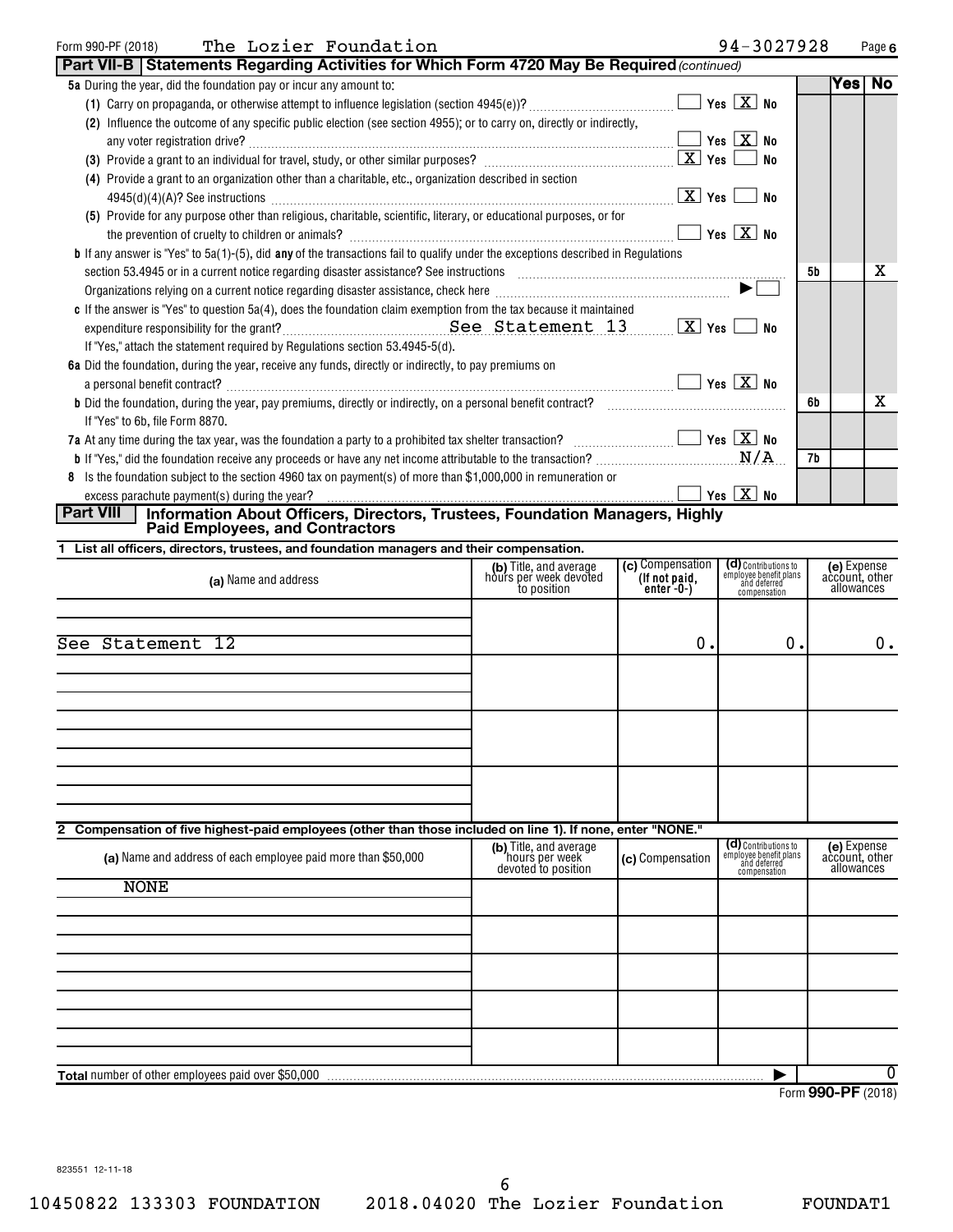| The Lozier Foundation<br>Form 990-PF (2018)                                                                                                     |                           | 94-3027928<br>Page 7 |
|-------------------------------------------------------------------------------------------------------------------------------------------------|---------------------------|----------------------|
| <b>Part VIII</b><br>Information About Officers, Directors, Trustees, Foundation Managers, Highly<br>Paid Employees, and Contractors (continued) |                           |                      |
| 3 Five highest-paid independent contractors for professional services. If none, enter "NONE."                                                   |                           |                      |
| (a) Name and address of each person paid more than \$50,000                                                                                     | (b) Type of service       | (c) Compensation     |
| CITI PRIVATE BANK                                                                                                                               |                           |                      |
| 1 COURT SQUARE, FLOOR 22/4, LIC, NY 11120                                                                                                       | INVESTMENT ADVISOR        | 372,121.             |
| LOOMIS, SAYLES & COMPANY LP                                                                                                                     |                           |                      |
| P.O. BOX 7247-6804, PHILADELPHIA,<br>PA 19170                                                                                                   | <b>INVESTMENT ADVISOR</b> | 204,685.             |
| PRIVATE INCOME CAPITAL MGMT LLC                                                                                                                 |                           |                      |
|                                                                                                                                                 |                           |                      |
| 1420 5TH AVE, SUITE 3350, SEATTLE,<br>WA 98101                                                                                                  | INVESTMENT ADVISOR        | 140,900.             |
| THE LONDON COMPANY - 1801 BAYBERRY COURT,                                                                                                       |                           |                      |
| SUITE 301, RICHMOND, VA 23226                                                                                                                   | <b>INVESTMENT ADVISOR</b> | 114, 135.            |
| BNY MELLON                                                                                                                                      |                           |                      |
| BOX 223230, PITTSBURGH, PA 15251                                                                                                                | CUSTODIAN                 | 89,349.              |
|                                                                                                                                                 |                           | $\Omega$             |
| Part IX-A   Summary of Direct Charitable Activities                                                                                             |                           |                      |
| List the foundation's four largest direct charitable activities during the tax year. Include relevant statistical information such as the       |                           |                      |
| number of organizations and other beneficiaries served, conferences convened, research papers produced, etc.                                    |                           | Expenses             |
| N/A<br>1.                                                                                                                                       |                           |                      |
|                                                                                                                                                 |                           |                      |
|                                                                                                                                                 |                           |                      |
|                                                                                                                                                 |                           |                      |
|                                                                                                                                                 |                           |                      |
|                                                                                                                                                 |                           |                      |
|                                                                                                                                                 |                           |                      |
| З                                                                                                                                               |                           |                      |
|                                                                                                                                                 |                           |                      |
|                                                                                                                                                 |                           |                      |
|                                                                                                                                                 |                           |                      |
|                                                                                                                                                 |                           |                      |
|                                                                                                                                                 |                           |                      |
|                                                                                                                                                 |                           |                      |
| <b>Part IX-B Summary of Program-Related Investments</b>                                                                                         |                           |                      |
| Describe the two largest program-related investments made by the foundation during the tax year on lines 1 and 2.                               |                           | Amount               |
| TEUTURE FORWARD LLC - THE GOAL OF THIS INVESTMENT IS TO                                                                                         |                           |                      |
| REHABILITATE AND REDEVELOP AN AREA IN NORTH DOWNTOWN OMAHA                                                                                      |                           |                      |
| THAT IS IN GREAT RISK FOR SOCIAL AND ECONOMIC DECLINE.                                                                                          |                           | 67, 200.             |
| 2                                                                                                                                               |                           |                      |
|                                                                                                                                                 |                           |                      |
|                                                                                                                                                 |                           |                      |
| All other program-related investments. See instructions.                                                                                        |                           |                      |
|                                                                                                                                                 |                           |                      |
| З                                                                                                                                               |                           |                      |
|                                                                                                                                                 |                           |                      |
|                                                                                                                                                 |                           |                      |
|                                                                                                                                                 |                           |                      |
|                                                                                                                                                 |                           |                      |
|                                                                                                                                                 |                           |                      |
| <b>Total.</b> Add lines 1 through 3                                                                                                             | ▶                         | 67,200.              |
|                                                                                                                                                 |                           | Form 990-PF (2018)   |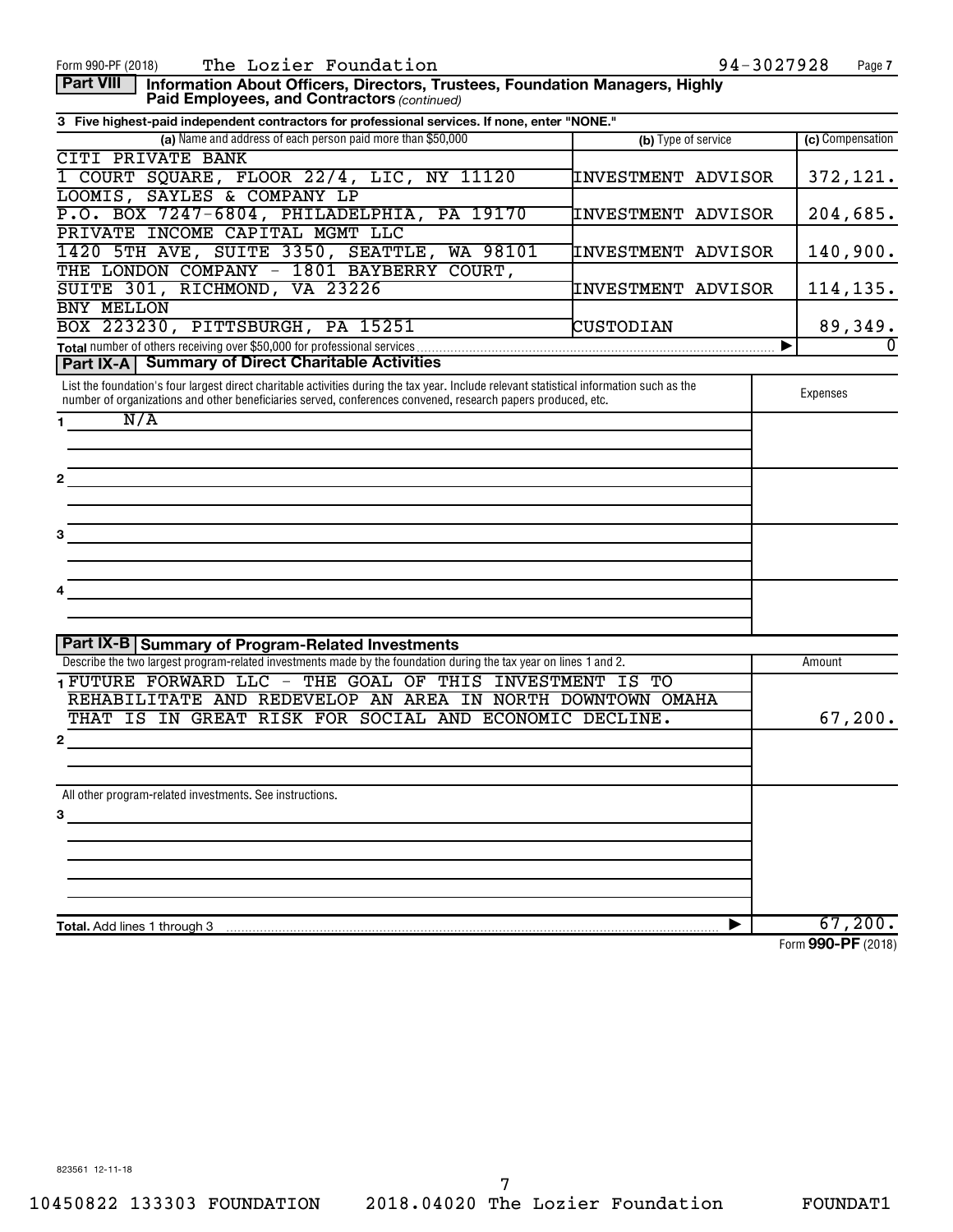|                | Part X   Minimum Investment Return (All domestic foundations must complete this part. Foreign foundations, see instructions.)                                                                                                                                                                                                                                                      |          |                               |                |
|----------------|------------------------------------------------------------------------------------------------------------------------------------------------------------------------------------------------------------------------------------------------------------------------------------------------------------------------------------------------------------------------------------|----------|-------------------------------|----------------|
|                | 1 Fair market value of assets not used (or held for use) directly in carrying out charitable, etc., purposes:                                                                                                                                                                                                                                                                      |          |                               |                |
|                | a Average monthly fair market value of securities [11] match match match match of the contract match match match match match match match match match match match match match match match match match match match match match m                                                                                                                                                     |          | 1a                            | 373, 518, 272. |
|                | <b>b</b> Average of monthly cash balances<br>$\begin{bmatrix} \begin{bmatrix} 0 & 0 & 0 & 0 \\ 0 & 0 & 0 & 0 \\ 0 & 0 & 0 & 0 \\ 0 & 0 & 0 & 0 \\ 0 & 0 & 0 & 0 \\ 0 & 0 & 0 & 0 \\ 0 & 0 & 0 & 0 \\ 0 & 0 & 0 & 0 & 0 \\ 0 & 0 & 0 & 0 & 0 \\ 0 & 0 & 0 & 0 & 0 \\ 0 & 0 & 0 & 0 & 0 \\ 0 & 0 & 0 & 0 & 0 \\ 0 & 0 & 0 & 0 & 0 \\ 0 & 0 & 0 & 0 & 0 \\ 0 & 0 & 0 & 0 & 0 \\ 0 & $ |          | 1 <sub>b</sub>                | 37, 335, 672.  |
|                |                                                                                                                                                                                                                                                                                                                                                                                    |          | 1c                            | 31,248.        |
|                | d Total (add lines 1a, b, and c) Mathematical Annual Contract and Total (add lines 1a, b, and c)                                                                                                                                                                                                                                                                                   |          | 1 <sub>d</sub>                | 410,885,192.   |
|                | e Reduction claimed for blockage or other factors reported on lines 1a and                                                                                                                                                                                                                                                                                                         |          |                               |                |
|                | 1c (attach detailed explanation) manufactured and according to the last of the last series and the last series of the last series of the last series of the last series of the last series of the last series of the last seri                                                                                                                                                     | 0.       |                               |                |
| $\overline{2}$ |                                                                                                                                                                                                                                                                                                                                                                                    |          | $\overline{2}$                | 0.             |
| 3              | Subtract line 2 from line 1d <b>matures and the contract of the 1d</b> matures and the 1d matures and the 2 from line 1d                                                                                                                                                                                                                                                           |          | $\overline{\mathbf{3}}$       | 410,885,192.   |
| 4              |                                                                                                                                                                                                                                                                                                                                                                                    |          | $\overline{\mathbf{4}}$       | 6, 163, 278.   |
| 5              | Net value of noncharitable-use assets. Subtract line 4 from line 3. Enter here and on Part V, line 4 [11, 1111] Net value of noncharitable-use assets. Subtract line 4 [12] $\mu$                                                                                                                                                                                                  |          | $\overline{5}$                | 404, 721, 914. |
| 6              | Minimum investment return. Enter 5% of line 5 [11] Minimum material contracts and the state of the state of the state of the state of the state of the state of the state of the state of the state of the state of the state                                                                                                                                                      |          | 6                             | 20, 236, 096.  |
|                | <b>Part XI</b> Distributable Amount (see instructions) (Section 4942(j)(3) and (j)(5) private operating foundations and certain                                                                                                                                                                                                                                                    |          |                               |                |
|                | foreign organizations, check here $\blacktriangleright$ $\Box$ and do not complete this part.)                                                                                                                                                                                                                                                                                     |          |                               |                |
| 1              |                                                                                                                                                                                                                                                                                                                                                                                    |          | $\mathbf{1}$                  | 20, 236, 096.  |
|                | 2a<br>2a Tax on investment income for 2018 from Part VI, line 5 [100] [100] [100] [100] [100] [100] [100] [100] [100                                                                                                                                                                                                                                                               | 283,154. |                               |                |
|                | $\overline{2b}$                                                                                                                                                                                                                                                                                                                                                                    |          |                               |                |
|                | $c$ Add lines 2a and 2b $\ldots$ $\ldots$ $\ldots$ $\ldots$ $\ldots$ $\ldots$ $\ldots$ $\ldots$ $\ldots$ $\ldots$ $\ldots$ $\ldots$ $\ldots$ $\ldots$ $\ldots$ $\ldots$                                                                                                                                                                                                            |          | 2c                            | 283, 154.      |
| 3              |                                                                                                                                                                                                                                                                                                                                                                                    |          | $\mathbf{3}$                  | 19,952,942.    |
| 4              |                                                                                                                                                                                                                                                                                                                                                                                    |          | $\overline{\mathbf{4}}$       | 49,358.        |
| 5              |                                                                                                                                                                                                                                                                                                                                                                                    |          | 5                             | 20,002,300.    |
| 6              |                                                                                                                                                                                                                                                                                                                                                                                    |          | 6                             | 0.             |
|                |                                                                                                                                                                                                                                                                                                                                                                                    |          | $\overline{7}$                | 20,002,300.    |
|                | <b>Part XII</b> Qualifying Distributions (see instructions)                                                                                                                                                                                                                                                                                                                        |          |                               |                |
| 1              | Amounts paid (including administrative expenses) to accomplish charitable, etc., purposes:                                                                                                                                                                                                                                                                                         |          |                               | 20, 391, 000.  |
|                |                                                                                                                                                                                                                                                                                                                                                                                    |          | 1a                            | 67,200.        |
|                |                                                                                                                                                                                                                                                                                                                                                                                    |          | 1b<br>$\overline{2}$          |                |
| 2              |                                                                                                                                                                                                                                                                                                                                                                                    |          |                               |                |
| 3              | Amounts set aside for specific charitable projects that satisfy the:                                                                                                                                                                                                                                                                                                               |          |                               |                |
|                |                                                                                                                                                                                                                                                                                                                                                                                    |          | За                            |                |
|                |                                                                                                                                                                                                                                                                                                                                                                                    |          | 3b<br>$\overline{\mathbf{4}}$ | 20,458,200.    |
| 4              |                                                                                                                                                                                                                                                                                                                                                                                    |          |                               |                |
| 5              | Foundations that qualify under section 4940(e) for the reduced rate of tax on net investment                                                                                                                                                                                                                                                                                       |          |                               | 283, 154.      |
|                | income. Enter 1% of Part I, line 27b [ with the with the contract the contract of Part I, line 27b [ with the w                                                                                                                                                                                                                                                                    |          | 5<br>6                        | 20, 175, 046.  |
| 6              |                                                                                                                                                                                                                                                                                                                                                                                    |          |                               |                |
|                | Note: The amount on line 6 will be used in Part V, column (b), in subsequent years when calculating whether the foundation qualifies for the section<br>4940(e) reduction of tax in those years.                                                                                                                                                                                   |          |                               |                |

Form (2018) **990-PF**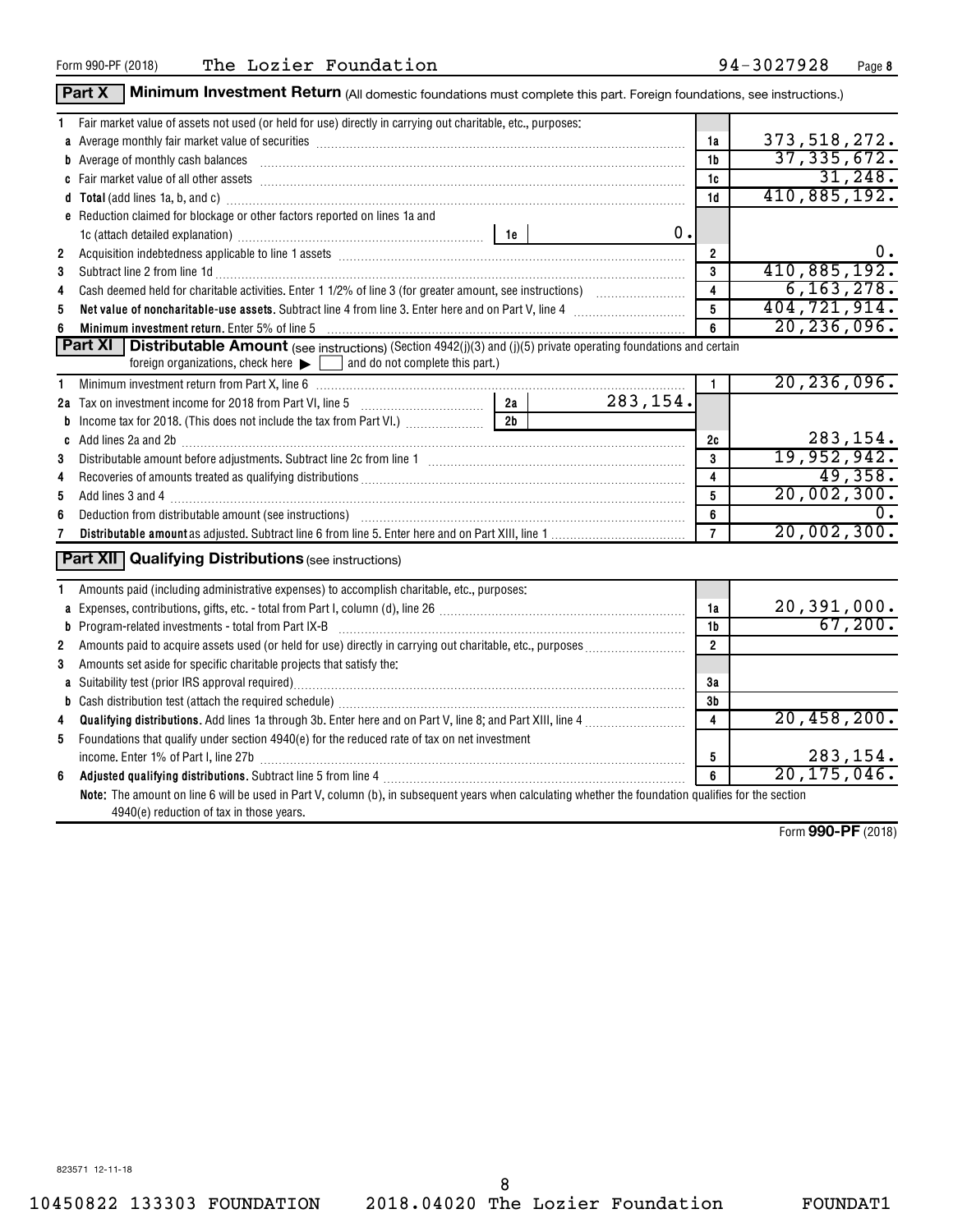## **Part XIII Undistributed Income** (see instructions)

|                                                                                       | (a)<br>Corpus | (b)<br>Years prior to 2017 | (c)<br>2017   | (d)<br>2018 |
|---------------------------------------------------------------------------------------|---------------|----------------------------|---------------|-------------|
| 1 Distributable amount for 2018 from Part XI,                                         |               |                            |               | 20,002,300. |
| 2 Undistributed income, if any, as of the end of 2018:                                |               |                            |               |             |
| a Enter amount for 2017 only                                                          |               |                            | 0.            |             |
| <b>b</b> Total for prior years:                                                       |               |                            |               |             |
|                                                                                       |               | 0.                         |               |             |
| 3 Excess distributions carryover, if any, to 2018:                                    |               |                            |               |             |
| $\sim$   1,221,169.<br>a From 2013                                                    |               |                            |               |             |
| 1,883,666.<br><b>b</b> From 2014<br>$\frac{1}{2}$                                     |               |                            |               |             |
| c From 2015                                                                           |               |                            |               |             |
| $\ldots \ldots \ldots$<br>94,023.<br>$d$ From 2016                                    |               |                            |               |             |
| $\overline{236,051}$ .<br>e From 2017<br>. 1                                          |               |                            |               |             |
|                                                                                       | 3,434,909.    |                            |               |             |
| 4 Qualifying distributions for 2018 from                                              |               |                            |               |             |
| Part XII, line 4: ▶ \$ 20, 458, 200.                                                  |               |                            |               |             |
| a Applied to 2017, but not more than line 2a                                          |               |                            | О.            |             |
| <b>b</b> Applied to undistributed income of prior                                     |               |                            |               |             |
| years (Election required - see instructions)                                          |               | 0.                         |               |             |
|                                                                                       |               |                            |               |             |
| c Treated as distributions out of corpus                                              | 0.            |                            |               |             |
| (Election required - see instructions)<br>d Applied to 2018 distributable amount      |               |                            |               | 20,002,300. |
| e Remaining amount distributed out of corpus                                          | 455,900.      |                            |               |             |
| 5 Excess distributions carryover applied to 2018                                      | 0.            |                            |               | 0.          |
| (If an amount appears in column (d), the same amount<br>must be shown in column (a).) |               |                            |               |             |
| 6<br>Enter the net total of each column as<br>indicated below;                        |               |                            |               |             |
| a Corpus. Add lines 3f, 4c, and 4e. Subtract line 5                                   | 3,890,809.    |                            |               |             |
| <b>b</b> Prior years' undistributed income. Subtract                                  |               |                            |               |             |
|                                                                                       |               | 0.                         |               |             |
| c Enter the amount of prior years'                                                    |               |                            |               |             |
| undistributed income for which a notice of<br>deficiency has been issued, or on which |               |                            |               |             |
| the section 4942(a) tax has been previously                                           |               |                            |               |             |
| assessed                                                                              |               | 0.                         |               |             |
| <b>d</b> Subtract line 6c from line 6b. Taxable                                       |               |                            |               |             |
| amount - see instructions                                                             |               | 0                          |               |             |
| e Undistributed income for 2017. Subtract line                                        |               |                            |               |             |
| 4a from line 2a. Taxable amount - see instr.                                          |               |                            | $\mathbf 0$ . |             |
| f Undistributed income for 2018. Subtract                                             |               |                            |               |             |
| lines 4d and 5 from line 1. This amount must                                          |               |                            |               |             |
|                                                                                       |               |                            |               | 0.          |
| 7 Amounts treated as distributions out of                                             |               |                            |               |             |
| corpus to satisfy requirements imposed by                                             |               |                            |               |             |
| section 170(b)(1)(F) or 4942(g)(3) (Election                                          | 0.            |                            |               |             |
| may be required - see instructions)                                                   |               |                            |               |             |
| 8 Excess distributions carryover from 2013                                            | 1,221,169.    |                            |               |             |
| not applied on line 5 or line 7                                                       |               |                            |               |             |
| 9 Excess distributions carryover to 2019.                                             | 2,669,640.    |                            |               |             |
| Subtract lines 7 and 8 from line 6a<br>.<br>10 Analysis of line 9:                    |               |                            |               |             |
| 1,883,666.<br>a Excess from 2014.                                                     |               |                            |               |             |
| <b>b</b> Excess from 2015.                                                            |               |                            |               |             |
| 94,023.<br>c Excess from 2016                                                         |               |                            |               |             |
| 236,051<br>dExcess from 2017                                                          |               |                            |               |             |
| 455,900.<br>e Excess from 2018                                                        |               |                            |               |             |

823581 12-11-18

10450822 133303 FOUNDATION 2018.04020 The Lozier Foundation FOUNDAT1

9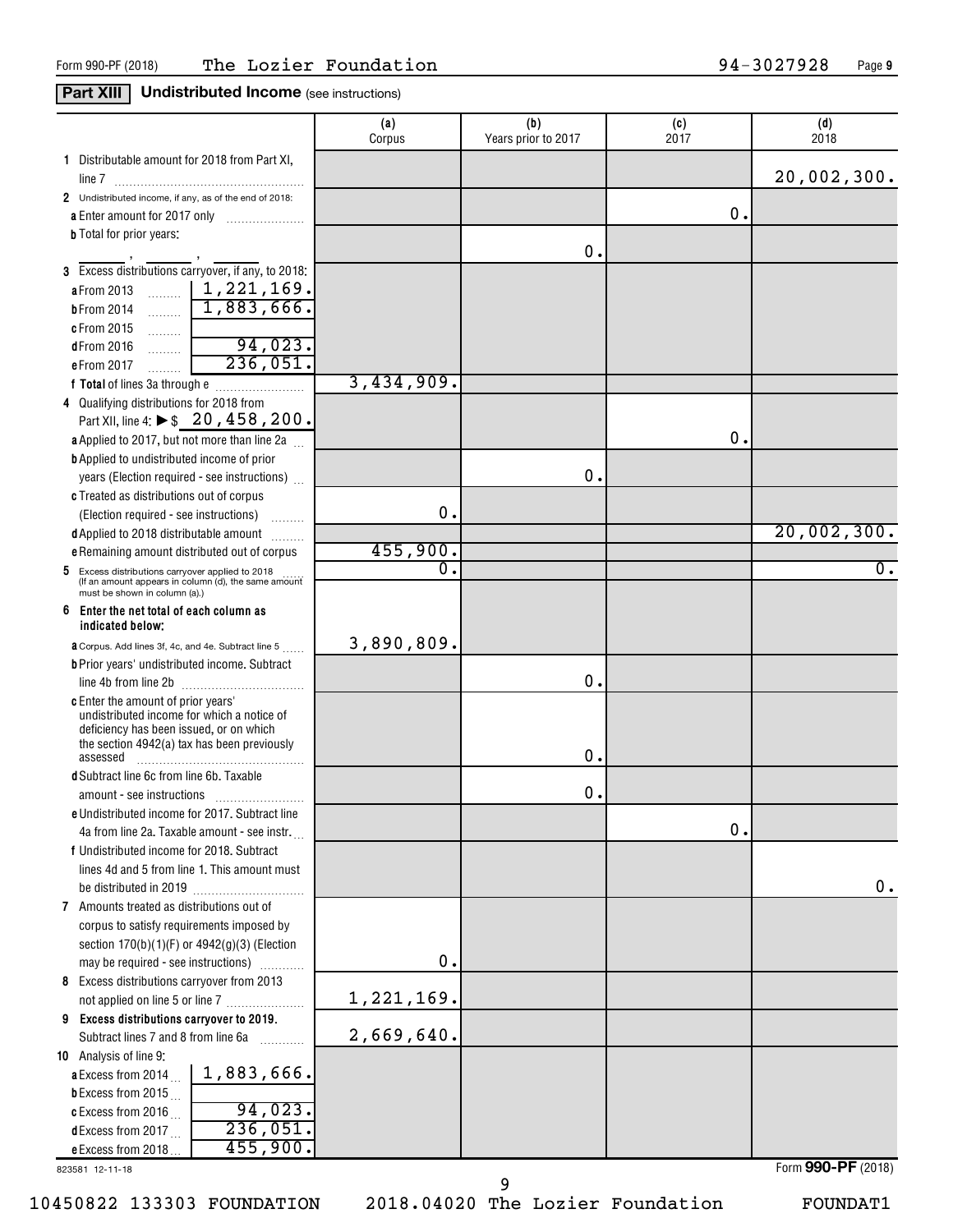| Form 990-PF (2018)                                                                                                                                                            | The Lozier Foundation |          |               | 94-3027928    | Page 10    |
|-------------------------------------------------------------------------------------------------------------------------------------------------------------------------------|-----------------------|----------|---------------|---------------|------------|
| <b>Part XIV Private Operating Foundations</b> (see instructions and Part VII-A, question 9)                                                                                   |                       |          |               | N/A           |            |
| 1 a If the foundation has received a ruling or determination letter that it is a private operating                                                                            |                       |          |               |               |            |
| foundation, and the ruling is effective for 2018, enter the date of the ruling                                                                                                |                       |          | ▶             |               |            |
| <b>b</b> Check box to indicate whether the foundation is a private operating foundation described in section                                                                  |                       |          | 1.1.1.1.1.1   | 4942(j)(3) or | 4942(j)(5) |
| 2 a Enter the lesser of the adjusted net                                                                                                                                      | Tax year              |          | Prior 3 years |               |            |
| income from Part I or the minimum                                                                                                                                             | (a) 2018              | (b) 2017 | $(c)$ 2016    | $(d)$ 2015    | (e) Total  |
| investment return from Part X for                                                                                                                                             |                       |          |               |               |            |
|                                                                                                                                                                               |                       |          |               |               |            |
|                                                                                                                                                                               |                       |          |               |               |            |
| c Qualifying distributions from Part XII,<br>line 4 for each year listed                                                                                                      |                       |          |               |               |            |
| <b>d</b> Amounts included in line 2c not                                                                                                                                      |                       |          |               |               |            |
| used directly for active conduct of                                                                                                                                           |                       |          |               |               |            |
| exempt activities                                                                                                                                                             |                       |          |               |               |            |
| e Qualifying distributions made directly                                                                                                                                      |                       |          |               |               |            |
| for active conduct of exempt activities.                                                                                                                                      |                       |          |               |               |            |
| Subtract line 2d from line 2c<br>Complete 3a, b, or c for the<br>3<br>alternative test relied upon:<br><b>a</b> "Assets" alternative test - enter:<br>(1) Value of all assets |                       |          |               |               |            |
| (2) Value of assets qualifying<br>under section $4942(j)(3)(B)(i)$                                                                                                            |                       |          |               |               |            |
| <b>b</b> "Endowment" alternative test - enter<br>2/3 of minimum investment return<br>shown in Part X, line 6 for each year                                                    |                       |          |               |               |            |
| c "Support" alternative test - enter:                                                                                                                                         |                       |          |               |               |            |
| (1) Total support other than gross<br>investment income (interest,<br>dividends, rents, payments on<br>securities loans (section<br>$512(a)(5)$ , or royalties)               |                       |          |               |               |            |
| (2) Support from general public<br>and 5 or more exempt<br>organizations as provided in<br>section 4942(j)(3)(B)(iii)                                                         |                       |          |               |               |            |
| (3) Largest amount of support from                                                                                                                                            |                       |          |               |               |            |
| an exempt organization                                                                                                                                                        |                       |          |               |               |            |
| (4) Gross investment income                                                                                                                                                   |                       |          |               |               |            |
| Supplementary Information (Complete this part only if the foundation had \$5,000 or more in assets<br><b>Part XV</b>                                                          |                       |          |               |               |            |
| at any time during the year-see instructions.)                                                                                                                                |                       |          |               |               |            |

#### **1 Information Regarding Foundation Managers:**

**a** List any managers of the foundation who have contributed more than 2% of the total contributions received by the foundation before the close of any tax year (but only if they have contributed more than \$5,000). (See section 507(d)(2).)

#### ALLAN LOZIER

**b** List any managers of the foundation who own 10% or more of the stock of a corporation (or an equally large portion of the ownership of a partnership or other entity) of which the foundation has a 10% or greater interest.

#### None

#### **2 Information Regarding Contribution, Grant, Gift, Loan, Scholarship, etc., Programs:**

Check here  $\sum X_i$  if the foundation only makes contributions to preselected charitable organizations and does not accept unsolicited requests for funds. If the foundation makes gifts, grants, etc., to individuals or organizations under other conditions, complete items 2a, b, c, and d.

**a** The name, address, and telephone number or email address of the person to whom applications should be addressed:

**b** The form in which applications should be submitted and information and materials they should include:

**c** Any submission deadlines:

**d** Any restrictions or limitations on awards, such as by geographical areas, charitable fields, kinds of institutions, or other factors:

823601 12-11-18

Form (2018) **990-PF**

10450822 133303 FOUNDATION 2018.04020 The Lozier Foundation FOUNDAT1 10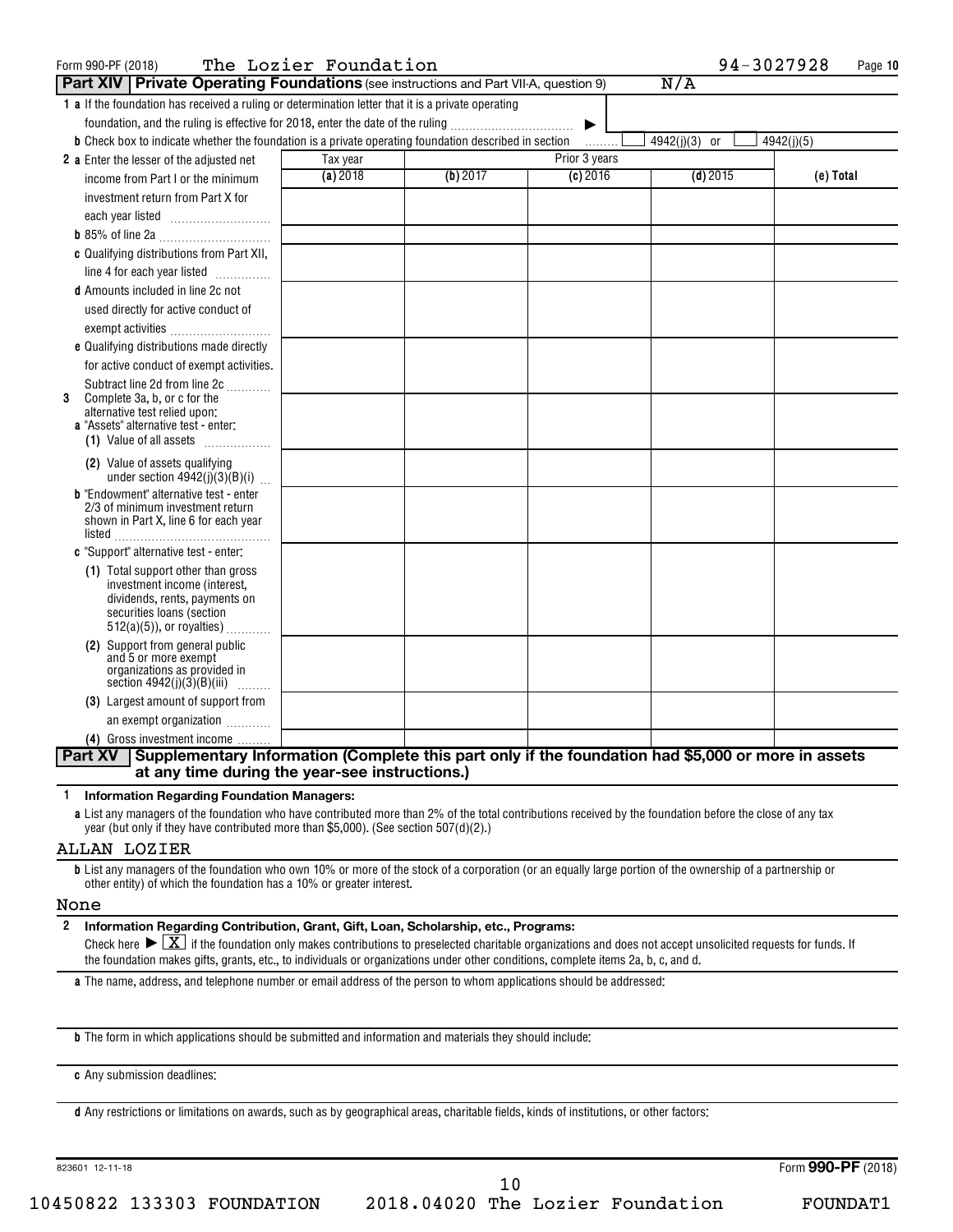Form 990-PF (2018) The <code>Lozier Foundation</code> 94-3027928 Page

| Part XV<br><b>Supplementary Information (continued)</b>                           |                                                                                                                    |                         |                                     |                                     |
|-----------------------------------------------------------------------------------|--------------------------------------------------------------------------------------------------------------------|-------------------------|-------------------------------------|-------------------------------------|
| 3 Grants and Contributions Paid During the Year or Approved for Future Payment    |                                                                                                                    |                         |                                     |                                     |
| Recipient<br>Name and address (home or business)                                  | If recipient is an individual,<br>show any relationship to<br>any foundation manager<br>or substantial contributor | Foundation<br>status of | Purpose of grant or<br>contribution | Amount                              |
|                                                                                   |                                                                                                                    | recipient               | $\star\star$                        |                                     |
| a Paid during the year                                                            |                                                                                                                    |                         |                                     |                                     |
| 100 BLACK MEN OF OMAHA, INC<br>2221 NORTH 24TH STREET                             | ΝA                                                                                                                 | ÞС                      | GENERAL OPERATING<br>SUPPORT        |                                     |
| OMAHA, NE 68110                                                                   |                                                                                                                    |                         |                                     | 15,000.                             |
| ACLU NEBRASKA FOUNDATION, INC.<br>134 S 13TH STREET #1010<br>LINCOLN, NE 68508    | ΝA                                                                                                                 | ÞС                      | GENERAL OPERATING<br>SUPPORT        | 20,000.                             |
| AFRICAN AMERICAN EMPOWERMENT NETWORK<br>INC<br>105 NORTH 31ST AVENUE, STE 101     | ΝA                                                                                                                 | ÞС                      | STEP UP PROGRAM                     |                                     |
| OMAHA, NE 68131                                                                   |                                                                                                                    |                         |                                     | 25,000.                             |
| AFRICAN CULTURE CONNECTION<br>8031 WEST CENTER ROAD SUITE 322<br>OMAHA, NE 68124  | ΝA                                                                                                                 | ÞС                      | GENERAL OPERATING<br>SUPPORT        | 15,000.                             |
| ALL CARE HEALTH CENTER<br>902 S 6TH STREET<br>COUNCIL BLUFFS, IA 51501            | ΝA                                                                                                                 | ÞС                      | ULTRA SOUND & X-RAY<br>EQUIPMENT    | 20,000.                             |
| Total ___________________________See_continuation_sheet(s) ______________________ |                                                                                                                    |                         | $\blacktriangleright$ 3a            | 20, 305, 976.                       |
| <b>b</b> Approved for future payment                                              |                                                                                                                    |                         |                                     |                                     |
| None                                                                              |                                                                                                                    |                         |                                     |                                     |
|                                                                                   |                                                                                                                    |                         |                                     |                                     |
|                                                                                   |                                                                                                                    |                         |                                     |                                     |
|                                                                                   |                                                                                                                    |                         |                                     |                                     |
|                                                                                   |                                                                                                                    |                         |                                     |                                     |
| <b>Total</b>                                                                      |                                                                                                                    |                         | $\blacktriangleright$ 3b            | $\mathbf 0$ .<br>Form 990-PF (2018) |

823611 12-11-18 \*\* See Purpose of Grant continuations 11

10450822 133303 FOUNDATION 2018.04020 The Lozier Foundation FOUNDAT1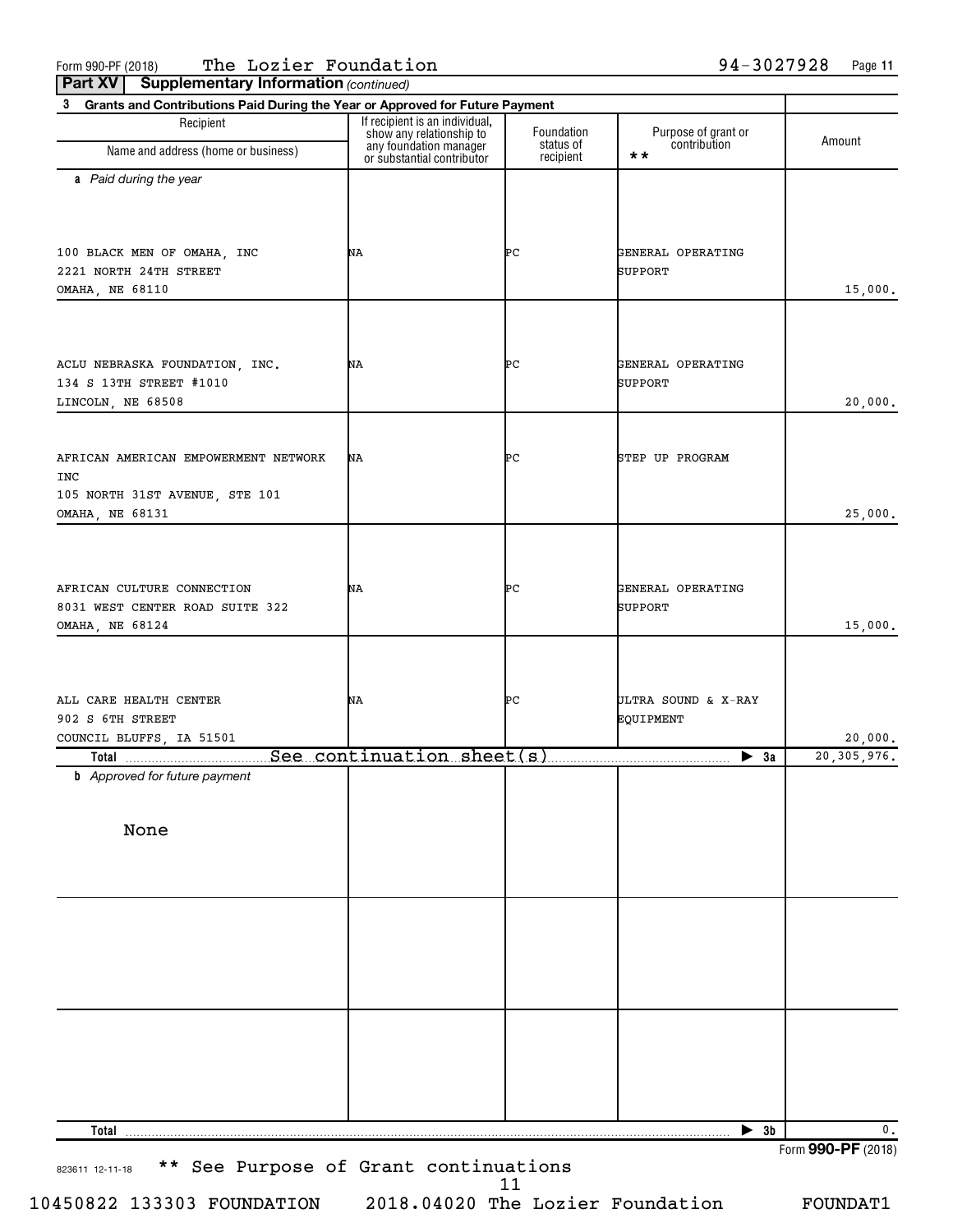## **Part XVI-A Analysis of Income-Producing Activities**

|                                                                                                                                                                                                                                              |                        | Unrelated business income       |                       | Excluded by section 512, 513, or 514 |                          |
|----------------------------------------------------------------------------------------------------------------------------------------------------------------------------------------------------------------------------------------------|------------------------|---------------------------------|-----------------------|--------------------------------------|--------------------------|
| Enter gross amounts unless otherwise indicated.                                                                                                                                                                                              | (a)<br><b>Business</b> | (b)                             | <b>(C)</b><br>Exclu-  | (d)                                  | (e)<br>Related or exempt |
| 1 Program service revenue:                                                                                                                                                                                                                   | code                   | Amount                          | sion<br>code          | Amount                               | function income          |
| a                                                                                                                                                                                                                                            |                        |                                 |                       |                                      |                          |
| b                                                                                                                                                                                                                                            |                        |                                 |                       |                                      |                          |
| C                                                                                                                                                                                                                                            |                        |                                 |                       |                                      |                          |
|                                                                                                                                                                                                                                              |                        |                                 |                       |                                      |                          |
|                                                                                                                                                                                                                                              |                        |                                 |                       |                                      |                          |
|                                                                                                                                                                                                                                              |                        |                                 |                       |                                      |                          |
|                                                                                                                                                                                                                                              |                        |                                 |                       |                                      |                          |
| Fees and contracts from government agencies<br>g                                                                                                                                                                                             |                        |                                 |                       |                                      |                          |
| 2 Membership dues and assessments [111] Membership dues and assessments                                                                                                                                                                      |                        |                                 |                       |                                      |                          |
| 3 Interest on savings and temporary cash                                                                                                                                                                                                     |                        |                                 |                       |                                      |                          |
|                                                                                                                                                                                                                                              |                        |                                 | 14<br>$\overline{14}$ | $\frac{419,552}{13,413,464}$         |                          |
| 4 Dividends and interest from securities                                                                                                                                                                                                     |                        |                                 |                       |                                      |                          |
| 5 Net rental income or (loss) from real estate:                                                                                                                                                                                              |                        |                                 |                       |                                      |                          |
|                                                                                                                                                                                                                                              |                        |                                 |                       |                                      |                          |
|                                                                                                                                                                                                                                              |                        |                                 |                       |                                      |                          |
| 6 Net rental income or (loss) from personal                                                                                                                                                                                                  |                        |                                 |                       |                                      |                          |
|                                                                                                                                                                                                                                              |                        |                                 |                       |                                      |                          |
|                                                                                                                                                                                                                                              |                        |                                 | 14                    | 284, 875.                            |                          |
| 8 Gain or (loss) from sales of assets other                                                                                                                                                                                                  |                        |                                 |                       |                                      |                          |
|                                                                                                                                                                                                                                              |                        |                                 | 18                    | 15,480,084.                          |                          |
|                                                                                                                                                                                                                                              |                        |                                 |                       |                                      |                          |
| 10 Gross profit or (loss) from sales of inventory                                                                                                                                                                                            |                        |                                 |                       |                                      |                          |
| 11 Other revenue:                                                                                                                                                                                                                            |                        |                                 |                       |                                      |                          |
|                                                                                                                                                                                                                                              |                        |                                 |                       |                                      |                          |
| b                                                                                                                                                                                                                                            |                        |                                 |                       |                                      |                          |
| C                                                                                                                                                                                                                                            |                        |                                 |                       |                                      |                          |
|                                                                                                                                                                                                                                              |                        |                                 |                       |                                      |                          |
|                                                                                                                                                                                                                                              |                        |                                 |                       |                                      |                          |
|                                                                                                                                                                                                                                              |                        | $\overline{\mathfrak{o}}$ .     |                       | 29,597,975.                          | $\overline{0}$ .         |
|                                                                                                                                                                                                                                              |                        | the contract of the contract of |                       |                                      | 29,597,975.              |
|                                                                                                                                                                                                                                              |                        |                                 |                       |                                      |                          |
| (See worksheet in line 13 instructions to verify calculations.)                                                                                                                                                                              |                        |                                 |                       |                                      |                          |
| Part XVI-B<br>Relationship of Activities to the Accomplishment of Exempt Purposes                                                                                                                                                            |                        |                                 |                       |                                      |                          |
|                                                                                                                                                                                                                                              |                        |                                 |                       |                                      |                          |
| Explain below how each activity for which income is reported in column (e) of Part XVI-A contributed importantly to the accomplishment of<br>Line No.<br>the foundation's exempt purposes (other than by providing funds for such purposes). |                        |                                 |                       |                                      |                          |
| ▼                                                                                                                                                                                                                                            |                        |                                 |                       |                                      |                          |
|                                                                                                                                                                                                                                              |                        |                                 |                       |                                      |                          |
|                                                                                                                                                                                                                                              |                        |                                 |                       |                                      |                          |
|                                                                                                                                                                                                                                              |                        |                                 |                       |                                      |                          |
|                                                                                                                                                                                                                                              |                        |                                 |                       |                                      |                          |
|                                                                                                                                                                                                                                              |                        |                                 |                       |                                      |                          |
|                                                                                                                                                                                                                                              |                        |                                 |                       |                                      |                          |
|                                                                                                                                                                                                                                              |                        |                                 |                       |                                      |                          |
|                                                                                                                                                                                                                                              |                        |                                 |                       |                                      |                          |
|                                                                                                                                                                                                                                              |                        |                                 |                       |                                      |                          |
|                                                                                                                                                                                                                                              |                        |                                 |                       |                                      |                          |
|                                                                                                                                                                                                                                              |                        |                                 |                       |                                      |                          |
|                                                                                                                                                                                                                                              |                        |                                 |                       |                                      |                          |
|                                                                                                                                                                                                                                              |                        |                                 |                       |                                      |                          |
|                                                                                                                                                                                                                                              |                        |                                 |                       |                                      |                          |
|                                                                                                                                                                                                                                              |                        |                                 |                       |                                      |                          |
|                                                                                                                                                                                                                                              |                        |                                 |                       |                                      |                          |
|                                                                                                                                                                                                                                              |                        |                                 |                       |                                      |                          |
|                                                                                                                                                                                                                                              |                        |                                 |                       |                                      |                          |
|                                                                                                                                                                                                                                              |                        |                                 |                       |                                      |                          |

12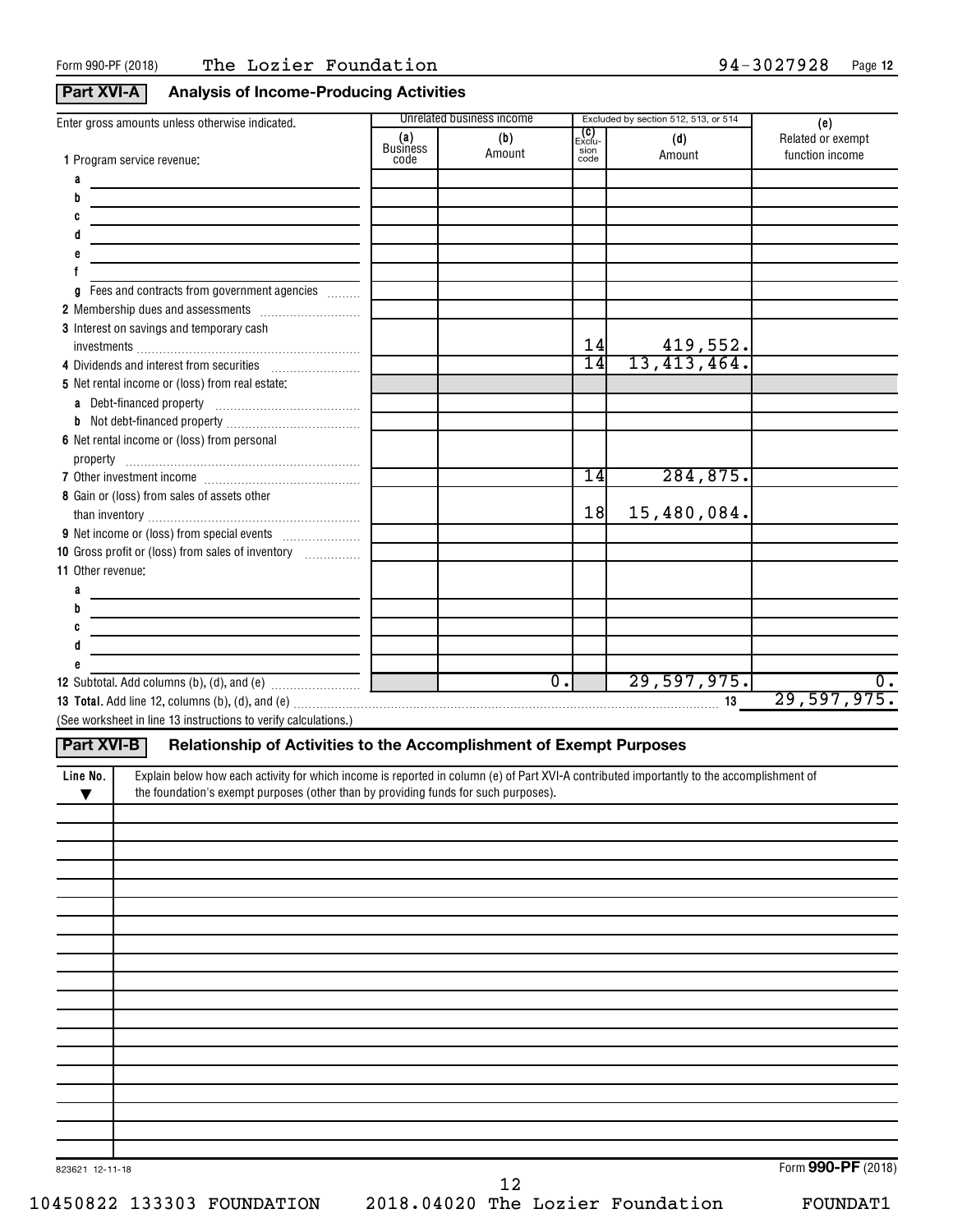| Form 990-PF (2018) |                                                                                      | The Lozier Foundation     |                      |                                                                                                                                                               |       | 94-3027928                                                                                                                                                                                                                         |                                                       | Page 13                 |
|--------------------|--------------------------------------------------------------------------------------|---------------------------|----------------------|---------------------------------------------------------------------------------------------------------------------------------------------------------------|-------|------------------------------------------------------------------------------------------------------------------------------------------------------------------------------------------------------------------------------------|-------------------------------------------------------|-------------------------|
| Part XVII          |                                                                                      |                           |                      |                                                                                                                                                               |       | Information Regarding Transfers to and Transactions and Relationships With Noncharitable                                                                                                                                           |                                                       |                         |
|                    | <b>Exempt Organizations</b>                                                          |                           |                      |                                                                                                                                                               |       |                                                                                                                                                                                                                                    |                                                       |                         |
| 1                  |                                                                                      |                           |                      | Did the organization directly or indirectly engage in any of the following with any other organization described in section 501(c)                            |       |                                                                                                                                                                                                                                    |                                                       | Yes   No                |
|                    |                                                                                      |                           |                      | (other than section $501(c)(3)$ organizations) or in section 527, relating to political organizations?                                                        |       |                                                                                                                                                                                                                                    |                                                       |                         |
|                    | a Transfers from the reporting foundation to a noncharitable exempt organization of: |                           |                      |                                                                                                                                                               |       |                                                                                                                                                                                                                                    |                                                       |                         |
|                    |                                                                                      |                           |                      |                                                                                                                                                               |       | $(1)$ Cash                                                                                                                                                                                                                         | 1a(1)                                                 | х                       |
|                    |                                                                                      |                           |                      |                                                                                                                                                               |       |                                                                                                                                                                                                                                    | 1a(2)                                                 | x                       |
|                    | <b>b</b> Other transactions:                                                         |                           |                      |                                                                                                                                                               |       |                                                                                                                                                                                                                                    |                                                       |                         |
|                    |                                                                                      |                           |                      |                                                                                                                                                               |       | (1) Sales of assets to a noncharitable exempt organization [1] [1] Sales of assets to a noncharitable exempt organization [1] [1] $\sim$                                                                                           | 1b(1)                                                 | х                       |
|                    |                                                                                      |                           |                      |                                                                                                                                                               |       | (2) Purchases of assets from a noncharitable exempt organization [11] match material material material material material material material material material material material material material material material material ma     | 1b(2)                                                 | $\overline{\textbf{x}}$ |
|                    |                                                                                      |                           |                      |                                                                                                                                                               |       | (3) Rental of facilities, equipment, or other assets [1] rental material material material material material material material material material material material material material material material material material mater     | 1b(3)                                                 | х                       |
|                    |                                                                                      |                           |                      |                                                                                                                                                               |       |                                                                                                                                                                                                                                    | 1b(4)                                                 | х                       |
|                    |                                                                                      |                           |                      |                                                                                                                                                               |       | (5) Loans or loan guarantees <b>commissions</b> and a construction of the construction of the construction of the construction of the construction of the construction of the construction of the construction of the construction | 1b(5)                                                 | х                       |
|                    |                                                                                      |                           |                      |                                                                                                                                                               |       | (6) Performance of services or membership or fundraising solicitations [11] matches and the content of services or membership or fundraising solicitations [11] matches and the content of the content of the content of the c     | 1b(6)                                                 | х                       |
|                    |                                                                                      |                           |                      |                                                                                                                                                               |       |                                                                                                                                                                                                                                    | 1c                                                    | X                       |
|                    |                                                                                      |                           |                      |                                                                                                                                                               |       | d If the answer to any of the above is "Yes," complete the following schedule. Column (b) should always show the fair market value of the goods, other assets,                                                                     |                                                       |                         |
|                    |                                                                                      |                           |                      |                                                                                                                                                               |       | or services given by the reporting foundation. If the foundation received less than fair market value in any transaction or sharing arrangement, show in                                                                           |                                                       |                         |
|                    | column (d) the value of the goods, other assets, or services received.               |                           |                      |                                                                                                                                                               |       |                                                                                                                                                                                                                                    |                                                       |                         |
| $(a)$ Line no.     | (b) Amount involved                                                                  |                           |                      | (c) Name of noncharitable exempt organization                                                                                                                 |       | (d) Description of transfers, transactions, and sharing arrangements                                                                                                                                                               |                                                       |                         |
|                    |                                                                                      |                           | N/A                  |                                                                                                                                                               |       |                                                                                                                                                                                                                                    |                                                       |                         |
|                    |                                                                                      |                           |                      |                                                                                                                                                               |       |                                                                                                                                                                                                                                    |                                                       |                         |
|                    |                                                                                      |                           |                      |                                                                                                                                                               |       |                                                                                                                                                                                                                                    |                                                       |                         |
|                    |                                                                                      |                           |                      |                                                                                                                                                               |       |                                                                                                                                                                                                                                    |                                                       |                         |
|                    |                                                                                      |                           |                      |                                                                                                                                                               |       |                                                                                                                                                                                                                                    |                                                       |                         |
|                    |                                                                                      |                           |                      |                                                                                                                                                               |       |                                                                                                                                                                                                                                    |                                                       |                         |
|                    |                                                                                      |                           |                      |                                                                                                                                                               |       |                                                                                                                                                                                                                                    |                                                       |                         |
|                    |                                                                                      |                           |                      |                                                                                                                                                               |       |                                                                                                                                                                                                                                    |                                                       |                         |
|                    |                                                                                      |                           |                      |                                                                                                                                                               |       |                                                                                                                                                                                                                                    |                                                       |                         |
|                    |                                                                                      |                           |                      |                                                                                                                                                               |       |                                                                                                                                                                                                                                    |                                                       |                         |
|                    |                                                                                      |                           |                      |                                                                                                                                                               |       |                                                                                                                                                                                                                                    |                                                       |                         |
|                    |                                                                                      |                           |                      |                                                                                                                                                               |       |                                                                                                                                                                                                                                    |                                                       |                         |
|                    |                                                                                      |                           |                      |                                                                                                                                                               |       |                                                                                                                                                                                                                                    |                                                       |                         |
|                    |                                                                                      |                           |                      |                                                                                                                                                               |       |                                                                                                                                                                                                                                    |                                                       |                         |
|                    |                                                                                      |                           |                      |                                                                                                                                                               |       |                                                                                                                                                                                                                                    |                                                       |                         |
|                    |                                                                                      |                           |                      |                                                                                                                                                               |       |                                                                                                                                                                                                                                    |                                                       |                         |
|                    |                                                                                      |                           |                      | 2a Is the foundation directly or indirectly affiliated with, or related to, one or more tax-exempt organizations described                                    |       |                                                                                                                                                                                                                                    |                                                       |                         |
|                    | in section $501(c)$ (other than section $501(c)(3)$ ) or in section 527?             |                           |                      |                                                                                                                                                               |       |                                                                                                                                                                                                                                    | $\blacksquare$ Yes $\blacksquare$ X $\blacksquare$ No |                         |
|                    | <b>b</b> If "Yes," complete the following schedule.                                  |                           |                      |                                                                                                                                                               |       |                                                                                                                                                                                                                                    |                                                       |                         |
|                    | (a) Name of organization                                                             |                           |                      | (b) Type of organization                                                                                                                                      |       | (c) Description of relationship                                                                                                                                                                                                    |                                                       |                         |
|                    | N/A                                                                                  |                           |                      |                                                                                                                                                               |       |                                                                                                                                                                                                                                    |                                                       |                         |
|                    |                                                                                      |                           |                      |                                                                                                                                                               |       |                                                                                                                                                                                                                                    |                                                       |                         |
|                    |                                                                                      |                           |                      |                                                                                                                                                               |       |                                                                                                                                                                                                                                    |                                                       |                         |
|                    |                                                                                      |                           |                      |                                                                                                                                                               |       |                                                                                                                                                                                                                                    |                                                       |                         |
|                    |                                                                                      |                           |                      |                                                                                                                                                               |       |                                                                                                                                                                                                                                    |                                                       |                         |
|                    |                                                                                      |                           |                      | Under penalties of perjury, I declare that I have examined this return, including accompanying schedules and statements, and to the best of my knowledge      |       |                                                                                                                                                                                                                                    |                                                       |                         |
| Sign               |                                                                                      |                           |                      | and belief, it is true, correct, and complete. Declaration of preparer (other than taxpayer) is based on all information of which preparer has any knowledge. |       |                                                                                                                                                                                                                                    | May the IRS discuss this<br>return with the preparer  |                         |
| Here               |                                                                                      |                           |                      |                                                                                                                                                               |       |                                                                                                                                                                                                                                    | shown below? See instr.                               |                         |
|                    | Signature of officer or trustee                                                      |                           |                      | Date                                                                                                                                                          | Title |                                                                                                                                                                                                                                    | $\overline{X}$ Yes                                    | No l                    |
|                    | Print/Type preparer's name                                                           |                           | Preparer's signature |                                                                                                                                                               | Date  | PTIN<br>Check<br>if                                                                                                                                                                                                                |                                                       |                         |
|                    |                                                                                      |                           |                      |                                                                                                                                                               |       | self-employed                                                                                                                                                                                                                      |                                                       |                         |
| Paid               |                                                                                      |                           |                      |                                                                                                                                                               |       |                                                                                                                                                                                                                                    | P00046109                                             |                         |
| Preparer           | JAMES A. BEAL                                                                        |                           |                      |                                                                                                                                                               |       | Firm's EIN 12-0714325                                                                                                                                                                                                              |                                                       |                         |
| <b>Use Only</b>    | Firm's name RSM US LLP                                                               |                           |                      |                                                                                                                                                               |       |                                                                                                                                                                                                                                    |                                                       |                         |
|                    |                                                                                      |                           |                      |                                                                                                                                                               |       |                                                                                                                                                                                                                                    |                                                       |                         |
|                    | Firm's address > 400 LOCUST ST, STE 640                                              |                           |                      |                                                                                                                                                               |       |                                                                                                                                                                                                                                    |                                                       |                         |
|                    |                                                                                      | DES MOINES, IA 50309-2354 |                      |                                                                                                                                                               |       | Phone no. 515-558-6600                                                                                                                                                                                                             |                                                       |                         |

Phone no.  $515 - 558 - 6600$ 

Form (2018) **990-PF**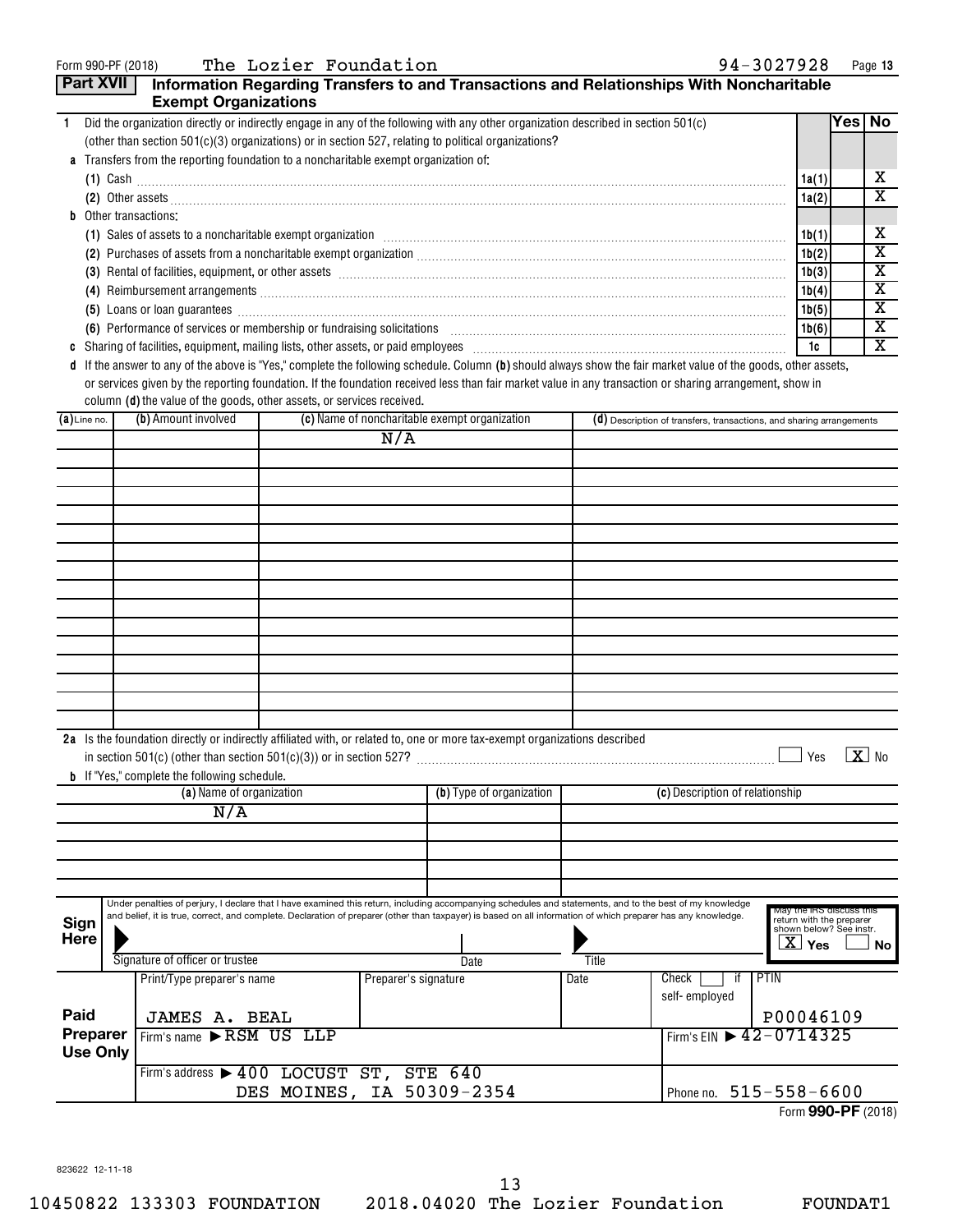| <b>Supplementary Information</b><br>Part XV                    |                                                                                      |                         |                                              |               |
|----------------------------------------------------------------|--------------------------------------------------------------------------------------|-------------------------|----------------------------------------------|---------------|
| 3 Grants and Contributions Paid During the Year (Continuation) |                                                                                      |                         |                                              |               |
| Recipient                                                      | If recipient is an individual,<br>show any relationship to<br>any foundation manager | Foundation<br>status of | Purpose of grant or<br>contribution          | Amount        |
| Name and address (home or business)                            | or substantial contributor                                                           | recipient               |                                              |               |
|                                                                |                                                                                      |                         |                                              |               |
| AMERICAN RED CROSS                                             | ΝA                                                                                   | ÞС                      | GENERAL OPERATING                            |               |
| 2912 SOUTH 80TH AVE                                            |                                                                                      |                         | <b>SUPPORT</b>                               |               |
| OMAHA, NE 68124                                                |                                                                                      |                         |                                              | 20,000.       |
|                                                                |                                                                                      |                         |                                              |               |
| ANGELS AMONG US                                                | ΝA                                                                                   | ÞС                      | GENERAL OPERATING                            |               |
| 3516 NORTH 163RD PLAZA SUITE 3                                 |                                                                                      |                         | <b>SUPPORT</b>                               |               |
| OMAHA, NE 68116                                                |                                                                                      |                         |                                              | 15,000.       |
|                                                                |                                                                                      |                         |                                              |               |
| APPLIED INFORMATION MANAGEMENT<br>INSTITUTE                    | ΝA                                                                                   | ÞС                      | DOWNTOWN PROGRAMS FOR<br>75 NORTH HIGHLANDER |               |
| 118 SOUTH 19TH STREET, SUITE 1A                                |                                                                                      |                         | <b>ACCELERATOR</b>                           |               |
| OMAHA, NE 68102                                                |                                                                                      |                         |                                              | 20,000.       |
|                                                                |                                                                                      |                         |                                              |               |
|                                                                |                                                                                      |                         |                                              |               |
| AT EASE USA                                                    | ΝA                                                                                   | ÞС                      | GENERAL OPERATING                            |               |
| P.O. BOX 24465                                                 |                                                                                      |                         | <b>SUPPORT</b>                               |               |
| OMAHA, NE 68124                                                |                                                                                      |                         |                                              | 10,000.       |
|                                                                |                                                                                      |                         |                                              |               |
| AUTISM ACTION PARTNERSHIP                                      | ΝA                                                                                   | ÞС                      | PACE PROGRAM                                 |               |
| 10110 NICOLAS STREET                                           |                                                                                      |                         |                                              |               |
| OMAHA, NE 68114                                                |                                                                                      |                         |                                              | 10,000.       |
|                                                                |                                                                                      |                         |                                              |               |
| AVENUE SCHOLARS FOUNDATION                                     | ΝA                                                                                   | ÞС                      | GENERAL OPERATING                            |               |
| 7101 MERCY ROAD SUITE 240                                      |                                                                                      |                         | <b>SUPPORT</b>                               |               |
| OMAHA, NE 68106                                                |                                                                                      |                         |                                              | 250,000.      |
|                                                                |                                                                                      |                         |                                              |               |
| <b>BALLET NEBRASKA</b>                                         | NA                                                                                   | ÞС                      | PROVIDE TITLE I                              |               |
| P.O. BOX 6413                                                  |                                                                                      |                         | SCHOOLS TRANSPORTATION                       |               |
| OMAHA, NE 68106                                                |                                                                                      |                         | TO EVENTS                                    | 5,000.        |
|                                                                |                                                                                      |                         |                                              |               |
|                                                                |                                                                                      |                         |                                              |               |
| BANISTER'S LEADERSHIP ACADEMY                                  | ΝA                                                                                   | ÞС                      | GENERAL OPERATING                            |               |
| 1299 FARNAM ST SUITE 300<br>OMAHA, NE 68102                    |                                                                                      |                         | SUPPORT                                      | 20,000.       |
|                                                                |                                                                                      |                         |                                              |               |
|                                                                |                                                                                      |                         |                                              |               |
| BANISTER'S LEADERSHIP ACADEMY                                  | NA                                                                                   | ÞС                      | GENERAL OPERATING                            |               |
| P.O. BOX 4002                                                  |                                                                                      |                         | SUPPORT                                      |               |
| OMAHA, NE 68104                                                |                                                                                      |                         |                                              | 20,000.       |
| BIG BROTHERS-BIG SISTERS OF THE                                | ΝA                                                                                   | ÞС                      | GENERAL OPERATING                            |               |
| MIDLANDS                                                       |                                                                                      |                         | SUPPORT                                      |               |
| 10831 OLD MILL ROAD, SUITE 400                                 |                                                                                      |                         |                                              |               |
| OMAHA, NE 68154                                                |                                                                                      |                         |                                              | 50,000.       |
| Total from continuation sheets                                 |                                                                                      |                         |                                              | 20, 210, 976. |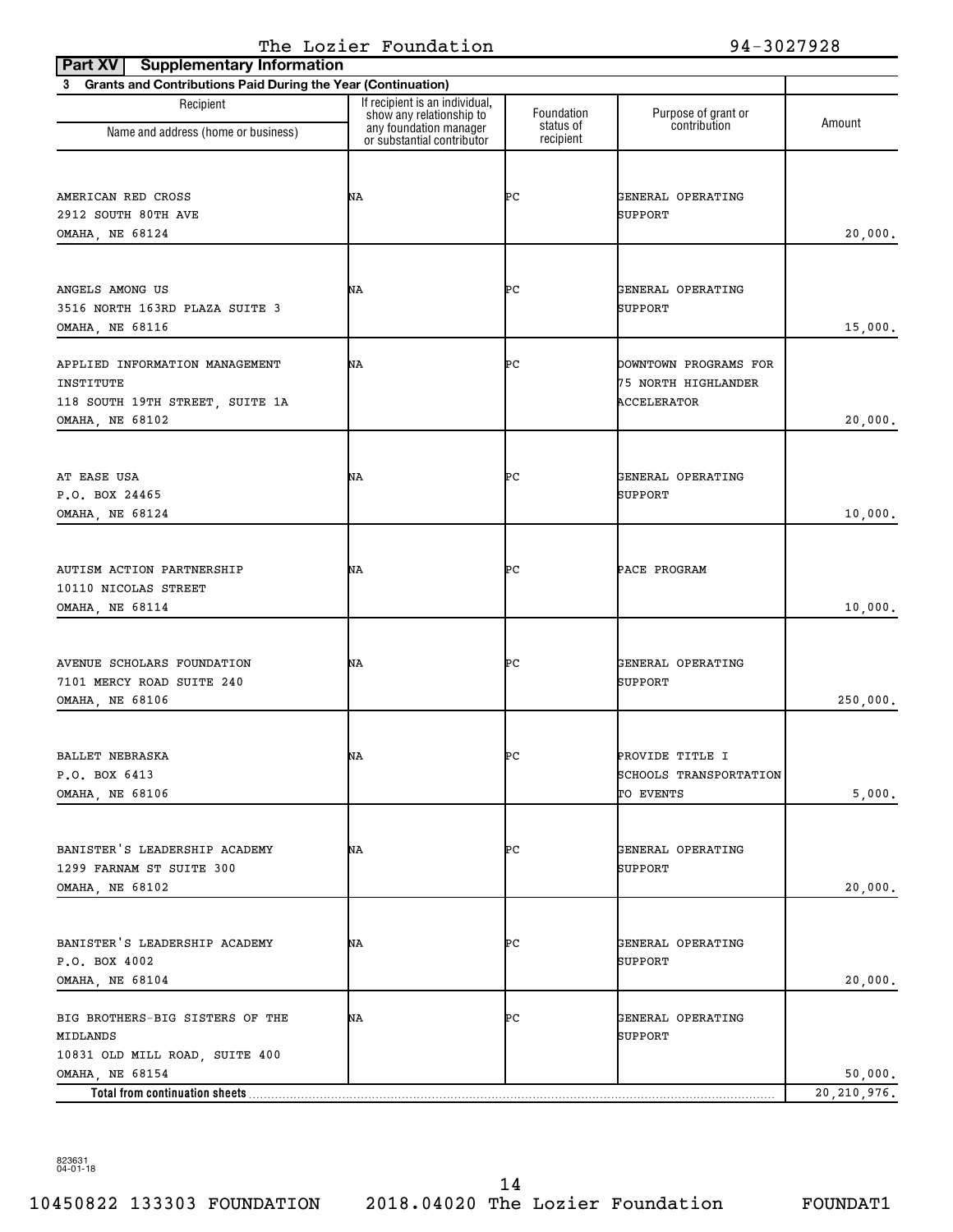| <b>Supplementary Information</b><br>Part XV                    |                                                                                      |                         |                                     |         |
|----------------------------------------------------------------|--------------------------------------------------------------------------------------|-------------------------|-------------------------------------|---------|
| 3 Grants and Contributions Paid During the Year (Continuation) |                                                                                      |                         |                                     |         |
| Recipient<br>Name and address (home or business)               | If recipient is an individual,<br>show any relationship to<br>any foundation manager | Foundation<br>status of | Purpose of grant or<br>contribution | Amount  |
|                                                                | or substantial contributor                                                           | recipient               |                                     |         |
| BIG BROTHERS-BIG SISTERS OF THE<br>MIDLANDS                    | ΝA                                                                                   | ÞС                      | GENERAL OPERATING<br><b>SUPPORT</b> |         |
| 10831 OLD MILL ROAD, SUITE 400                                 |                                                                                      |                         |                                     |         |
| OMAHA, NE 68154                                                |                                                                                      |                         |                                     | 7,500.  |
|                                                                |                                                                                      |                         |                                     |         |
| BLACK & PINK                                                   | ΝA                                                                                   | ÞС                      | \$15K BAILOUT PROGRAM,              |         |
| 6223 MAPLE STREET                                              |                                                                                      |                         | \$10K GENERAL OPERATING             |         |
| OMAHA, NE 68104                                                |                                                                                      |                         | SUPPORT                             | 25,000. |
| BLACK FAMILY HEALTH AND WELLNESS<br>ASSOCIATION                | ΝA                                                                                   | ÞС                      | 20TH ANNUAL HEALTH<br>FAIR          |         |
| P.O. BOX 111393<br><b>OMAHA, NE 68111</b>                      |                                                                                      |                         |                                     | 5,000.  |
|                                                                |                                                                                      |                         |                                     |         |
| BLACK MEN UNITED                                               | ΝA                                                                                   | ÞС                      |                                     |         |
| P.O. BOX 6627                                                  |                                                                                      |                         | REENTRY CONFERENCE                  |         |
| OMAHA, NE 68106                                                |                                                                                      |                         |                                     | 1,000.  |
|                                                                |                                                                                      |                         |                                     |         |
| BLACK POLICE OFFICERS ASSOCIATION OF<br>OMAHA                  | ΝA                                                                                   | ÞС                      | GENERAL OPERATING<br><b>SUPPORT</b> |         |
| P.O. BOX 34357                                                 |                                                                                      |                         |                                     |         |
| OMAHA, NE 68134                                                |                                                                                      |                         |                                     | 4,000.  |
| BLACK POLICE OFFICERS ASSOCIATION OF<br>OMAHA                  | ΝA                                                                                   | ÞС                      | TO HIRE A FULL TIME<br>COORDINATOR  |         |
| P.O. BOX 34357                                                 |                                                                                      |                         |                                     |         |
| OMAHA, NE 68134                                                |                                                                                      |                         |                                     | 50,000. |
| BLACK POLICE OFFICERS ASSOCIATION OF                           | ΝA                                                                                   | ÞС                      | GENERAL OPERATING                   |         |
| <b>OMAHA</b>                                                   |                                                                                      |                         | SUPPORT FOR NORTHEAST               |         |
| P.O. BOX 34357                                                 |                                                                                      |                         | PRECINCT                            |         |
| OMAHA, NE 68134                                                |                                                                                      |                         |                                     | 4,500.  |
|                                                                |                                                                                      |                         |                                     |         |
| BOYS & GIRLS CLUBS OF OMAHA                                    | NA                                                                                   | ÞС                      | GENERAL OPERATING                   |         |
| 2610 HAMILTON STREET                                           |                                                                                      |                         | <b>SUPPORT</b>                      |         |
| OMAHA, NE 68131                                                |                                                                                      |                         |                                     | 60,000. |
|                                                                |                                                                                      |                         |                                     |         |
| BOYS & GIRLS CLUBS OF OMAHA                                    | ΝA                                                                                   | ÞС                      | GENERAL OPERATING                   |         |
| 2610 HAMILTON STREET                                           |                                                                                      |                         | <b>SUPPORT</b>                      |         |
| OMAHA, NE 68131                                                |                                                                                      |                         |                                     | 12,300. |
|                                                                |                                                                                      |                         |                                     |         |
|                                                                |                                                                                      |                         |                                     |         |
| BRUSH UP NEBRASKA<br>P.O. BOX 540436                           | NA                                                                                   | ÞС                      | 2018 PAINT-A-THON                   |         |
| OMAHA, NE 68154                                                |                                                                                      |                         |                                     | 6,000.  |
| Total from continuation sheets                                 |                                                                                      |                         |                                     |         |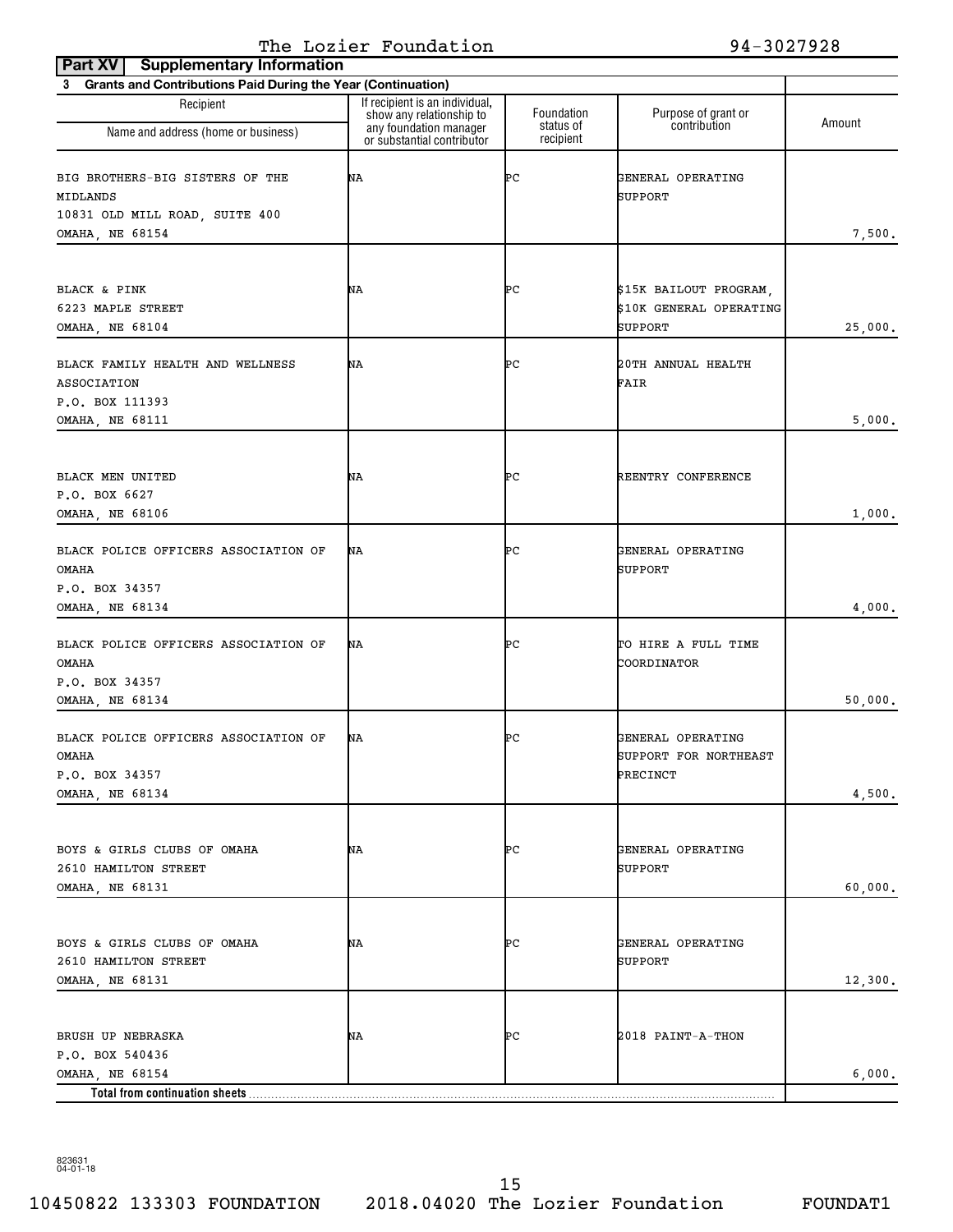| <b>Supplementary Information</b><br>Part XV                                                       |                                                                                      |                         |                                                          |          |
|---------------------------------------------------------------------------------------------------|--------------------------------------------------------------------------------------|-------------------------|----------------------------------------------------------|----------|
| 3 Grants and Contributions Paid During the Year (Continuation)                                    |                                                                                      |                         |                                                          |          |
| Recipient<br>Name and address (home or business)                                                  | If recipient is an individual,<br>show any relationship to<br>any foundation manager | Foundation<br>status of | Purpose of grant or<br>contribution                      | Amount   |
|                                                                                                   | or substantial contributor                                                           | recipient               |                                                          |          |
| BRUSH UP NEBRASKA<br>P.O. BOX 540436<br><b>OMAHA, NE 68154</b>                                    | ΝA                                                                                   | ÞС                      | GENERAL OPERATING<br>SUPPORT                             | 7,500.   |
| BUFORD FOUNDATION<br>13303 F STREET<br>OMAHA, NE 68137                                            | ΝA                                                                                   | ÞС                      | GENERAL OPERATING<br><b>SUPPORT</b>                      | 15,000.  |
| CAROLE'S HOUSE OF HOPE<br>7815 HARNEY ST<br>OMAHA, NE 68114                                       | ΝA                                                                                   | ÞС                      | GENERAL OPERATING<br>SUPPORT                             | 30,000.  |
| CASA FOR DOUGLAS COUNTY<br>2412 ST MARY'S AVENUE<br>OMAHA, NE 68105                               | ΝA                                                                                   | ÞС                      | GENERAL OPERATING<br><b>SUPPORT</b>                      | 60,000.  |
| CENTER FOR HOLISTIC DEVELOPMENT, INC.<br>6659 SORENSEN PARKWAY<br>OMAHA, NE 68152                 | ΝA                                                                                   | ÞС                      | GENERAL OPERATING<br>SUPPORT                             | 20,000.  |
| CENTER FOR HOLISTIC DEVELOPMENT, INC.<br>6659 SORENSEN PARKWAY<br>OMAHA, NE 68152                 | ΝA                                                                                   | ÞС                      | GENERAL OPERATING<br><b>SUPPORT</b>                      | 1,000.   |
| CHARLES DREW HEALTH CENTER<br>2915 GRANT STREET<br><b>OMAHA, NE 68111</b>                         | ΝA                                                                                   | ÞС                      | DIAPERS FOR HEALTHY<br>START PROGRAM                     | 10,000.  |
| CHILD SAVING INSTITUE<br>4545 DODGE STREET<br>OMAHA, NE 68132                                     | NA                                                                                   | ÞС                      | GENERAL OPERATING<br>SUPPORT                             | 65,000.  |
| CHILDREN'S SCHOLARSHIP FUND<br>7101 MERCY ROAD SUITE 150<br>OMAHA, NE 68106                       | ΝA                                                                                   | ÞС                      | $2017 - 2018$ , '18-'19, &<br>'19-'20 SCHOLARSHIPS       | 400,000. |
| CHILDREN'S SQUARE<br>$P.O. BOX 8-C$<br>COUNCIL BLUFFS, IA 51502<br>Total from continuation sheets | NA                                                                                   | ÞС                      | \$15K GENERAL OPERATING<br>SUPPORT, \$1K JASON<br>AWARDS | 16,000.  |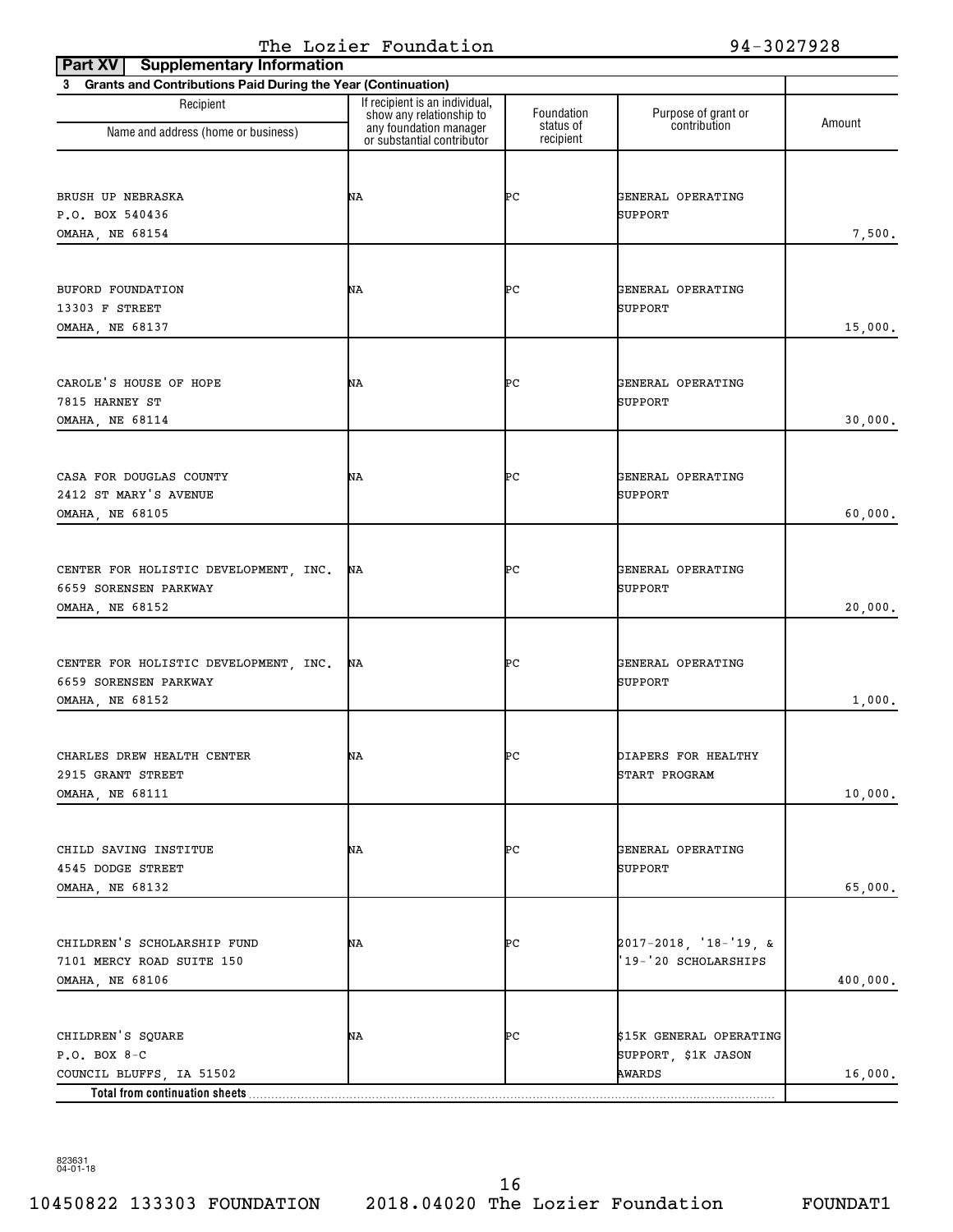| <b>Supplementary Information</b><br>Part XV                                                         |                                                                                      |                         |                                                                              |          |
|-----------------------------------------------------------------------------------------------------|--------------------------------------------------------------------------------------|-------------------------|------------------------------------------------------------------------------|----------|
| 3 Grants and Contributions Paid During the Year (Continuation)                                      |                                                                                      |                         |                                                                              |          |
| Recipient                                                                                           | If recipient is an individual,<br>show any relationship to<br>any foundation manager | Foundation<br>status of | Purpose of grant or<br>contribution                                          | Amount   |
| Name and address (home or business)                                                                 | or substantial contributor                                                           | recipient               |                                                                              |          |
| CIVIC NEBRASKA<br>1327 H STREET, SUITE 102<br>LINCOLN, NE 68508                                     | ΝA                                                                                   | ÞС                      | GENERAL OPERATING<br>SUPPORT                                                 | 1,000.   |
| CIVIC NEBRASKA<br>1327 H STREET, SUITE 102<br>LINCOLN, NE 68508                                     | ΝA                                                                                   | ÞС                      | ONE OMAHA                                                                    | 20,000.  |
| COLLECTIVE FOR YOUTH<br>105 NORTH 31ST AVENUE SUITE 103<br>OMAHA, NE 68131                          | ΝA                                                                                   | ÞС                      | \$250K SUPPORT OF<br>ELEMENTARY SITES, \$75K<br>GENERAL OPERATING<br>SUPPORT | 325,000. |
| COLLEGE OF ST MARY<br>7000 MERCY ROAD<br>OMAHA, NE 68106                                            | ΝA                                                                                   | ÞС                      | RENOVATION AND<br><b>EXPANSION OF SPORTS</b><br>FACILITIES                   | 350,000. |
| COLLEGE OF ST MARY<br>7000 MERCY ROAD<br>OMAHA, NE 68106                                            | ΝA                                                                                   | ÞС                      | SCHOLARSHIPS                                                                 | 61,500.  |
| COLLEGE OF ST MARY<br>7000 MERCY ROAD<br>OMAHA, NE 68106                                            | ΝA                                                                                   | ÞС                      | PHASE 1 SPORTS<br>FACILITIES RENOVATION                                      | 350,000. |
| COLLEGE POSSIBLE<br>900 SOUTH 74TH PLAZA, SUITE 200<br>OMAHA, NE 68114                              | NΑ                                                                                   | ÞС                      | GENERAL OPERATING<br>SUPPORT                                                 | 12,500.  |
| COLLEGE POSSIBLE<br>900 SOUTH 74TH PLAZA, SUITE 200<br>OMAHA, NE 68114                              | ΝA                                                                                   | ÞС                      | GENERAL OPERATING<br>SUPPORT                                                 | 200,000. |
| COMMON FUND OF THE HEARTLAND<br>P.O. BOX 45922<br>OMAHA, NE 68144                                   | NA                                                                                   | ÞС                      | DIRECT AID TO<br>INDIVIDUALS & GENERAL<br>OPERATING SUPPORT                  | 30,000.  |
| COMMON FUND OF THE HEARTLAND<br>P.O. BOX 45922<br>OMAHA, NE 68144<br>Total from continuation sheets | NA                                                                                   | ÞС                      | GENERAL OPERATING<br>SUPPORT                                                 | 20,000.  |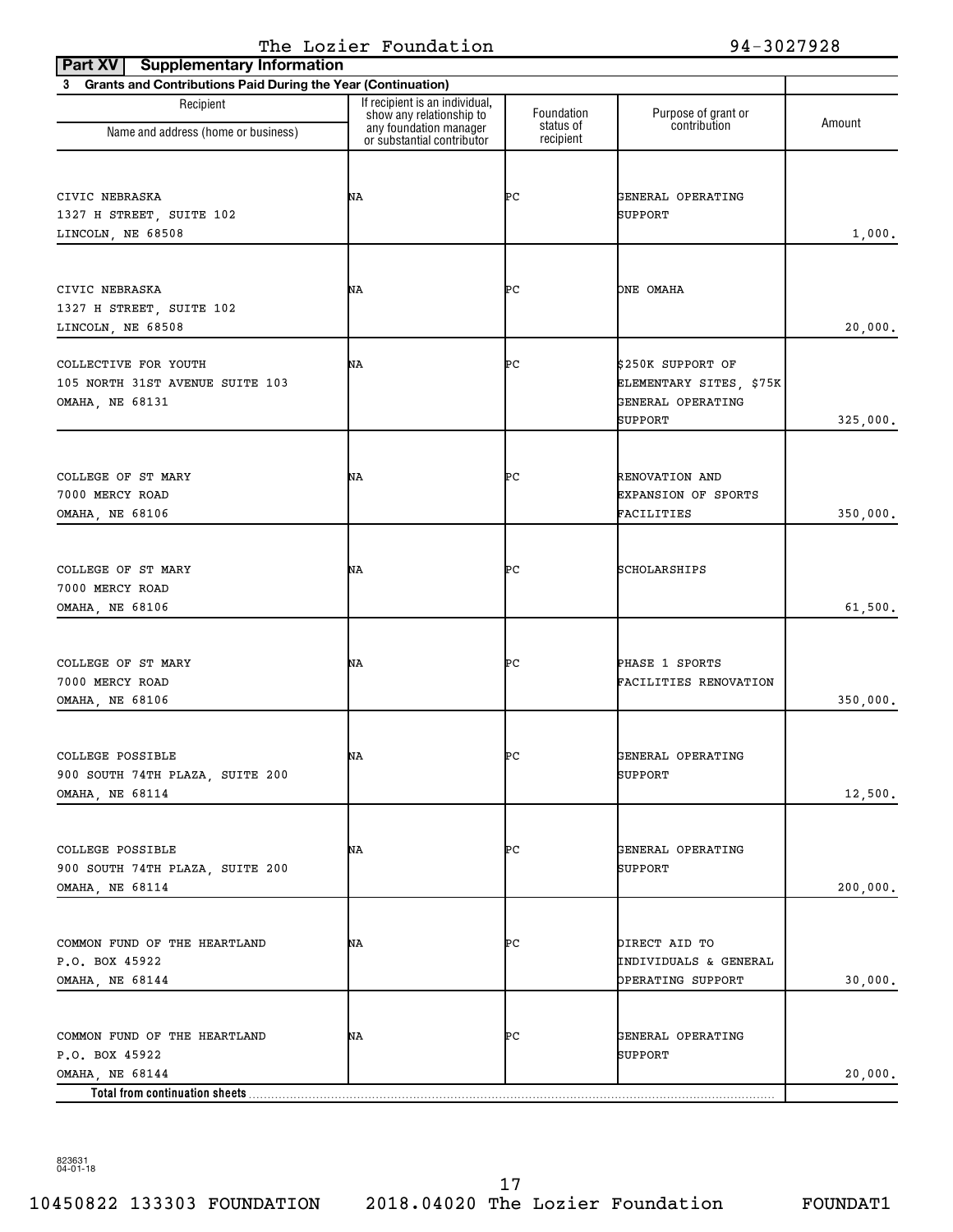| <b>Supplementary Information</b><br>Part XV                                               |                                                                                                                    |                         |                                                                                 |          |
|-------------------------------------------------------------------------------------------|--------------------------------------------------------------------------------------------------------------------|-------------------------|---------------------------------------------------------------------------------|----------|
| 3 Grants and Contributions Paid During the Year (Continuation)                            |                                                                                                                    |                         |                                                                                 |          |
| Recipient<br>Name and address (home or business)                                          | If recipient is an individual,<br>show any relationship to<br>any foundation manager<br>or substantial contributor | Foundation<br>status of | Purpose of grant or<br>contribution                                             | Amount   |
|                                                                                           |                                                                                                                    | recipient               |                                                                                 |          |
| COMMUNITY ALLIANCE, INC.<br>4001 LEAVENWORTH<br><b>OMAHA, NE 68105</b>                    | ΝA                                                                                                                 | ÞС                      | \$50K 2018 BREAKING THE<br>SILENCE EVENT, \$50K<br>GENERAL OPERATING<br>SUPPORT | 100,000. |
|                                                                                           |                                                                                                                    |                         |                                                                                 |          |
| COMMUNITY INFORMATION TRUST<br>7205 DODGE STREET<br>OMAHA, NE 68114                       | ΝA                                                                                                                 | ÞС                      | DIGITAL LIBRARY<br>CAPITAL CAMPAIGN 72ND<br>& DODGE LOCATION                    | 250,000. |
|                                                                                           |                                                                                                                    |                         |                                                                                 |          |
| COMMUNITY SAFETY NETWORK<br>P.O. BOX 1328<br>JACKSON, WY 83001                            | ΝA                                                                                                                 | ÞС                      | GENERAL OPERATING<br>SUPPORT                                                    | 2,500.   |
|                                                                                           |                                                                                                                    |                         |                                                                                 |          |
| COMPLETELY KIDS<br>2120 SOUTH 72ND STREET SUITE 1000<br>OMAHA, NE 68124                   | ΝA                                                                                                                 | ÞС                      | GENERAL OPERATING<br>SUPPORT                                                    | 100,000. |
|                                                                                           |                                                                                                                    |                         |                                                                                 |          |
| COUNCIL BLUFFS COMMUNITY EDUCATION<br>FOUNDATION<br>300 WEST BROADWAY SUITE 212           | ΝA                                                                                                                 | ÞС                      | CLASSROOM GRANT<br>PROGRAM                                                      |          |
| COUNCIL BLUFFS, IA 51503                                                                  |                                                                                                                    |                         |                                                                                 | 10,000.  |
| COUNCIL BLUFFS HABITAT FOR HUMANITY<br>1228 SOUTH MAIN STREET<br>COUNCIL BLUFFS, IA 51503 | ΝA                                                                                                                 | ÞС                      | GENERAL OPERATING<br>SUPPORT                                                    | 10,000.  |
| COUNCIL BLUFFS SENIOR CENTER, INC<br>714 SOUTH MAIN STREET                                | NA                                                                                                                 | ÞС                      | CAPITAL CAMPAIGN                                                                |          |
| COUNCIL BLUFFS, IA 51503                                                                  |                                                                                                                    |                         |                                                                                 | 10,000.  |
| CREIGHTON PREPARATORY SCHOOL<br>7400 WESTERN AVENUE<br>OMAHA, NE 68114                    | NA                                                                                                                 | ÞС                      | LANNON LEARNING<br>COMMONS CAPITAL<br>CAMPAIGN                                  | 375,000. |
|                                                                                           |                                                                                                                    |                         |                                                                                 |          |
| DEFY VENTURES<br>3555 FARNAM STREET SUITE 235<br>OMAHA, NE 68131                          | NΑ                                                                                                                 | ÞС                      | GENERAL OPERATING<br>SUPPORT                                                    | 100,000. |
| DOUGLAS COUNTY HEALTH CENTER<br>FOUNDATION                                                | ΝA                                                                                                                 | SOIII FI                | 150 IPADS                                                                       |          |
| 4102 WOOLWORTH AVENUE<br>OMAHA, NE 68105                                                  |                                                                                                                    |                         |                                                                                 | 6,000.   |
| Total from continuation sheets                                                            |                                                                                                                    |                         |                                                                                 |          |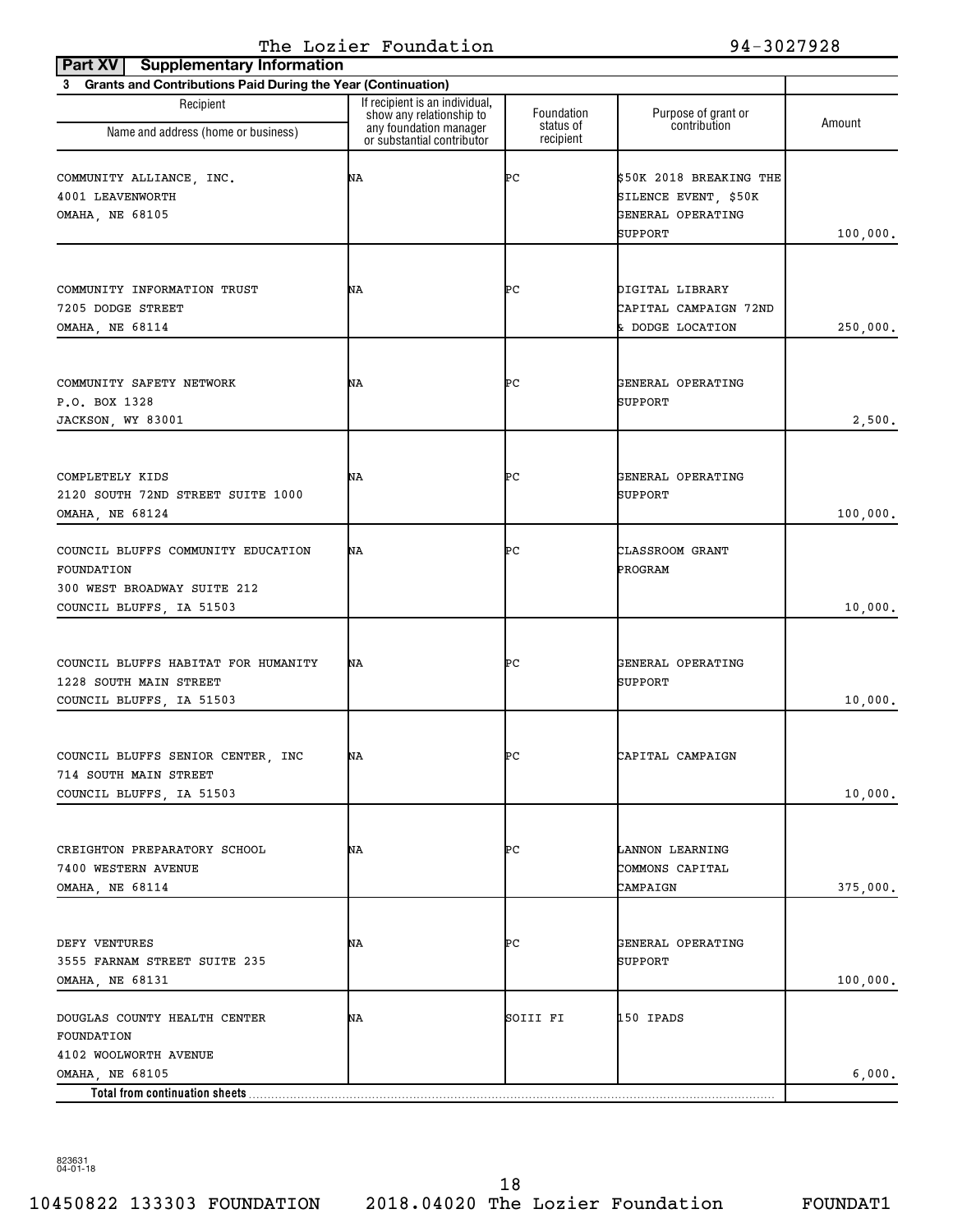| Part XV<br><b>Supplementary Information</b>                    |                                                            |                         |                                             |         |  |
|----------------------------------------------------------------|------------------------------------------------------------|-------------------------|---------------------------------------------|---------|--|
| 3 Grants and Contributions Paid During the Year (Continuation) |                                                            |                         |                                             |         |  |
| Recipient                                                      | If recipient is an individual,<br>show any relationship to | Foundation<br>status of | Purpose of grant or<br>contribution         | Amount  |  |
| Name and address (home or business)                            | any foundation manager<br>or substantial contributor       | recipient               |                                             |         |  |
| DOUGLAS COUNTY HEALTH CENTER<br>FOUNDATION                     | NΑ                                                         | SOIII FI                | VIRTUAL AQUARIUM                            |         |  |
| 4102 WOOLWORTH AVENUE                                          |                                                            |                         |                                             |         |  |
| OMAHA, NE 68105                                                |                                                            |                         |                                             | 6,077.  |  |
|                                                                |                                                            |                         |                                             |         |  |
| DOUGLAS COUNTY TREASURER                                       | ΝA                                                         | GOV                     | EXECUTIVE DIRECTOR FOR                      |         |  |
| 1819 DOUGLAS STREET                                            |                                                            |                         | JUVENILE JUSTICE                            |         |  |
| OMAHA, NE 68183                                                |                                                            |                         | INITIATIVE                                  | 60,000. |  |
|                                                                |                                                            |                         |                                             |         |  |
| DOWNTOWN OMAHA INC FOUNDATION                                  | ΝA                                                         | ÞС                      | CHRISTMAS LIGHTS ON                         |         |  |
| P.O. BOX 31134                                                 |                                                            |                         | NORTH 24TH STREET                           |         |  |
| <b>OMAHA, NE 68131</b>                                         |                                                            |                         |                                             | 11,600. |  |
|                                                                |                                                            |                         |                                             |         |  |
|                                                                | NΑ                                                         | ÞС                      | GIRLS FIT HEALTH AND                        |         |  |
| DREAM INC.<br>6052 WENNINGHOFF RD                              |                                                            |                         | WELLNESS PROGRAM                            |         |  |
| OMAHA, NE 68134                                                |                                                            |                         |                                             | 15,000. |  |
|                                                                |                                                            |                         |                                             |         |  |
|                                                                |                                                            |                         |                                             |         |  |
| DURHAM MUSEUM                                                  | NΑ                                                         | ÞС                      | <b>EXPAND ACCESS FOR</b>                    |         |  |
| 801 SOUTH 10TH STREET<br>OMAHA, NE 68108                       |                                                            |                         | TITLE 1 SCHOOLS TO THE<br>MUSEUM            | 10,000. |  |
|                                                                |                                                            |                         |                                             |         |  |
|                                                                |                                                            |                         |                                             |         |  |
| FAMILY HOUSING ADVISORY SERVICES                               | NA                                                         | ÞС                      | \$45K GENERAL OPERATING                     |         |  |
| 2401 LAKE STREET<br><b>OMAHA, NE 68111</b>                     |                                                            |                         | SUPPORT, \$40K DIRECT<br>AID TO INDIVIDUALS |         |  |
|                                                                |                                                            |                         |                                             | 85,000. |  |
|                                                                |                                                            |                         |                                             |         |  |
| FILM STREAMS                                                   | NΑ                                                         | ÞС                      | GENERAL OPERATING                           |         |  |
| 1340 MIKE FAHEY STREET                                         |                                                            |                         | SUPPORT                                     |         |  |
| <b>OMAHA, NE 68102</b>                                         |                                                            |                         |                                             | 5,000.  |  |
|                                                                |                                                            |                         |                                             |         |  |
| FLORENCE HISTORICAL FOUNDATION                                 | NA                                                         | ÞС                      | GENERAL OPERATING                           |         |  |
| P.O. BOX 12331                                                 |                                                            |                         | SUPPORT                                     |         |  |
| OMAHA, NE 68112                                                |                                                            |                         |                                             | 1,000.  |  |
|                                                                |                                                            |                         |                                             |         |  |
| FONTENELL NATURE ASSOCIATION                                   | NΑ                                                         | ÞС                      | FEATHER OUR NEST                            |         |  |
| 1111 NORTH BELLEVUE BLVD                                       |                                                            |                         | FUNDRAISER                                  |         |  |
| BELLEVUE, NE 68005                                             |                                                            |                         |                                             | 5,000.  |  |
|                                                                |                                                            |                         |                                             |         |  |
| FOOD BANK FOR THE HEARTLAND                                    | NΑ                                                         | ÞС                      | GENERAL OPERATING                           |         |  |
| 10525 J STREET                                                 |                                                            |                         | SUPPORT                                     |         |  |
| OMAHA, NE 68127                                                |                                                            |                         |                                             | 60,000. |  |
| Total from continuation sheets                                 |                                                            |                         |                                             |         |  |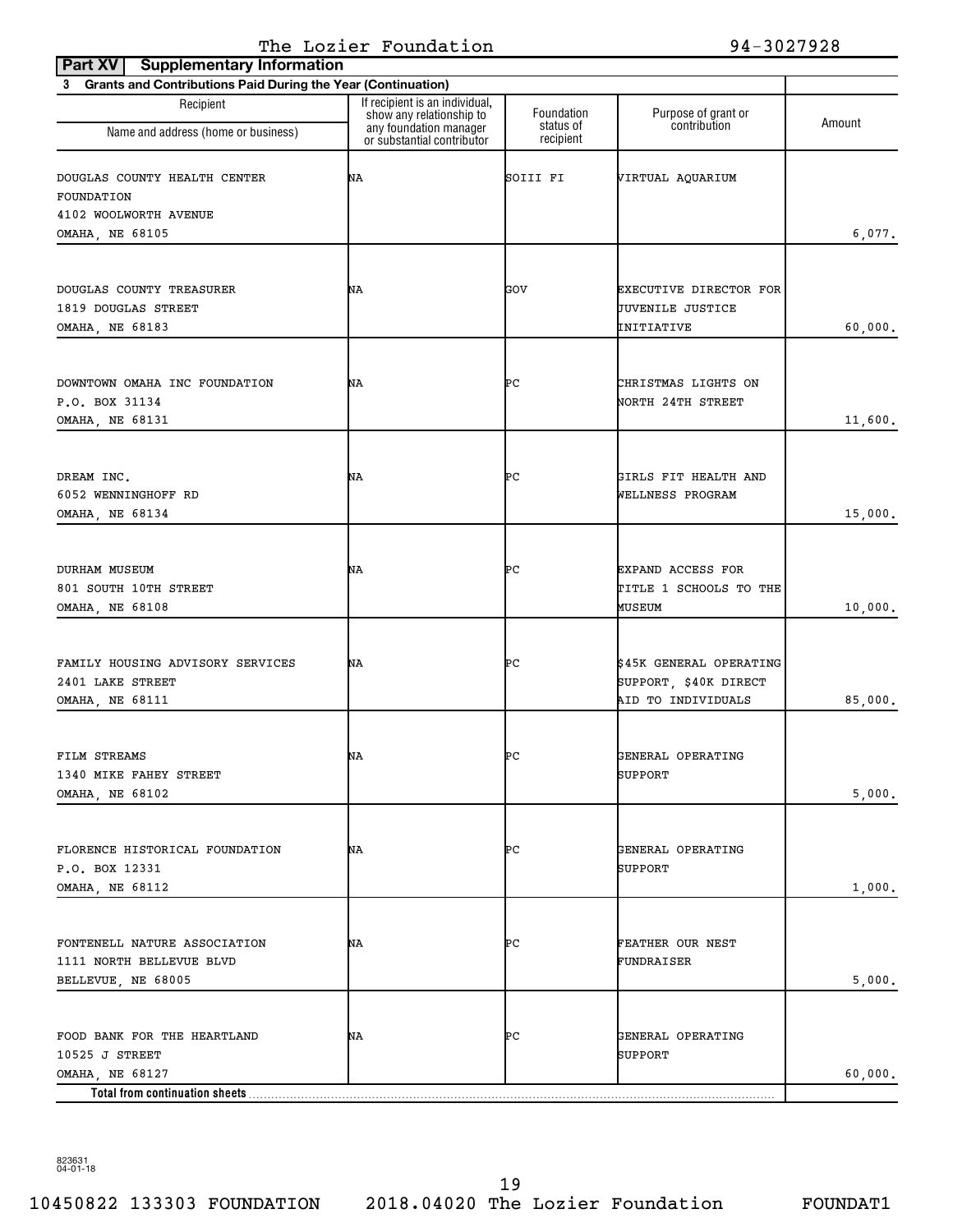| <b>Supplementary Information</b><br>Part XV                                                                       |                                                                                      |                         |                                                                        |          |
|-------------------------------------------------------------------------------------------------------------------|--------------------------------------------------------------------------------------|-------------------------|------------------------------------------------------------------------|----------|
| 3 Grants and Contributions Paid During the Year (Continuation)                                                    |                                                                                      |                         |                                                                        |          |
| Recipient<br>Name and address (home or business)                                                                  | If recipient is an individual,<br>show any relationship to<br>any foundation manager | Foundation<br>status of | Purpose of grant or<br>contribution                                    | Amount   |
| FRIENDS OF KIOS BROADCASTING SERVICE<br>OF OPS                                                                    | or substantial contributor<br>ΝA                                                     | recipient<br>SOI        | GENERAL OPERATING<br>SUPPORT                                           |          |
| 3215 CUMING STREET<br>OMAHA, NE 68131                                                                             |                                                                                      |                         |                                                                        | 5,000.   |
| GIRL SCOUTS SPIRIT OF NEBRASKA<br>2121 SOUTH 44TH STREET<br>OMAHA, NE 68105                                       | ΝA                                                                                   | ÞС                      | \$115K GENERAL<br>OPERATING SUPPORT,<br>\$15K ARTVENTURE<br>FUNDRAISER | 130,000. |
| GIRLS INC OF OMAHA<br>2811 NORTH 45TH STREET<br>OMAHA, NE 68104                                                   | ΝA                                                                                   | ÞС                      | GENERAL OPERATING<br>SUPPORT                                           | 110,000. |
| GIRLS INC OF OMAHA<br>2811 NORTH 45TH STREET<br>OMAHA, NE 68104                                                   | ΝA                                                                                   | ÞС                      | SCHOLARSHIP PROGRAM                                                    | 75,000.  |
| GIRLS INC OF OMAHA<br>2811 NORTH 45TH STREET<br>OMAHA, NE 68104                                                   | ΝA                                                                                   | ÞС                      | THE PROTG HOUSE                                                        | 237,500. |
| GIRLS INC OF OMAHA<br>2811 NORTH 45TH STREET<br>OMAHA, NE 68104                                                   | ΝA                                                                                   | ÞС                      | CAPITAL CAMPAIGN                                                       | 237,500. |
| GIRLS INC OF OMAHA<br>2811 NORTH 45TH STREET<br>OMAHA, NE 68104                                                   | ΝA                                                                                   | ÞС                      | GENERAL OPERATING<br>SUPPORT                                           | 10,000.  |
| GRIEF'S JOURNEY<br>7811 FARNAM DRIVE<br>OMAHA, NE 68114                                                           | NA                                                                                   | ÞС                      | GENERAL OPERATING<br>SUPPORT                                           | 20,000.  |
| HABITAT FOR HUMANITY OF OMAHA, INC<br>1701 NORTH 24TH STREET<br>OMAHA, NE 68110                                   | ΝA                                                                                   | ÞС                      | ACQUIRE & REMOVED<br>SUB-STANDARD HOUSING                              | 165,000. |
| HABITAT FOR HUMANITY OF OMAHA, INC<br>1701 NORTH 24TH STREET<br>OMAHA, NE 68110<br>Total from continuation sheets | ΝA                                                                                   | ÞС                      | GENERAL OPERATING<br>SUPPORT                                           | 15,000.  |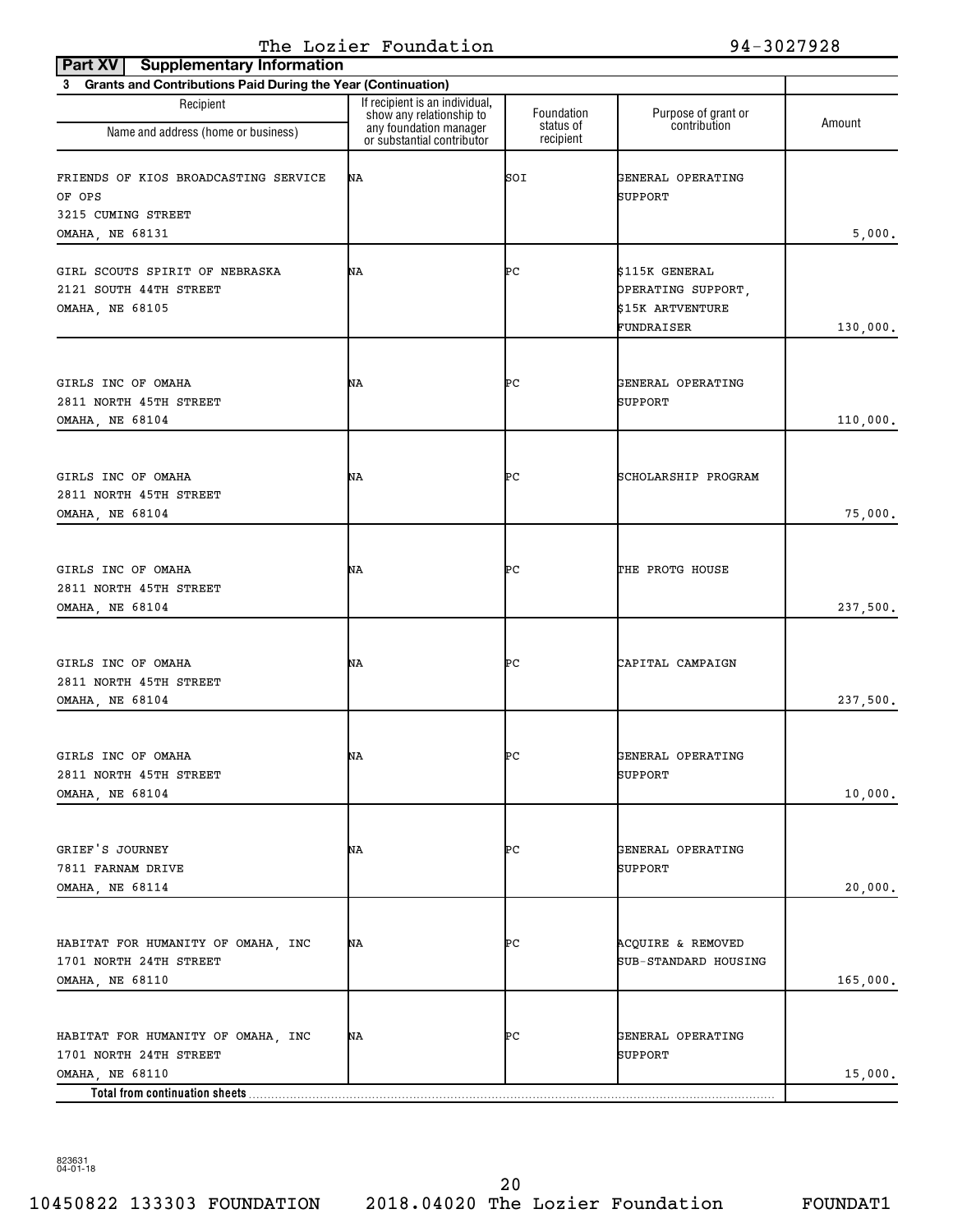| <b>Supplementary Information</b><br>Part XV<br>3 Grants and Contributions Paid During the Year (Continuation) |                                                    |                         |                                           |          |
|---------------------------------------------------------------------------------------------------------------|----------------------------------------------------|-------------------------|-------------------------------------------|----------|
| Recipient                                                                                                     | If recipient is an individual,                     |                         |                                           |          |
| Name and address (home or business)                                                                           | show any relationship to<br>any foundation manager | Foundation<br>status of | Purpose of grant or<br>contribution       | Amount   |
|                                                                                                               | or substantial contributor                         | recipient               |                                           |          |
|                                                                                                               |                                                    |                         |                                           |          |
| HABITAT FOR HUMANITY OF OMAHA, INC                                                                            | ΝA                                                 | ÞС                      | ACQUIRE & REMOVED                         |          |
| 1701 NORTH 24TH STREET<br>OMAHA, NE 68110                                                                     |                                                    |                         | SUB-STANDARD HOUSING                      | 45,000.  |
| HABITAT FOR HUMANITY OF OMAHA, INC                                                                            | ΝA                                                 | ÞС                      | \$10K 2019 GENERAL                        |          |
| 1701 NORTH 24TH STREET                                                                                        |                                                    |                         | OPERATING SUPPORT.                        |          |
| OMAHA, NE 68110                                                                                               |                                                    |                         | \$30K 2019 WOMEN'S                        |          |
|                                                                                                               |                                                    |                         | BUILD, 150K DEMOLITION                    |          |
|                                                                                                               |                                                    |                         | & ACQUISITIONS, \$400K                    | 590,000. |
|                                                                                                               |                                                    |                         |                                           |          |
| HEART MINISTRY CENTER, INC                                                                                    | ΝA                                                 | ÞС                      | TEAM NEBRASKA                             |          |
| 2222 BINNEY STREET                                                                                            |                                                    |                         | EXPRESS/LADY EXPRESS<br>UNITED BASKETBALL |          |
| <b>OMAHA, NE 68110</b>                                                                                        |                                                    |                         | PROGRAM                                   | 25,000.  |
|                                                                                                               |                                                    |                         |                                           |          |
|                                                                                                               |                                                    |                         |                                           |          |
| HEART MINISTRY CENTER, INC                                                                                    | ΝA                                                 | ÞС                      | \$60k GENERAL                             |          |
| 2222 BINNEY STREET                                                                                            |                                                    |                         | OPERATING, \$60K DIRECT                   |          |
| OMAHA, NE 68110                                                                                               |                                                    |                         | AID TO INDIVIDUALS                        | 120,000. |
|                                                                                                               |                                                    |                         |                                           |          |
| HEART MINISTRY CENTER, INC                                                                                    | ΝA                                                 | ÞС                      | SERVICE CENTER CAPITAL                    |          |
| 2222 BINNEY STREET                                                                                            |                                                    |                         | CAMPAIGN                                  |          |
| OMAHA, NE 68110                                                                                               |                                                    |                         |                                           | 340,000. |
|                                                                                                               |                                                    |                         |                                           |          |
| HEART MINISTRY CENTER, INC                                                                                    | ΝA                                                 | ÞС                      | SERVICE CENTER CAPITAL                    |          |
| 2222 BINNEY STREET                                                                                            |                                                    |                         | CAMPAIGN                                  |          |
| <b>OMAHA, NE 68110</b>                                                                                        |                                                    |                         |                                           | 330,000. |
| HEARTLAND EQUINE THERAPEUTIC RIDING                                                                           | ΝA                                                 | ÞС                      | GENERAL OPERATING                         |          |
| ACADEMY                                                                                                       |                                                    |                         | SUPPORT                                   |          |
| 1030 S 222ND STREET                                                                                           |                                                    |                         |                                           |          |
| OMAHA, NE 68028                                                                                               |                                                    |                         |                                           | 20,000.  |
| HEARTLAND FAMILY SERVICE                                                                                      | ΝA                                                 | ÞС                      | \$40K GENERAL                             |          |
| 2101 SOUTH 42ND STREET                                                                                        |                                                    |                         | OPERATING, \$37.5K                        |          |
| <b>OMAHA, NE 68105</b>                                                                                        |                                                    |                         | SUPPORTIVE HOUSING,                       |          |
|                                                                                                               |                                                    |                         | \$40K SOLOMON GIRLS                       |          |
|                                                                                                               |                                                    |                         | CENTER, \$25K DIRECT                      | 222,500. |
|                                                                                                               |                                                    |                         |                                           |          |
| HEARTLAND WORKERS CENTER                                                                                      | NA                                                 | ÞС                      | GENERAL OPERATING                         |          |
| 4923 SOUTH 24TH STREET SUITE 3A                                                                               |                                                    |                         | SUPPORT                                   |          |
| OMAHA, NE 68107                                                                                               |                                                    |                         |                                           | 20,000.  |
| HEARTLAND WORKFORCE SOLUTIONS                                                                                 | NA                                                 | ÞС                      | \$42K GENERAL                             |          |
| 5752 AMES AVENUE                                                                                              |                                                    |                         | OPERATING, \$58K                          |          |
| OMAHA, NE 68104                                                                                               |                                                    |                         | LEARNING NETWORK DATA                     |          |
|                                                                                                               |                                                    |                         | SYSTEM                                    | 100,000. |
| Total from continuation sheets                                                                                |                                                    |                         |                                           |          |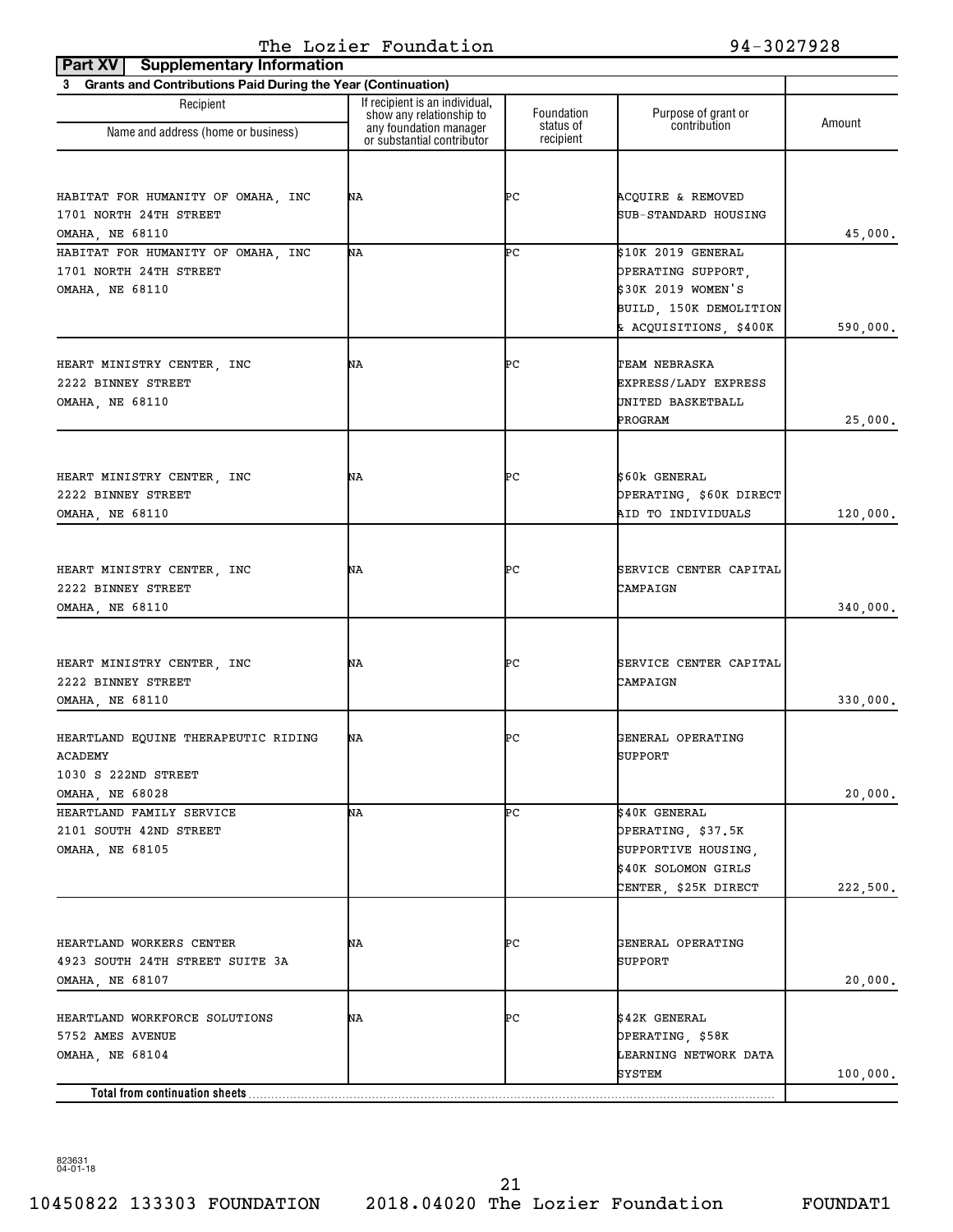| 3 Grants and Contributions Paid During the Year (Continuation)<br>If recipient is an individual,<br>Recipient<br>Foundation<br>Purpose of grant or<br>show any relationship to<br>Amount<br>contribution<br>any foundation manager<br>status of<br>Name and address (home or business)<br>or substantial contributor<br>recipient<br>ÞС<br>HOLY NAME HOUSING CORPORATION<br>ΝA<br>TO BUILD 18 SENIOR<br>4324 FORT STREET<br>HOUSING TOWHOUSES<br>142,500.<br>OMAHA, NE 68111<br>ÞС<br>ΝA<br>REMODELING OF 11 CROWN<br>HOMES<br>19,800.<br>OMAHA, NE 68111<br>ÞС<br>ΝA<br>GENERAL OPERATING<br>SUPPORT<br>ÞС<br>2018 & 2019 GENERAL<br>ΝA<br>OPERATING SUPPORT<br>75,000.<br>OMAHA, NE 68124<br>ÞС<br>IMMIGRANT LEGAL CENTER<br>ΝA<br>GENERAL OPERATING<br>4223 CENTER STREET<br>SUPPORT<br>85,000.<br>OMAHA, NE 68105<br>ÞС<br>ΝA<br>CAPITAL CAMPAIGN<br>100,000.<br>OMAHA, NE 68105<br>NΑ<br>ÞС<br>\$85K GENERAL OPERATING<br>SUPPORT, \$35K NILA<br>HOTLINE, \$100K<br>OMAHA, NE 68105<br>SECURITY GLASS,<br>FURNITURE, & FIXTURES<br>ÞС<br>CAPITAL CAMPAIGN<br>NA<br><b>OMAHA, NE 68105</b><br>100,000.<br>\$38.5 GENERAL<br>ÞС<br>NΑ<br>6001 DODGE STREET CEC-RM 122<br>OPERATING SUPPORT,<br>\$10K LOZIER TABLE<br>TALK, \$1.5K<br>50,000.<br>HUMMANITARIAN AWARDS<br>INTERCULTURAL SENIOR CENTER<br>ÞС<br>ISC CAPITAL CAMPAIGN<br>NA<br>PURCHASE & RENOVATION<br>3010 R STREET<br>OMAHA, NE 68107<br>OF 5545 CENTER STREET<br>170,000. | <b>Supplementary Information</b><br>Part XV |  |          |
|----------------------------------------------------------------------------------------------------------------------------------------------------------------------------------------------------------------------------------------------------------------------------------------------------------------------------------------------------------------------------------------------------------------------------------------------------------------------------------------------------------------------------------------------------------------------------------------------------------------------------------------------------------------------------------------------------------------------------------------------------------------------------------------------------------------------------------------------------------------------------------------------------------------------------------------------------------------------------------------------------------------------------------------------------------------------------------------------------------------------------------------------------------------------------------------------------------------------------------------------------------------------------------------------------------------------------------------------------------------------------------------------------------------------------------------------|---------------------------------------------|--|----------|
|                                                                                                                                                                                                                                                                                                                                                                                                                                                                                                                                                                                                                                                                                                                                                                                                                                                                                                                                                                                                                                                                                                                                                                                                                                                                                                                                                                                                                                              |                                             |  |          |
|                                                                                                                                                                                                                                                                                                                                                                                                                                                                                                                                                                                                                                                                                                                                                                                                                                                                                                                                                                                                                                                                                                                                                                                                                                                                                                                                                                                                                                              |                                             |  |          |
|                                                                                                                                                                                                                                                                                                                                                                                                                                                                                                                                                                                                                                                                                                                                                                                                                                                                                                                                                                                                                                                                                                                                                                                                                                                                                                                                                                                                                                              |                                             |  |          |
|                                                                                                                                                                                                                                                                                                                                                                                                                                                                                                                                                                                                                                                                                                                                                                                                                                                                                                                                                                                                                                                                                                                                                                                                                                                                                                                                                                                                                                              |                                             |  |          |
|                                                                                                                                                                                                                                                                                                                                                                                                                                                                                                                                                                                                                                                                                                                                                                                                                                                                                                                                                                                                                                                                                                                                                                                                                                                                                                                                                                                                                                              |                                             |  |          |
|                                                                                                                                                                                                                                                                                                                                                                                                                                                                                                                                                                                                                                                                                                                                                                                                                                                                                                                                                                                                                                                                                                                                                                                                                                                                                                                                                                                                                                              |                                             |  |          |
|                                                                                                                                                                                                                                                                                                                                                                                                                                                                                                                                                                                                                                                                                                                                                                                                                                                                                                                                                                                                                                                                                                                                                                                                                                                                                                                                                                                                                                              |                                             |  |          |
|                                                                                                                                                                                                                                                                                                                                                                                                                                                                                                                                                                                                                                                                                                                                                                                                                                                                                                                                                                                                                                                                                                                                                                                                                                                                                                                                                                                                                                              |                                             |  |          |
|                                                                                                                                                                                                                                                                                                                                                                                                                                                                                                                                                                                                                                                                                                                                                                                                                                                                                                                                                                                                                                                                                                                                                                                                                                                                                                                                                                                                                                              |                                             |  |          |
|                                                                                                                                                                                                                                                                                                                                                                                                                                                                                                                                                                                                                                                                                                                                                                                                                                                                                                                                                                                                                                                                                                                                                                                                                                                                                                                                                                                                                                              | HOLY NAME HOUSING CORPORATION               |  |          |
|                                                                                                                                                                                                                                                                                                                                                                                                                                                                                                                                                                                                                                                                                                                                                                                                                                                                                                                                                                                                                                                                                                                                                                                                                                                                                                                                                                                                                                              | 4324 FORT STREET                            |  |          |
|                                                                                                                                                                                                                                                                                                                                                                                                                                                                                                                                                                                                                                                                                                                                                                                                                                                                                                                                                                                                                                                                                                                                                                                                                                                                                                                                                                                                                                              |                                             |  |          |
|                                                                                                                                                                                                                                                                                                                                                                                                                                                                                                                                                                                                                                                                                                                                                                                                                                                                                                                                                                                                                                                                                                                                                                                                                                                                                                                                                                                                                                              |                                             |  |          |
|                                                                                                                                                                                                                                                                                                                                                                                                                                                                                                                                                                                                                                                                                                                                                                                                                                                                                                                                                                                                                                                                                                                                                                                                                                                                                                                                                                                                                                              |                                             |  |          |
|                                                                                                                                                                                                                                                                                                                                                                                                                                                                                                                                                                                                                                                                                                                                                                                                                                                                                                                                                                                                                                                                                                                                                                                                                                                                                                                                                                                                                                              | HOPE CENTER FOR KIDS                        |  |          |
|                                                                                                                                                                                                                                                                                                                                                                                                                                                                                                                                                                                                                                                                                                                                                                                                                                                                                                                                                                                                                                                                                                                                                                                                                                                                                                                                                                                                                                              | 220 N 20TH STREET                           |  |          |
|                                                                                                                                                                                                                                                                                                                                                                                                                                                                                                                                                                                                                                                                                                                                                                                                                                                                                                                                                                                                                                                                                                                                                                                                                                                                                                                                                                                                                                              | OMAHA, NE 68110                             |  | 40,000.  |
|                                                                                                                                                                                                                                                                                                                                                                                                                                                                                                                                                                                                                                                                                                                                                                                                                                                                                                                                                                                                                                                                                                                                                                                                                                                                                                                                                                                                                                              |                                             |  |          |
|                                                                                                                                                                                                                                                                                                                                                                                                                                                                                                                                                                                                                                                                                                                                                                                                                                                                                                                                                                                                                                                                                                                                                                                                                                                                                                                                                                                                                                              | HOSPICE HOUSE - THE JOSIE HARPER            |  |          |
|                                                                                                                                                                                                                                                                                                                                                                                                                                                                                                                                                                                                                                                                                                                                                                                                                                                                                                                                                                                                                                                                                                                                                                                                                                                                                                                                                                                                                                              | RESIDENCE                                   |  |          |
|                                                                                                                                                                                                                                                                                                                                                                                                                                                                                                                                                                                                                                                                                                                                                                                                                                                                                                                                                                                                                                                                                                                                                                                                                                                                                                                                                                                                                                              | 7415 CEDAR STREET                           |  |          |
|                                                                                                                                                                                                                                                                                                                                                                                                                                                                                                                                                                                                                                                                                                                                                                                                                                                                                                                                                                                                                                                                                                                                                                                                                                                                                                                                                                                                                                              |                                             |  |          |
|                                                                                                                                                                                                                                                                                                                                                                                                                                                                                                                                                                                                                                                                                                                                                                                                                                                                                                                                                                                                                                                                                                                                                                                                                                                                                                                                                                                                                                              |                                             |  |          |
|                                                                                                                                                                                                                                                                                                                                                                                                                                                                                                                                                                                                                                                                                                                                                                                                                                                                                                                                                                                                                                                                                                                                                                                                                                                                                                                                                                                                                                              |                                             |  |          |
|                                                                                                                                                                                                                                                                                                                                                                                                                                                                                                                                                                                                                                                                                                                                                                                                                                                                                                                                                                                                                                                                                                                                                                                                                                                                                                                                                                                                                                              |                                             |  |          |
|                                                                                                                                                                                                                                                                                                                                                                                                                                                                                                                                                                                                                                                                                                                                                                                                                                                                                                                                                                                                                                                                                                                                                                                                                                                                                                                                                                                                                                              |                                             |  |          |
|                                                                                                                                                                                                                                                                                                                                                                                                                                                                                                                                                                                                                                                                                                                                                                                                                                                                                                                                                                                                                                                                                                                                                                                                                                                                                                                                                                                                                                              |                                             |  |          |
|                                                                                                                                                                                                                                                                                                                                                                                                                                                                                                                                                                                                                                                                                                                                                                                                                                                                                                                                                                                                                                                                                                                                                                                                                                                                                                                                                                                                                                              |                                             |  |          |
|                                                                                                                                                                                                                                                                                                                                                                                                                                                                                                                                                                                                                                                                                                                                                                                                                                                                                                                                                                                                                                                                                                                                                                                                                                                                                                                                                                                                                                              | IMMIGRANT LEGAL CENTER                      |  |          |
|                                                                                                                                                                                                                                                                                                                                                                                                                                                                                                                                                                                                                                                                                                                                                                                                                                                                                                                                                                                                                                                                                                                                                                                                                                                                                                                                                                                                                                              | 4223 CENTER STREET                          |  |          |
|                                                                                                                                                                                                                                                                                                                                                                                                                                                                                                                                                                                                                                                                                                                                                                                                                                                                                                                                                                                                                                                                                                                                                                                                                                                                                                                                                                                                                                              |                                             |  |          |
|                                                                                                                                                                                                                                                                                                                                                                                                                                                                                                                                                                                                                                                                                                                                                                                                                                                                                                                                                                                                                                                                                                                                                                                                                                                                                                                                                                                                                                              | IMMIGRANT LEGAL CENTER                      |  |          |
|                                                                                                                                                                                                                                                                                                                                                                                                                                                                                                                                                                                                                                                                                                                                                                                                                                                                                                                                                                                                                                                                                                                                                                                                                                                                                                                                                                                                                                              | 4223 CENTER STREET                          |  |          |
|                                                                                                                                                                                                                                                                                                                                                                                                                                                                                                                                                                                                                                                                                                                                                                                                                                                                                                                                                                                                                                                                                                                                                                                                                                                                                                                                                                                                                                              |                                             |  |          |
|                                                                                                                                                                                                                                                                                                                                                                                                                                                                                                                                                                                                                                                                                                                                                                                                                                                                                                                                                                                                                                                                                                                                                                                                                                                                                                                                                                                                                                              |                                             |  |          |
|                                                                                                                                                                                                                                                                                                                                                                                                                                                                                                                                                                                                                                                                                                                                                                                                                                                                                                                                                                                                                                                                                                                                                                                                                                                                                                                                                                                                                                              |                                             |  | 220,000. |
|                                                                                                                                                                                                                                                                                                                                                                                                                                                                                                                                                                                                                                                                                                                                                                                                                                                                                                                                                                                                                                                                                                                                                                                                                                                                                                                                                                                                                                              |                                             |  |          |
|                                                                                                                                                                                                                                                                                                                                                                                                                                                                                                                                                                                                                                                                                                                                                                                                                                                                                                                                                                                                                                                                                                                                                                                                                                                                                                                                                                                                                                              |                                             |  |          |
|                                                                                                                                                                                                                                                                                                                                                                                                                                                                                                                                                                                                                                                                                                                                                                                                                                                                                                                                                                                                                                                                                                                                                                                                                                                                                                                                                                                                                                              | IMMIGRANT LEGAL CENTER                      |  |          |
|                                                                                                                                                                                                                                                                                                                                                                                                                                                                                                                                                                                                                                                                                                                                                                                                                                                                                                                                                                                                                                                                                                                                                                                                                                                                                                                                                                                                                                              | 4223 CENTER STREET                          |  |          |
|                                                                                                                                                                                                                                                                                                                                                                                                                                                                                                                                                                                                                                                                                                                                                                                                                                                                                                                                                                                                                                                                                                                                                                                                                                                                                                                                                                                                                                              |                                             |  |          |
|                                                                                                                                                                                                                                                                                                                                                                                                                                                                                                                                                                                                                                                                                                                                                                                                                                                                                                                                                                                                                                                                                                                                                                                                                                                                                                                                                                                                                                              | INCLUSIVE COMMUNITIES                       |  |          |
|                                                                                                                                                                                                                                                                                                                                                                                                                                                                                                                                                                                                                                                                                                                                                                                                                                                                                                                                                                                                                                                                                                                                                                                                                                                                                                                                                                                                                                              |                                             |  |          |
|                                                                                                                                                                                                                                                                                                                                                                                                                                                                                                                                                                                                                                                                                                                                                                                                                                                                                                                                                                                                                                                                                                                                                                                                                                                                                                                                                                                                                                              | OMAHA, NE 68182                             |  |          |
|                                                                                                                                                                                                                                                                                                                                                                                                                                                                                                                                                                                                                                                                                                                                                                                                                                                                                                                                                                                                                                                                                                                                                                                                                                                                                                                                                                                                                                              |                                             |  |          |
|                                                                                                                                                                                                                                                                                                                                                                                                                                                                                                                                                                                                                                                                                                                                                                                                                                                                                                                                                                                                                                                                                                                                                                                                                                                                                                                                                                                                                                              |                                             |  |          |
|                                                                                                                                                                                                                                                                                                                                                                                                                                                                                                                                                                                                                                                                                                                                                                                                                                                                                                                                                                                                                                                                                                                                                                                                                                                                                                                                                                                                                                              |                                             |  |          |
|                                                                                                                                                                                                                                                                                                                                                                                                                                                                                                                                                                                                                                                                                                                                                                                                                                                                                                                                                                                                                                                                                                                                                                                                                                                                                                                                                                                                                                              |                                             |  |          |
|                                                                                                                                                                                                                                                                                                                                                                                                                                                                                                                                                                                                                                                                                                                                                                                                                                                                                                                                                                                                                                                                                                                                                                                                                                                                                                                                                                                                                                              |                                             |  |          |
|                                                                                                                                                                                                                                                                                                                                                                                                                                                                                                                                                                                                                                                                                                                                                                                                                                                                                                                                                                                                                                                                                                                                                                                                                                                                                                                                                                                                                                              |                                             |  |          |
|                                                                                                                                                                                                                                                                                                                                                                                                                                                                                                                                                                                                                                                                                                                                                                                                                                                                                                                                                                                                                                                                                                                                                                                                                                                                                                                                                                                                                                              | Total from continuation sheets              |  |          |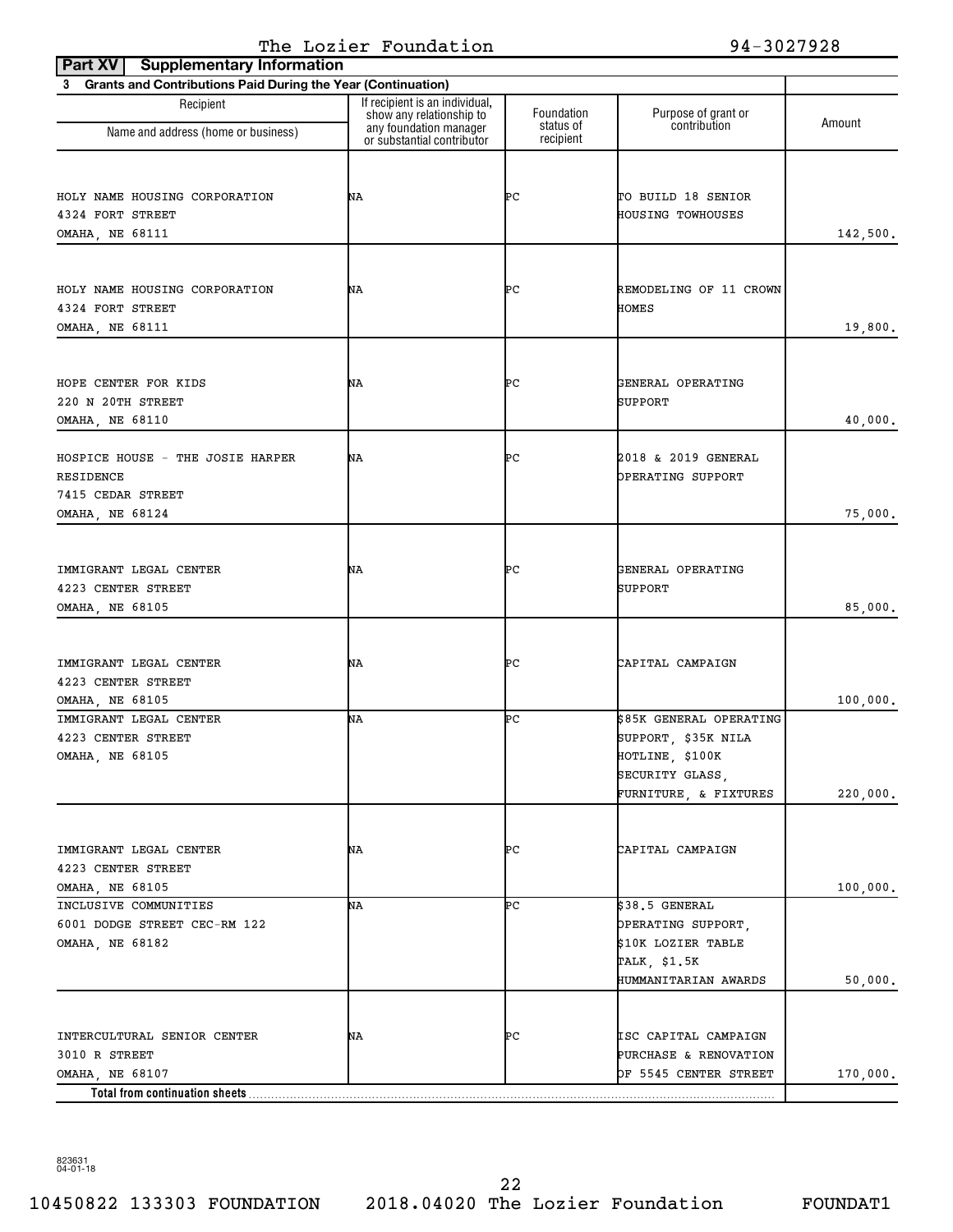| <b>Supplementary Information</b><br>Part XV                                                 |                                                            |                         |                                                                   |          |
|---------------------------------------------------------------------------------------------|------------------------------------------------------------|-------------------------|-------------------------------------------------------------------|----------|
| 3 Grants and Contributions Paid During the Year (Continuation)                              |                                                            |                         |                                                                   |          |
| Recipient<br>Name and address (home or business)                                            | If recipient is an individual,<br>show any relationship to | Foundation<br>status of | Purpose of grant or<br>contribution                               | Amount   |
|                                                                                             | any foundation manager<br>or substantial contributor       | recipient               |                                                                   |          |
| INTERCULTURAL SENIOR CENTER<br>3010 R STREET                                                | ΝA                                                         | ÞС                      | ISC CAPITAL CAMPAIGN                                              |          |
| OMAHA, NE 68107                                                                             |                                                            |                         |                                                                   | 170,000. |
| INTERCULTURAL SENIOR CENTER<br>3010 R STREET<br>OMAHA, NE 68107                             | ΝA                                                         | ÞС                      | GENERAL OPERATING<br><b>SUPPORT</b>                               | 60,000.  |
| INTERFAITH HEALTH SERVICES<br>1326 SOUTH 26TH STREET<br>OMAHA, NE 68105                     | ΝA                                                         | ÞС                      | GENERAL OPERATING<br><b>SUPPORT</b>                               | 25,000.  |
| IOWA LEGAL AID<br>532 1ST AVENUE<br>COUNCIL BLUFFS, IA 51503                                | ΝA                                                         | ÞС                      | COMMUNITY STABILZATION<br><b>PROJECT</b>                          | 10,000.  |
| JACKSON HOLE CONSERVATION ALLIANCE<br>P.O. BOX 2728<br>JACKSON, WY 83001                    | ΝA                                                         | ÞС                      | GENERAL OPERATING<br><b>SUPPORT</b>                               | 2,000.   |
| JENNIE EDMUNDSON FOUNDATION<br>933 EAST PIERCE STREET<br>COUNCIL BLUFFS, IA 51503           | ΝA                                                         | ÞС                      | DA VINCI XI ROBOTIC<br>SURGICAL SYSTEM                            | 250,000. |
| <b>JESUIT ACADEMY</b><br>2311 NORTH 22ND STREET<br>OMAHA, NE 68110                          | NA                                                         | ÞС                      | SUMMER PROGRAM                                                    | 50,000.  |
| JOPLIN REGIONAL MEDICAL SCHOOL<br>ALLIANCE<br>320 EAST 4TH STREET<br>JOPLIN, MO 64801       | NA                                                         | ÞС                      | CAPITAL CAMPAIGN                                                  | 50,000.  |
| JOPLIN REGIONAL MEDICAL SCHOOL<br>ALLIANCE<br>320 EAST 4TH STREET<br>JOPLIN, MO 64801       | NA                                                         | ÞС                      | CAPITAL CAMPAIGN -<br>BUILD REGIONAL MEDICAL<br><b>SCHOOL</b>     | 50,000.  |
| JOSLYN ART MUSEUM<br>2200 DODGE STREET<br>OMAHA, NE 68102<br>Total from continuation sheets | NA                                                         | ÞС                      | PUBLIC PROGRAMMING<br>SUPPORT FOR THE ART<br>EXHIBIT 30 AMERICANS | 25,000.  |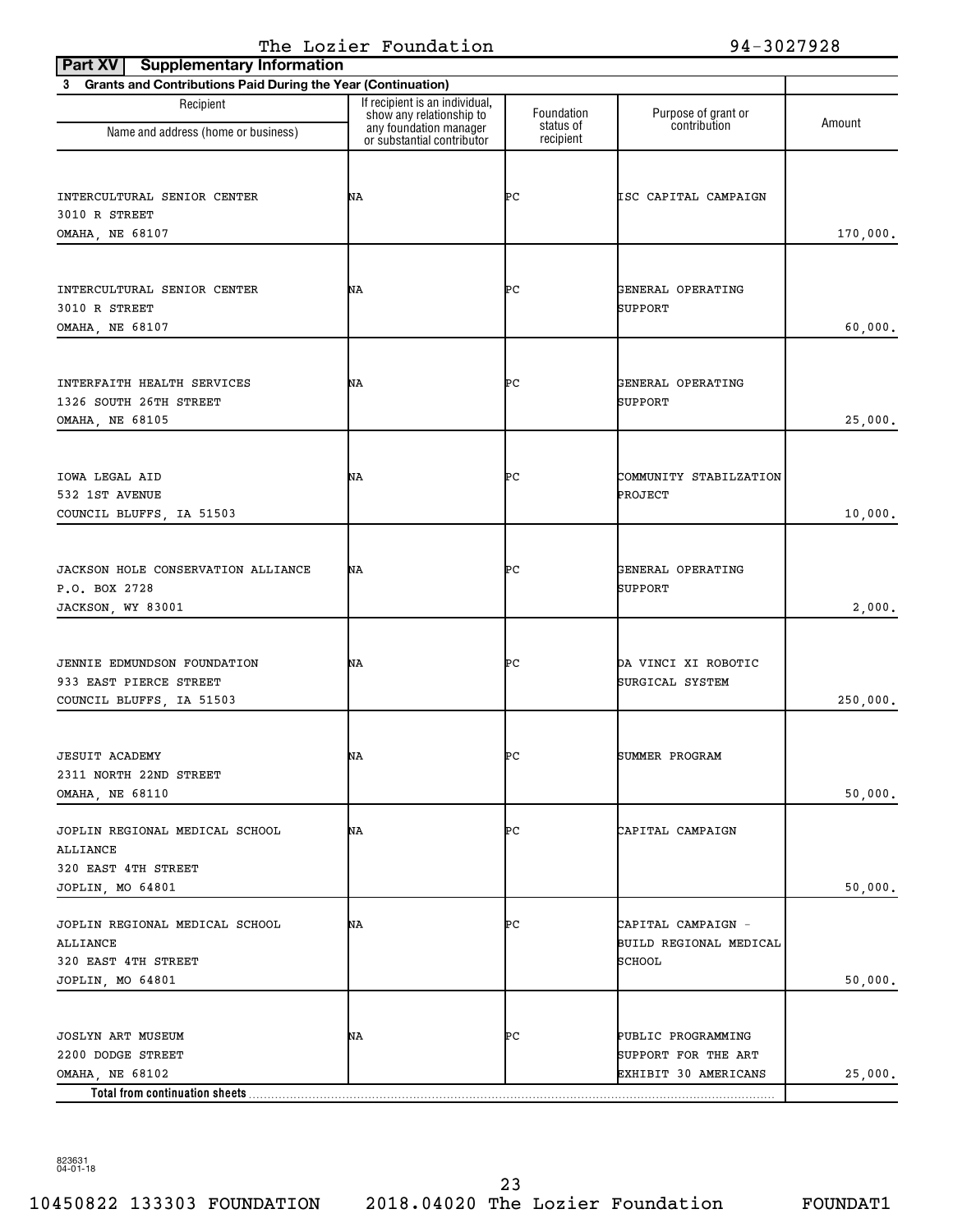| <b>Supplementary Information</b><br>Part XV                                                      |                                                                                      |                         |                                                                                     |          |
|--------------------------------------------------------------------------------------------------|--------------------------------------------------------------------------------------|-------------------------|-------------------------------------------------------------------------------------|----------|
| 3 Grants and Contributions Paid During the Year (Continuation)                                   |                                                                                      |                         |                                                                                     |          |
| Recipient<br>Name and address (home or business)                                                 | If recipient is an individual,<br>show any relationship to<br>any foundation manager | Foundation<br>status of | Purpose of grant or<br>contribution                                                 | Amount   |
|                                                                                                  | or substantial contributor                                                           | recipient               |                                                                                     |          |
| JOSLYN CASTLE TRUST<br>3902 DAVENPORT STREET<br><b>OMAHA, NE 68131</b>                           | ΝA                                                                                   | ÞС                      | HELP INCREASE<br>OPERATING CAPACITY                                                 | 50,000.  |
| KIDS CAN COMMUNITY CENTER<br>4860 Q STREET<br>OMAHA, NE 68117                                    | ΝA                                                                                   | ÞС                      | GENERAL OPERATING<br>SUPPORT                                                        | 1,000.   |
| KIDS CAN COMMUNITY CENTER<br>4860 O STREET<br>OMAHA, NE 68117                                    | ΝA                                                                                   | ÞС                      | GENERAL OPERATING<br>SUPPORT                                                        | 195,000. |
| KIDS CAN COMMUNITY CENTER<br>4860 O STREET<br>OMAHA, NE 68117                                    | ΝA                                                                                   | ÞС                      | 2019 GENERAL OPERATING<br>SUPPORT                                                   | 75,000.  |
| LATINO CENTER FOR THE MIDLANDS<br>4821 SOUTH 24TH STREET<br>OMAHA, NE 68107                      | ΝA                                                                                   | ÞС                      | GENERAL OPERATING<br>SUPPORT                                                        | 15,000.  |
| LEAGUE OF WOMEN VOTERS OF GREATER<br>OMAHA<br>115 SOUTH 49TH STREET                              | ΝA                                                                                   | ÞС                      | GENERAL OPERATING<br><b>SUPPORT</b>                                                 |          |
| OMAHA, NE 68132                                                                                  |                                                                                      |                         |                                                                                     | 1,500.   |
| LEGAL AID OF NEBRASKA<br>209 SOUTH 19TH STREET, SUITE 200<br>OMAHA, NE 68102                     | ΝA                                                                                   | ÞС                      | GENERAL OPERATING<br>SUPPORT                                                        | 60,000.  |
| LIFT UP SARPY COUNTY<br>1210 GOLDEN GATE DRIVE<br>OMAHA, NE 68046                                | NA                                                                                   | ÞС                      | \$20K GENERAL<br>OPERATING, \$10K<br>BELLEVUE POLICE DEPT<br>YOUTH OUTREACH PROGRAM | 30,000.  |
| LUTHERAN FAMILY SERVICES OF NEBRASKA,<br>INC<br>124 S. 24TH STREET, SUITE 230<br>OMAHA, NE 68102 | NA                                                                                   | ÞС                      | GENERAL OPERATING<br>SUPPORT                                                        | 80,000.  |
| LUTHERAN FAMILY SERVICES OF NEBRASKA,<br>INC<br>124 S. 24TH STREET, SUITE 230<br>OMAHA, NE 68102 | ΝA                                                                                   | ÞС                      | DIAPERS FOR NORTH<br><b>DMAHA CENTER FOR</b><br>HEALTHY FAMILIES                    |          |
|                                                                                                  |                                                                                      |                         |                                                                                     | 10,000.  |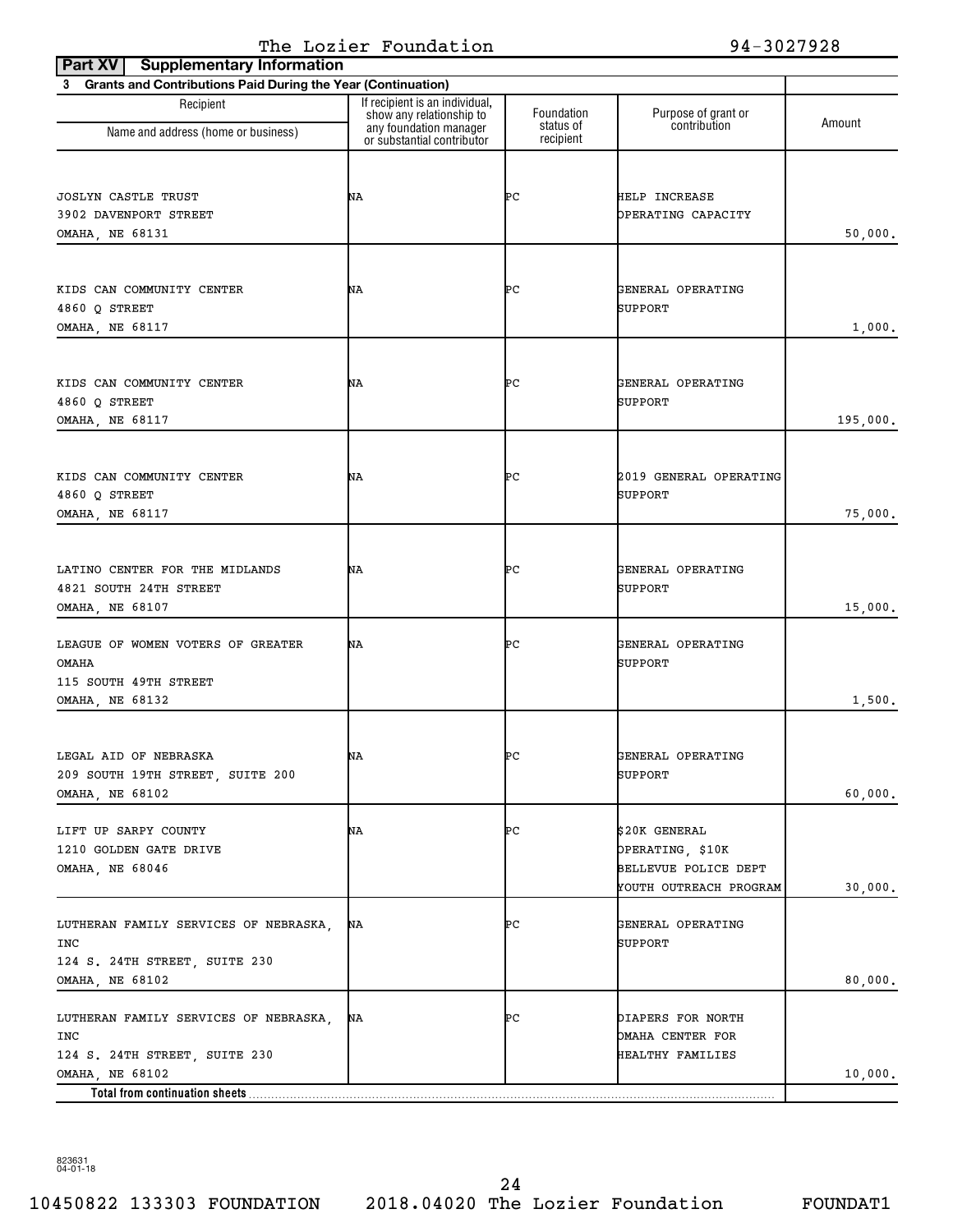| Part XV<br><b>Supplementary Information</b>                                                     |                                                            |                         |                                                                           |          |
|-------------------------------------------------------------------------------------------------|------------------------------------------------------------|-------------------------|---------------------------------------------------------------------------|----------|
| <b>Grants and Contributions Paid During the Year (Continuation)</b><br>3                        |                                                            |                         |                                                                           |          |
| Recipient                                                                                       | If recipient is an individual,<br>show any relationship to | Foundation<br>status of | Purpose of grant or<br>contribution                                       | Amount   |
| Name and address (home or business)                                                             | any foundation manager<br>or substantial contributor       | recipient               |                                                                           |          |
| LUTHERAN SERVICE CORPS<br>6220 NORTH 30TH STREET<br>OMAHA, NE 68111                             | ΝA                                                         | ÞС                      | GENERAL OPERATING<br><b>SUPPORT</b>                                       | 7,500.   |
| MADONNA SCHOOL<br>6402 NORTH 71ST PLAZA<br>OMAHA, NE 68104                                      | ΝA                                                         | ÞС                      | GENERAL OPERATING<br>SUPPORT                                              | 10,000.  |
| MARIAN HIGH SCHOOL<br>7400 MILITARY AVENUE<br>OMAHA, NE 68134                                   | ΝA                                                         | ÞС                      | REPLACE CHEMISTRY LABS                                                    | 100,000. |
| MARIAN HIGH SCHOOL<br>7400 MILITARY AVENUE<br>OMAHA, NE 68134                                   | ΝA                                                         | ÞС                      | CAPITAL CAMPAIGN                                                          | 150,000. |
| MARIAN HIGH SCHOOL<br>7400 MILITARY AVENUE<br>OMAHA, NE 68134                                   | ΝA                                                         | ÞС                      | LOZIER MINORITY<br>SCHOLARSHIP PROGRAM                                    | 53,300.  |
| MERCY HIGH SCHOOL<br>1501 SOUTH 48TH STREET<br>OMAHA, NE 68106                                  | ΝA                                                         | ÞС                      | REBUILDING<br>CHEMISTRY/PHYSICS,<br>NATURAL SCIENCE, & A<br>'MAKER SPACE' | 200,000. |
| MERCY HIGH SCHOOL<br>1501 SOUTH 48TH STREET<br>OMAHA, NE 68106                                  | ΝA                                                         | ÞС                      | LOW INCOME MINORITY<br>SCHOLARSHIPS                                       | 92,300.  |
| MERCY HIGH SCHOOL<br>1501 SOUTH 48TH STREET<br>OMAHA, NE 68106                                  | NA                                                         | ÞС                      | REBUILDING<br>CHEMISTRY/PHYSICS,<br>NATURAL SCIENCE, & A<br>MAKER SPACE'  | 200,000. |
| MERCY HOUSING MIDWEST<br>7241 EDNA COURT<br>LAVISTA, NE 68128                                   | NA                                                         | ÞС                      | GENERAL OPERATING<br>SUPPORT                                              | 15,000.  |
| MERCY HOUSING MIDWEST<br>7241 EDNA COURT<br>LAVISTA, NE 68128<br>Total from continuation sheets | NA                                                         | ÞС                      | GENERAL OPERATING<br>SUPPORT                                              | 20,000.  |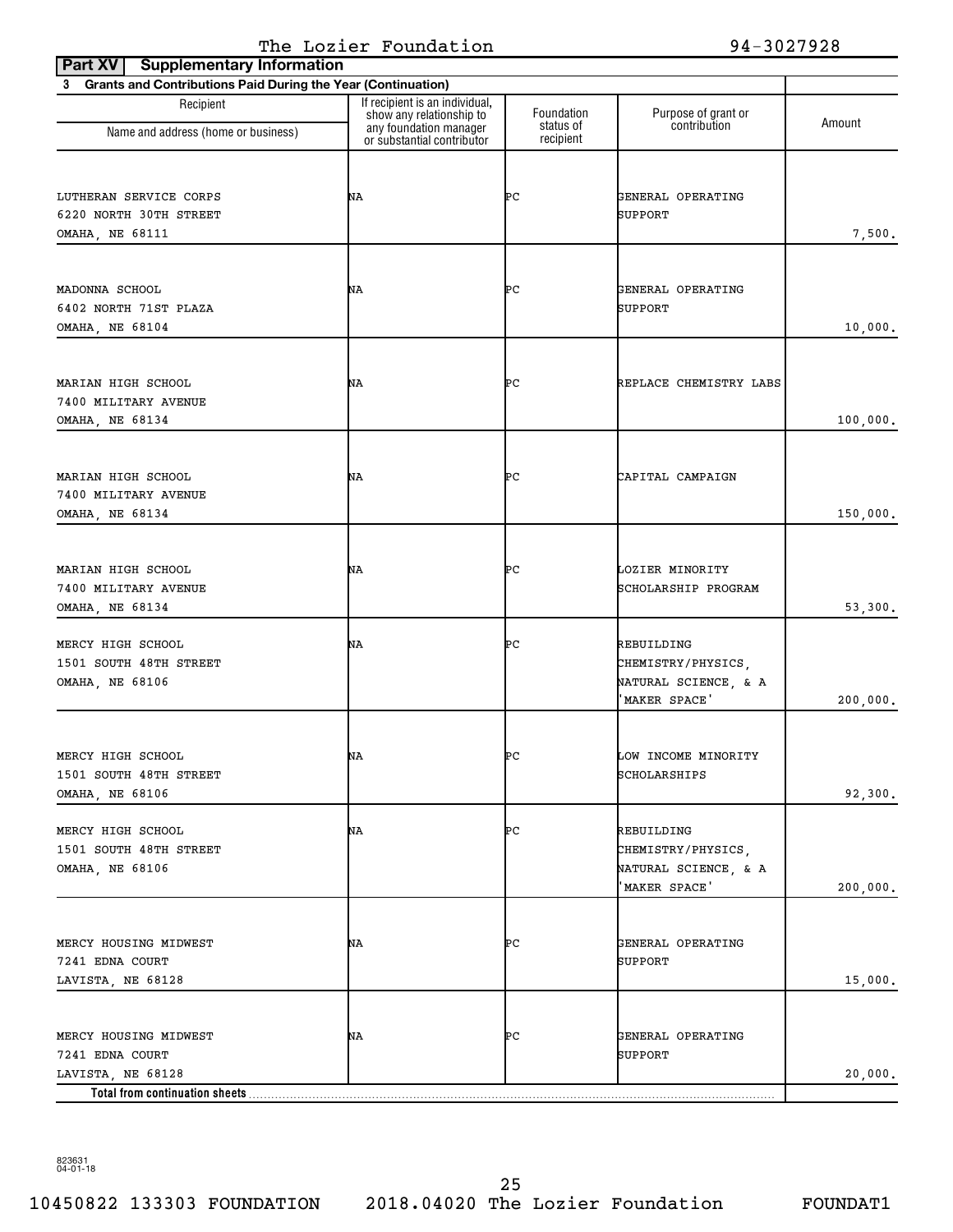| <b>Supplementary Information</b><br>Part XV                    |                                                            |                        |                                                 |          |
|----------------------------------------------------------------|------------------------------------------------------------|------------------------|-------------------------------------------------|----------|
| 3 Grants and Contributions Paid During the Year (Continuation) |                                                            |                        |                                                 |          |
| Recipient                                                      | If recipient is an individual,<br>show any relationship to | Foundation             | Purpose of grant or                             | Amount   |
| Name and address (home or business)                            | any foundation manager<br>or substantial contributor       | status of<br>recipient | contribution                                    |          |
|                                                                |                                                            |                        |                                                 |          |
| MERRYMAKERS ASSOCIATION                                        | ΝA                                                         | ÞС                     | GENERAL OPERATING                               |          |
| 12020 SHAMROCK PLAZA, SUITE 200                                |                                                            |                        | SUPPORT                                         |          |
| OMAHA, NE 68154                                                |                                                            |                        |                                                 | 10,000.  |
|                                                                |                                                            |                        |                                                 |          |
| METROPOLITAN COMMUNITY COLLEGE<br>FOUNDATION                   | ΝA                                                         | ÞС                     | EXPAND ADULT BASIC<br><b>EDUCATION SERVICES</b> |          |
| P.O. BOX 3777                                                  |                                                            |                        |                                                 |          |
| OMAHA, NE 68103                                                |                                                            |                        |                                                 | 25,000.  |
| METROPOLITAN COMMUNITY COLLEGE                                 | ΝA                                                         | ÞС                     | <b>BOOKS FOR INSTITUTE</b>                      |          |
| FOUNDATION                                                     |                                                            |                        | FOR CULTURAL                                    |          |
| P.O. BOX 3777                                                  |                                                            |                        | CONNECTION'S IMMIGRANT                          |          |
| OMAHA, NE 68103                                                |                                                            |                        | STUDENT EXPERIENCES                             |          |
|                                                                |                                                            |                        | BOOK PANEL                                      | 1,000.   |
| METROPOLITAN COMMUNITY COLLEGE                                 | ΝA                                                         | ÞС                     | CAPITAL CAMPAIGN TO                             |          |
| FOUNDATION                                                     |                                                            |                        | REBUILD SOUTH OMAHA                             |          |
| P.O. BOX 3777                                                  |                                                            |                        | CAMPUS ADVANCED                                 |          |
| OMAHA, NE 68103                                                |                                                            |                        | MANUFACTURING &                                 |          |
|                                                                |                                                            |                        | <b>AUTOMOTIVE TECHNOLOGY</b>                    | 500,000. |
|                                                                |                                                            |                        |                                                 |          |
| MICAH HOUSE                                                    | ΝA                                                         | ÞС                     | GENERAL OPERATING                               |          |
| 1415 AVENUE J                                                  |                                                            |                        | SUPPORT                                         |          |
| COUNCIL BLUFFS, IA 51501                                       |                                                            |                        |                                                 | 30,000.  |
|                                                                |                                                            |                        |                                                 |          |
|                                                                |                                                            |                        |                                                 |          |
| MICAH HOUSE                                                    | ΝA                                                         | ÞС                     | CAPITAL CAMPAIGN                                |          |
| 1415 AVENUE J                                                  |                                                            |                        |                                                 |          |
| COUNCIL BLUFFS, IA 51501                                       |                                                            |                        |                                                 | 300,000. |
|                                                                |                                                            |                        |                                                 |          |
| MIDLANDS MENTORING PARTNERSHIP                                 | ΝA                                                         | ÞС                     | \$55K GENERAL OPERATING                         |          |
| 115 SOUTH 49TH AVENUE                                          |                                                            |                        | SUPPORT \$5K MMP                                |          |
| OMAHA, NE 68102                                                |                                                            |                        | LUNCHEON                                        | 60,000.  |
|                                                                |                                                            |                        |                                                 |          |
|                                                                |                                                            |                        |                                                 |          |
| MITCHELL HAMLINE SCHOOL OF LAW                                 | ΝA                                                         | ÞС                     | GENERAL OPERATING                               |          |
| 875 SUMMIT AVENUE                                              |                                                            |                        | SUPPORT                                         |          |
| ST. PAUL, MN 55105                                             |                                                            |                        |                                                 | 1,500.   |
|                                                                |                                                            |                        |                                                 |          |
| MOSAIC COMMUNITY DEVELOPMENT                                   | ΝA                                                         | ÞС                     | GENERAL OPERATING                               |          |
| 1340 PARK AVENUE                                               |                                                            |                        | SUPPORT                                         |          |
| OMAHA, NE 68105                                                |                                                            |                        |                                                 | 10,000.  |
|                                                                |                                                            |                        |                                                 |          |
|                                                                |                                                            |                        |                                                 |          |
| MOSAIC COMMUNITY DEVELOPMENT                                   | NA                                                         | ÞС                     | 2019 GENERAL OPERATING                          |          |
| 1340 PARK AVENUE<br>OMAHA, NE 68105                            |                                                            |                        | SUPPORT                                         | 10,000.  |
| Total from continuation sheets                                 |                                                            |                        |                                                 |          |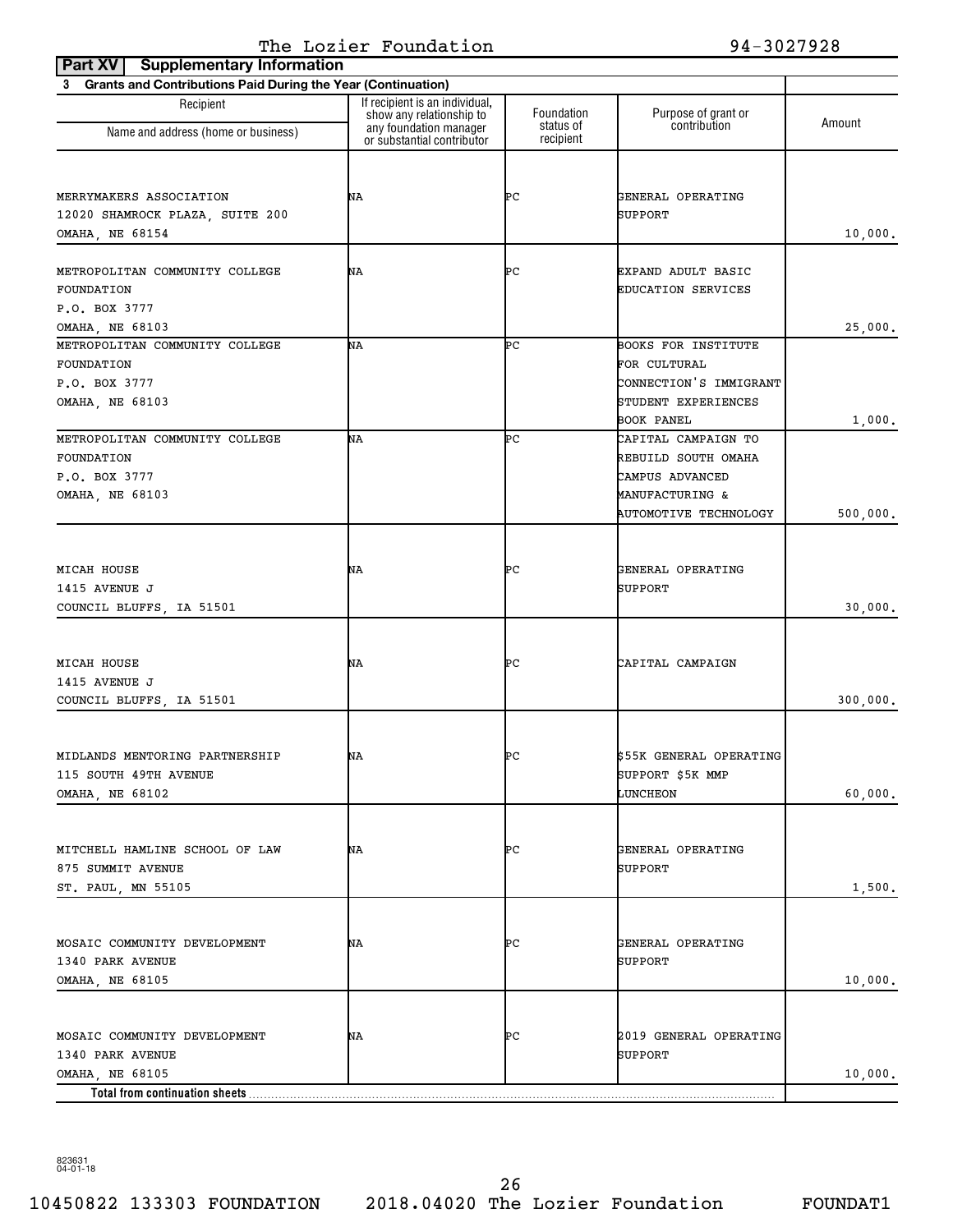| <b>Part XV   Supplementary Information</b>                     |                                                                                      |                         |                                         |         |
|----------------------------------------------------------------|--------------------------------------------------------------------------------------|-------------------------|-----------------------------------------|---------|
| 3 Grants and Contributions Paid During the Year (Continuation) |                                                                                      |                         |                                         |         |
| Recipient                                                      | If recipient is an individual,<br>show any relationship to<br>any foundation manager | Foundation<br>status of | Purpose of grant or<br>contribution     | Amount  |
| Name and address (home or business)                            | or substantial contributor                                                           | recipient               |                                         |         |
|                                                                |                                                                                      |                         |                                         |         |
| MUSEUM OF NEBRASKA                                             | ΝA                                                                                   | ÞС                      | SPIRIT: A CELEBRATION                   |         |
| 2401 CENTRAL AVENUE                                            |                                                                                      |                         | OF ART IN THE                           |         |
| KEARNEY, NE 68847                                              |                                                                                      |                         | HEARTLAND                               | 2,500.  |
|                                                                |                                                                                      |                         |                                         |         |
| NATIONAL COALITION OF 100 BLACK WOMEN                          | ΝA                                                                                   | ÞС                      | GENERAL OPERATING                       |         |
| INC OMAHA METRO CHAPTER                                        |                                                                                      |                         | <b>SUPPORT</b>                          |         |
| P.O. BOX 641984<br>OMAHA, NE 68164                             |                                                                                      |                         |                                         | 10,000. |
|                                                                |                                                                                      |                         |                                         |         |
|                                                                |                                                                                      |                         |                                         |         |
| NEBRASKA ADAPTIVE SPORTS                                       | ΝA                                                                                   | ÞС                      | <b>JUNIOR WHEELCHAIR</b>                |         |
| 660 S HWS CLEVELAND BLVD                                       |                                                                                      |                         | SPORTS & RECREATIONAL                   |         |
| ELKHORN, NE 68022                                              |                                                                                      |                         | CAMP                                    | 2,500.  |
|                                                                |                                                                                      |                         |                                         |         |
| NEBRASKA AIDS PROJECT                                          | ΝA                                                                                   | ÞС                      | NIGHT OF A THOUSAND                     |         |
| 250 SOUTH 77TH STREET, SUITE A                                 |                                                                                      |                         | STARS                                   |         |
| <b>OMAHA, NE 68114</b>                                         |                                                                                      |                         |                                         | 7,500.  |
|                                                                |                                                                                      |                         |                                         |         |
| NEBRASKA APPLESEED CENTER FOR LAW IN<br>THE PUBLIC INTEREST    | ΝA                                                                                   | ÞС                      | GENERAL OPERATING<br>SUPPORT            |         |
| 9410 O STREET, STE 920                                         |                                                                                      |                         |                                         |         |
| LINCOLN, NE 68508                                              |                                                                                      |                         |                                         | 75,000. |
|                                                                |                                                                                      |                         |                                         |         |
| NEBRASKA CHILDREN & FAMILES<br>FOUNDATION                      | ΝA                                                                                   | ÞС                      | ON THE ROCKS 2018<br>PERFECT POUR EVENT |         |
| 215 CENTENNIAL MALL SOUTH, SUITTE 200                          |                                                                                      |                         |                                         |         |
| LINCOLN, NE 68508                                              |                                                                                      |                         |                                         | 1,000.  |
|                                                                |                                                                                      |                         |                                         |         |
| NEBRASKA CHILDREN'S HOME SOCIETY                               | ΝA                                                                                   | SOII                    | DIAPERS FOR THE                         |         |
| FOUNDATION<br>4939 SOUTH 118TH STREET                          |                                                                                      |                         | CHILDREN AND FAMILY<br>CENTER           |         |
| OMAHA, NE 68104                                                |                                                                                      |                         |                                         | 10,000. |
|                                                                |                                                                                      |                         |                                         |         |
|                                                                |                                                                                      |                         |                                         |         |
| NEBRASKA CIVIC ENGAGEMENT TABLE                                | NA                                                                                   | ÞС                      | GENERAL OPERATING                       |         |
| 211 N 14TH STREET                                              |                                                                                      |                         | SUPPORT                                 |         |
| LINCOLN, NE 68508                                              |                                                                                      |                         |                                         | 50,000. |
| NEBRASKA COALITION FOR LIFESAVING                              | ΝA                                                                                   | ÞС                      | GENERAL OPERATING                       |         |
| CURES                                                          |                                                                                      |                         | SUPPORT                                 |         |
| 900 SOUTH 74TH PLAZA, SUITE 301                                |                                                                                      |                         |                                         |         |
| OMAHA, NE 68114                                                |                                                                                      |                         |                                         | 10,000. |
| NEBRASKA COALITION TO END SEXUAL &                             | NA                                                                                   | ÞС                      | GENERAL OPERATING                       |         |
| DOMESTIC VIOLENCE                                              |                                                                                      |                         | SUPPORT                                 |         |
| 245 SOUTH 84TH STREET, SUITE 200                               |                                                                                      |                         |                                         |         |
| LINCOLN, NE 68510                                              |                                                                                      |                         |                                         | 5,000.  |
|                                                                |                                                                                      |                         |                                         |         |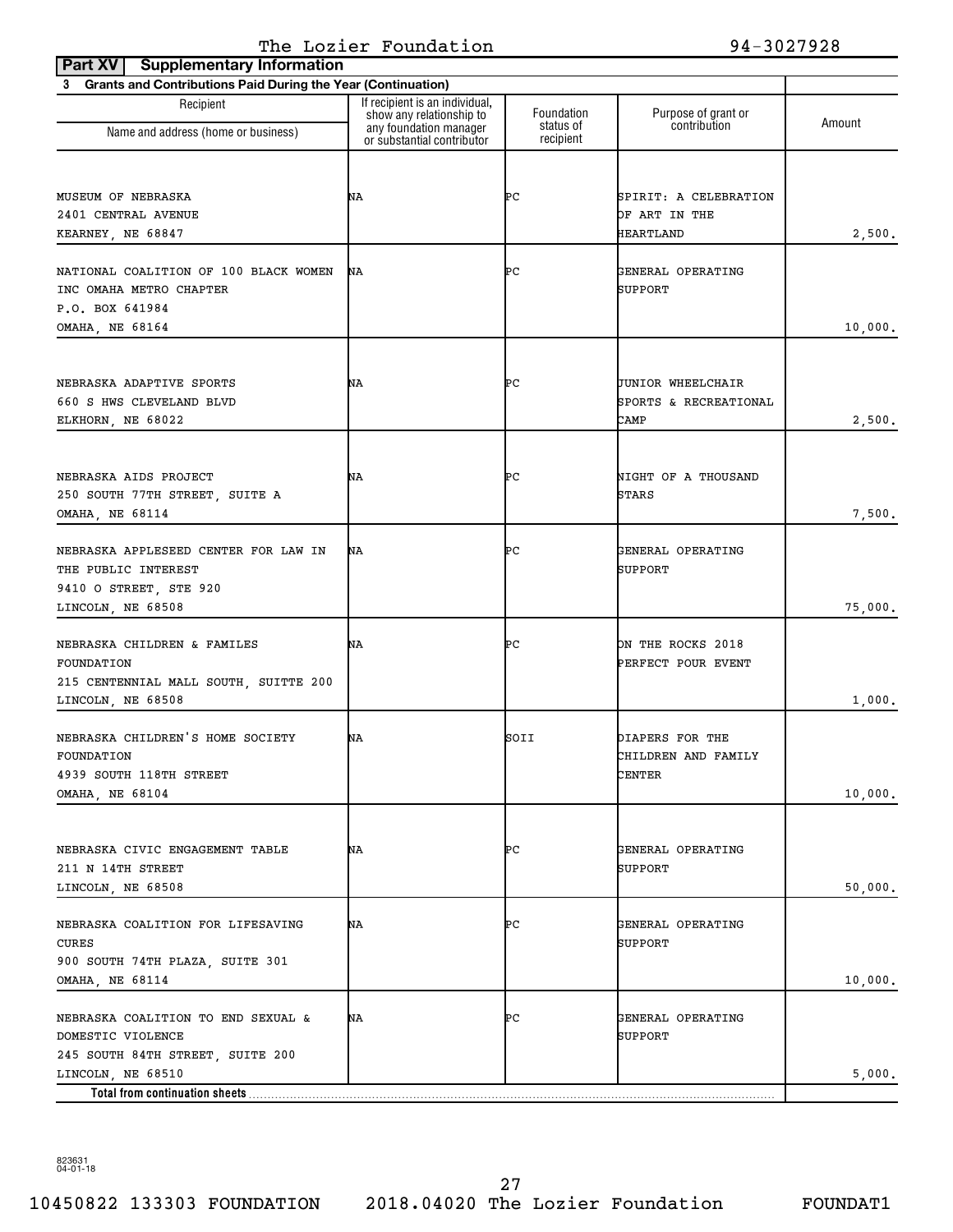| <b>Supplementary Information</b><br>Part XV                                             |                                                                                      |                         |                                                                                               |         |
|-----------------------------------------------------------------------------------------|--------------------------------------------------------------------------------------|-------------------------|-----------------------------------------------------------------------------------------------|---------|
| 3 Grants and Contributions Paid During the Year (Continuation)                          |                                                                                      |                         |                                                                                               |         |
| Recipient                                                                               | If recipient is an individual,<br>show any relationship to<br>any foundation manager | Foundation<br>status of | Purpose of grant or<br>contribution                                                           | Amount  |
| Name and address (home or business)                                                     | or substantial contributor                                                           | recipient               |                                                                                               |         |
| NEBRASKA FAMILIES COLLABORATIVE<br>2110 PAPILLION PARKWAY, SUITE 110<br>OMAHA, NE 68164 | ΝA                                                                                   | ÞС                      | CHAMPIONSHIP LUNCHEON                                                                         | 5,000.  |
| NEBRASKA FUTBOL CLUB<br>17505 Y STREET<br>OMAHA, NE 68135                               | ΝA                                                                                   | ÞС                      | TO SUPPORT LOW INCOME<br>GIRLS OF COLOR                                                       | 10,000. |
| NEBRASKA HUMANE SOCIETY<br>8801 FORT STREET<br>OMAHA, NE 68134                          | ΝA                                                                                   | ÞС                      | PROJECT SAFE PET                                                                              | 10,000. |
| NEBRASKA LAWYERS FOUNDATION<br>635 S 14TH STREET #200<br>LINCOLN, NE 68508              | ΝA                                                                                   | ÞС                      | GENERAL OPERATING<br><b>SUPPORT</b>                                                           | 1,750.  |
| NEBRASKA SIGMA ZETA EDUCATION<br>FOUNDATION<br>P.O. BOX 642065<br>OMAHA, NE 68164       | ΝA                                                                                   | ÞС                      | STORK'S NEST AT UNMC                                                                          | 10,000. |
| NEBRASKA STATE LAWYERS FOUNDATION<br>635 S 14TH STREET #200<br>LINCOLN, NE 68508        | ΝA                                                                                   | ÞС                      | GENERAL OPERATING<br><b>SUPPORT</b>                                                           | 1,500.  |
| NEBRASKA WRITER'S COLLECTIVE<br>9712 N 34TH STREET<br><b>OMAHA, NE 68112</b>            | ΝA                                                                                   | ÞС                      | WRITER'S PROGRAMS FOR<br><b>BLACKBURN STUDENTS &amp;</b><br>INCARCERATED YOUTH IN<br>NEBRASKA | 20,000. |
| NEBRASKA WRITER'S COLLECTIVE<br>9712 N 34TH STREET<br><b>OMAHA, NE 68112</b>            | NΑ                                                                                   | ÞС                      | UNDERWRITING FOR GREAT<br>PLAINS YOUTH POETRY<br>FESTIVAL                                     | 25,000. |
| NEBRASKA WRITER'S COLLECTIVE<br>9712 N 34TH STREET<br>OMAHA, NE 68112                   | ΝA                                                                                   | ÞС                      | \$20K GENERAL OPERATING<br>SUPPORT, \$25K GREAT<br>PLAINS YOUTH POETRY<br><b>FESTIVAL</b>     | 45,000. |
| NET FOUNDATIONS FOR TELEVISION &<br>RADIO<br>P.O. BOX 82649                             | NA                                                                                   | ÞС                      | GENERAL OPERATING<br>SUPPORT                                                                  |         |
| LINCOLN, NE 68501                                                                       |                                                                                      |                         |                                                                                               | 2,000.  |
| Total from continuation sheets                                                          |                                                                                      |                         |                                                                                               |         |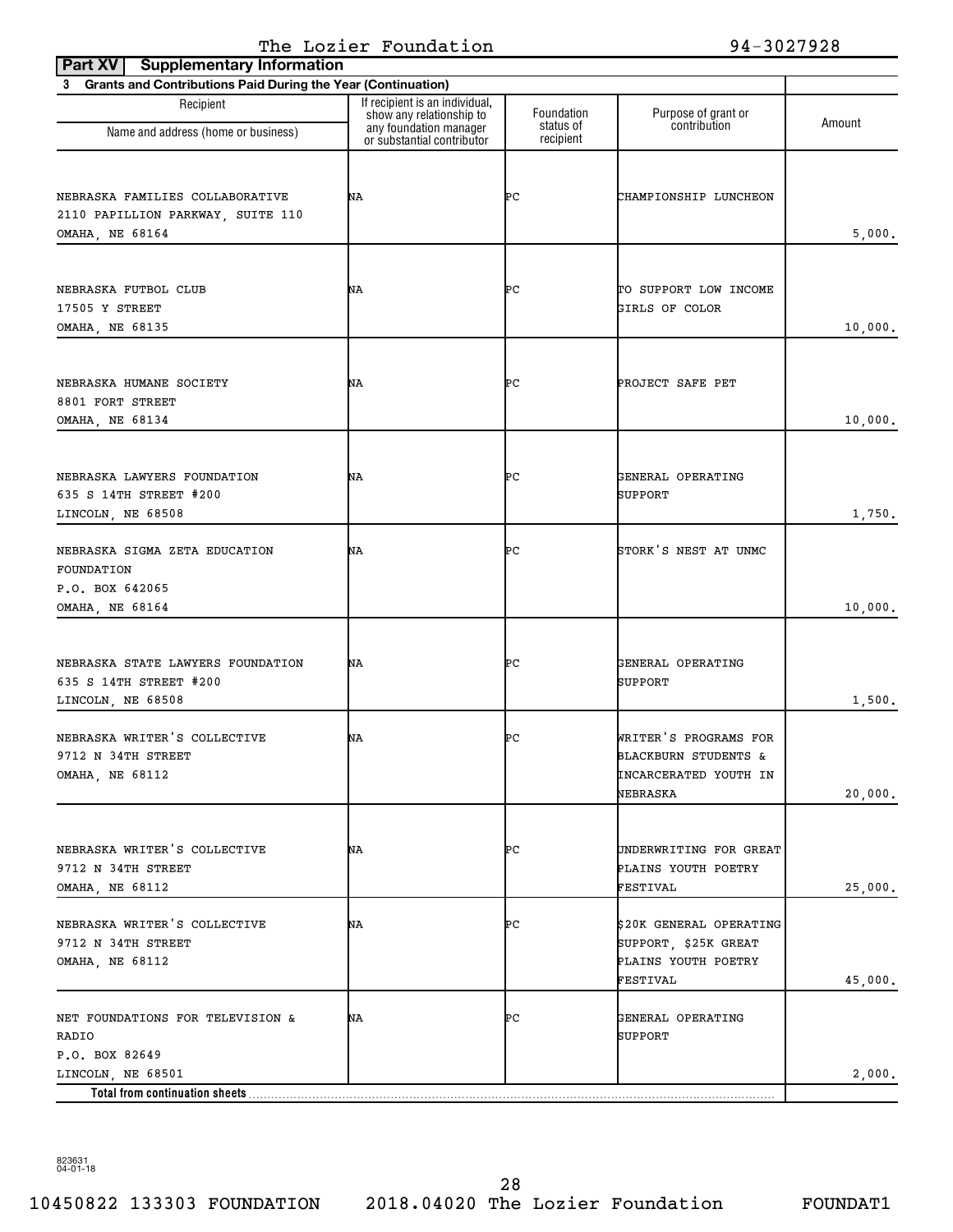| <b>Supplementary Information</b><br>Part XV                                                  |                                                                                      |                         |                                               |          |
|----------------------------------------------------------------------------------------------|--------------------------------------------------------------------------------------|-------------------------|-----------------------------------------------|----------|
| 3 Grants and Contributions Paid During the Year (Continuation)                               |                                                                                      |                         |                                               |          |
| Recipient<br>Name and address (home or business)                                             | If recipient is an individual,<br>show any relationship to<br>any foundation manager | Foundation<br>status of | Purpose of grant or<br>contribution           | Amount   |
|                                                                                              | or substantial contributor                                                           | recipient               |                                               |          |
| NEW CASSEL RETIREMENT FOUNDATION<br>900 NORTH 90TH STREET<br>OMAHA, NE 68114                 | ΝA                                                                                   | ÞС                      | CAPITAL CAMPAIGN                              | 15,000.  |
| NEW LEADERS COUNCIL<br>1524 CUMING ST<br>OMAHA, NE 68104                                     | ΝA                                                                                   | ÞС                      | GENERAL OPERATING<br>SUPPORT                  | 10,000.  |
| NEW VISIONS HOMELESS SERVICES<br>1435 N 15TH STREET<br>COUNCIL BLUFFS, IA 51501              | ΝA                                                                                   | ÞС                      | GENERAL OPERATING<br>SUPPORT                  | 30,000.  |
| NONPROFIT ASSOCIATION OF THE MIDLANDS<br>11205 WRIGHT CIRCLE, SUITE 210<br>OMAHA, NE 68144   | ΝA                                                                                   | ÞС                      | GENERAL OPERATING<br>SUPPORT                  | 35,000.  |
| NORTH OMAHA AREA HEALTH<br>5620 AMES AVENUE<br>OMAHA, NE 68104                               | ΝA                                                                                   | ÞС                      | GENERAL OPERATING<br>SUPPORT                  | 15,000.  |
| NORTH OMAHA AREA HEALTH<br>5620 AMES AVENUE<br>OMAHA, NE 68104                               | ΝA                                                                                   | ÞС                      | GENERAL OPERATING<br>SUPPORT                  | 15,000.  |
| NORTH OMAHA NEIGHBORHOOD ALLIANCE<br>3223 N 45TH STREET<br>OMAHA, NE 68104                   | ΝA                                                                                   | ÞС                      | GENERAL OPERATING<br>SUPPORT                  | 3,000.   |
| NORTHSTAR FOUNDATION<br>4242 NORTH 49TH STREET<br>OMAHA, NE 68104                            | ΝA                                                                                   | ÞС                      | GENERAL OPERATING<br>SUPPORT                  | 100,000. |
| NOTHING BUT NET FOUNDATION<br>3223 NORTH 45TH STREET<br>OMAHA, NE 68104                      | ΝA                                                                                   | ÞС                      | GENERAL OPERATING<br>SUPPORT                  | 30,000.  |
| NOTRE DAME HOUSING<br>3439 STATE STREET<br>OMAHA, NE 68112<br>Total from continuation sheets | ΝA                                                                                   | ÞС                      | COMMUNITY DIFFERENCE<br>MAKER AWARDS LUNCHEON | 5,000.   |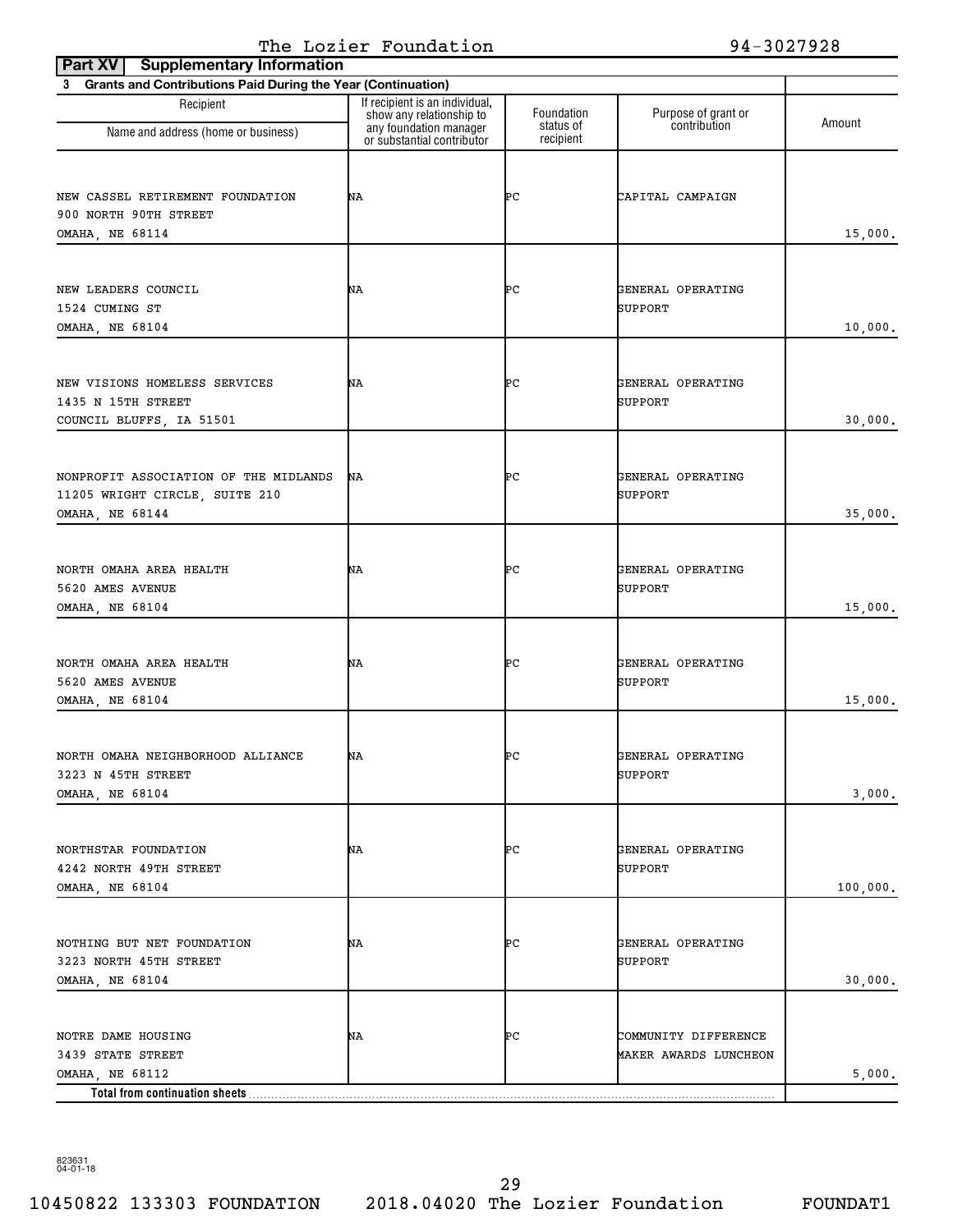| <b>Supplementary Information</b><br>Part XV                                       |                                                                                      |                         |                                                                     |         |
|-----------------------------------------------------------------------------------|--------------------------------------------------------------------------------------|-------------------------|---------------------------------------------------------------------|---------|
| 3 Grants and Contributions Paid During the Year (Continuation)                    |                                                                                      |                         |                                                                     |         |
| Recipient                                                                         | If recipient is an individual,<br>show any relationship to<br>any foundation manager | Foundation<br>status of | Purpose of grant or<br>contribution                                 | Amount  |
| Name and address (home or business)                                               | or substantial contributor                                                           | recipient               |                                                                     |         |
| OLLIE WEBB CENTER<br>1941 SOUTH 42ND STREET<br><b>OMAHA, NE 68105</b>             | ΝA                                                                                   | ÞС                      | GENERAL OPERATING<br>SUPPORT                                        | 20,000. |
| OMAHA CHILDREN'S MUSEUM<br>500 SOUTH 20TH STREET<br>OMAHA, NE 68102               | ΝA                                                                                   | ÞС                      | LOW INCOME MEMBERSHIP<br>PROGRAM                                    | 10,000. |
| OMAHA CHILDREN'S MUSEUM<br>500 SOUTH 20TH STREET<br>OMAHA, NE 68102               | ΝA                                                                                   | ÞС                      | STEMA INTERACTIVE<br>DISPLAY                                        | 74,500. |
| OMAHA COMMUNITY FOUNDATION<br>302 SOUTH 36TH STREET, SUITE 100<br>OMAHA, NE 68131 | ΝA                                                                                   | ÞС                      | 2018 FURTURO LATINO<br>FUND                                         | 25,000. |
| OMAHA COMMUNITY FOUNDATION<br>302 SOUTH 36TH STREET, SUITE 100<br>OMAHA, NE 68131 | ΝA                                                                                   | ÞС                      | 2018 AFRICAN AMERICAN<br>UNITY FUND                                 | 50,000. |
| OMAHA COMMUNITY FOUNDATION<br>302 SOUTH 36TH STREET, SUITE 100<br>OMAHA, NE 68131 | ΝA                                                                                   | ÞС                      | 2018 OMAHA GIVES                                                    | 75,000. |
| OMAHA COMMUNITY FOUNDATION<br>302 SOUTH 36TH STREET, SUITE 100<br>OMAHA, NE 68131 | ΝA                                                                                   | ÞС                      | 2019 FUTURO LATINO<br>FUND                                          | 25,000. |
| OMAHA COMMUNITY FOUNDATION<br>302 SOUTH 36TH STREET, SUITE 100<br>OMAHA, NE 68131 | NA                                                                                   | ÞС                      | $$50K$ AAUF, $$7K$<br>CAPACITY BUILDING FOR<br>AAUF & FUTURO LATINO | 57,000. |
| OMAHA CONSERVATORY OF MUSIC<br>7023 CASS STREET<br>OMAHA, NE 68132                | NA                                                                                   | ÞС                      | CAPITAL CAMPAIGN                                                    | 50,000. |
| OMAHA CONSERVATORY OF MUSIC<br>7023 CASS STREET<br>OMAHA, NE 68132                | NA                                                                                   | ÞС                      | GENERAL OPERATING<br>SUPPORT                                        | 30,000. |
| Total from continuation sheets                                                    |                                                                                      |                         |                                                                     |         |

10450822 133303 FOUNDATION 2018.04020 The Lozier Foundation FOUNDAT1 30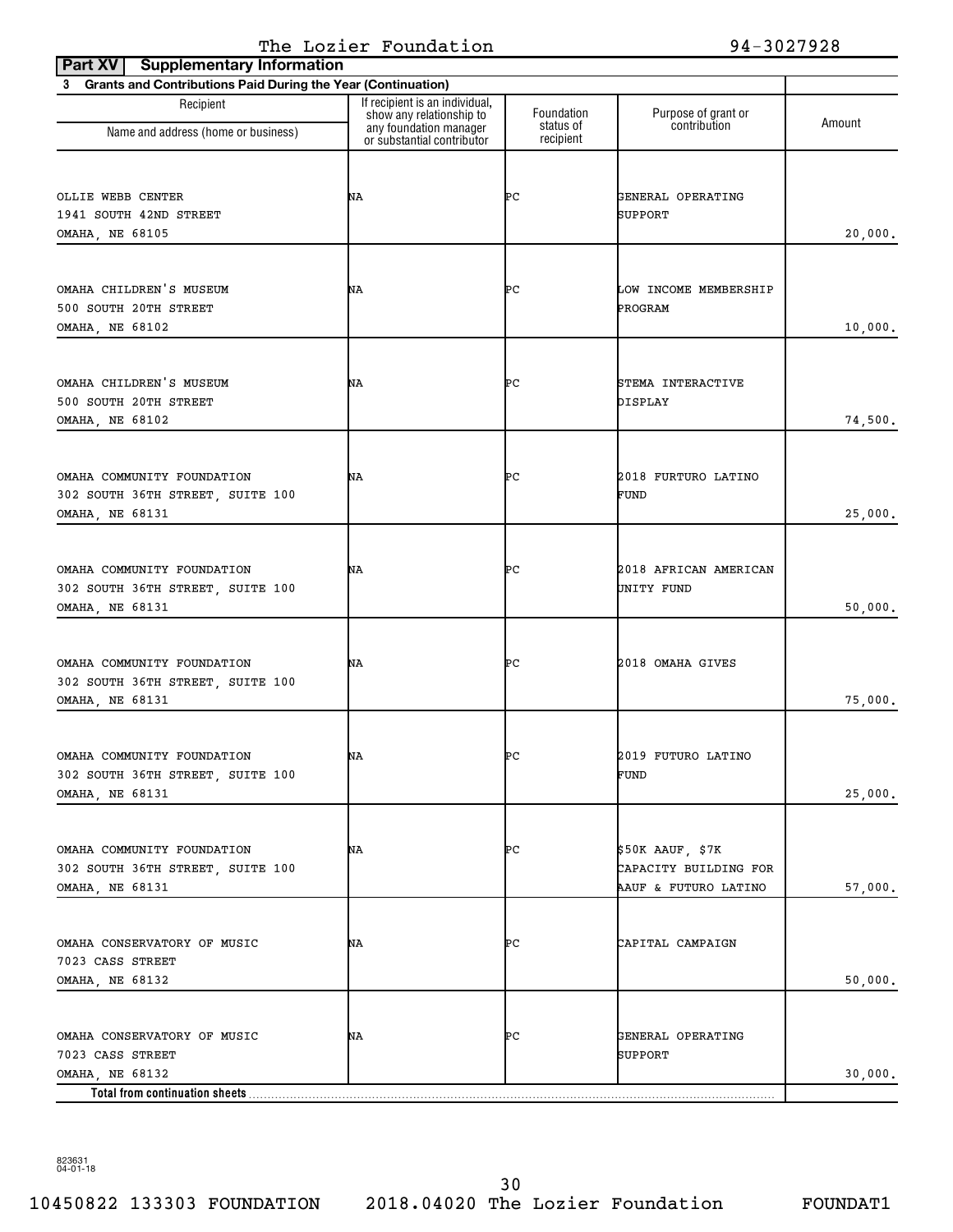| <b>Supplementary Information</b><br>Part XV                    |                                                                                      |                         |                                            |         |
|----------------------------------------------------------------|--------------------------------------------------------------------------------------|-------------------------|--------------------------------------------|---------|
| 3 Grants and Contributions Paid During the Year (Continuation) |                                                                                      |                         |                                            |         |
| Recipient                                                      | If recipient is an individual,<br>show any relationship to<br>any foundation manager | Foundation<br>status of | Purpose of grant or<br>contribution        | Amount  |
| Name and address (home or business)                            | or substantial contributor                                                           | recipient               |                                            |         |
|                                                                |                                                                                      |                         |                                            |         |
| OMAHA CONSERVATORY OF MUSIC                                    | ΝA                                                                                   | ÞС                      | CAPITAL CAMPAIGN                           |         |
| 7023 CASS STREET                                               |                                                                                      |                         |                                            |         |
| OMAHA, NE 68132                                                |                                                                                      |                         |                                            | 50,000. |
|                                                                |                                                                                      |                         |                                            |         |
| OMAHA ECONOMIC DEVELOPMENT                                     | ΝA                                                                                   | ÞС                      | WALKING IN BLACK                           |         |
| CORPORATION                                                    |                                                                                      |                         | <b>HISTORY TOUR</b>                        |         |
| 2221 NORTH 24TH STREET                                         |                                                                                      |                         |                                            |         |
| OMAHA, NE 68110                                                |                                                                                      |                         |                                            | 10,000. |
|                                                                |                                                                                      |                         |                                            |         |
| OMAHA EQUESTRIAN FOUNDATION                                    | ΝA                                                                                   | ÞС                      | ACTIVITY BOOKS FOR                         |         |
| 1004 FARNAM STREET                                             |                                                                                      |                         | KIDS                                       |         |
| <b>OMAHA, NE 68102</b>                                         |                                                                                      |                         |                                            | 5,000.  |
|                                                                |                                                                                      |                         |                                            |         |
|                                                                |                                                                                      |                         |                                            |         |
| OMAHA GIRLS ROCK<br>P.O. BOX 4247                              | ΝA                                                                                   | ÞС                      | \$12.5K GENERAL<br>OPERATING SUPPORT, \$5K |         |
| OMAHA, NE 68104                                                |                                                                                      |                         | SCHOLARSHIPS                               | 17,500. |
|                                                                |                                                                                      |                         |                                            |         |
|                                                                |                                                                                      |                         |                                            |         |
| OMAHA GIRLS ROCK                                               | ΝA                                                                                   | ÞС                      | \$14K GENERAL OPERATING                    |         |
| P.O. BOX 4247                                                  |                                                                                      |                         | SUPPORT, \$5K                              |         |
| OMAHA, NE 68104                                                |                                                                                      |                         | SCHOLARSHIPS                               | 19,000. |
|                                                                |                                                                                      |                         |                                            |         |
| OMAHA HEALTHY KIDS ALLIANCE                                    | ΝA                                                                                   | ÞС                      | GENERAL OPERATING                          |         |
| 5006 UNDERWOOD AVENUE                                          |                                                                                      |                         | SUPPORT                                    |         |
| OMAHA, NE 68132                                                |                                                                                      |                         |                                            | 20,000. |
|                                                                |                                                                                      |                         |                                            |         |
|                                                                |                                                                                      |                         |                                            |         |
| OMAHA HOME FOR BOYS                                            | NΑ                                                                                   | ÞС                      | GENERAL OPERATING                          |         |
| 4343 NORTH 52ND STREET<br>OMAHA, NE 68104                      |                                                                                      |                         | SUPPORT                                    | 25,000. |
|                                                                |                                                                                      |                         |                                            |         |
|                                                                |                                                                                      |                         |                                            |         |
| OMAHA HOUSING AUTHORITY FOUNDATION                             | NA                                                                                   | ÞС                      | SCHOOL TIME                                |         |
| 1805 HARNEY ST                                                 |                                                                                      |                         | PROGRAMMING                                |         |
| <b>OMAHA, NE 68102</b>                                         |                                                                                      |                         |                                            | 17,000. |
|                                                                |                                                                                      |                         |                                            |         |
| OMAHA NORTH HIGH SCHOOL FOUNDATION                             | ΝA                                                                                   | ÞС                      | VIKINGS OF DISTINCTION                     |         |
| 4410 NORTH 36TH STREET                                         |                                                                                      |                         | SCHOLARSHIP                                |         |
| <b>OMAHA, NE 68111</b>                                         |                                                                                      |                         |                                            | 6,000.  |
|                                                                |                                                                                      |                         |                                            |         |
|                                                                |                                                                                      |                         |                                            |         |
| OMAHA 100                                                      | NA                                                                                   | ÞС                      | GENERAL OPERATING                          |         |
| 2401 LAKE STREET                                               |                                                                                      |                         | SUPPORT                                    |         |
| OMAHA, NE 68111<br>Total from continuation sheets              |                                                                                      |                         |                                            | 15,000. |
|                                                                |                                                                                      |                         |                                            |         |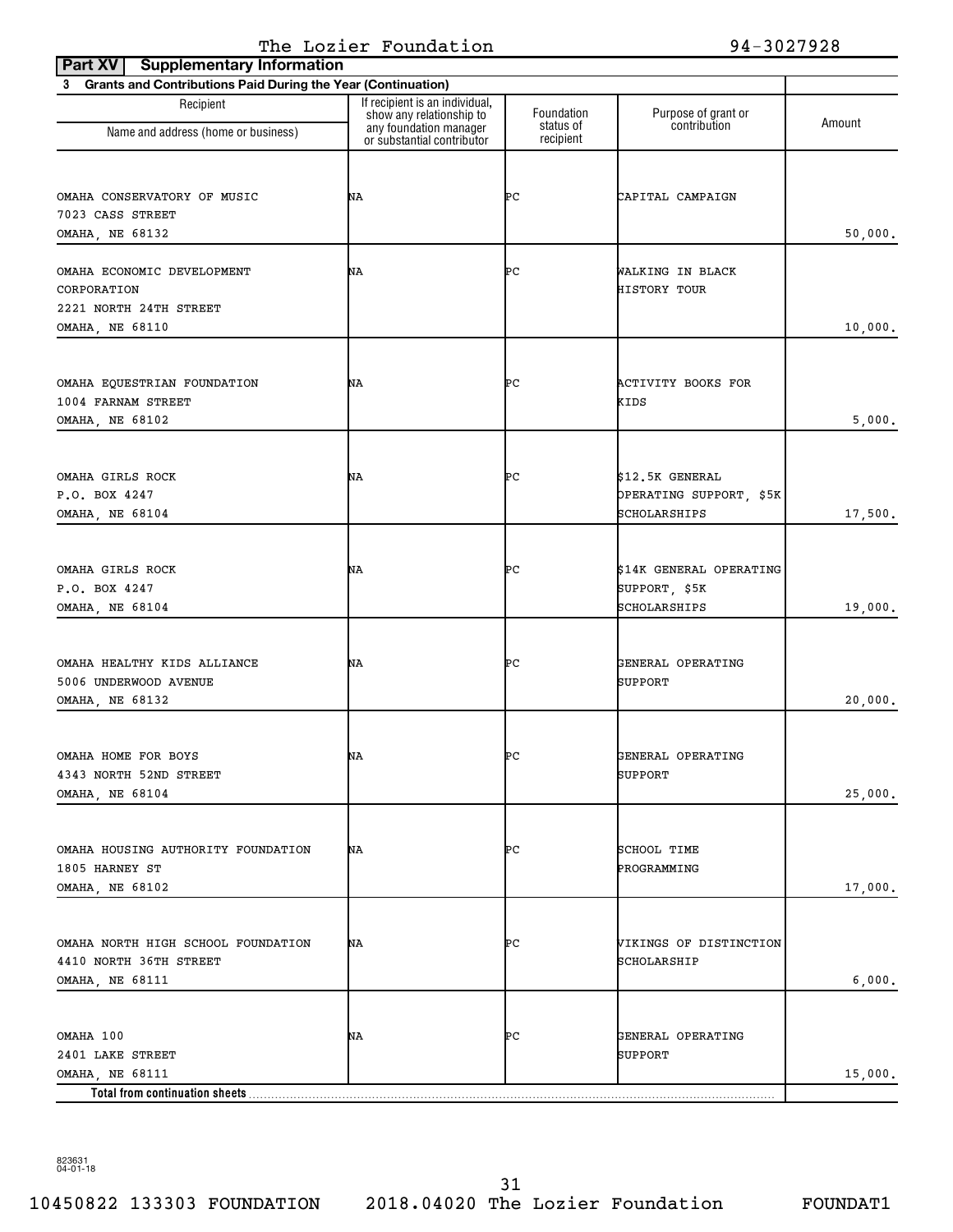|                                                                | The Lozier Foundation                                                                                              |                                      | 94-3027928                                 |          |
|----------------------------------------------------------------|--------------------------------------------------------------------------------------------------------------------|--------------------------------------|--------------------------------------------|----------|
| Part XV   Supplementary Information                            |                                                                                                                    |                                      |                                            |          |
| 3 Grants and Contributions Paid During the Year (Continuation) |                                                                                                                    |                                      |                                            |          |
| Recipient<br>Name and address (home or business)               | If recipient is an individual,<br>show any relationship to<br>any foundation manager<br>or substantial contributor | Foundation<br>status of<br>recipient | Purpose of grant or<br>contribution        | Amount   |
|                                                                |                                                                                                                    |                                      |                                            |          |
| OMAHA PARKS FOUNDATION                                         | ΝA                                                                                                                 | ÞС                                   | MILLER PARK POND                           |          |
| 11205 WRIGHT CIRCLE, SUITE 210                                 |                                                                                                                    |                                      | FOUNDATION & PAVILLION                     |          |
| OMAHA, NE 68144                                                |                                                                                                                    |                                      | IMPROVEMENTS                               | 80, 225. |
|                                                                |                                                                                                                    |                                      |                                            |          |
| OMAHA PARKS FOUNDATION                                         | ΝA                                                                                                                 | ÞС                                   | REPLACE SAND IN MILLER                     |          |
| 11225 DAVENPORT ST #108                                        |                                                                                                                    |                                      | PARK PLAYGROUND WITH                       |          |
| OMAHA, NE 68154                                                |                                                                                                                    |                                      | RUBBER SURFACE                             | 150,000. |
| OMAHA PARKS FOUNDATION                                         | NΑ                                                                                                                 | ÞС                                   | <b>BUILD CONCRETE</b>                      |          |
| 11225 DAVENPORT ST #108                                        |                                                                                                                    |                                      | WALKING/RIDING PATH &                      |          |
| OMAHA, NE 68154                                                |                                                                                                                    |                                      | SPLASH PARK AT MILLER                      |          |
|                                                                |                                                                                                                    |                                      | PARK                                       | 750,000. |
|                                                                |                                                                                                                    |                                      |                                            |          |
| OMAHA PUBLIC LIBRARY FOUNDATION                                | ΝA                                                                                                                 | ÞС                                   | TO PURCHASE BOOKS FOR                      |          |
| 215 SOUTH 15TH STREET                                          |                                                                                                                    |                                      | MANDELA 100 WEEK                           |          |
| OMAHA, NE 68102                                                |                                                                                                                    |                                      |                                            | 1,009.   |
|                                                                |                                                                                                                    |                                      |                                            |          |
| OMAHA PUBLIC LIBRARY FOUNDATION                                | ΝA                                                                                                                 | ÞС                                   | GENERAL OPERATING                          |          |
| 215 SOUTH 15TH STREET                                          |                                                                                                                    |                                      | SUPPORT                                    |          |
| OMAHA, NE 68102                                                |                                                                                                                    |                                      |                                            | 15,000.  |
|                                                                |                                                                                                                    |                                      |                                            |          |
| OMAHA SCHOOLS FOUNDATION                                       | ΝA                                                                                                                 | ÞС                                   | TO UPDATE SOUTH HIGH                       |          |
| 3215 CUMING STREET<br><b>OMAHA, NE 68131</b>                   |                                                                                                                    |                                      | BASEBALL FACILITIES AT<br>BROWN PARK       | 50,000.  |
|                                                                |                                                                                                                    |                                      |                                            |          |
| OMAHA SCHOOLS FOUNDATION                                       |                                                                                                                    |                                      |                                            |          |
| 3215 CUMING STREET                                             | NΑ                                                                                                                 | ÞС                                   | CREATING INCLUSIVE<br>COMMUNITIES OF OMAHA |          |
| OMAHA, NE 68131                                                |                                                                                                                    |                                      | PUBLIC SCHOOLS PROGRAM                     | 50,000.  |
|                                                                |                                                                                                                    |                                      |                                            |          |
| OMAHA SCHOOLS FOUNDATION                                       | ΝA                                                                                                                 | ÞС                                   | CAREER LADDER IN                           |          |
| 3215 CUMING STREET                                             |                                                                                                                    |                                      | READING PROGRAM AT UNO                     |          |
| OMAHA, NE 68131                                                |                                                                                                                    |                                      | #465913                                    | 165,700. |
|                                                                |                                                                                                                    |                                      |                                            |          |
| OMAHA SCHOOLS FOUNDATION                                       | ΝA                                                                                                                 | ÞС                                   | 'FROM THE FIRE"                            |          |
| 3215 CUMING STREET                                             |                                                                                                                    |                                      | PROGRAM FOR YOUNG MEN                      |          |
| OMAHA, NE 68131                                                |                                                                                                                    |                                      |                                            | 25,000.  |
|                                                                |                                                                                                                    |                                      |                                            |          |
| OMAHA SCHOOLS FOUNDATION                                       | ΝA                                                                                                                 | ÞС                                   | OPERATING SUPPORT FOR                      |          |
| 3215 CUMING STREET                                             |                                                                                                                    |                                      | MILLER PARK                                |          |
| OMAHA, NE 68131<br>Total from continuation sheets              |                                                                                                                    |                                      |                                            | 6,100.   |
|                                                                |                                                                                                                    |                                      |                                            |          |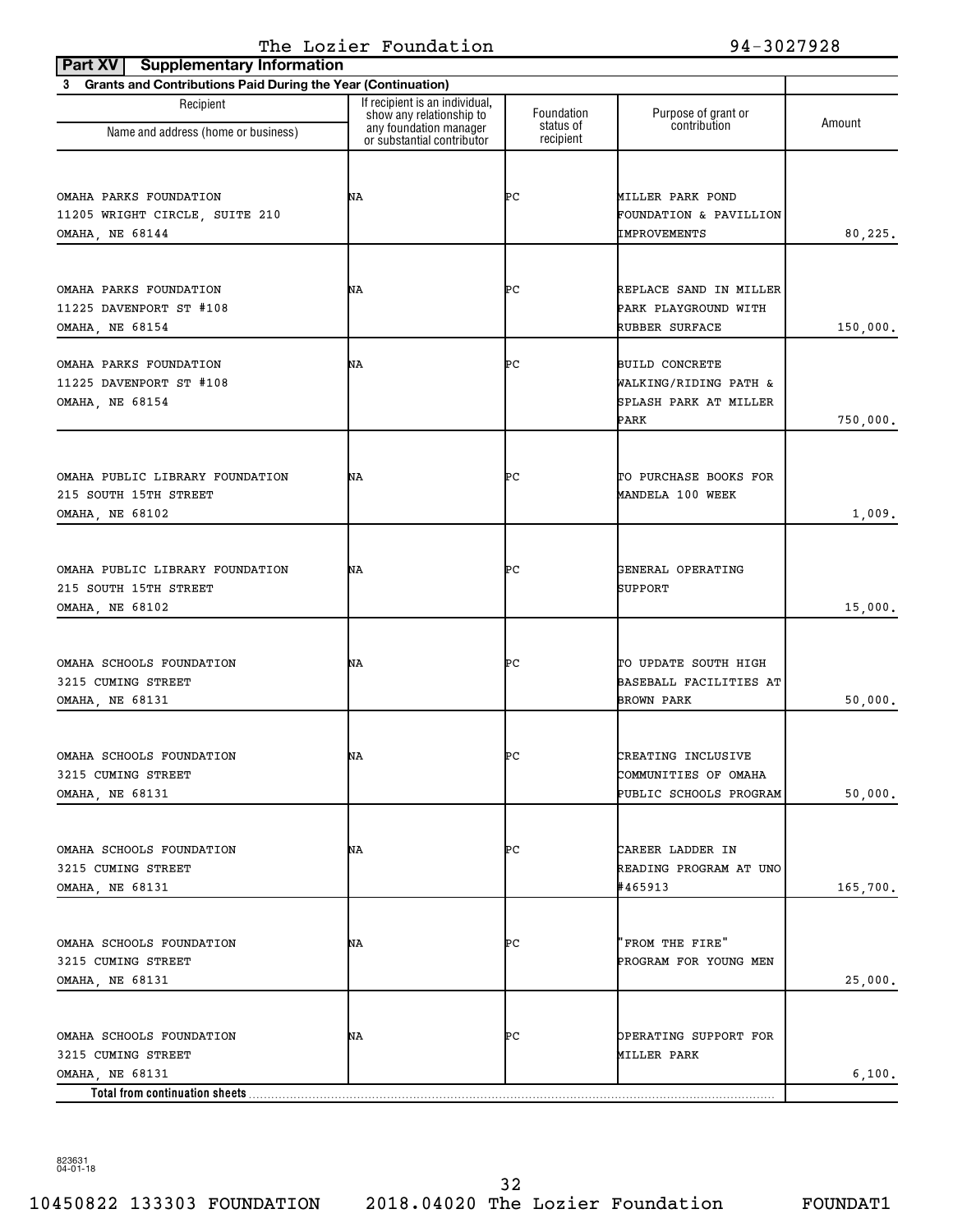| <b>Supplementary Information</b><br>Part XV                                                         |                                                                                      |                         |                                                                                    |          |
|-----------------------------------------------------------------------------------------------------|--------------------------------------------------------------------------------------|-------------------------|------------------------------------------------------------------------------------|----------|
| 3 Grants and Contributions Paid During the Year (Continuation)                                      |                                                                                      |                         |                                                                                    |          |
| Recipient<br>Name and address (home or business)                                                    | If recipient is an individual,<br>show any relationship to<br>any foundation manager | Foundation<br>status of | Purpose of grant or<br>contribution                                                | Amount   |
|                                                                                                     | or substantial contributor                                                           | recipient               |                                                                                    |          |
| OMAHA SCHOOLS FOUNDATION<br>3215 CUMING STREET<br>OMAHA, NE 68131                                   | ΝA                                                                                   | ÞС                      | TRANSPORTATION FOR OPS<br>CAREER CENTER STUDENTS<br>TO STATE SKILLS<br>COMPETITION | 1,800.   |
| OMAHA SCHOOLS FOUNDATION<br>3215 CUMING STREET<br>OMAHA, NE 68131                                   | ΝA                                                                                   | ÞС                      | MINNE LUSA ELEMENTARY                                                              | 4,600.   |
| OMAHA SCHOOLS FOUNDATION<br>3215 CUMING STREET<br><b>OMAHA, NE 68131</b>                            | ΝA                                                                                   | ÞС                      | HELP BUILD A BASEBALL<br>FIELD AT MILLER PARK                                      | 125,000. |
| OMAHA SCHOOLS FOUNDATION<br>3215 CUMING STREET<br>OMAHA, NE 68131                                   | ΝA                                                                                   | ÞС                      | "FROM THE FIRE"<br>PROGRAM FOR YOUNG MEN                                           | 25,000.  |
| OMAHA SCHOOLS FOUNDATION<br>3215 CUMING STREET<br>OMAHA, NE 68131                                   | ΝA                                                                                   | ÞС                      | I-PADS FOR CENTRAL<br>PARK ELEMENTARY                                              | 16,000.  |
| OMAHA SCHOOLS FOUNDATION<br>3215 CUMING STREET<br>OMAHA, NE 68131                                   | ΝA                                                                                   | ÞС                      | OPS ELEMENTARY MATH<br>COACH PROGRAM                                               | 391,667. |
| OMAHA SCHOOLS FOUNDATION<br>3215 CUMING STREET<br>OMAHA, NE 68131                                   | ΝA                                                                                   | ÞС                      | OPS ADOPT A SCHOOL<br>PROGRAM                                                      | 48,850.  |
| OMAHA SCHOOLS FOUNDATION<br>3215 CUMING STREET<br><b>OMAHA, NE 68131</b>                            | ΝA                                                                                   | ÞС                      | MIGUEL KEITH PARK                                                                  | 150,000. |
| OMAHA SCHOOLS FOUNDATION<br>3215 CUMING STREET<br>OMAHA, NE 68131                                   | NA                                                                                   | ÞС                      | NIKE TOURNAMENT FOR<br>NORTHWEST LADY HUSKIES                                      | 10,000.  |
| OMAHA SCHOOLS FOUNDATION<br>3215 CUMING STREET<br>OMAHA, NE 68131<br>Total from continuation sheets | ΝA                                                                                   | ÞС                      | BUILD BASEBALL FIELD<br>IN MILLER PARK                                             | 125,000. |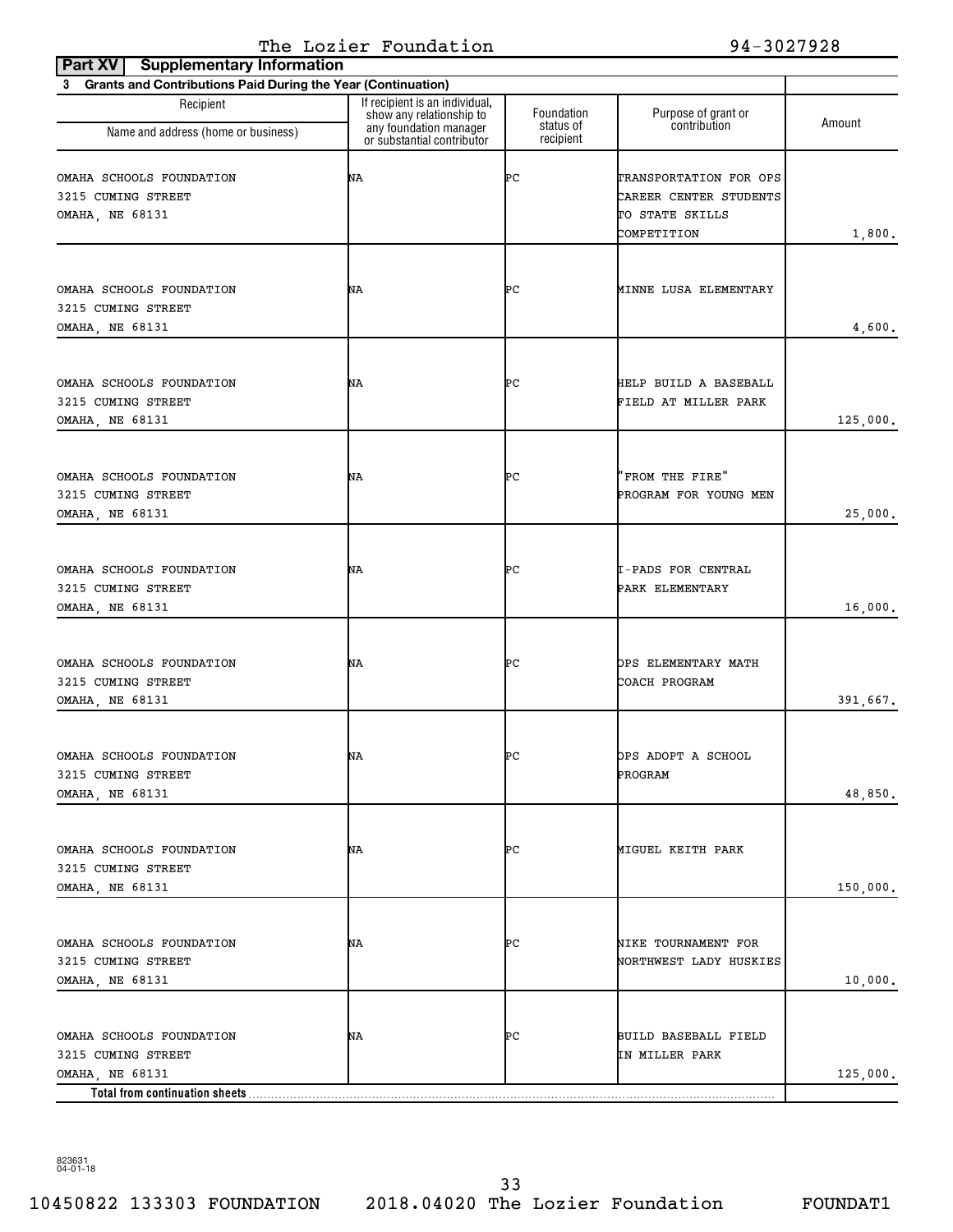| <b>Supplementary Information</b><br>Part XV                                                   |                                                                                      |                         |                                                             |          |
|-----------------------------------------------------------------------------------------------|--------------------------------------------------------------------------------------|-------------------------|-------------------------------------------------------------|----------|
| 3 Grants and Contributions Paid During the Year (Continuation)                                |                                                                                      |                         |                                                             |          |
| Recipient                                                                                     | If recipient is an individual,<br>show any relationship to<br>any foundation manager | Foundation<br>status of | Purpose of grant or<br>contribution                         | Amount   |
| Name and address (home or business)                                                           | or substantial contributor                                                           | recipient               |                                                             |          |
| OMAHA SCHOOLS FOUNDATION<br>3215 CUMING STREET<br>OMAHA, NE 68131                             | ΝA                                                                                   | ÞС                      | WAKONDA ELEMENTARY<br>GENERAL OPERATING<br>SUPPORT          | 5,000.   |
|                                                                                               |                                                                                      |                         |                                                             |          |
| OMAHA SHELTER FOR HOMELESS TRUST<br>10050 REGENCY CIRCLE SUITE 101<br>OMAHA, NE 68114         | ΝA                                                                                   | ÞС                      | CAPITAL CAMPAIGN                                            | 400,000. |
| OMAHA STREET SCHOOL<br>3223 NORTH 45TH STREET<br>OMAHA, NE 68104                              | NΑ                                                                                   | ÞС                      | GENERAL OPERATING<br>SUPPORT                                | 20,000.  |
| OMAHA SYMPHONIC CHORUS<br>P.O. Box 24225<br>OMAHA, NE 68124                                   | ΝA                                                                                   | ÞС                      | GENERAL OPERATING<br>SUPPORT                                | 5,000.   |
| OMAHA SYMPHONIC CHORUS<br>P.O. Box 24225<br>OMAHA, NE 68124                                   | ΝA                                                                                   | ÞС                      | GENERAL OPERATING<br>SUPPORT                                | 5,000.   |
| OMAHA THEATRE COMPANY FOR YOUNG<br>PEOPLE<br>2001 FARNAM STREET<br><b>OMAHA, NE 68102</b>     | ΝA                                                                                   | ÞС                      | REHAB LOBBY, UPGRADE<br>EQUIPMENT, & SUPPORT<br>ROCKIN ROSE | 35,000.  |
| OMAHA THEATRE COMPANY FOR YOUNG<br>PEOPLE<br>2001 FARNAM STREET<br>OMAHA, NE 68102            | ΝA                                                                                   | ÞС                      | REHAB LOBBY, UPGRADE<br>EQUIPMENT, & SUPPORT<br>ROCKIN ROSE | 25,000.  |
| OMAHA ZOO FOUNDATION<br>3701 SOUTH 10TH STREET<br>OMAHA, NE 68107                             | NA                                                                                   | SOII                    | IMAX THEATRE<br>RENOVATION                                  | 250,000. |
| ONEWORLD COMMUNITY HEALTH CENTERS INC<br>4920 SOUTH 30TH STREET, SUITE 103<br>OMAHA, NE 68107 | ΝA                                                                                   | ÞС                      | DIAPERS FOR THE BABY<br>BOUTIQUE                            | 10,000.  |
| ONEWORLD COMMUNITY HEALTH CENTERS INC<br>4920 SOUTH 30TH STREET, SUITE 103<br>OMAHA, NE 68107 | ΝA                                                                                   | ÞС                      | GENERAL OPERATING<br>SUPPORT                                | 125,000. |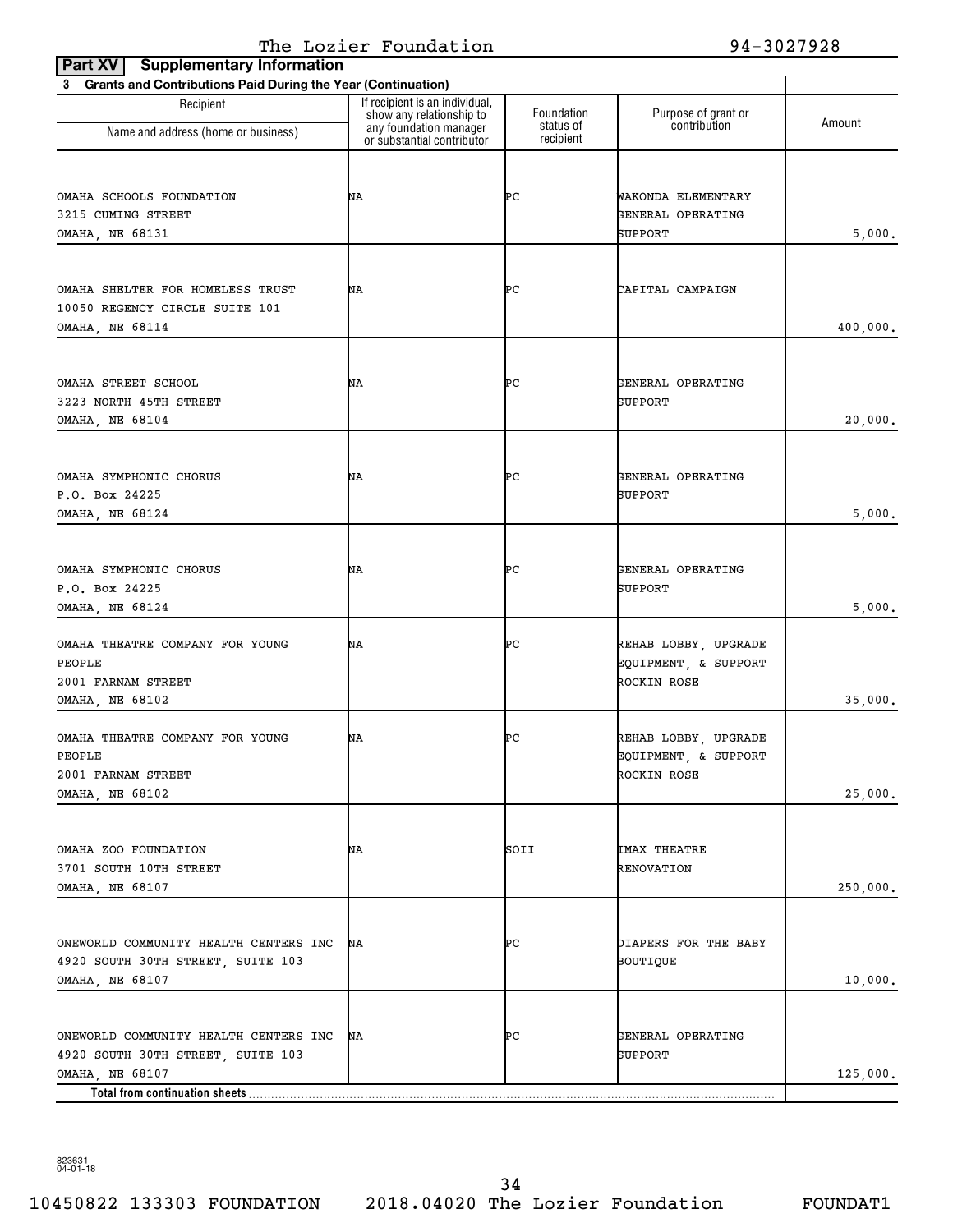| <b>Supplementary Information</b><br>Part XV                                                               |                                                                                      |                         |                                                               |          |
|-----------------------------------------------------------------------------------------------------------|--------------------------------------------------------------------------------------|-------------------------|---------------------------------------------------------------|----------|
| 3 Grants and Contributions Paid During the Year (Continuation)                                            |                                                                                      |                         |                                                               |          |
| Recipient<br>Name and address (home or business)                                                          | If recipient is an individual,<br>show any relationship to<br>any foundation manager | Foundation<br>status of | Purpose of grant or<br>contribution                           | Amount   |
|                                                                                                           | or substantial contributor                                                           | recipient               |                                                               |          |
| ONEWORLD COMMUNITY HEALTH CENTERS INC<br>4920 SOUTH 30TH STREET, SUITE 103<br>OMAHA, NE 68107             | ΝA                                                                                   | ÞС                      | GENERAL OPERATING<br>SUPPORT                                  | 12,500.  |
| OPENSKY POLICY INSTITUTE<br>1201 O STREET, SUITE 10<br>LINCOLN, NE 68508                                  | ΝA                                                                                   | ÞС                      | \$125K GENERAL<br>OPERATING, \$2.5K TAX<br>ASSESSMENT PROJECT | 127,500. |
| PHOENIX ACADEMY DAY SCHOOL<br>1110 NORTH 66TH STREET<br>OMAHA, NE 68132                                   | ΝA                                                                                   | ÞС                      | GENERAL OPERATING<br>SUPPORT                                  | 40,000.  |
| PHOENIX ACADEMY DAY SCHOOL<br>1110 NORTH 66TH STREET<br>OMAHA, NE 68132                                   | ΝA                                                                                   | ÞС                      | GENERAL OPERATING<br>SUPPORT                                  | 20,000.  |
| PHOENIX ACADEMY DAY SCHOOL<br>1110 NORTH 66TH STREET<br>OMAHA, NE 68132                                   | ΝA                                                                                   | ÞС                      | GENERAL OPERATING<br>SUPPORT                                  | 20,000.  |
| PHOENIX ACADEMY DAY SCHOOL<br>1110 NORTH 66TH STREET<br><b>OMAHA, NE 68132</b>                            | ΝA                                                                                   | ÞС                      | GENERAL OPERATING<br>SUPPORT                                  | 20,000.  |
| PHOENIX ACADEMY DAY SCHOOL<br>1110 NORTH 66TH STREET<br>OMAHA, NE 68132                                   | ΝA                                                                                   | ÞС                      | GENERAL OPERATING<br>SUPPORT                                  | 20,000.  |
| PHOENIX ACADEMY DAY SCHOOL<br>1110 NORTH 66TH STREET<br>OMAHA, NE 68132                                   | ΝA                                                                                   | ÞС                      | GENERAL OPERATING<br>SUPPORT                                  | 20,000.  |
| PHOENIX ACADEMY DAY SCHOOL<br>1110 NORTH 66TH STREET<br>OMAHA, NE 68132                                   | ΝA                                                                                   | ÞС                      | GENERAL OPERATING<br>SUPPORT                                  | 20,000.  |
| PHOENIX ACADEMY DAY SCHOOL<br>1110 NORTH 66TH STREET<br>OMAHA, NE 68132<br>Total from continuation sheets | ΝA                                                                                   | ÞС                      | GENERAL OPERATING<br>SUPPORT                                  | 20,000.  |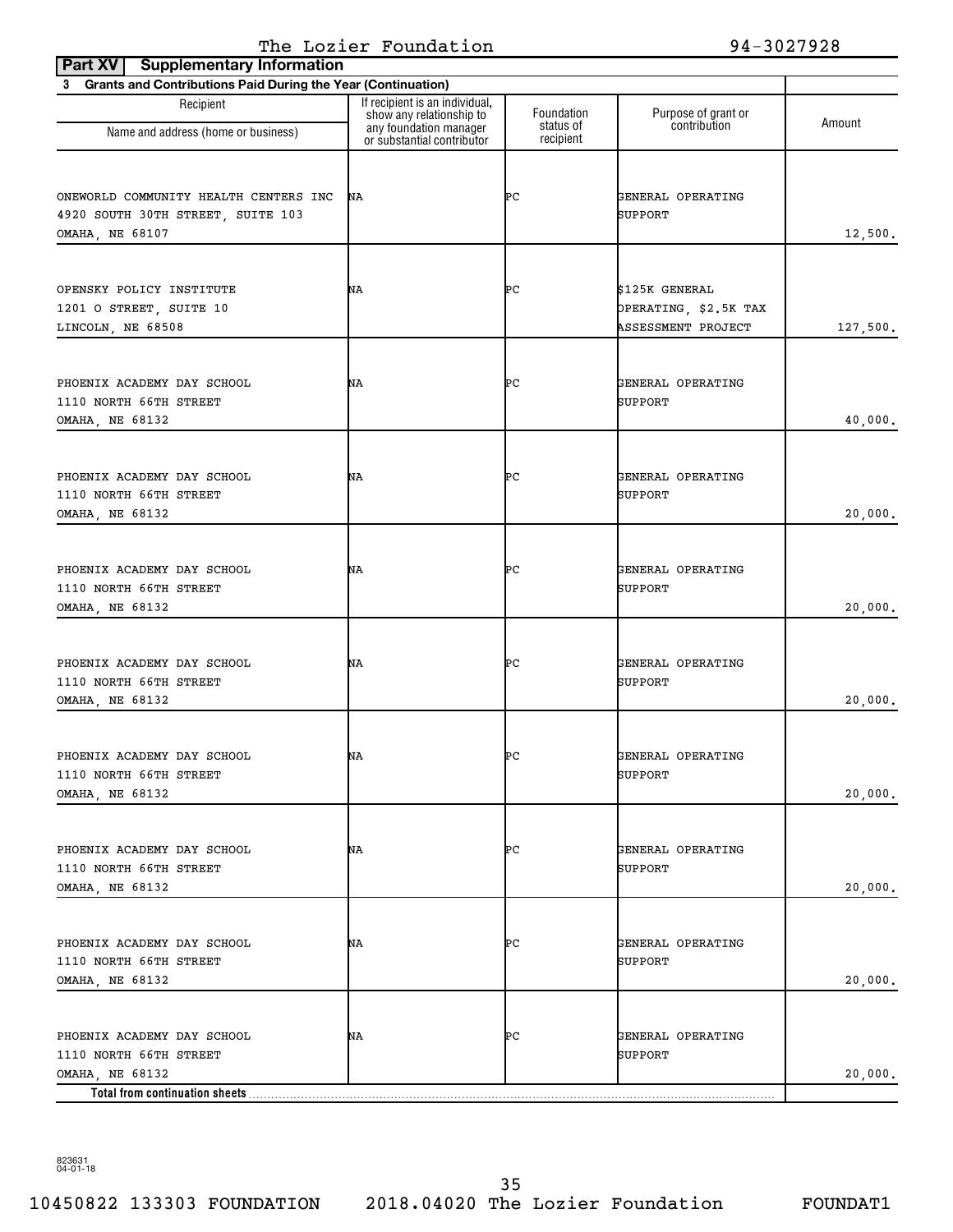| <b>Supplementary Information</b><br>Part XV                                                   |                                                                                      |                         |                                      |          |
|-----------------------------------------------------------------------------------------------|--------------------------------------------------------------------------------------|-------------------------|--------------------------------------|----------|
| 3 Grants and Contributions Paid During the Year (Continuation)                                |                                                                                      |                         |                                      |          |
| Recipient<br>Name and address (home or business)                                              | If recipient is an individual,<br>show any relationship to<br>any foundation manager | Foundation<br>status of | Purpose of grant or<br>contribution  | Amount   |
|                                                                                               | or substantial contributor                                                           | recipient               |                                      |          |
| PHOENIX ACADEMY DAY SCHOOL<br>1110 NORTH 66TH STREET<br><b>OMAHA, NE 68132</b>                | ΝA                                                                                   | ÞС                      | GENERAL OPERATING<br>SUPPORT         | 20,000.  |
| PHOENIX ACADEMY DAY SCHOOL<br>1110 NORTH 66TH STREET<br>OMAHA, NE 68132                       | ΝA                                                                                   | ÞС                      | GENERAL OPERATING<br><b>SUPPORT</b>  | 20,000.  |
| PHOENIX ACADEMY DAY SCHOOL<br>1110 NORTH 66TH STREET<br>OMAHA, NE 68132                       | ΝA                                                                                   | ÞС                      | MIKE HARPER<br>SCHOLARSHIP FUND      | 100,000. |
| PHOENIX ACADEMY DAY SCHOOL<br>1110 NORTH 66TH STREET<br>OMAHA, NE 68132                       | ΝA                                                                                   | ÞС                      | GENERAL OPERATING<br><b>SUPPORT</b>  | 25,000.  |
| PHOENIX ACADEMY DAY SCHOOL<br>1110 NORTH 66TH STREET<br>OMAHA, NE 68132                       | ΝA                                                                                   | ÞС                      | GENERAL OPERATING<br>SUPPORT         | 20,000.  |
| PONCA HILLS VOLUNTEER FIRE DEPARTMENT<br>P.O. BOX 12085 12919 PONCA ROAD<br>OMAHA, NE 68112   | ΝA                                                                                   | ÞС                      | NEW CARDIAC<br>MONITOR/DEFIBRILLATOR | 15,000.  |
| PROJECT HARMONY<br>11949 Q STREET<br>OMAHA, NE 68137                                          | NΑ                                                                                   | ÞС                      | GENERAL OPERATING<br>SUPPORT         | 75,000.  |
| PROJECT HOUSEWORKS<br>2316 SOUTH 24TH STREET<br>OMAHA, NE 68108                               | NA                                                                                   | ÞС                      | GENERAL OPERATING<br>SUPPORT         | 65,000.  |
| PROJECT PINK'D<br>4089 SOUTH 84TH STREET, SUITE 108<br>OMAHA, NE 68127                        | ΝA                                                                                   | ÞС                      | GENERAL OPERATING<br>SUPPORT         | 5,000.   |
| QRESOLUTION<br>637 FOREST DRIVE<br>COUNCIL BLUFFS, IA 51503<br>Total from continuation sheets | NA                                                                                   | ÞС                      | 2018 PROJECT HOMELESS<br>CONNECT     | 10,000.  |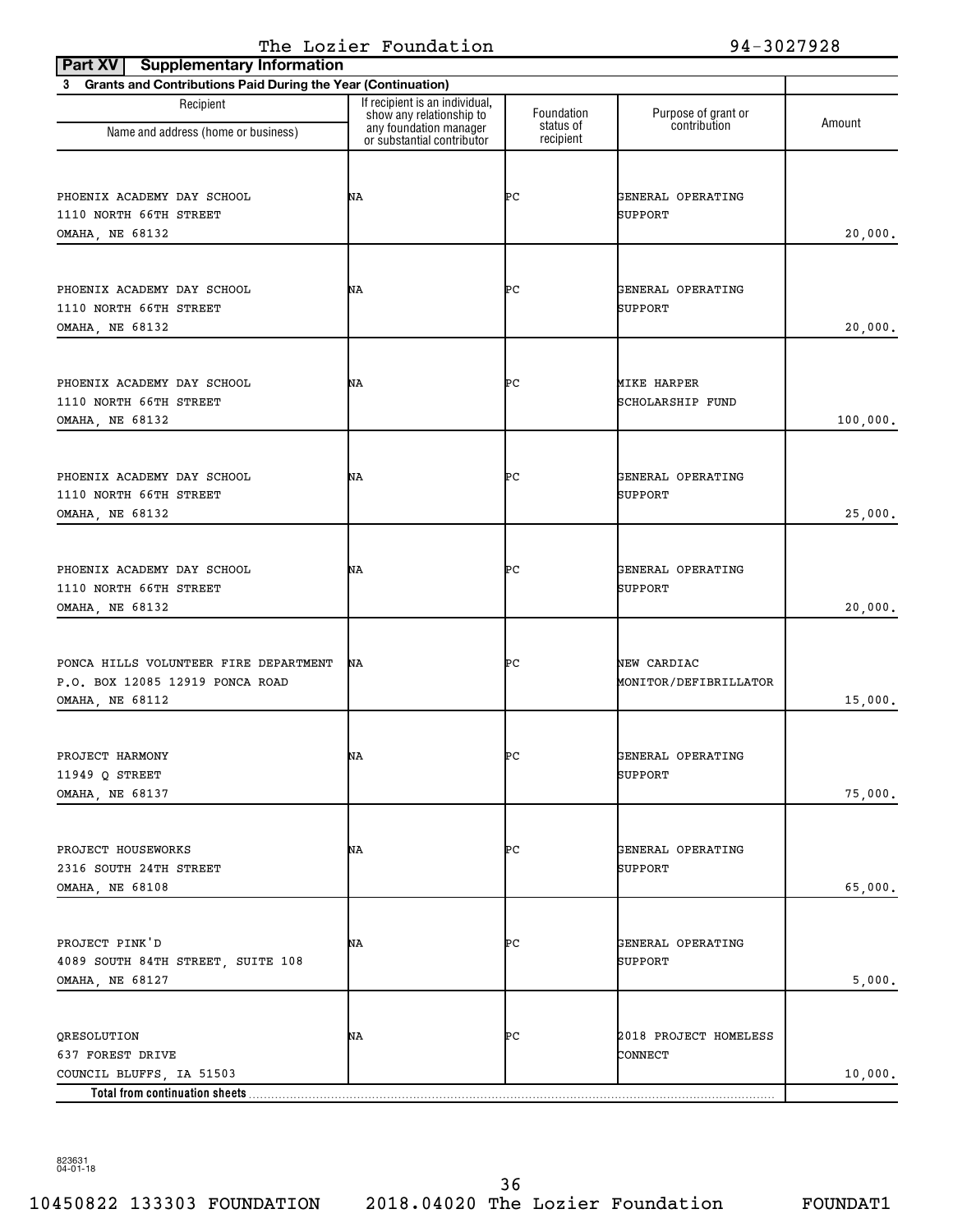| <b>Supplementary Information</b><br>Part XV                                  |                                                                                      |                         |                                                            |          |
|------------------------------------------------------------------------------|--------------------------------------------------------------------------------------|-------------------------|------------------------------------------------------------|----------|
| 3 Grants and Contributions Paid During the Year (Continuation)               |                                                                                      |                         |                                                            |          |
| Recipient                                                                    | If recipient is an individual,<br>show any relationship to<br>any foundation manager | Foundation<br>status of | Purpose of grant or<br>contribution                        | Amount   |
| Name and address (home or business)                                          | or substantial contributor                                                           | recipient               |                                                            |          |
| RADIO TALKING BOOK NETWORK SERVICE,<br>INC<br>7101 NEWPORT AVENUE, SUITE 205 | ΝA                                                                                   | ÞС                      | GENERAL OPERATING<br><b>SUPPORT</b>                        |          |
| OMAHA, NE 68152                                                              |                                                                                      |                         |                                                            | 5,000.   |
|                                                                              |                                                                                      |                         |                                                            |          |
| RESPECT 2<br>820 SOUTH 75TH STREET<br>OMAHA, NE 68114                        | ΝA                                                                                   | ÞС                      | GENERAL OPERATING<br>SUPPORT                               | 50,000.  |
|                                                                              |                                                                                      |                         |                                                            |          |
| RIVER CITY MIXED CHORUS<br>P.O. BOX 3267<br>OMAHA, NE 68103                  | ΝA                                                                                   | ÞС                      | GENERAL OPERATING<br><b>SUPPORT</b>                        | 2,500.   |
|                                                                              |                                                                                      |                         |                                                            |          |
| RONCALLI CATHOLIC HIGH SCHOOL<br>6401 SORENSEN PARKWAY<br>OMAHA, NE 68152    | ΝA                                                                                   | ÞС                      | LOZIER MINORITY<br>STUDENT SECONDARY<br>SCHOOL SCHOLARSHIP |          |
|                                                                              |                                                                                      |                         | PROGRAM                                                    | 62,400.  |
| RONALD MCDONALD HOUSE CHARITIES IN<br>OMAHA, INC<br>620 S 38TH AVENUE        | ΝA                                                                                   | ÞС                      | GENERAL OPERATING<br><b>SUPPORT</b>                        |          |
| OMAHA, NE 68105                                                              |                                                                                      |                         |                                                            | 20,000.  |
| RONALD MCDONALD HOUSE CHARITIES IN<br>OMAHA, INC<br>620 S 38TH AVENUE        | ΝA                                                                                   | ÞС                      | GENERAL OPERATING<br><b>SUPPORT</b>                        |          |
| OMAHA, NE 68105                                                              |                                                                                      |                         |                                                            | 7,500.   |
|                                                                              |                                                                                      |                         |                                                            |          |
| SALVATION ARMY<br>10755 BURT STREET                                          | ΝA                                                                                   | ÞС                      | SAFE - T PROGRAM                                           |          |
| OMAHA, NE 68114                                                              |                                                                                      |                         |                                                            | 130,000. |
|                                                                              |                                                                                      |                         |                                                            |          |
| SANTA MONICA INC<br>401 S 39TH STREET<br><b>OMAHA, NE 68131</b>              | NA                                                                                   | ÞС                      | GENERAL OPERATING<br><b>SUPPORT</b>                        | 35,000.  |
|                                                                              |                                                                                      |                         |                                                            |          |
| SAVE<br>3535 HARNEY STREET<br>OMAHA, NE 68131                                | NA                                                                                   | ÞС                      | GENERAL OPERATING<br>SUPPORT                               | 15,000.  |
|                                                                              |                                                                                      |                         |                                                            |          |
| SAVING GRACE FOOD RESCUE<br>4611 SOUTH 96TH STREET, SUITE 112                | ΝA                                                                                   | ÞС                      | GENERAL OPERATING<br>SUPPORT                               |          |
| OMAHA, NE 68127                                                              |                                                                                      |                         |                                                            | 30,000.  |
| Total from continuation sheets                                               |                                                                                      |                         |                                                            |          |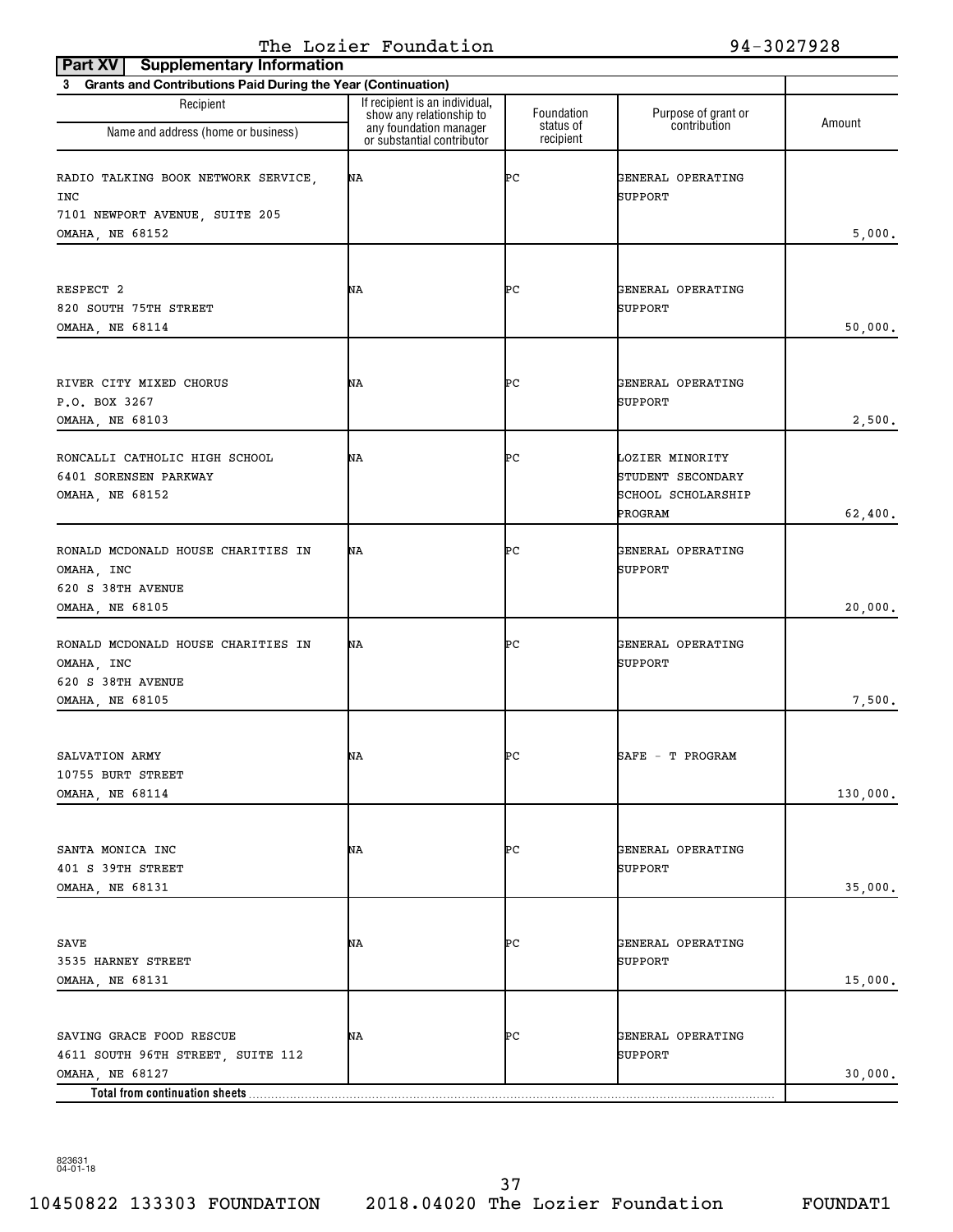| Part XV   Supplementary Information                                         |                                                            |                         |                                         |          |
|-----------------------------------------------------------------------------|------------------------------------------------------------|-------------------------|-----------------------------------------|----------|
| Grants and Contributions Paid During the Year (Continuation)<br>$3^{\circ}$ |                                                            |                         |                                         |          |
| Recipient                                                                   | If recipient is an individual,<br>show any relationship to | Foundation<br>status of | Purpose of grant or<br>contribution     | Amount   |
| Name and address (home or business)                                         | any foundation manager<br>or substantial contributor       | recipient               |                                         |          |
| SEVENTY-FIVE NORTH REVITALIZATION<br>CORP                                   | ΝA                                                         | ÞС                      | 75 NORTH HIGHLANDER<br>PROJECT          |          |
| 4383 NICHOLAS STREET, SUITE 306                                             |                                                            |                         |                                         |          |
| OMAHA, NE 68131                                                             |                                                            |                         |                                         | 110,948. |
|                                                                             |                                                            |                         |                                         |          |
| SIENA FRANCIS HOUSE                                                         | ΝA                                                         | ÞС                      | GENERAL OPERATING                       |          |
| P.O. BOX 68101<br>OMAHA, NE 68101                                           |                                                            |                         | <b>SUPPORT</b>                          | 100,000. |
|                                                                             |                                                            |                         |                                         |          |
| SISTERS OF MERCY SOUTH CENTRAL<br>COMMUNITY                                 | ΝA                                                         | ÞС                      | SOUTH CENTRAL GENERAL<br>FUND           |          |
| 621 SW 26TH STREET                                                          |                                                            |                         |                                         |          |
| OKLAHOMA CITY, OK 73109                                                     |                                                            |                         |                                         | 10,000.  |
|                                                                             |                                                            |                         |                                         |          |
| SPALDING EDUCATION INTERNATIONAL<br>23335 NORTH 18TH DRIVE, SUITE 102       | ΝA                                                         | ÞС                      | GENERAL OPERATING<br>SUPPORT            |          |
| PHOENIX, AZ 85027                                                           |                                                            |                         |                                         | 100,000. |
|                                                                             |                                                            |                         |                                         |          |
| SPARK                                                                       | ΝA                                                         | ÞС                      | GENERAL OPERATING                       |          |
| 1141 N 11TH STREET                                                          |                                                            |                         | SUPPORT                                 |          |
| OMAHA, NE 68102                                                             |                                                            |                         |                                         | 25,000.  |
|                                                                             |                                                            |                         |                                         |          |
| ST. CLOUD STATE UNIVERSITY FOUNDATION                                       | ΝA                                                         | ÞС                      | GENERAL OPERATING                       |          |
| 720 FOURTH AVENUE SOUTH                                                     |                                                            |                         | <b>SUPPORT</b>                          |          |
| ST. CLOUD, MN 56301                                                         |                                                            |                         |                                         | 2,500.   |
|                                                                             |                                                            |                         |                                         |          |
| ST. PHILIP NERI CHURCH<br>8200 NORTH 30TH STREET                            | ΝA                                                         | ÞС                      | DIRECT AID TO<br>INDIVIDUALS            |          |
| <b>OMAHA, NE 68112</b>                                                      |                                                            |                         |                                         | 20,000.  |
|                                                                             |                                                            |                         |                                         |          |
| STARLINGS VOLLEYBALL CLUB                                                   | ΝA                                                         | ÞС                      | VOLLEYBALL PROGRAM                      |          |
| 5025 WHITMORE STREET                                                        |                                                            |                         |                                         |          |
| OMAHA, NE 68152                                                             |                                                            |                         |                                         | 300.     |
|                                                                             |                                                            |                         |                                         |          |
| STARLINGS VOLLEYBALL CLUB                                                   | ΝA                                                         | ÞС                      | VOLLEYBALL PROGRAM                      |          |
| 5025 WHITMORE STREET                                                        |                                                            |                         |                                         |          |
| OMAHA, NE 68152                                                             |                                                            |                         |                                         | 15,000.  |
|                                                                             |                                                            |                         |                                         |          |
| STARLINGS VOLLEYBALL CLUB<br>5025 WHITMORE STREET                           | ΝA                                                         | ÞС                      | GENERAL OPERATING<br>SUPPORT ADDITIONAL |          |
| OMAHA, NE 68152                                                             |                                                            |                         | VOLLEYBALL TEAMS                        | 20,000.  |
|                                                                             |                                                            |                         |                                         |          |

10450822 133303 FOUNDATION 2018.04020 The Lozier Foundation FOUNDAT1 38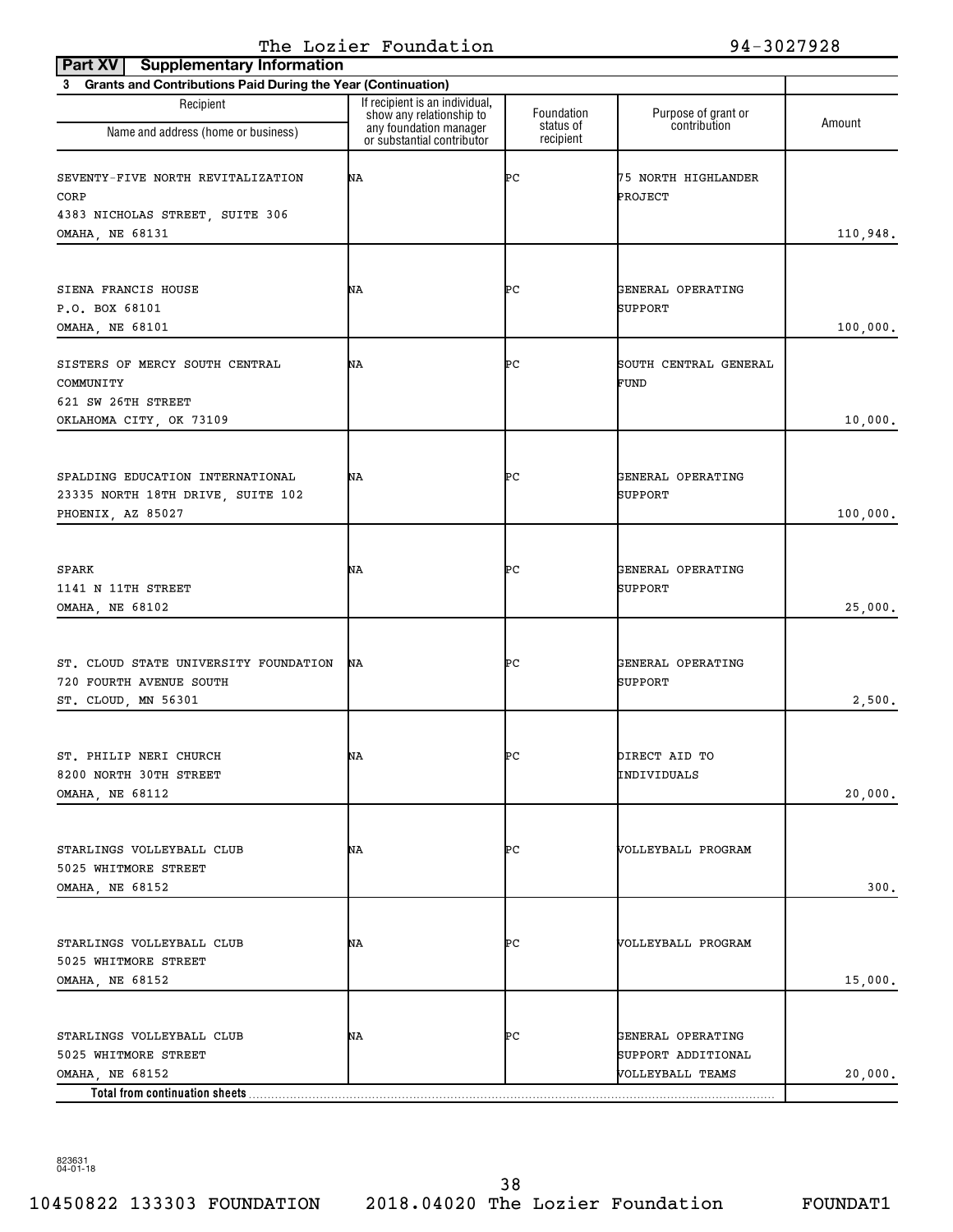| <b>Supplementary Information</b><br>Part XV                                                   |                                                                                      |                         |                                                                                       |          |
|-----------------------------------------------------------------------------------------------|--------------------------------------------------------------------------------------|-------------------------|---------------------------------------------------------------------------------------|----------|
| 3 Grants and Contributions Paid During the Year (Continuation)                                |                                                                                      |                         |                                                                                       |          |
| Recipient<br>Name and address (home or business)                                              | If recipient is an individual,<br>show any relationship to<br>any foundation manager | Foundation<br>status of | Purpose of grant or<br>contribution                                                   | Amount   |
|                                                                                               | or substantial contributor                                                           | recipient               |                                                                                       |          |
| TABITHA FOUNDATION<br>4720 RANDOLPH STREET<br>LINCOLN, NE 68510                               | ΝA                                                                                   | SOI                     | EMPLOYEE DEVELOPMENT<br>PROGRAM                                                       | 20,000.  |
| TEAMMATES MENTORING PROGRAM<br>6801 O STREET<br>LINCOLN, NE 68510                             | ΝA                                                                                   | ÞС                      | GENERAL OPERATING<br>SUPPORT                                                          | 5,000.   |
| TETON SCIENCE SCHOOLS<br>700 COYOTE ROAD<br>JACKSON, WY 83001                                 | ΝA                                                                                   | ÞС                      | 2018 WOMEN IN SCIENCE<br>PROGRAM                                                      | 5,000.   |
| THE FIRST TEE OF OMAHA<br>P.O. BOX 11202<br>OMAHA, NE 68111                                   | ΝA                                                                                   | ÞС                      | \$12K GENERAL OPERATING<br>SUPPORT, \$15K 2019<br>PROGRAMING IN NORTH<br><b>OMAHA</b> | 27,000.  |
| THE LINKS FOUNDATION<br>1200 MASSACHUSETTS AVE, NW<br>WASHINGTON, DC 20005                    | ΝA                                                                                   | ÞС                      | \$12K YWEI AND \$3K RED<br>DRESS EVENT                                                | 15,000.  |
| THE MILDRED D BROWN MEMORIAL STUDY<br>CENTER INC<br>2221 NORTH 24TH STREET<br>OMAHA, NE 68110 | ΝA                                                                                   | ÞС                      | BLACK PANTHER MOVIE<br>FOR GIRLS INC, BOYS &<br>GIRLS CLUB, & HOPE<br>CENTER KIDS     | 4,000.   |
| THE MILDRED D BROWN MEMORIAL STUDY<br>CENTER INC<br>2221 NORTH 24TH STREET                    | ΝA                                                                                   | ÞС                      | SCHOLARSHIP DINNER                                                                    |          |
| OMAHA, NE 68110                                                                               |                                                                                      |                         |                                                                                       | 5,000.   |
| THE SIMPLE FOUNDATION<br>P.O. BOX 8520<br>OMAHA, NE 68108                                     | NA                                                                                   | ÞС                      | I AM DANCE STUDIO                                                                     | 20,000.  |
| THE SIMPLE FOUNDATION<br>3157 FARNAM ST, SUITE 7104<br>OMAHA, NE 68131                        | NA                                                                                   | ÞС                      | \$40K GENERAL<br><b>OPERATING, \$10K GIRLS</b><br>SOCCER PROGRAM                      | 50,000.  |
| THE STEPHEN CENTER<br>2723 Q STREET<br>OMAHA, NE 68107                                        | ΝA                                                                                   | ÞС                      | GENERAL OPERATING<br>SUPPORT                                                          | 100,000. |
| Total from continuation sheets                                                                |                                                                                      |                         |                                                                                       |          |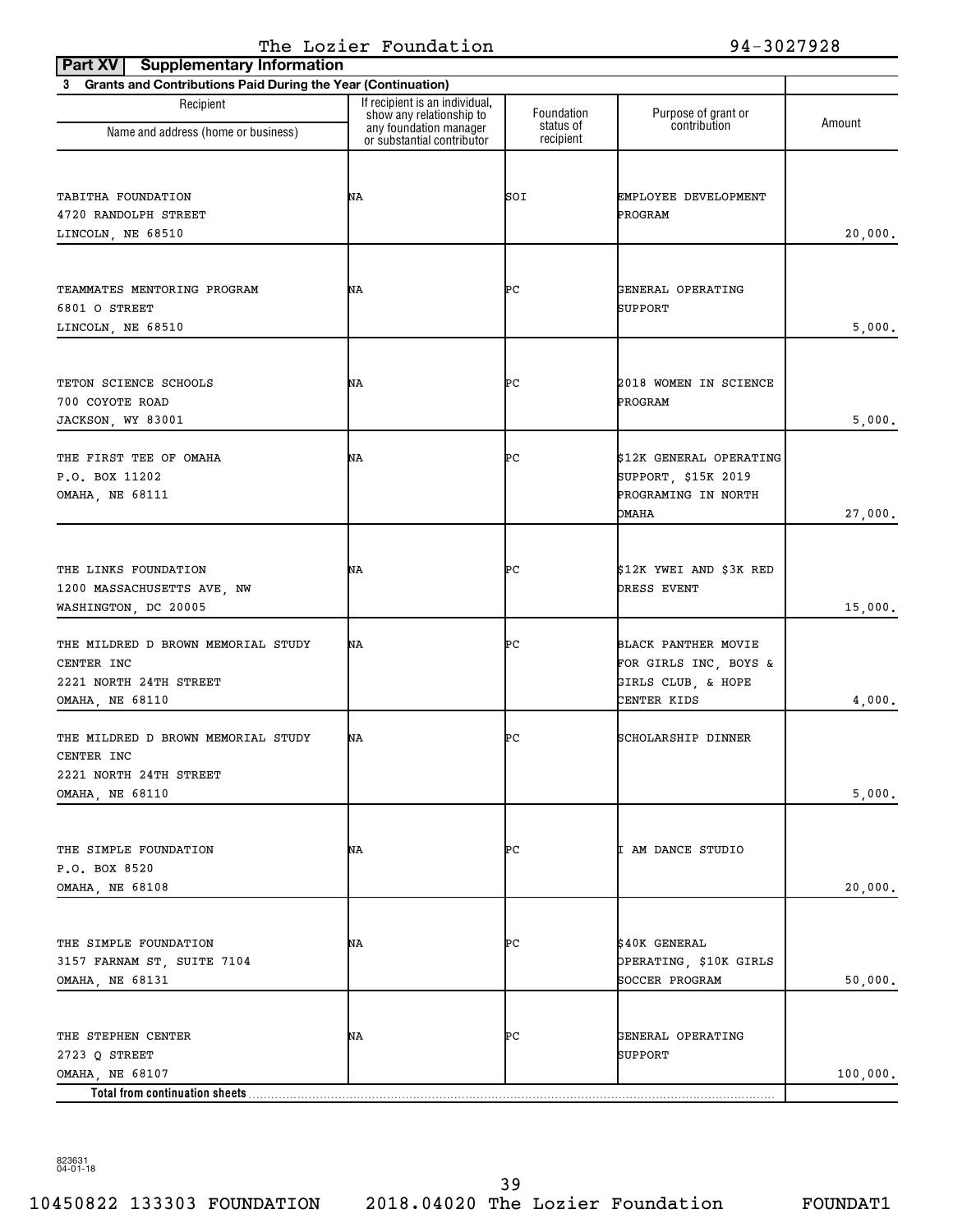| $S_{\alpha}$<br>3 Grants and Contributions Paid During the Year (Continuation) |                                                                                                                    |                         |                                                   |          |
|--------------------------------------------------------------------------------|--------------------------------------------------------------------------------------------------------------------|-------------------------|---------------------------------------------------|----------|
| Recipient<br>Name and address (home or business)                               | If recipient is an individual,<br>show any relationship to<br>any foundation manager<br>or substantial contributor | Foundation<br>status of | Purpose of grant or<br>contribution               | Amount   |
|                                                                                |                                                                                                                    | recipient               |                                                   |          |
| THE TRI-FAITH INITIATIVE OF OMAHA<br>NEBRASKA                                  | ΝA                                                                                                                 | ÞС                      | GENERAL OPERATING<br>SUPPORT                      |          |
| 6001 DODGE STREET, WEITZ CEC 117                                               |                                                                                                                    |                         |                                                   |          |
| OMAHA, NE 68182                                                                |                                                                                                                    |                         |                                                   | 100,000. |
|                                                                                |                                                                                                                    |                         |                                                   |          |
| TOGETHER INC                                                                   | ΝA                                                                                                                 | ÞС                      | \$70K GENERAL OPERATING                           |          |
| 812 SOUTH 24TH STREET                                                          |                                                                                                                    |                         | SUPPORT, \$10K DIRECT                             |          |
| OMAHA, NE 68108                                                                |                                                                                                                    |                         | AID TO INDIVIDUALS                                | 80,000.  |
|                                                                                |                                                                                                                    |                         |                                                   |          |
| UNION FOR CONTEMPORARY ART                                                     | ΝA                                                                                                                 | ÞС                      | NORTH OMAHA COMMUNITY                             |          |
| 2423 NORTH 24TH STREET                                                         |                                                                                                                    |                         | COLLABORATIONS                                    |          |
| OMAHA, NE 68110                                                                |                                                                                                                    |                         |                                                   | 25,000.  |
|                                                                                |                                                                                                                    |                         |                                                   |          |
| UNITED METHODIST MINISTRIES                                                    | ΝA                                                                                                                 | ÞС                      | GENERAL OPERATING                                 |          |
| 5602 READ STREET                                                               |                                                                                                                    |                         | SUPPORT                                           |          |
| OMAHA, NE 68152                                                                |                                                                                                                    |                         |                                                   | 10,000.  |
|                                                                                |                                                                                                                    |                         |                                                   |          |
| UNITED WAY OF THE MIDLANDS                                                     | ΝA                                                                                                                 | ÞС                      | FUND TWO LOANED                                   |          |
| 2201 FARNAM STREET                                                             |                                                                                                                    |                         | <b>EXECUTIVE/AKA</b>                              |          |
| OMAHA, NE 68102                                                                |                                                                                                                    |                         | COMMUNITY AMBASSADORS                             | 18,000.  |
|                                                                                |                                                                                                                    |                         |                                                   |          |
|                                                                                |                                                                                                                    |                         |                                                   |          |
| UNITED WAY OF THE MIDLANDS                                                     | ΝA                                                                                                                 | ÞС                      | COMMUNITY CARE FUND &                             |          |
| 2201 FARNAM STREET<br>OMAHA, NE 68102                                          |                                                                                                                    |                         | WOMEN UNITED                                      | 185,000. |
|                                                                                |                                                                                                                    |                         |                                                   |          |
|                                                                                |                                                                                                                    |                         |                                                   |          |
| UNIVERSITY OF NEBRASKA FOUNDATION                                              | ΝA                                                                                                                 | ÞС                      | WOMEN IN IT                                       |          |
| 1010 LINCOLN MALL, SUITE 300                                                   |                                                                                                                    |                         | RECRUITMENT INITIATIVE                            |          |
| OMAHA, NE 68508                                                                |                                                                                                                    |                         |                                                   | 25,000.  |
| UNIVERSITY OF NEBRASKA FOUNDATION                                              | NA                                                                                                                 | ÞС                      | <b>EXPANSION OF</b>                               |          |
| 2285 SOUTH 67TH STREET, SUITE 200                                              |                                                                                                                    |                         | BIOMEDICAL RESEARCH                               |          |
| OMAHA, NE 68106                                                                |                                                                                                                    |                         | BUILDING UNF FUND                                 |          |
|                                                                                |                                                                                                                    |                         | 1140970                                           | 200,000. |
| UNIVERSITY OF NEBRASKA FOUNDATION                                              | ΝA                                                                                                                 | ÞС                      |                                                   |          |
| 2285 SOUTH 67TH STREET, SUITE 200                                              |                                                                                                                    |                         | COMMUNITY READING<br><b>INSTRUCTOR PROGRAM AT</b> |          |
| OMAHA, NE 68106                                                                |                                                                                                                    |                         | UNO, PROJECT                                      |          |
|                                                                                |                                                                                                                    |                         | #47-1002-2009-100                                 | 170,000. |
|                                                                                |                                                                                                                    |                         |                                                   |          |
|                                                                                |                                                                                                                    |                         |                                                   |          |
| UNIVERSITY OF NEBRASKA FOUNDATION                                              | ΝA                                                                                                                 | ÞС                      | SUPERINTENDENTS EARLY<br>CHILDHOOD PLAN           |          |
| 2285 SOUTH 67TH STREET, SUITE 200<br>OMAHA, NE 68106                           |                                                                                                                    |                         | EVALUATION                                        | 125,000. |
| Total from continuation sheets                                                 |                                                                                                                    |                         |                                                   |          |

10450822 133303 FOUNDATION 2018.04020 The Lozier Foundation FOUNDAT1 40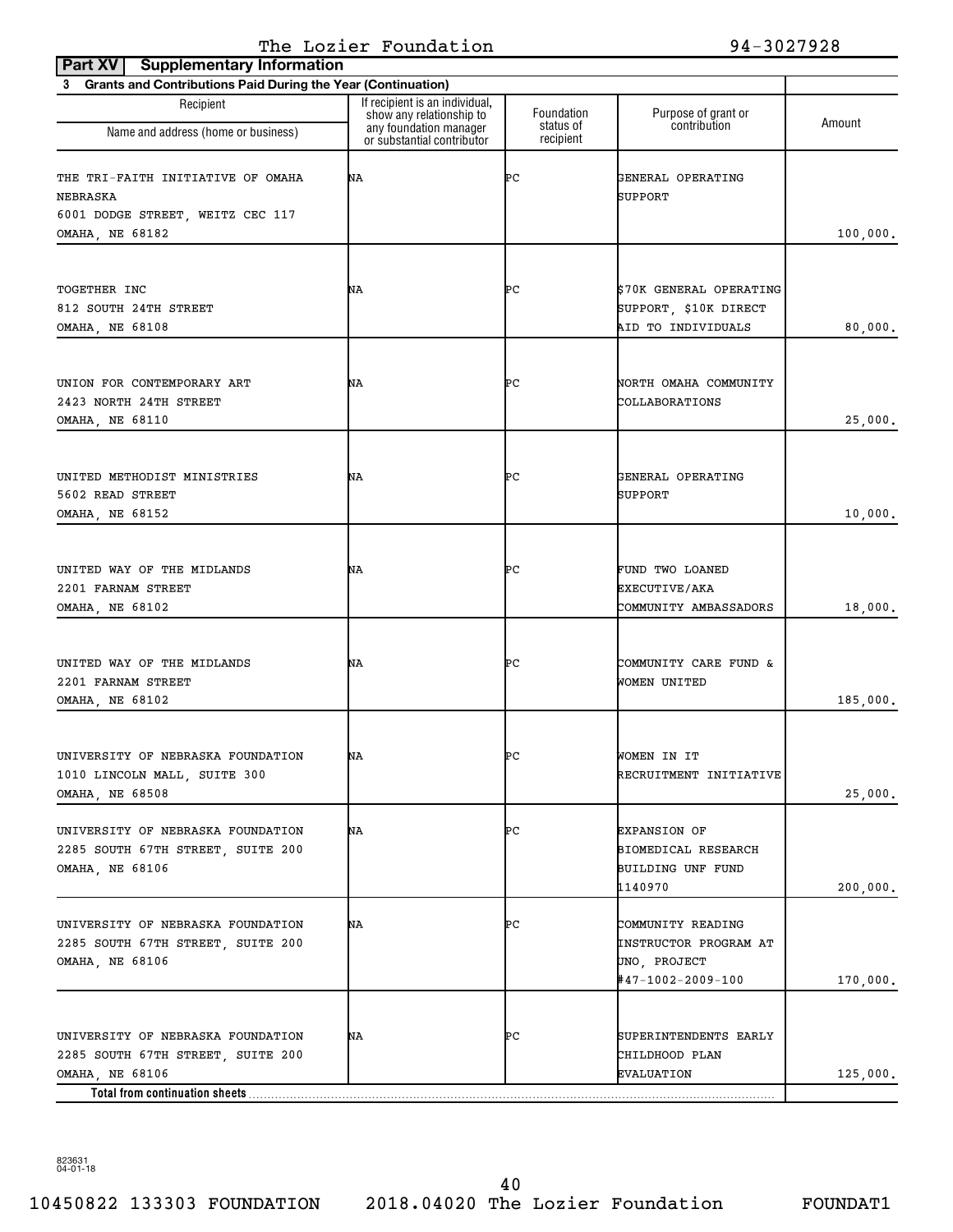| Part XV   Supplementary Information                            |                                                            |                        |                                   |          |
|----------------------------------------------------------------|------------------------------------------------------------|------------------------|-----------------------------------|----------|
| 3 Grants and Contributions Paid During the Year (Continuation) |                                                            |                        |                                   |          |
| Recipient                                                      | If recipient is an individual,<br>show any relationship to | Foundation             | Purpose of grant or               | Amount   |
| Name and address (home or business)                            | any foundation manager<br>or substantial contributor       | status of<br>recipient | contribution                      |          |
|                                                                |                                                            |                        |                                   |          |
|                                                                |                                                            |                        |                                   |          |
| URBAN LEAGUE OF NEBRASKA<br>3040 LAKE STREET                   | ΝA                                                         | ÞС                     | 3RD ANNUAL BLACK YOUNG            |          |
| <b>OMAHA, NE 68111</b>                                         |                                                            |                        | PROFESSIONAL SYMPOSIUM            | 10,000.  |
|                                                                |                                                            |                        |                                   |          |
|                                                                |                                                            |                        |                                   |          |
| URBAN LEAGUE OF NEBRASKA                                       | ΝA                                                         | ÞС                     | GENERAL OPERATING                 |          |
| 3040 LAKE STREET                                               |                                                            |                        | SUPPORT                           |          |
| <b>OMAHA, NE 68111</b>                                         |                                                            |                        |                                   | 100,000. |
| VETERANS MEMORIAL PARK OF JACKSON                              | ΝA                                                         | ÞС                     | BUILDOUT OF MEMORIAL              |          |
| COUNTY, INC                                                    |                                                            |                        | PARK                              |          |
| 1616 HEROS DRIVE                                               |                                                            |                        |                                   |          |
| SCOTTSBORO, AL 35768                                           |                                                            |                        |                                   | 5,000.   |
| VISITING NURSE ASSOCIATION                                     | ΝA                                                         | ÞС                     | \$200K GENERAL                    |          |
| 12565 WEST CENTER ROAD, SUITE 100                              |                                                            |                        | <b>OPERATING, \$10K</b>           |          |
| OMAHA, NE 68144                                                |                                                            |                        | DIAPERS FOR EARLY                 |          |
|                                                                |                                                            |                        | CHILDHOOD HOME                    |          |
|                                                                |                                                            |                        | VISITATION PROGRAM                | 210,000. |
|                                                                |                                                            |                        |                                   |          |
| VOICE ADVOCACY CENTER                                          | ΝA                                                         | ÞС                     | GENERAL OPERATING                 |          |
| 6655 SORENSON PARKWAY                                          |                                                            |                        | <b>SUPPORT</b>                    |          |
| OMAHA, NE 68152                                                |                                                            |                        |                                   | 25,000.  |
|                                                                |                                                            |                        |                                   |          |
|                                                                |                                                            |                        |                                   |          |
| VOICE ADVOCACY CENTER<br>6655 SORENSON PARKWAY                 | ΝA                                                         | ÞС                     | 2019 GENERAL OPERATING<br>SUPPORT |          |
| <b>OMAHA, NE 68152</b>                                         |                                                            |                        |                                   | 25,000.  |
|                                                                |                                                            |                        |                                   |          |
|                                                                |                                                            |                        |                                   |          |
| VOICE ADVOCACY CENTER                                          | NA                                                         | ÞС                     | M.O.R.E. FAMILY                   |          |
| 6655 SORENSON PARKWAY                                          |                                                            |                        | CHRISTMAS PARTY                   |          |
| OMAHA, NE 68152                                                |                                                            |                        |                                   | 1,000.   |
|                                                                |                                                            |                        |                                   |          |
| VOICES FOR CHILDREN                                            | NA                                                         | ÞС                     | CHILDREN'S CIRCLE                 |          |
| 7521 MAIN STREET, SUITE 103                                    |                                                            |                        |                                   |          |
| OMAHA, NE 68127                                                |                                                            |                        |                                   | 3,000.   |
|                                                                |                                                            |                        |                                   |          |
|                                                                |                                                            |                        |                                   |          |
| VOICES FOR CHILDREN                                            | NA                                                         | ÞС                     | SEPTEMBER 2018                    |          |
| 7521 MAIN STREET, SUITE 103                                    |                                                            |                        | FUNDRAISER                        |          |
| OMAHA, NE 68127                                                |                                                            |                        |                                   | 30,000.  |
|                                                                |                                                            |                        |                                   |          |
| VOICES FOR CHILDREN                                            | ΝA                                                         | ÞС                     | SPOTLIGHT GALA                    |          |
| 7521 MAIN STREET, SUITE 103                                    |                                                            |                        |                                   |          |
| OMAHA, NE 68127                                                |                                                            |                        |                                   | 2,500.   |
| Total from continuation sheets                                 |                                                            |                        |                                   |          |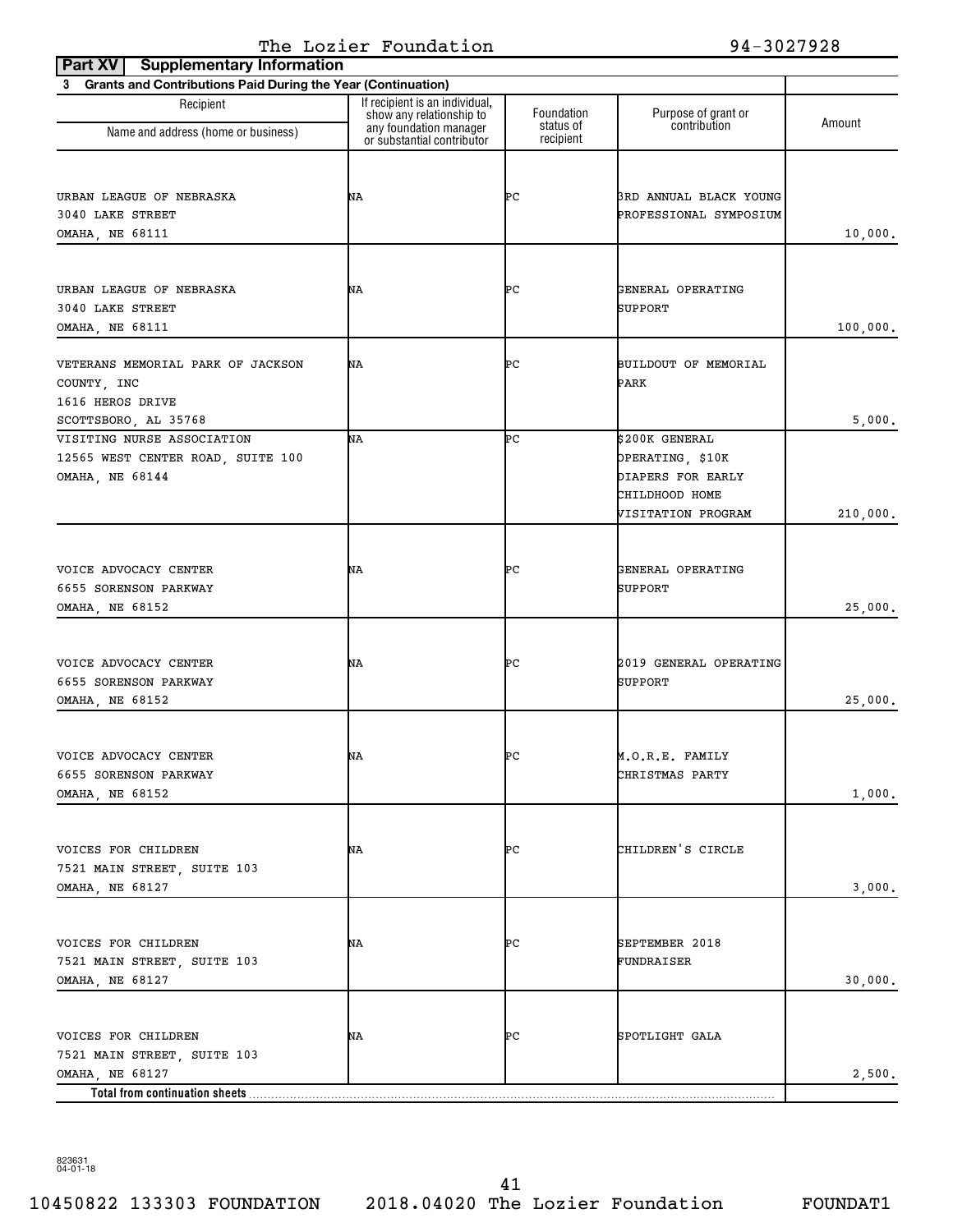| <b>Supplementary Information</b> |                                                                                                                                                          |                                                                                                  |            |
|----------------------------------|----------------------------------------------------------------------------------------------------------------------------------------------------------|--------------------------------------------------------------------------------------------------|------------|
|                                  |                                                                                                                                                          |                                                                                                  |            |
| show any relationship to         | Foundation<br>status of                                                                                                                                  | Purpose of grant or<br>contribution                                                              | Amount     |
|                                  |                                                                                                                                                          |                                                                                                  |            |
| ΝA                               | ÞС                                                                                                                                                       | 2019 GENERAL OPERATING<br><b>SUPPORT</b>                                                         | 40,000.    |
| ΝA                               | ÞС                                                                                                                                                       | GENERAL OPERATING<br>SUPPORT                                                                     | 5,000.     |
| ΝA                               | ÞС                                                                                                                                                       | GENERAL OPERATING<br><b>SUPPORT</b>                                                              | 2,500.     |
| ΝA                               | ÞС                                                                                                                                                       | EXPAND AND OUTFIT<br>SCHOOL'S WELDING<br>PROGRAM                                                 | 20,000.    |
| ΝA                               | ÞС                                                                                                                                                       | GENERAL OPERATING<br>SUPPORT                                                                     | 750.       |
| ΝA                               | ÞС                                                                                                                                                       | GENERAL OPERATING<br>SUPPORT                                                                     | 100,000.   |
| ΝA                               | ÞС                                                                                                                                                       | GENERAL OPERATING<br>SUPPORT                                                                     | 170,000.   |
| NΑ                               | ÞС                                                                                                                                                       | \$125K GENERAL<br>OPERATING, \$230K<br>DOMESTIC<br>VIOLENC/SEXUAL ASSAULT<br>PROGRAMMING, \$625K | 1,470,000. |
| NA                               | ÞС                                                                                                                                                       | IBBG GIVING CIRCLE                                                                               | 15,000.    |
| ΝA                               | ÞС                                                                                                                                                       | GENERAL OPERATING<br>SUPPORT                                                                     | 25,000.    |
|                                  | 3 Grants and Contributions Paid During the Year (Continuation)<br>If recipient is an individual,<br>any foundation manager<br>or substantial contributor | recipient                                                                                        |            |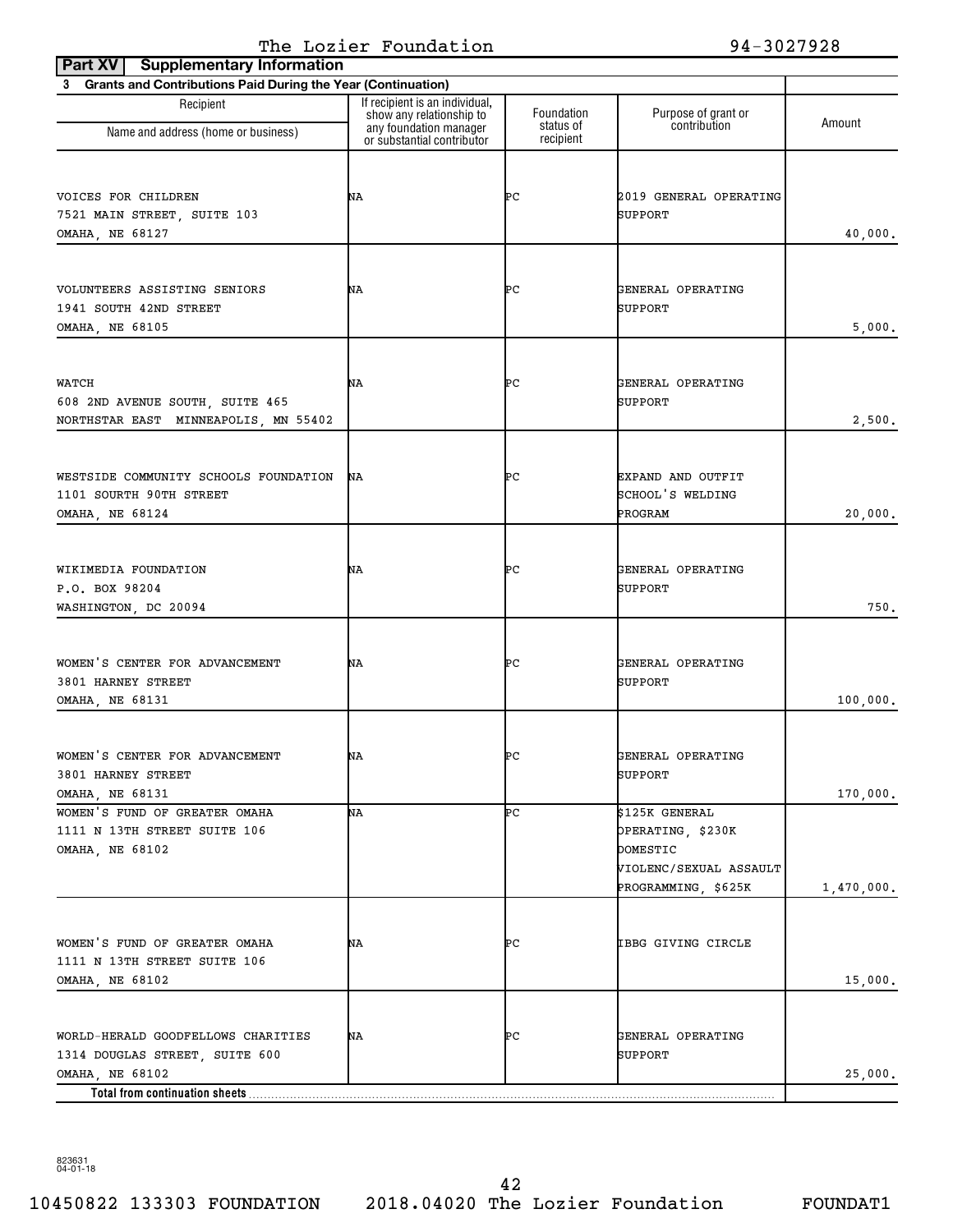| <b>Supplementary Information</b><br>Part XV                    |                                                                                      |                         |                                     |          |
|----------------------------------------------------------------|--------------------------------------------------------------------------------------|-------------------------|-------------------------------------|----------|
| 3 Grants and Contributions Paid During the Year (Continuation) |                                                                                      |                         |                                     |          |
| Recipient                                                      | If recipient is an individual,<br>show any relationship to<br>any foundation manager | Foundation<br>status of | Purpose of grant or<br>contribution | Amount   |
| Name and address (home or business)                            | or substantial contributor                                                           | recipient               |                                     |          |
|                                                                |                                                                                      |                         |                                     |          |
|                                                                |                                                                                      |                         |                                     |          |
| WRIGHT TRACK<br>12657 DEER CREEK DR                            | ΝA                                                                                   | ÞС                      | UNO GIRLS BASKETBALL<br>CAMP        |          |
| OMAHA, NE 68142                                                |                                                                                      |                         |                                     | 2,500.   |
|                                                                |                                                                                      |                         |                                     |          |
|                                                                |                                                                                      |                         |                                     |          |
| WRIGHT TRACK                                                   | ΝA                                                                                   | ÞС                      | NE HOOPS ELITE GIRLS                |          |
| 12657 DEER CREEK DR                                            |                                                                                      |                         | BASKETBALL PROGRAM                  |          |
| OMAHA, NE 68142                                                |                                                                                      |                         |                                     | 30,000.  |
|                                                                |                                                                                      |                         |                                     |          |
|                                                                | ΝA                                                                                   | ÞС                      | <b>10TH ANNIVERSARY &amp;</b>       |          |
| YFC, INC DBA MAHA MUSIC FESTIVAL<br>429 NORTH 14TH STREET      |                                                                                      |                         | CONFERENCE EVENT                    |          |
| OMAHA, NE 68102                                                |                                                                                      |                         |                                     | 100,000. |
| YMCA - GREATER OMAHA                                           | NΑ                                                                                   | ÞС                      | \$20K GENERAL                       |          |
| 430 SOUTH 20TH STREET                                          |                                                                                      |                         | OPERATING, \$30K POWER              |          |
| OMAHA, NE 68102                                                |                                                                                      |                         | SCHOLARS ACADEMY AT                 |          |
|                                                                |                                                                                      |                         | MCMILLIAN MIDDLE                    |          |
|                                                                |                                                                                      |                         | SCHOOL                              | 50,000.  |
|                                                                |                                                                                      |                         |                                     |          |
|                                                                |                                                                                      |                         |                                     |          |
| YOUTH CARE & BEYOND                                            | ΝA                                                                                   | ÞС                      | GENERAL OPERATING                   |          |
| 2819 SOUTH 125TH AVENUE, SUITE 276                             |                                                                                      |                         | SUPPORT                             |          |
| OMAHA, NE 68144                                                |                                                                                      |                         |                                     | 40,000.  |
|                                                                |                                                                                      |                         |                                     |          |
|                                                                |                                                                                      |                         |                                     |          |
| YOUTH EMERGENCY SERVICES<br>2679 FARNAM ST STE 205             | ΝA                                                                                   | ÞС                      | GENERAL OPERATING<br><b>SUPPORT</b> |          |
| OMAHA, NE 68131                                                |                                                                                      |                         |                                     | 35,000.  |
|                                                                |                                                                                      |                         |                                     |          |
|                                                                |                                                                                      |                         |                                     |          |
| YOUTURN                                                        | ΝA                                                                                   | ÞС                      | GENERAL OPERATING                   |          |
| 2505 NORTH 24TH STREET                                         |                                                                                      |                         | SUPPORT                             |          |
| <b>OMAHA, NE 68110</b>                                         |                                                                                      |                         |                                     | 50,000.  |
|                                                                |                                                                                      |                         |                                     |          |
| ABIGAIL L AHMANN/NORTHWEST MISSOURI                            | NA                                                                                   | INDIVIDUAL              | SONS AND DAUGHTERS                  |          |
| STATE UNIVERSITY<br>800 UNIVERSITY DRIVE                       |                                                                                      |                         | SCHOLARSHIP PROGRAM                 |          |
| MARYVILLE, MO 64468                                            |                                                                                      |                         |                                     | 4,000.   |
|                                                                |                                                                                      |                         |                                     |          |
| ALEIAH M PEAVY/UNIVERSITY OF ALABAMA                           | ΝA                                                                                   | INDIVIDUAL              | SONS AND DAUGHTERS                  |          |
| BIRMINGHAM                                                     |                                                                                      |                         | SCHOLARSHIP PROGRAM                 |          |
| 1720 2ND AVENUE S                                              |                                                                                      |                         |                                     |          |
| BIRMINGHAM, AL 35294                                           |                                                                                      |                         |                                     | 4,000.   |
|                                                                |                                                                                      |                         |                                     |          |
|                                                                |                                                                                      |                         |                                     |          |
| ALLISON G DIXON/AUBURN UNIVERSITY                              | NA                                                                                   | INDIVIDUAL              | SONS AND DAUGHTERS                  |          |
| 1550 EAST GLENN AVE                                            |                                                                                      |                         | SCHOLARSHIP PROGRAM                 |          |
| AUBURN, AL 36849                                               |                                                                                      |                         |                                     | 4,000.   |
| Total from continuation sheets                                 |                                                                                      |                         |                                     |          |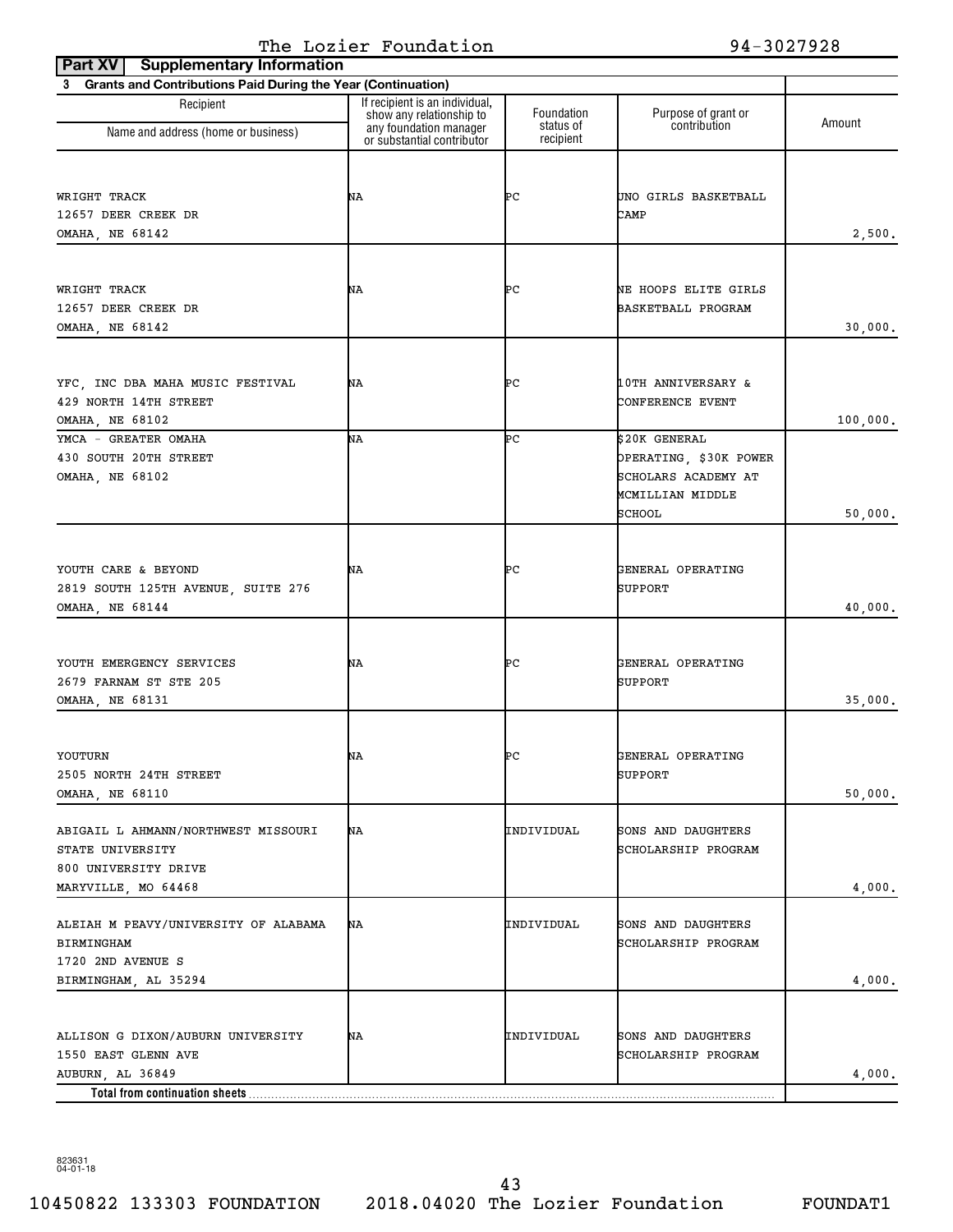| Part XV<br><b>Supplementary Information</b>                                                       |                                                                                      |                         |                                           |        |
|---------------------------------------------------------------------------------------------------|--------------------------------------------------------------------------------------|-------------------------|-------------------------------------------|--------|
| <b>Grants and Contributions Paid During the Year (Continuation)</b><br>3                          |                                                                                      |                         |                                           |        |
| Recipient<br>Name and address (home or business)                                                  | If recipient is an individual,<br>show any relationship to<br>any foundation manager | Foundation<br>status of | Purpose of grant or<br>contribution       | Amount |
| ARACELI E DE ARCOS/UNIVERSITY OF<br>NEBRASKA OMAHA<br>6001 DODGE STREET<br>OMAHA, NE 68182        | or substantial contributor<br>ΝA                                                     | recipient<br>INDIVIDUAL | SONS AND DAUGHTERS<br>SCHOLARSHIP PROGRAM | 4,000. |
| ASHLEY ENGLISH/UNIVERSITY OF NEBRASKA<br>OMAHA<br>6001 DODGE STREET<br>OMAHA, NE 68182            | ΝA                                                                                   | INDIVIDUAL              | SONS AND DAUGHTERS<br>SCHOLARSHIP PROGRAM | 4,000. |
| COURTNEY L RIDENOUR/GLEN OAKS<br>COMMUNITY COLLEGE<br>62249 SHIMMEL ROAD<br>CENTREVILLE, MI 49032 | ΝA                                                                                   | INDIVIDUAL              | SONS AND DAUGHTERS<br>SCHOLARSHIP PROGRAM | 4,000. |
| EMALEE R HANCOCK/BOISE STATE<br>UNIVERSITY<br>1910 W UNIVERSITY DR<br>BOISE, ID 83725             | ΝA                                                                                   | INDIVIDUAL              | SONS AND DAUGHTERS<br>SCHOLARSHIP PROGRAM | 4,000. |
| ERIC E STARKS/NEBRASKA WESLEYAN<br>UNIVERSITY<br>5000 SAINT PAUL AVENUE<br>LINCOLN, NE 68504      | ΝA                                                                                   | INDIVIDUAL              | SONS AND DAUGHTERS<br>SCHOLARSHIP PROGRAM | 4,000. |
| ERICA N ENGEL/UNIVERSITY OF NEBRASKA<br>LINCOLN<br>1400 R STREET<br>LINCOLN, NE 68588             | ΝA                                                                                   | INDIVIDUAL              | SONS AND DAUGHTERS<br>SCHOLARSHIP PROGRAM | 4,000. |
| HAILEE S WEADER/UNIVERSITY OF<br>PITTSBURGH AT BRADFORD<br>300 CAMPUS DRIVE<br>BRADFORD, PA 16701 | ΝA                                                                                   | INDIVIDUAL              | SONS AND DAUGHTERS<br>SCHOLARSHIP PROGRAM | 4,000. |
| ISAAC MARTINEZ/UNIVERSITY OF NEBRASKA<br>LINCOLN<br>1400 R STREET<br>LINCOLN, NE 68588            | NA                                                                                   | INDIVIDUAL              | SONS AND DAUGHTERS<br>SCHOLARSHIP PROGRAM | 4,000. |
| ISSRA I MAHGOUB/UNIVERSITY OF<br>NEBRASKA OMAHA<br>6001 DODGE STREET<br>OMAHA, NE 68182           | NA                                                                                   | INDIVIDUAL              | SONS AND DAUGHTERS<br>SCHOLARSHIP PROGRAM | 2,000. |
| <b>JABIN E MOORE/UNIVERSITY OF NEBRASKA</b><br><b>OMAHA</b><br>6001 DODGE STREET                  | NA                                                                                   | INDIVIDUAL              | SONS AND DAUGHTERS<br>SCHOLARSHIP PROGRAM |        |
| OMAHA, NE 68182<br>Total from continuation sheets                                                 |                                                                                      |                         |                                           | 4,000. |

10450822 133303 FOUNDATION 2018.04020 The Lozier Foundation FOUNDAT1 44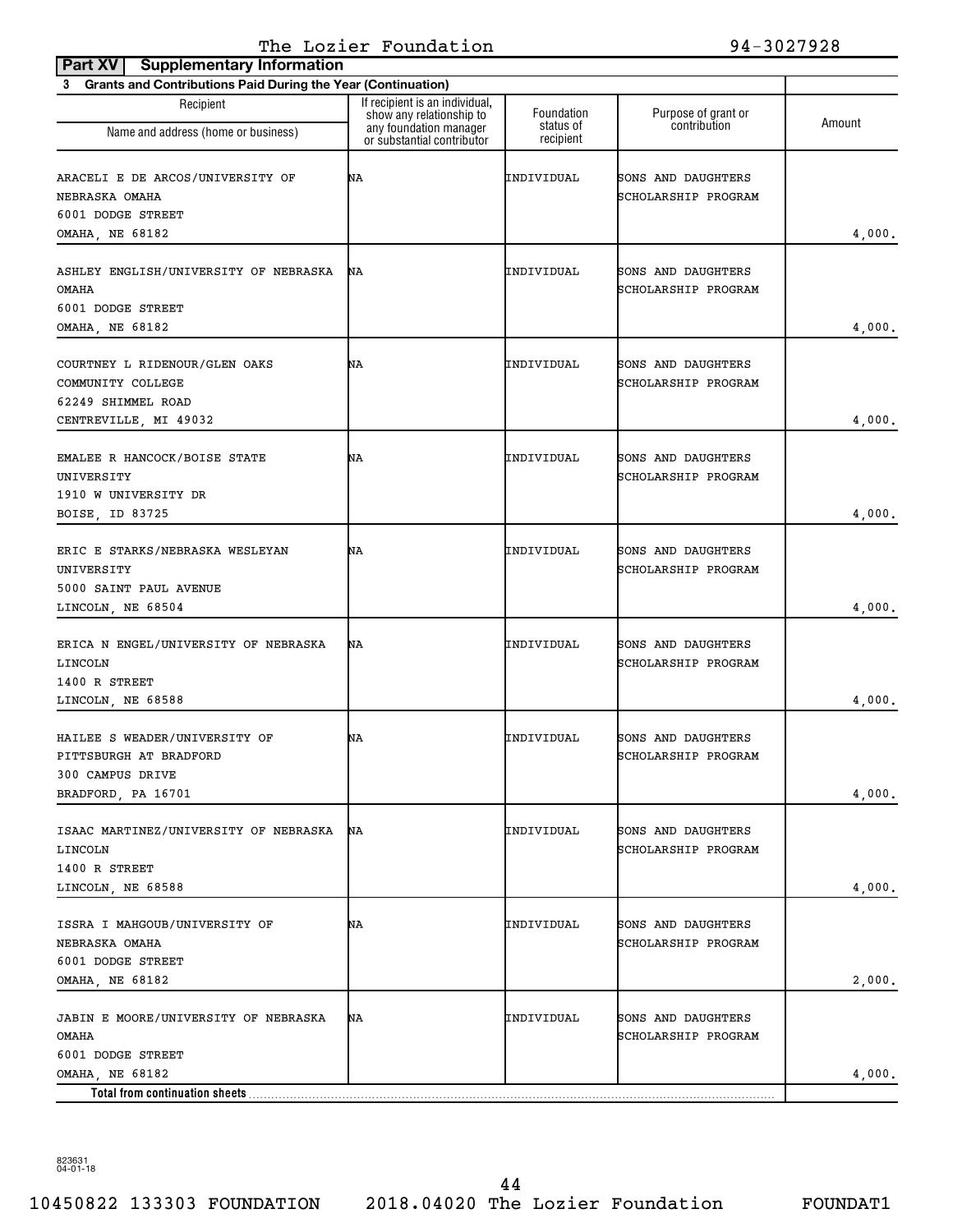| Part XV<br><b>Supplementary Information</b>                              |                                                                                      |                         |                                     |        |
|--------------------------------------------------------------------------|--------------------------------------------------------------------------------------|-------------------------|-------------------------------------|--------|
| <b>Grants and Contributions Paid During the Year (Continuation)</b><br>3 |                                                                                      |                         |                                     |        |
| Recipient                                                                | If recipient is an individual,<br>show any relationship to<br>any foundation manager | Foundation<br>status of | Purpose of grant or<br>contribution | Amount |
| Name and address (home or business)                                      | or substantial contributor                                                           | recipient               |                                     |        |
| <b>JENNA R BARNHART/UNIVERSITY OF</b>                                    | ΝA                                                                                   | INDIVIDUAL              | SONS AND DAUGHTERS                  |        |
| CENTRAL MISSOURI                                                         |                                                                                      |                         | SCHOLARSHIP PROGRAM                 |        |
| 108 W SOUTH STREET                                                       |                                                                                      |                         |                                     |        |
| WARRENSBURG, MO 64093                                                    |                                                                                      |                         |                                     | 4,000. |
|                                                                          |                                                                                      |                         |                                     |        |
| MACKENZIE R BURCH/DOANE COLLEGE                                          | ΝA                                                                                   | INDIVIDUAL              | SONS AND DAUGHTERS                  |        |
| 1014 BOSWELL AVE                                                         |                                                                                      |                         | SCHOLARSHIP PROGRAM                 |        |
| CRETE, NE 68333                                                          |                                                                                      |                         |                                     | 4,000. |
|                                                                          |                                                                                      |                         |                                     |        |
| MATTHEW D FOLDA/UNIVERSITY OF                                            | ΝA                                                                                   | INDIVIDUAL              | SONS AND DAUGHTERS                  |        |
| NEBRASKA OMAHA                                                           |                                                                                      |                         | SCHOLARSHIP PROGRAM                 |        |
| 6001 DODGE STREET                                                        |                                                                                      |                         |                                     |        |
| <b>OMAHA, NE 68182</b>                                                   |                                                                                      |                         |                                     | 4,000. |
|                                                                          |                                                                                      |                         |                                     |        |
| MICAH A MARTIN/RICE UNIVERSITY                                           | ΝA                                                                                   | INDIVIDUAL              | SONS AND DAUGHTERS                  |        |
| 6100 MAIN STREET                                                         |                                                                                      |                         | SCHOLARSHIP PROGRAM                 |        |
| HOUSTON, TX 77005                                                        |                                                                                      |                         |                                     | 4,000. |
| MORGAN T KLINGER/YORK COLLEGE OF                                         | ΝA                                                                                   | INDIVIDUAL              | SONS AND DAUGHTERS                  |        |
| PENNSYLVANIA                                                             |                                                                                      |                         | SCHOLARSHIP PROGRAM                 |        |
| 441 COUNTRY CLUB ROAD                                                    |                                                                                      |                         |                                     |        |
| YORK, PA 17403                                                           |                                                                                      |                         |                                     | 4,000. |
|                                                                          |                                                                                      |                         |                                     |        |
| NICHOLAS J WARNEKE/IOWA WESTERN                                          | ΝA                                                                                   | INDIVIDUAL              | SONS AND DAUGHTERS                  |        |
| COMMUNITY COLLEGE                                                        |                                                                                      |                         | SCHOLARSHIP PROGRAM                 |        |
| 2700 COLLEGE ROAD                                                        |                                                                                      |                         |                                     |        |
| COUNCIL BLUFFS, IA 51503                                                 |                                                                                      |                         |                                     | 4,000. |
| NICHOLAS L WILLIAMS/METROPOLITAN                                         | ΝA                                                                                   | INDIVIDUAL              | SONS AND DAUGHTERS                  |        |
| COMMUNITY COLLEGE                                                        |                                                                                      |                         | SCHOLARSHIP PROGRAM                 |        |
| 5300 N 30TH STREET                                                       |                                                                                      |                         |                                     |        |
| <b>OMAHA, NE 68111</b>                                                   |                                                                                      |                         |                                     | 4,000. |
| OUINTIN L WAYMAN/UNIVERSITY OF                                           | ΝA                                                                                   | INDIVIDUAL              | SONS AND DAUGHTERS                  |        |
| NEBRASKA OMAHA                                                           |                                                                                      |                         | SCHOLARSHIP PROGRAM                 |        |
| 6001 DODGE STREET                                                        |                                                                                      |                         |                                     |        |
| OMAHA, NE 68182                                                          |                                                                                      |                         |                                     | 4,000. |
|                                                                          |                                                                                      |                         |                                     |        |
| SAMANTHA S ROUSE/UNIVERSITY OF                                           | ΝA                                                                                   | INDIVIDUAL              | SONS AND DAUGHTERS                  |        |
| NEBRASKA LINCOLN                                                         |                                                                                      |                         | SCHOLARSHIP PROGRAM                 |        |
| 1400 R STREET                                                            |                                                                                      |                         |                                     |        |
| LINCOLN, NE 68588                                                        |                                                                                      |                         |                                     | 4,000. |
| SYDNEY M WILSON/UNIVERSITY OF                                            | ΝA                                                                                   | INDIVIDUAL              | SONS AND DAUGHTERS                  |        |
| NEBRASKA OMAHA                                                           |                                                                                      |                         | SCHOLARSHIP PROGRAM                 |        |
| 6001 DODGE STREET                                                        |                                                                                      |                         |                                     |        |
| OMAHA, NE 68182                                                          |                                                                                      |                         |                                     | 4,000. |
| Total from continuation sheets                                           |                                                                                      |                         |                                     |        |

10450822 133303 FOUNDATION 2018.04020 The Lozier Foundation FOUNDAT1 45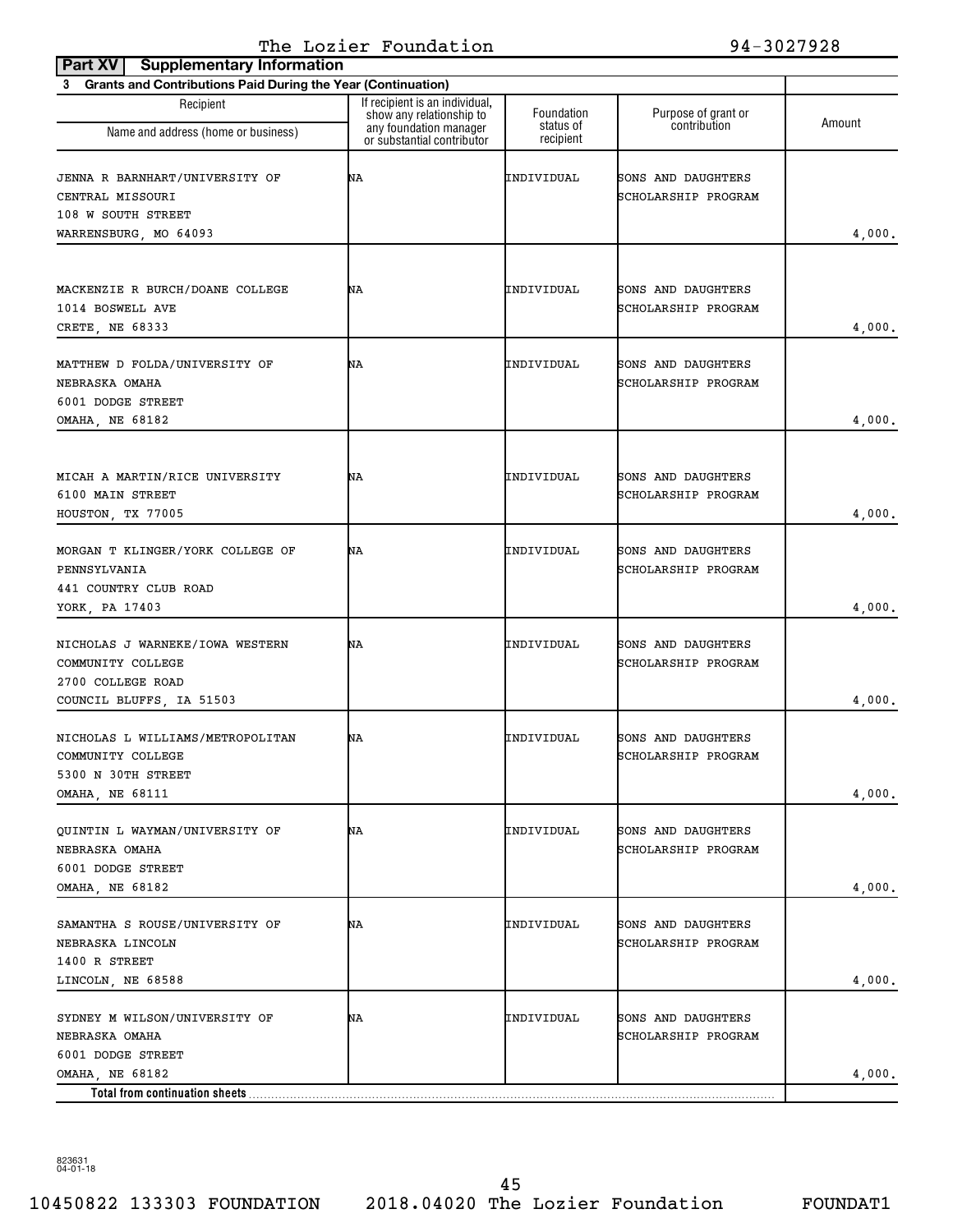| <b>Supplementary Information</b><br>Part XV                                                       |                                                                                                                    |                                      |                                           |        |
|---------------------------------------------------------------------------------------------------|--------------------------------------------------------------------------------------------------------------------|--------------------------------------|-------------------------------------------|--------|
| <b>Grants and Contributions Paid During the Year (Continuation)</b><br>3                          |                                                                                                                    |                                      |                                           |        |
| Recipient<br>Name and address (home or business)                                                  | If recipient is an individual,<br>show any relationship to<br>any foundation manager<br>or substantial contributor | Foundation<br>status of<br>recipient | Purpose of grant or<br>contribution       | Amount |
| WESLEY S THOMPSON/UNIVERSITY OF<br>NEBRASKA OMAHA<br>6001 DODGE STREET<br>OMAHA, NE 68182         | ΝA                                                                                                                 | INDIVIDUAL                           | SONS AND DAUGHTERS<br>SCHOLARSHIP PROGRAM | 4,000. |
| WHITNEY B PARRISH/UNIVERSITY OF<br>ALABAMA<br>203 STUDENT SERVICES CENTER<br>TUSCALOOSA, AL 35487 | ΝA                                                                                                                 | INDIVIDUAL                           | SONS AND DAUGHTERS<br>SCHOLARSHIP PROGRAM | 2,000. |
| WILLIAM J HANAFAN/SOUTHEAST COMMUNITY<br>COLLEGE<br>4771 WEST SCOTT ROAD<br>BEATRICE, NE 68310    | ΝA                                                                                                                 | INDIVIDUAL                           | SONS AND DAUGHTERS<br>SCHOLARSHIP PROGRAM | 4,000. |
| OLIVIA R BIDROSKI/CREIGHTON<br>UNIVERSITY<br>2500 CALIFORNIA PLAZA<br>OMAHA, NE 68178             | ΝA                                                                                                                 | INDIVIDUAL                           | SONS AND DAUGHTERS<br>SCHOLARSHIP PROGRAM | 4,000. |
| BENJAMIN J BRODERICK/UNIVERSITY OF<br>NEBRASKA LINCOLN<br>1400 R STREET<br>LINCOLN, NE 68588      | ΝA                                                                                                                 | INDIVIDUAL                           | SONS AND DAUGHTERS<br>SCHOLARSHIP PROGRAM | 4,000. |
| WILLIAM J BRODERICK/UNIVERSITY OF<br>NEBRASKA LINCOLN<br>1400 R STREET<br>LINCOLN, NE 68588       | ΝA                                                                                                                 | INDIVIDUAL                           | SONS AND DAUGHTERS<br>SCHOLARSHIP PROGRAM | 4,000. |
| HANNA L CHAPMAN/NORTHEAST ALABAMA<br>COMMUNITY COLLEGE<br>$138$ AL-35<br>RAINSVILLE, AL 35986     | ΝA                                                                                                                 | INDIVIDUAL                           | SONS AND DAUGHTERS<br>SCHOLARSHIP PROGRAM | 4,000. |
| BREANNA K HEMPHILL/UNIVERSITY OF<br>NEBRASKA KEARNEY<br>2504 9TH AVE<br>KEARNEY, NE 68849         | ΝA                                                                                                                 | INDIVIDUAL                           | SONS AND DAUGHTERS<br>SCHOLARSHIP PROGRAM | 4,000. |
| EMMA R HOPKINS/UNIVERSITY OF KANSAS<br>1450 JAYHAWK BLVD<br>LAWRENCE, KS 66045                    | ΝA                                                                                                                 | INDIVIDUAL                           | SONS AND DAUGHTERS<br>SCHOLARSHIP PROGRAM | 4,000. |
| TAYLOR L LEWIS/NORTHEAST ALABAMA<br>COMMUNITY COLLEGE<br>$138$ AL-35                              | ΝA                                                                                                                 | INDIVIDUAL                           | SONS AND DAUGHTERS<br>SCHOLARSHIP PROGRAM |        |
| RAINSVILLE, AL 35986<br>Total from continuation sheets                                            |                                                                                                                    |                                      |                                           | 4,000. |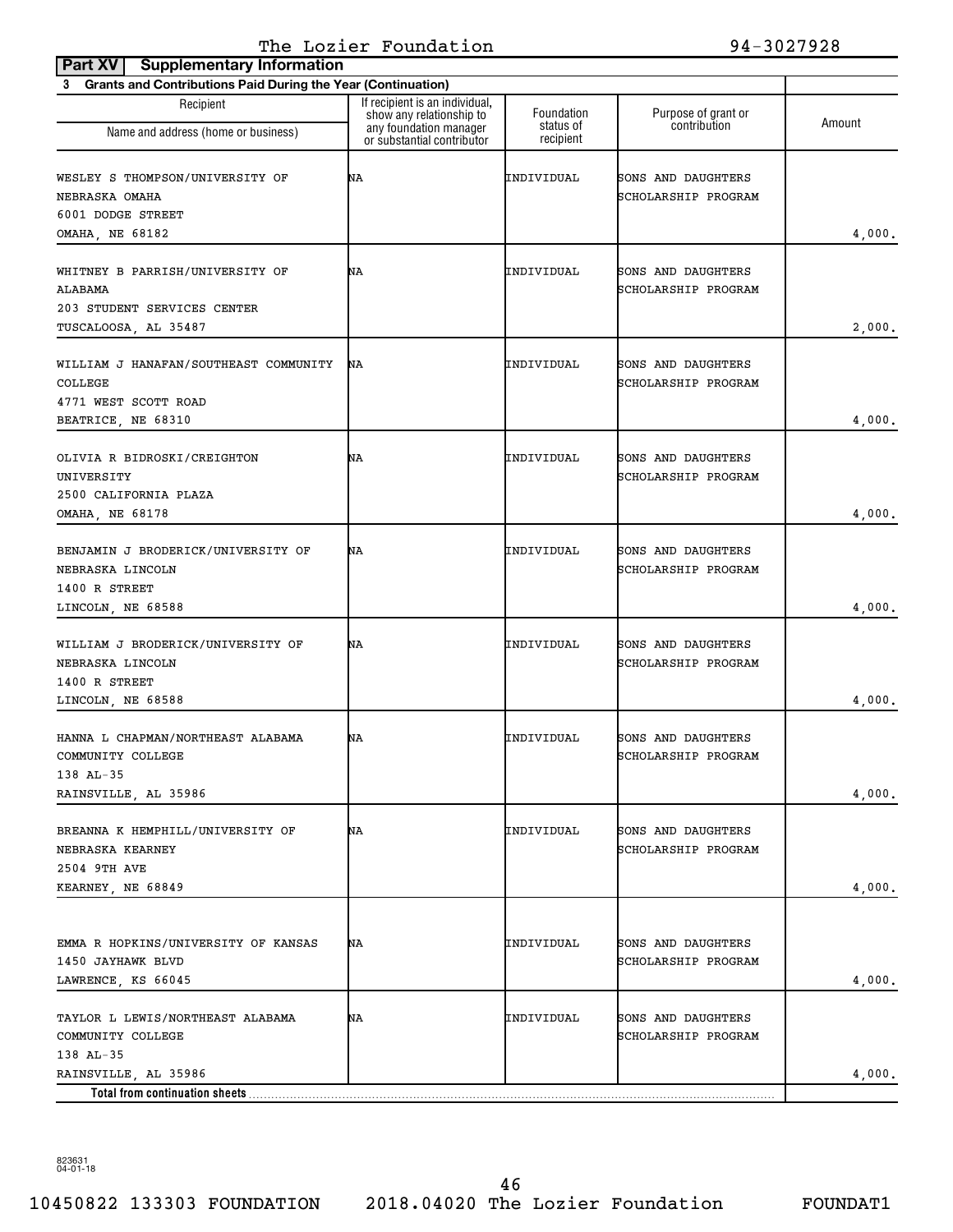| Part XV<br><b>Supplementary Information</b>                                                  |                                                                                                                    |                         |                                           |        |
|----------------------------------------------------------------------------------------------|--------------------------------------------------------------------------------------------------------------------|-------------------------|-------------------------------------------|--------|
| <b>Grants and Contributions Paid During the Year (Continuation)</b><br>3                     |                                                                                                                    |                         |                                           |        |
| Recipient<br>Name and address (home or business)                                             | If recipient is an individual,<br>show any relationship to<br>any foundation manager<br>or substantial contributor | Foundation<br>status of | Purpose of grant or<br>contribution       | Amount |
|                                                                                              |                                                                                                                    | recipient               |                                           |        |
| JAKOB D OREL/CORNELL COLLEGE<br>601 1ST STREET<br>MOUNT VERNON, IA 52314                     | ΝA                                                                                                                 | INDIVIDUAL              | SONS AND DAUGHTERS<br>SCHOLARSHIP PROGRAM | 4,000. |
| SIDNEY PARRISH/NORTHEAST ALABAMA<br>COMMUNITY COLLEGE<br>138 AL-35                           | ΝA                                                                                                                 | INDIVIDUAL              | SONS AND DAUGHTERS<br>SCHOLARSHIP PROGRAM |        |
| RAINSVILLE, AL 35986                                                                         |                                                                                                                    |                         |                                           | 4,000. |
| JESSICA POCKRUS/UNIVERSITY OF ALABAMA<br>203 STUDENT SERVICES CENTER<br>TUSCALOOSA, AL 35487 | ΝA                                                                                                                 | INDIVIDUAL              | SONS AND DAUGHTERS<br>SCHOLARSHIP PROGRAM | 4,000. |
| ABIGAIL C QUEBEDEAUX/UNIVERSITY OF<br>NEBRASKA LINCOLN<br>1400 R STREET                      | ΝA                                                                                                                 | INDIVIDUAL              | SONS AND DAUGHTERS<br>SCHOLARSHIP PROGRAM |        |
| LINCOLN, NE 68588                                                                            |                                                                                                                    |                         |                                           | 4,000. |
| KAITE J SANTEE/UNIVERSITY OF NEBRASKA<br><b>OMAHA</b><br>6001 DODGE STREET                   | ΝA                                                                                                                 | INDIVIDUAL              | SONS AND DAUGHTERS<br>SCHOLARSHIP PROGRAM |        |
| OMAHA, NE 68182                                                                              |                                                                                                                    |                         |                                           | 4,000. |
|                                                                                              |                                                                                                                    |                         |                                           |        |
|                                                                                              |                                                                                                                    |                         |                                           |        |
|                                                                                              |                                                                                                                    |                         |                                           |        |
|                                                                                              |                                                                                                                    |                         |                                           |        |
|                                                                                              |                                                                                                                    |                         |                                           |        |
| Total from continuation sheets                                                               |                                                                                                                    |                         |                                           |        |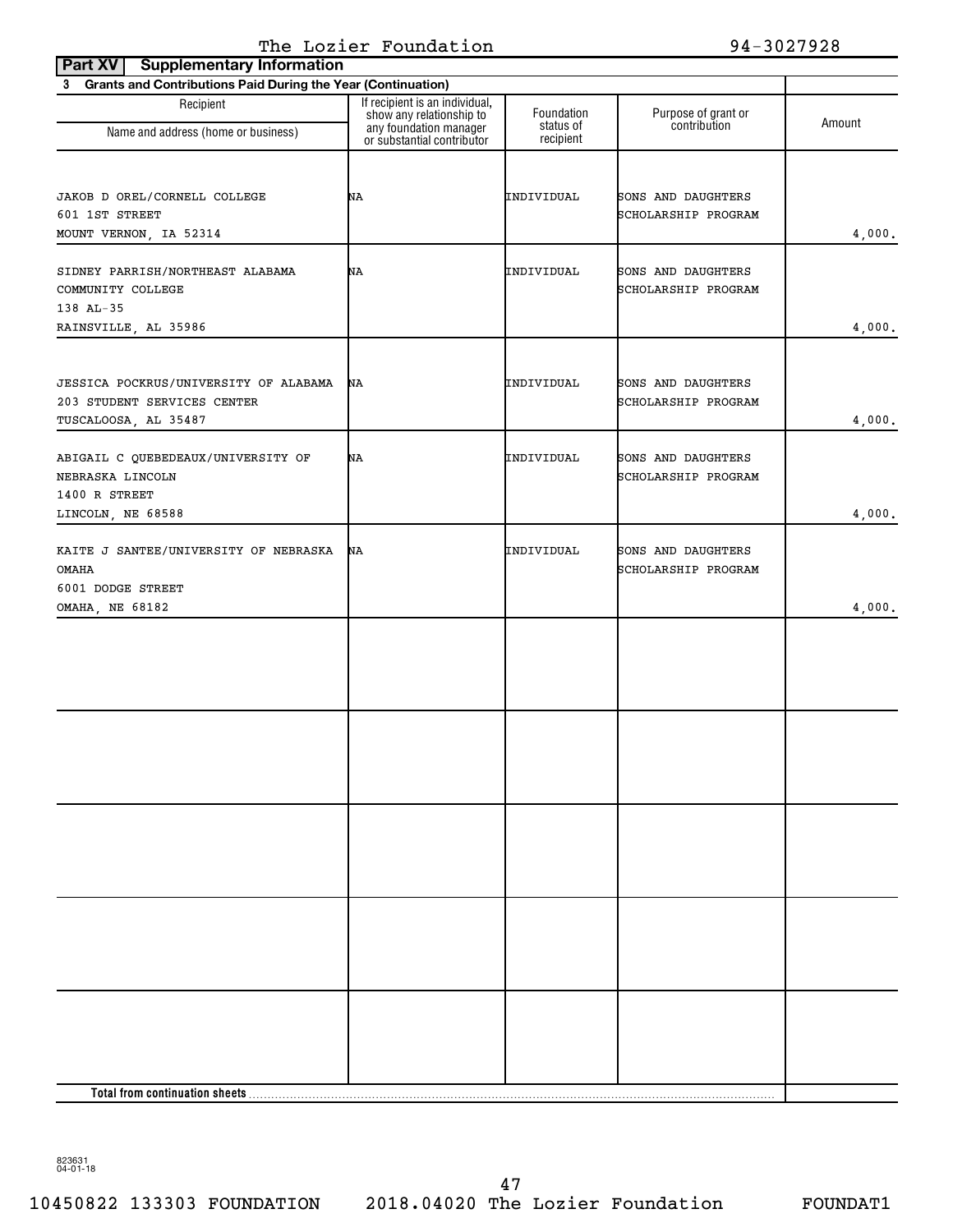The Lozier Foundation 94-3027928

**Part XV** | Supplementary Information

**3a Grants and Contributions Paid During the Year Continuation of Purpose of Grant or Contribution**

Name of Recipient - HABITAT FOR HUMANITY OF OMAHA, INC

\$10K 2019 GENERAL OPERATING SUPPORT, \$30K 2019 WOMEN'S BUILD, 150K

DEMOLITION & ACQUISITIONS, \$400K MILLER PARK/MINNE LUSA ACQUISITIONS &

INFRASTRUCTURE

Name of Recipient - HEARTLAND FAMILY SERVICE

\$40K GENERAL OPERATING, \$37.5K SUPPORTIVE HOUSING, \$40K SOLOMON GIRLS

CENTER, \$25K DIRECT AID TO INDIVIDUALS, \$60K 2018 SUPPORTIVE HOUSING,

\$20K PHS CITY OF OMAHA ALLOCATION

Name of Recipient - METROPOLITAN COMMUNITY COLLEGE FOUNDATION CAPITAL CAMPAIGN TO REBUILD SOUTH OMAHA CAMPUS ADVANCED MANUFACTURING & AUTOMOTIVE TECHNOLOGY CENTERS

Name of Recipient - WOMEN'S FUND OF GREATER OMAHA

\$125K GENERAL OPERATING, \$230K DOMESTIC VIOLENC/SEXUAL ASSAULT

PROGRAMMING, \$625K ADOLESCENT HALTH PROJECT, \$90K RESTRICTED TO

TRAFFICKING EXPENSES AT MAGDALENE HOUSE, \$350K RESTRICTED TO

TRAFFICKING EXPENSES AT THE WOMEN'S CENTER FOR ADVANCEMENT, 50K

RESTRICTED TO RESEARCH & EFFORTS DESIGNED TO REDUCE THE DEMAND ASPECT

OF TRAFFICKING

823655 04-01-18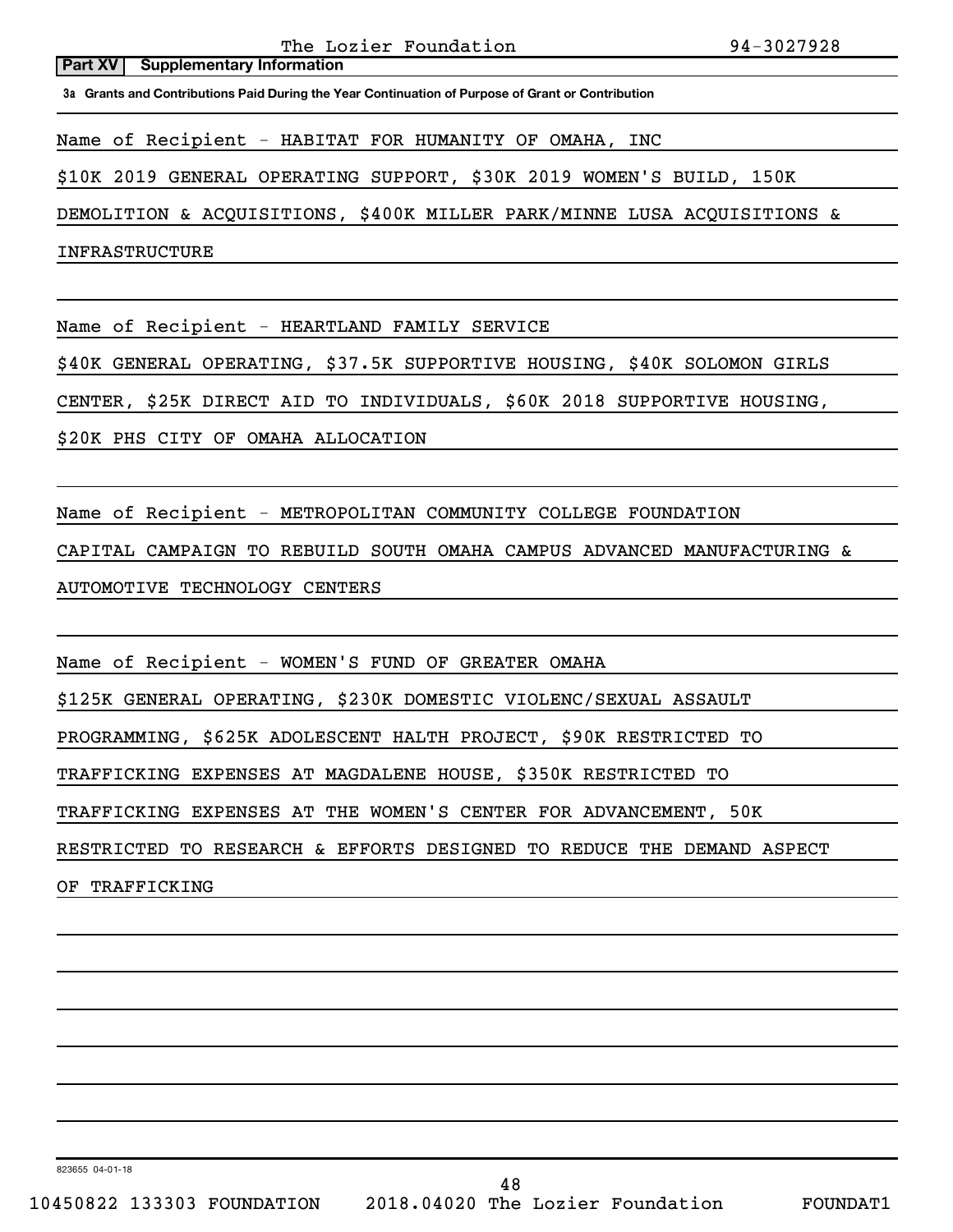Department of the Treasury Internal Revenue Service

# **Schedule B Schedule of Contributors**

**or 990-PF) | Attach to Form 990, Form 990-EZ, or Form 990-PF. | Go to www.irs.gov/Form990 for the latest information.** OMB No. 1545-0047

**2018**

**Employer identification number**

Name of the organization

|                                | The Lozier Foundation                                                              | 94-3027928 |
|--------------------------------|------------------------------------------------------------------------------------|------------|
| Organization type (check one): |                                                                                    |            |
| Filers of:                     | Section:                                                                           |            |
| Form 990 or 990-EZ             | 501(c)(<br>) (enter number) organization                                           |            |
|                                | $4947(a)(1)$ nonexempt charitable trust <b>not</b> treated as a private foundation |            |
|                                | 527 political organization                                                         |            |
| Form 990-PF                    | x<br>501(c)(3) exempt private foundation                                           |            |

4947(a)(1) nonexempt charitable trust treated as a private foundation  $\Box$ 

501(c)(3) taxable private foundation  $\Box$ 

Check if your organization is covered by the General Rule or a Special Rule.

**Note:**  Only a section 501(c)(7), (8), or (10) organization can check boxes for both the General Rule and a Special Rule. See instructions.

### **General Rule**

**K** For an organization filing Form 990, 990-EZ, or 990-PF that received, during the year, contributions totaling \$5,000 or more (in money or property) from any one contributor. Complete Parts I and II. See instructions for determining a contributor's total contributions.

#### **Special Rules**

 $\Box$ 

any one contributor, during the year, total contributions of the greater of (1) \$5,000; or (2) 2% of the amount on (i) Form 990, Part VIII, line 1h; For an organization described in section 501(c)(3) filing Form 990 or 990-EZ that met the 33 1/3% support test of the regulations under sections 509(a)(1) and 170(b)(1)(A)(vi), that checked Schedule A (Form 990 or 990-EZ), Part II, line 13, 16a, or 16b, and that received from or (ii) Form 990-EZ, line 1. Complete Parts I and II.  $\Box$ 

year, total contributions of more than \$1,000 *exclusively* for religious, charitable, scientific, literary, or educational purposes, or for the For an organization described in section 501(c)(7), (8), or (10) filing Form 990 or 990-EZ that received from any one contributor, during the prevention of cruelty to children or animals. Complete Parts I (entering "N/A" in column (b) instead of the contributor name and address), II, and III.  $\Box$ 

purpose. Don't complete any of the parts unless the General Rule applies to this organization because it received nonexclusively year, contributions exclusively for religious, charitable, etc., purposes, but no such contributions totaled more than \$1,000. If this box is checked, enter here the total contributions that were received during the year for an exclusively religious, charitable, etc., For an organization described in section 501(c)(7), (8), or (10) filing Form 990 or 990-EZ that received from any one contributor, during the religious, charitable, etc., contributions totaling \$5,000 or more during the year  $~\ldots\ldots\ldots\ldots\ldots\ldots\ldots\ldots\ldots\blacktriangleright~$ \$

**Caution:**  An organization that isn't covered by the General Rule and/or the Special Rules doesn't file Schedule B (Form 990, 990-EZ, or 990-PF),  **must** but it answer "No" on Part IV, line 2, of its Form 990; or check the box on line H of its Form 990-EZ or on its Form 990-PF, Part I, line 2, to certify that it doesn't meet the filing requirements of Schedule B (Form 990, 990-EZ, or 990-PF).

**For Paperwork Reduction Act Notice, see the instructions for Form 990, 990-EZ, or 990-PF. Schedule B (Form 990, 990-EZ, or 990-PF) (2018)** LHA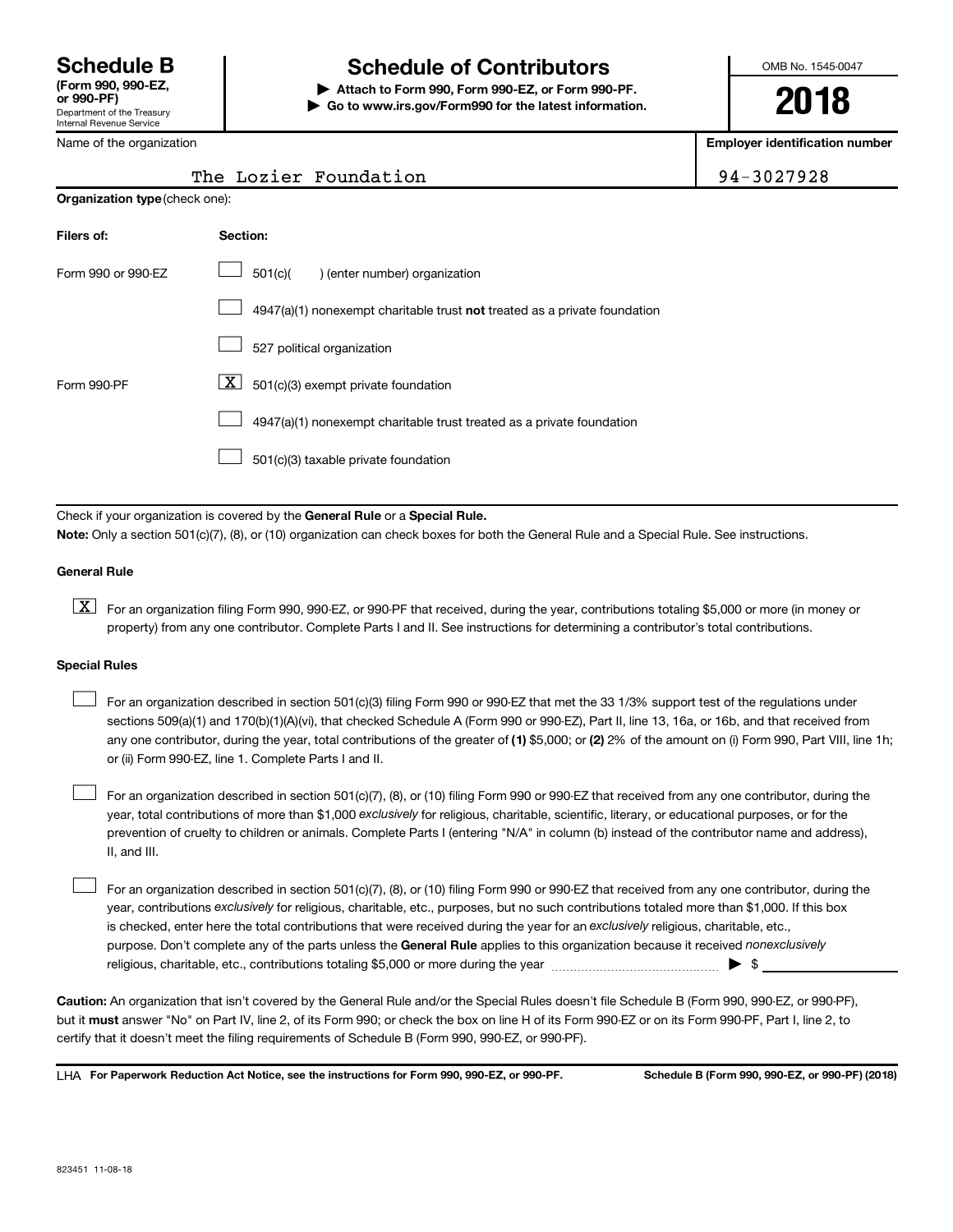## Schedule B (Form 990, 990-EZ, or 990-PF) (2018)

Name of organization

**Employer identification number 2**

The Lozier Foundation 94-3027928

| Part I          | <b>Contributors</b> (see instructions). Use duplicate copies of Part I if additional space is needed.                               |                                   |                                                                                                                                  |
|-----------------|-------------------------------------------------------------------------------------------------------------------------------------|-----------------------------------|----------------------------------------------------------------------------------------------------------------------------------|
| (a)<br>No.      | (b)<br>Name, address, and ZIP + 4                                                                                                   | (c)<br><b>Total contributions</b> | (d)<br>Type of contribution                                                                                                      |
| $\mathbf 1$     | ALLAN LOZIER<br>6336 PERSHING DRIVE<br><b>OMAHA</b> , NE 68110                                                                      | 20,481,227.<br>\$                 | Person<br>Payroll<br>$\boxed{\textbf{X}}$<br>Noncash<br>(Complete Part II for<br>noncash contributions.)                         |
| (a)             | (b)                                                                                                                                 | (c)<br><b>Total contributions</b> | (d)                                                                                                                              |
| No.<br>2        | Name, address, and ZIP + 4<br>ALLAN LOZIER GRANTOR FOR MATTHEW D<br>YOUNG IRREV TR<br>6336 PERSHING DRIVE<br><b>OMAHA, NE 68110</b> | 23,897.<br>\$                     | Type of contribution<br>$\boxed{\textbf{X}}$<br>Person<br>Payroll<br>Noncash<br>(Complete Part II for<br>noncash contributions.) |
| (a)<br>No.      | (b)<br>Name, address, and ZIP + 4                                                                                                   | (c)<br><b>Total contributions</b> | (d)<br>Type of contribution                                                                                                      |
|                 |                                                                                                                                     | \$                                | Person<br>Payroll<br>Noncash<br>(Complete Part II for<br>noncash contributions.)                                                 |
| (a)<br>No.      | (b)<br>Name, address, and ZIP + 4                                                                                                   | (c)<br><b>Total contributions</b> | (d)<br>Type of contribution                                                                                                      |
|                 |                                                                                                                                     | \$                                | Person<br>Payroll<br><b>Noncash</b><br>(Complete Part II for<br>noncash contributions.)                                          |
| (a)<br>No.      | (b)<br>Name, address, and ZIP + 4                                                                                                   | (c)<br><b>Total contributions</b> | (d)<br>Type of contribution                                                                                                      |
|                 |                                                                                                                                     | \$                                | Person<br>Payroll<br>Noncash<br>(Complete Part II for<br>noncash contributions.)                                                 |
| (a)<br>No.      | (b)<br>Name, address, and ZIP + 4                                                                                                   | (c)<br><b>Total contributions</b> | (d)<br>Type of contribution                                                                                                      |
|                 |                                                                                                                                     | \$                                | Person<br>Payroll<br>Noncash<br>(Complete Part II for<br>noncash contributions.)                                                 |
| 823452 11-08-18 |                                                                                                                                     |                                   | Schedule B (Form 990, 990-EZ, or 990-PF) (2018)                                                                                  |

50

10450822 133303 FOUNDATION 2018.04020 The Lozier Foundation FOUNDAT1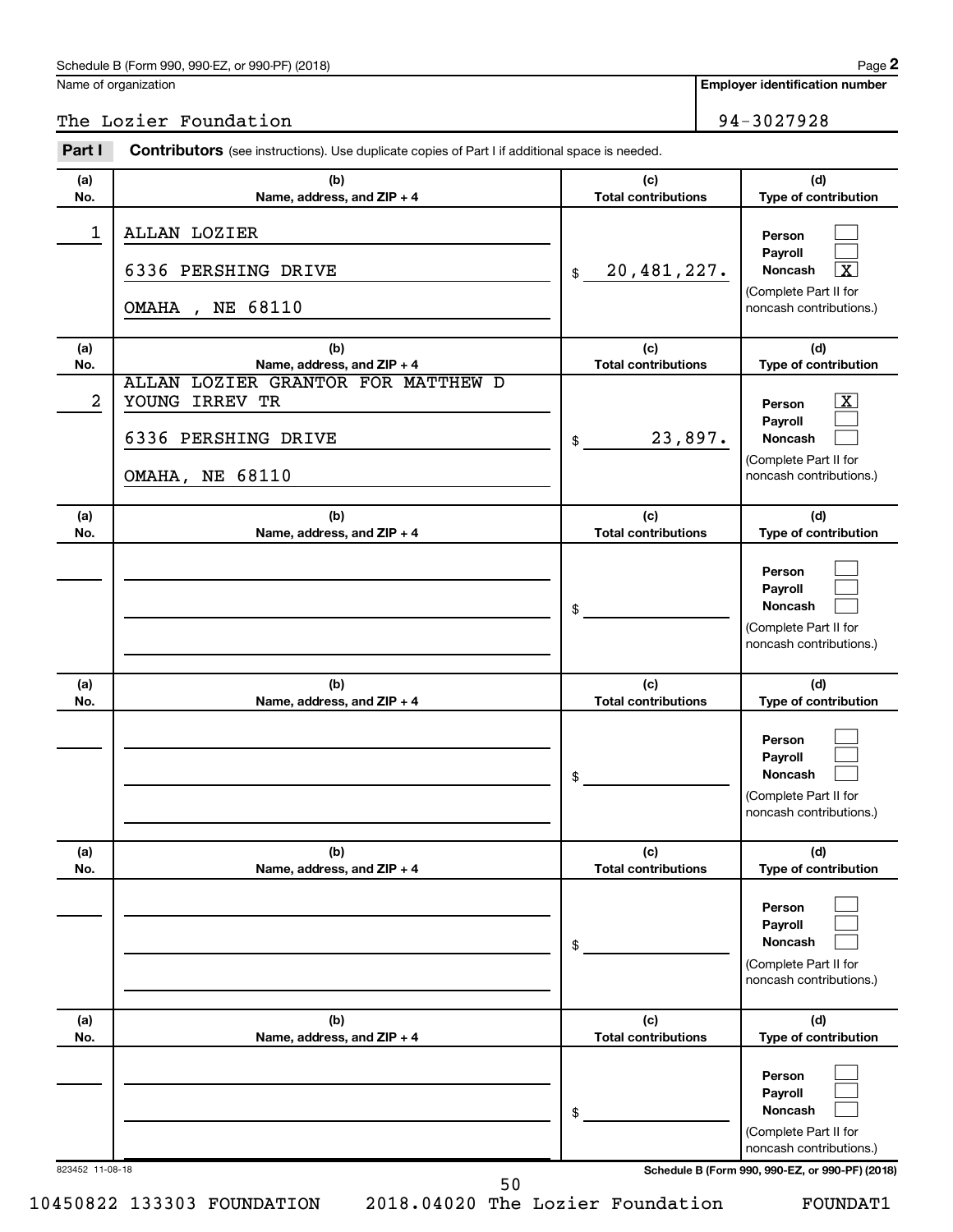Name of organization

823453 11-08-18 **Schedule B (Form 990, 990-EZ, or 990-PF) (2018) (a) No. from Part I (c) FMV (or estimate) (b) Description of noncash property given (d) Date received (a) No. from Part I (c) FMV (or estimate) (b) Description of noncash property given (d) Date received (a) No. from Part I (c) FMV (or estimate) (b) Description of noncash property given (d) Date received (a) No. from Part I (c) FMV (or estimate) (b) Description of noncash property given (d) Date received (a) No. from Part I (c) FMV (or estimate) (b) Description of noncash property given (d) Date received (a) No. from Part I (c) FMV (or estimate) (b) Description of noncash property given (d) Date received** Part II Noncash Property (see instructions). Use duplicate copies of Part II if additional space is needed. (See instructions.) \$ (See instructions.) \$ (See instructions.) \$ (See instructions.) \$ (See instructions.) \$ (See instructions.) \$ The Lozier Foundation 194-3027928 29,000 SHARES OF DIAGEO PLC ADR 1 4,194,560. 12/05/18 207,900 SHARES OF HEWLETT PACKARD 1 3,172,554. 12/05/18 100,464 SHARES OF PHILIP MORRIS INTL 1 8,727,810. 12/05/18 47,399 SHARES OF PHILLIPS 66 1 4,386,303. 12/05/18

10450822 133303 FOUNDATION 2018.04020 The Lozier Foundation FOUNDAT1

51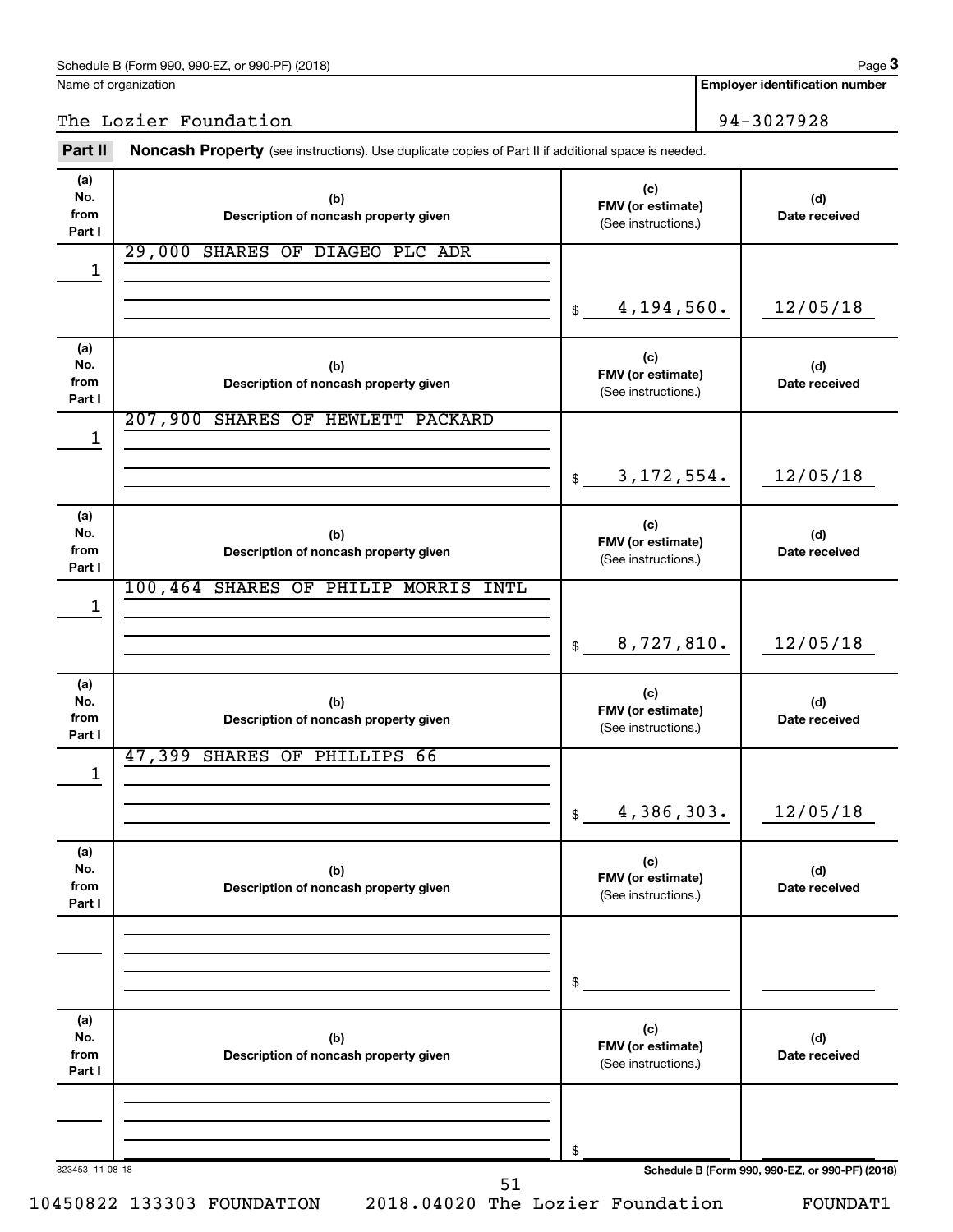**4**

| Exclusively religious, charitable, etc., contributions to organizations described in section 501(c)(7), (8), or (10) that total more than \$1,000 for the year<br>from any one contributor. Complete columns (a) through (e) and the following line entry. For organizations<br>completing Part III, enter the total of exclusively religious, charitable, etc., contributions of \$1,000 or less for the year. (Enter this info. once.)<br>Use duplicate copies of Part III if additional space is needed.<br>from<br>(b) Purpose of gift<br>(c) Use of gift<br>(d) Description of how gift is held<br>Part I<br>(e) Transfer of gift<br>Transferee's name, address, and ZIP + 4<br>Relationship of transferor to transferee<br>(a) No.<br>(b) Purpose of gift<br>(c) Use of gift<br>(d) Description of how gift is held<br>Part I<br>(e) Transfer of gift<br>Transferee's name, address, and ZIP + 4<br>Relationship of transferor to transferee<br>(a) No.<br>(b) Purpose of gift<br>(c) Use of gift<br>(d) Description of how gift is held<br>Part I<br>(e) Transfer of gift<br>Transferee's name, address, and ZIP + 4<br>Relationship of transferor to transferee<br>(a) No.<br>from<br>(b) Purpose of gift<br>(c) Use of gift<br>(d) Description of how gift is held<br>Part I<br>(e) Transfer of gift<br>Transferee's name, address, and ZIP + 4<br>Relationship of transferor to transferee | Part III | The Lozier Foundation |  |  | 94-3027928 |  |  |  |
|------------------------------------------------------------------------------------------------------------------------------------------------------------------------------------------------------------------------------------------------------------------------------------------------------------------------------------------------------------------------------------------------------------------------------------------------------------------------------------------------------------------------------------------------------------------------------------------------------------------------------------------------------------------------------------------------------------------------------------------------------------------------------------------------------------------------------------------------------------------------------------------------------------------------------------------------------------------------------------------------------------------------------------------------------------------------------------------------------------------------------------------------------------------------------------------------------------------------------------------------------------------------------------------------------------------------------------------------------------------------------------------------------|----------|-----------------------|--|--|------------|--|--|--|
|                                                                                                                                                                                                                                                                                                                                                                                                                                                                                                                                                                                                                                                                                                                                                                                                                                                                                                                                                                                                                                                                                                                                                                                                                                                                                                                                                                                                      |          |                       |  |  |            |  |  |  |
|                                                                                                                                                                                                                                                                                                                                                                                                                                                                                                                                                                                                                                                                                                                                                                                                                                                                                                                                                                                                                                                                                                                                                                                                                                                                                                                                                                                                      |          |                       |  |  |            |  |  |  |
|                                                                                                                                                                                                                                                                                                                                                                                                                                                                                                                                                                                                                                                                                                                                                                                                                                                                                                                                                                                                                                                                                                                                                                                                                                                                                                                                                                                                      | (a) No.  |                       |  |  |            |  |  |  |
|                                                                                                                                                                                                                                                                                                                                                                                                                                                                                                                                                                                                                                                                                                                                                                                                                                                                                                                                                                                                                                                                                                                                                                                                                                                                                                                                                                                                      |          |                       |  |  |            |  |  |  |
|                                                                                                                                                                                                                                                                                                                                                                                                                                                                                                                                                                                                                                                                                                                                                                                                                                                                                                                                                                                                                                                                                                                                                                                                                                                                                                                                                                                                      |          |                       |  |  |            |  |  |  |
|                                                                                                                                                                                                                                                                                                                                                                                                                                                                                                                                                                                                                                                                                                                                                                                                                                                                                                                                                                                                                                                                                                                                                                                                                                                                                                                                                                                                      |          |                       |  |  |            |  |  |  |
|                                                                                                                                                                                                                                                                                                                                                                                                                                                                                                                                                                                                                                                                                                                                                                                                                                                                                                                                                                                                                                                                                                                                                                                                                                                                                                                                                                                                      |          |                       |  |  |            |  |  |  |
|                                                                                                                                                                                                                                                                                                                                                                                                                                                                                                                                                                                                                                                                                                                                                                                                                                                                                                                                                                                                                                                                                                                                                                                                                                                                                                                                                                                                      |          |                       |  |  |            |  |  |  |
|                                                                                                                                                                                                                                                                                                                                                                                                                                                                                                                                                                                                                                                                                                                                                                                                                                                                                                                                                                                                                                                                                                                                                                                                                                                                                                                                                                                                      |          |                       |  |  |            |  |  |  |
|                                                                                                                                                                                                                                                                                                                                                                                                                                                                                                                                                                                                                                                                                                                                                                                                                                                                                                                                                                                                                                                                                                                                                                                                                                                                                                                                                                                                      |          |                       |  |  |            |  |  |  |
|                                                                                                                                                                                                                                                                                                                                                                                                                                                                                                                                                                                                                                                                                                                                                                                                                                                                                                                                                                                                                                                                                                                                                                                                                                                                                                                                                                                                      |          |                       |  |  |            |  |  |  |
|                                                                                                                                                                                                                                                                                                                                                                                                                                                                                                                                                                                                                                                                                                                                                                                                                                                                                                                                                                                                                                                                                                                                                                                                                                                                                                                                                                                                      |          |                       |  |  |            |  |  |  |
|                                                                                                                                                                                                                                                                                                                                                                                                                                                                                                                                                                                                                                                                                                                                                                                                                                                                                                                                                                                                                                                                                                                                                                                                                                                                                                                                                                                                      |          |                       |  |  |            |  |  |  |
|                                                                                                                                                                                                                                                                                                                                                                                                                                                                                                                                                                                                                                                                                                                                                                                                                                                                                                                                                                                                                                                                                                                                                                                                                                                                                                                                                                                                      |          |                       |  |  |            |  |  |  |
|                                                                                                                                                                                                                                                                                                                                                                                                                                                                                                                                                                                                                                                                                                                                                                                                                                                                                                                                                                                                                                                                                                                                                                                                                                                                                                                                                                                                      | from     |                       |  |  |            |  |  |  |
|                                                                                                                                                                                                                                                                                                                                                                                                                                                                                                                                                                                                                                                                                                                                                                                                                                                                                                                                                                                                                                                                                                                                                                                                                                                                                                                                                                                                      |          |                       |  |  |            |  |  |  |
|                                                                                                                                                                                                                                                                                                                                                                                                                                                                                                                                                                                                                                                                                                                                                                                                                                                                                                                                                                                                                                                                                                                                                                                                                                                                                                                                                                                                      |          |                       |  |  |            |  |  |  |
|                                                                                                                                                                                                                                                                                                                                                                                                                                                                                                                                                                                                                                                                                                                                                                                                                                                                                                                                                                                                                                                                                                                                                                                                                                                                                                                                                                                                      |          |                       |  |  |            |  |  |  |
|                                                                                                                                                                                                                                                                                                                                                                                                                                                                                                                                                                                                                                                                                                                                                                                                                                                                                                                                                                                                                                                                                                                                                                                                                                                                                                                                                                                                      |          |                       |  |  |            |  |  |  |
|                                                                                                                                                                                                                                                                                                                                                                                                                                                                                                                                                                                                                                                                                                                                                                                                                                                                                                                                                                                                                                                                                                                                                                                                                                                                                                                                                                                                      |          |                       |  |  |            |  |  |  |
|                                                                                                                                                                                                                                                                                                                                                                                                                                                                                                                                                                                                                                                                                                                                                                                                                                                                                                                                                                                                                                                                                                                                                                                                                                                                                                                                                                                                      |          |                       |  |  |            |  |  |  |
|                                                                                                                                                                                                                                                                                                                                                                                                                                                                                                                                                                                                                                                                                                                                                                                                                                                                                                                                                                                                                                                                                                                                                                                                                                                                                                                                                                                                      |          |                       |  |  |            |  |  |  |
|                                                                                                                                                                                                                                                                                                                                                                                                                                                                                                                                                                                                                                                                                                                                                                                                                                                                                                                                                                                                                                                                                                                                                                                                                                                                                                                                                                                                      |          |                       |  |  |            |  |  |  |
|                                                                                                                                                                                                                                                                                                                                                                                                                                                                                                                                                                                                                                                                                                                                                                                                                                                                                                                                                                                                                                                                                                                                                                                                                                                                                                                                                                                                      |          |                       |  |  |            |  |  |  |
|                                                                                                                                                                                                                                                                                                                                                                                                                                                                                                                                                                                                                                                                                                                                                                                                                                                                                                                                                                                                                                                                                                                                                                                                                                                                                                                                                                                                      |          |                       |  |  |            |  |  |  |
|                                                                                                                                                                                                                                                                                                                                                                                                                                                                                                                                                                                                                                                                                                                                                                                                                                                                                                                                                                                                                                                                                                                                                                                                                                                                                                                                                                                                      | from     |                       |  |  |            |  |  |  |
|                                                                                                                                                                                                                                                                                                                                                                                                                                                                                                                                                                                                                                                                                                                                                                                                                                                                                                                                                                                                                                                                                                                                                                                                                                                                                                                                                                                                      |          |                       |  |  |            |  |  |  |
|                                                                                                                                                                                                                                                                                                                                                                                                                                                                                                                                                                                                                                                                                                                                                                                                                                                                                                                                                                                                                                                                                                                                                                                                                                                                                                                                                                                                      |          |                       |  |  |            |  |  |  |
|                                                                                                                                                                                                                                                                                                                                                                                                                                                                                                                                                                                                                                                                                                                                                                                                                                                                                                                                                                                                                                                                                                                                                                                                                                                                                                                                                                                                      |          |                       |  |  |            |  |  |  |
|                                                                                                                                                                                                                                                                                                                                                                                                                                                                                                                                                                                                                                                                                                                                                                                                                                                                                                                                                                                                                                                                                                                                                                                                                                                                                                                                                                                                      |          |                       |  |  |            |  |  |  |
|                                                                                                                                                                                                                                                                                                                                                                                                                                                                                                                                                                                                                                                                                                                                                                                                                                                                                                                                                                                                                                                                                                                                                                                                                                                                                                                                                                                                      |          |                       |  |  |            |  |  |  |
|                                                                                                                                                                                                                                                                                                                                                                                                                                                                                                                                                                                                                                                                                                                                                                                                                                                                                                                                                                                                                                                                                                                                                                                                                                                                                                                                                                                                      |          |                       |  |  |            |  |  |  |
|                                                                                                                                                                                                                                                                                                                                                                                                                                                                                                                                                                                                                                                                                                                                                                                                                                                                                                                                                                                                                                                                                                                                                                                                                                                                                                                                                                                                      |          |                       |  |  |            |  |  |  |
|                                                                                                                                                                                                                                                                                                                                                                                                                                                                                                                                                                                                                                                                                                                                                                                                                                                                                                                                                                                                                                                                                                                                                                                                                                                                                                                                                                                                      |          |                       |  |  |            |  |  |  |
|                                                                                                                                                                                                                                                                                                                                                                                                                                                                                                                                                                                                                                                                                                                                                                                                                                                                                                                                                                                                                                                                                                                                                                                                                                                                                                                                                                                                      |          |                       |  |  |            |  |  |  |
|                                                                                                                                                                                                                                                                                                                                                                                                                                                                                                                                                                                                                                                                                                                                                                                                                                                                                                                                                                                                                                                                                                                                                                                                                                                                                                                                                                                                      |          |                       |  |  |            |  |  |  |
|                                                                                                                                                                                                                                                                                                                                                                                                                                                                                                                                                                                                                                                                                                                                                                                                                                                                                                                                                                                                                                                                                                                                                                                                                                                                                                                                                                                                      |          |                       |  |  |            |  |  |  |
|                                                                                                                                                                                                                                                                                                                                                                                                                                                                                                                                                                                                                                                                                                                                                                                                                                                                                                                                                                                                                                                                                                                                                                                                                                                                                                                                                                                                      |          |                       |  |  |            |  |  |  |
|                                                                                                                                                                                                                                                                                                                                                                                                                                                                                                                                                                                                                                                                                                                                                                                                                                                                                                                                                                                                                                                                                                                                                                                                                                                                                                                                                                                                      |          |                       |  |  |            |  |  |  |
|                                                                                                                                                                                                                                                                                                                                                                                                                                                                                                                                                                                                                                                                                                                                                                                                                                                                                                                                                                                                                                                                                                                                                                                                                                                                                                                                                                                                      |          |                       |  |  |            |  |  |  |
|                                                                                                                                                                                                                                                                                                                                                                                                                                                                                                                                                                                                                                                                                                                                                                                                                                                                                                                                                                                                                                                                                                                                                                                                                                                                                                                                                                                                      |          |                       |  |  |            |  |  |  |
|                                                                                                                                                                                                                                                                                                                                                                                                                                                                                                                                                                                                                                                                                                                                                                                                                                                                                                                                                                                                                                                                                                                                                                                                                                                                                                                                                                                                      |          |                       |  |  |            |  |  |  |
|                                                                                                                                                                                                                                                                                                                                                                                                                                                                                                                                                                                                                                                                                                                                                                                                                                                                                                                                                                                                                                                                                                                                                                                                                                                                                                                                                                                                      |          |                       |  |  |            |  |  |  |
|                                                                                                                                                                                                                                                                                                                                                                                                                                                                                                                                                                                                                                                                                                                                                                                                                                                                                                                                                                                                                                                                                                                                                                                                                                                                                                                                                                                                      |          |                       |  |  |            |  |  |  |
|                                                                                                                                                                                                                                                                                                                                                                                                                                                                                                                                                                                                                                                                                                                                                                                                                                                                                                                                                                                                                                                                                                                                                                                                                                                                                                                                                                                                      |          |                       |  |  |            |  |  |  |
|                                                                                                                                                                                                                                                                                                                                                                                                                                                                                                                                                                                                                                                                                                                                                                                                                                                                                                                                                                                                                                                                                                                                                                                                                                                                                                                                                                                                      |          |                       |  |  |            |  |  |  |
|                                                                                                                                                                                                                                                                                                                                                                                                                                                                                                                                                                                                                                                                                                                                                                                                                                                                                                                                                                                                                                                                                                                                                                                                                                                                                                                                                                                                      |          |                       |  |  |            |  |  |  |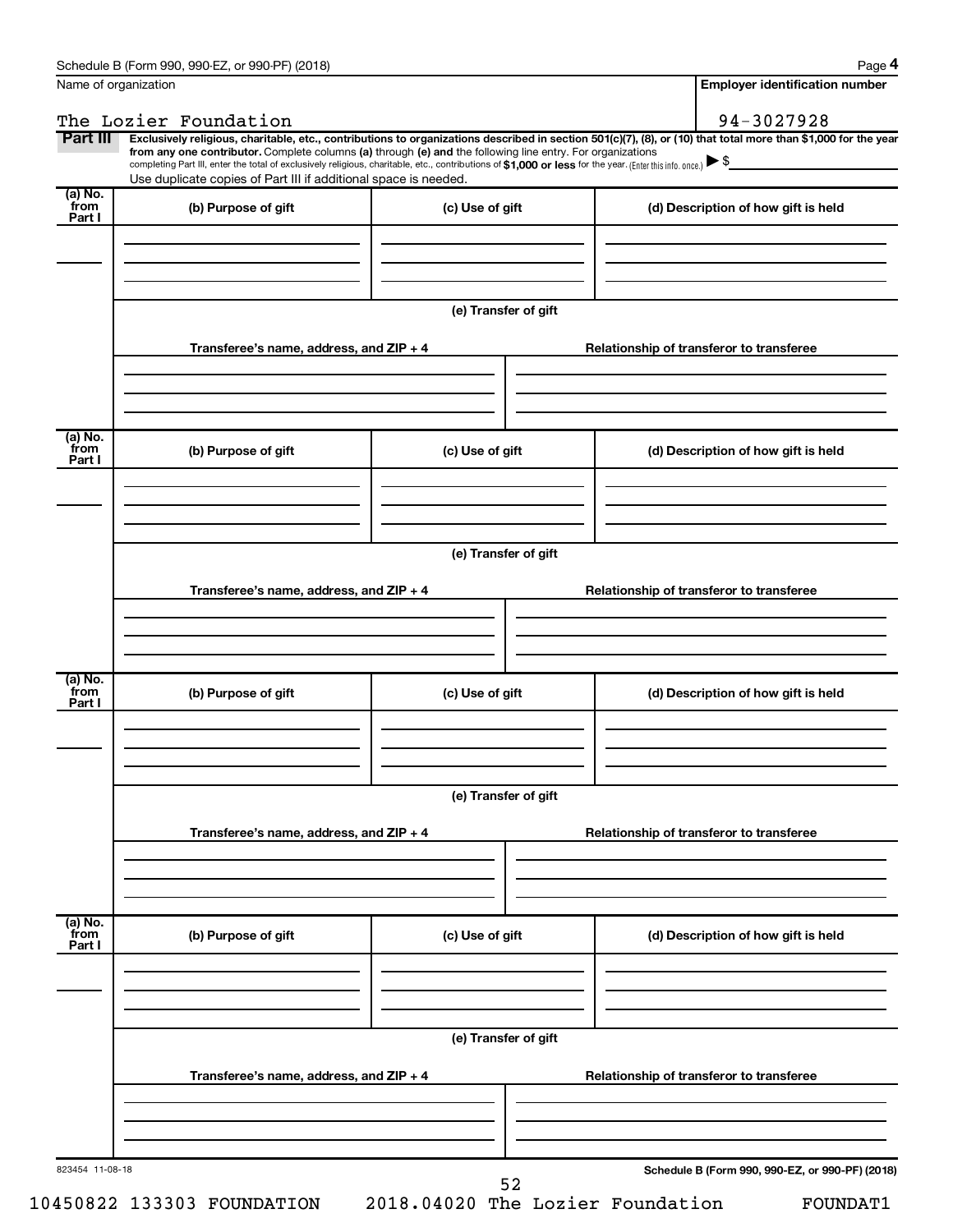| Form | חככי<br>m |
|------|-----------|
|      |           |

Department of the Treasury Internal Revenue Service

| 2220               | <b>Underpayment of Estimated Tax by Corporations</b>          |            |
|--------------------|---------------------------------------------------------------|------------|
| nt of the Treasury | $\blacktriangleright$ Attach to the corporation's tax return. | Form 990-P |

**| Go to www.irs.gov/Form2220 for instructions and the latest information.** Form 990-PF OMB No. 1545-0123

|--|--|--|--|

283,154.

223,075.

223,075.

46,406. 45,332. 38,798. 31,944.

152,000.

4,545. 156,545.

**Employer identification number**

| ame<br> |   |  |   |
|---------|---|--|---|
|         | _ |  | _ |

| Note: Generally, the corporation is not required to file Form 2220 (see Part II below for exceptions) because the IRS will figure any penalty owed and<br>bill the corporation. However, the corporation may still use Form 2220 to figure the penalty. If so, enter the amount from page 2, line 38, on the<br>estimated tax penalty line of the corporation's income tax return, but do not attach Form 2220.<br><b>Required Annual Payment</b><br>Part I<br>283,154<br>1<br>2a<br>b Look-back interest included on line 1 under section 460(b)(2) for completed long-term<br>contracts or section 167(g) for depreciation under the income forecast method [<br>2b<br>2c<br>d Total. Add lines 2a through 2c [11] matter contract the contract of the contract of the contract of the contract of the contract of the contract of the contract of the contract of the contract of the contract of the cont<br>2d<br>3 Subtract line 2d from line 1. If the result is less than \$500, do not complete or file this form. The corporation<br>283,154<br>3<br>does not owe the penalty<br>4 Enter the tax shown on the corporation's 2017 income tax return. See instructions. Caution: If the tax is zero<br>223,075<br>4<br>5 Required annual payment. Enter the smaller of line 3 or line 4. If the corporation is required to skip line 4,<br>223,075<br>5<br>Reasons for Filing - Check the boxes below that apply. If any boxes are checked, the corporation must file Form 2220<br>Part II<br>even if it does not owe a penalty. See instructions.<br>The corporation is using the adjusted seasonal installment method.<br>$\mathbf{X}$<br>The corporation is using the annualized income installment method.<br>7<br>X<br>The corporation is a "large corporation" figuring its first required installment based on the prior year's tax.<br>Part III   Figuring the Underpayment<br>(b)<br>(c)<br>(d)<br>(a)<br>Installment due dates. Enter in columns (a) through<br>9<br>(d) the 15th day of the 4th (Form 990-PF filers:<br>Use 5th month), 6th, 9th, and 12th months of the<br>05/15/18<br>06/15/18<br>09/15/18<br>12/15/18<br>9<br>10 Required installments. If the box on line 6 and/or line 7<br>above is checked, enter the amounts from Sch A, line 38. If<br>the box on line 8 (but not 6 or 7) is checked, see instructions<br>for the amounts to enter. If none of these boxes are checked,<br>38,798.<br>46,406.<br>45,332.<br>31,944<br>enter 25% (0.25) of line 5 above in each column<br>10<br>and a straight<br>11 Estimated tax paid or credited for each period. For<br>column (a) only, enter the amount from line 11 on line 15.<br>50,081.<br>45,000.<br>40,000.<br>152,000<br>11<br>See instructions<br>Complete lines 12 through 18 of one column<br>before going to the next column.<br>3,675.<br>3,343.<br>4,545.<br>12 Enter amount, if any, from line 18 of the preceding column<br>12<br>48,675.<br>43,343.<br>156,545.<br>13<br>14 Add amounts on lines 16 and 17 of the preceding column<br>14<br>50,081.<br>48,675.<br>43,343.<br>156, 545.<br>15<br>15 Subtract line 14 from line 13. If zero or less, enter -0-<br>16 If the amount on line 15 is zero, subtract line 13 from line<br>0.<br>0.<br>14. Otherwise, enter -0-<br>16<br>17 Underpayment. If line 15 is less than or equal to line 10,<br>subtract line 15 from line 10. Then go to line 12 of the next<br>column. Otherwise, go to line 18<br>17 | The Lozier Foundation                                             |  |  | 94-3027928 |
|------------------------------------------------------------------------------------------------------------------------------------------------------------------------------------------------------------------------------------------------------------------------------------------------------------------------------------------------------------------------------------------------------------------------------------------------------------------------------------------------------------------------------------------------------------------------------------------------------------------------------------------------------------------------------------------------------------------------------------------------------------------------------------------------------------------------------------------------------------------------------------------------------------------------------------------------------------------------------------------------------------------------------------------------------------------------------------------------------------------------------------------------------------------------------------------------------------------------------------------------------------------------------------------------------------------------------------------------------------------------------------------------------------------------------------------------------------------------------------------------------------------------------------------------------------------------------------------------------------------------------------------------------------------------------------------------------------------------------------------------------------------------------------------------------------------------------------------------------------------------------------------------------------------------------------------------------------------------------------------------------------------------------------------------------------------------------------------------------------------------------------------------------------------------------------------------------------------------------------------------------------------------------------------------------------------------------------------------------------------------------------------------------------------------------------------------------------------------------------------------------------------------------------------------------------------------------------------------------------------------------------------------------------------------------------------------------------------------------------------------------------------------------------------------------------------------------------------------------------------------------------------------------------------------------------------------------------------------------------------------------------------------------------------------------------------------------------------------------------------------------------------------------------------------------------------------------------------------------------------------------------------------------------------------------------------------------------------------------------------------------------------------------------------------------------------------------------|-------------------------------------------------------------------|--|--|------------|
|                                                                                                                                                                                                                                                                                                                                                                                                                                                                                                                                                                                                                                                                                                                                                                                                                                                                                                                                                                                                                                                                                                                                                                                                                                                                                                                                                                                                                                                                                                                                                                                                                                                                                                                                                                                                                                                                                                                                                                                                                                                                                                                                                                                                                                                                                                                                                                                                                                                                                                                                                                                                                                                                                                                                                                                                                                                                                                                                                                                                                                                                                                                                                                                                                                                                                                                                                                                                                                                            |                                                                   |  |  |            |
|                                                                                                                                                                                                                                                                                                                                                                                                                                                                                                                                                                                                                                                                                                                                                                                                                                                                                                                                                                                                                                                                                                                                                                                                                                                                                                                                                                                                                                                                                                                                                                                                                                                                                                                                                                                                                                                                                                                                                                                                                                                                                                                                                                                                                                                                                                                                                                                                                                                                                                                                                                                                                                                                                                                                                                                                                                                                                                                                                                                                                                                                                                                                                                                                                                                                                                                                                                                                                                                            |                                                                   |  |  |            |
|                                                                                                                                                                                                                                                                                                                                                                                                                                                                                                                                                                                                                                                                                                                                                                                                                                                                                                                                                                                                                                                                                                                                                                                                                                                                                                                                                                                                                                                                                                                                                                                                                                                                                                                                                                                                                                                                                                                                                                                                                                                                                                                                                                                                                                                                                                                                                                                                                                                                                                                                                                                                                                                                                                                                                                                                                                                                                                                                                                                                                                                                                                                                                                                                                                                                                                                                                                                                                                                            |                                                                   |  |  |            |
|                                                                                                                                                                                                                                                                                                                                                                                                                                                                                                                                                                                                                                                                                                                                                                                                                                                                                                                                                                                                                                                                                                                                                                                                                                                                                                                                                                                                                                                                                                                                                                                                                                                                                                                                                                                                                                                                                                                                                                                                                                                                                                                                                                                                                                                                                                                                                                                                                                                                                                                                                                                                                                                                                                                                                                                                                                                                                                                                                                                                                                                                                                                                                                                                                                                                                                                                                                                                                                                            |                                                                   |  |  |            |
|                                                                                                                                                                                                                                                                                                                                                                                                                                                                                                                                                                                                                                                                                                                                                                                                                                                                                                                                                                                                                                                                                                                                                                                                                                                                                                                                                                                                                                                                                                                                                                                                                                                                                                                                                                                                                                                                                                                                                                                                                                                                                                                                                                                                                                                                                                                                                                                                                                                                                                                                                                                                                                                                                                                                                                                                                                                                                                                                                                                                                                                                                                                                                                                                                                                                                                                                                                                                                                                            |                                                                   |  |  |            |
|                                                                                                                                                                                                                                                                                                                                                                                                                                                                                                                                                                                                                                                                                                                                                                                                                                                                                                                                                                                                                                                                                                                                                                                                                                                                                                                                                                                                                                                                                                                                                                                                                                                                                                                                                                                                                                                                                                                                                                                                                                                                                                                                                                                                                                                                                                                                                                                                                                                                                                                                                                                                                                                                                                                                                                                                                                                                                                                                                                                                                                                                                                                                                                                                                                                                                                                                                                                                                                                            |                                                                   |  |  |            |
|                                                                                                                                                                                                                                                                                                                                                                                                                                                                                                                                                                                                                                                                                                                                                                                                                                                                                                                                                                                                                                                                                                                                                                                                                                                                                                                                                                                                                                                                                                                                                                                                                                                                                                                                                                                                                                                                                                                                                                                                                                                                                                                                                                                                                                                                                                                                                                                                                                                                                                                                                                                                                                                                                                                                                                                                                                                                                                                                                                                                                                                                                                                                                                                                                                                                                                                                                                                                                                                            |                                                                   |  |  |            |
|                                                                                                                                                                                                                                                                                                                                                                                                                                                                                                                                                                                                                                                                                                                                                                                                                                                                                                                                                                                                                                                                                                                                                                                                                                                                                                                                                                                                                                                                                                                                                                                                                                                                                                                                                                                                                                                                                                                                                                                                                                                                                                                                                                                                                                                                                                                                                                                                                                                                                                                                                                                                                                                                                                                                                                                                                                                                                                                                                                                                                                                                                                                                                                                                                                                                                                                                                                                                                                                            |                                                                   |  |  |            |
|                                                                                                                                                                                                                                                                                                                                                                                                                                                                                                                                                                                                                                                                                                                                                                                                                                                                                                                                                                                                                                                                                                                                                                                                                                                                                                                                                                                                                                                                                                                                                                                                                                                                                                                                                                                                                                                                                                                                                                                                                                                                                                                                                                                                                                                                                                                                                                                                                                                                                                                                                                                                                                                                                                                                                                                                                                                                                                                                                                                                                                                                                                                                                                                                                                                                                                                                                                                                                                                            |                                                                   |  |  |            |
|                                                                                                                                                                                                                                                                                                                                                                                                                                                                                                                                                                                                                                                                                                                                                                                                                                                                                                                                                                                                                                                                                                                                                                                                                                                                                                                                                                                                                                                                                                                                                                                                                                                                                                                                                                                                                                                                                                                                                                                                                                                                                                                                                                                                                                                                                                                                                                                                                                                                                                                                                                                                                                                                                                                                                                                                                                                                                                                                                                                                                                                                                                                                                                                                                                                                                                                                                                                                                                                            |                                                                   |  |  |            |
|                                                                                                                                                                                                                                                                                                                                                                                                                                                                                                                                                                                                                                                                                                                                                                                                                                                                                                                                                                                                                                                                                                                                                                                                                                                                                                                                                                                                                                                                                                                                                                                                                                                                                                                                                                                                                                                                                                                                                                                                                                                                                                                                                                                                                                                                                                                                                                                                                                                                                                                                                                                                                                                                                                                                                                                                                                                                                                                                                                                                                                                                                                                                                                                                                                                                                                                                                                                                                                                            |                                                                   |  |  |            |
|                                                                                                                                                                                                                                                                                                                                                                                                                                                                                                                                                                                                                                                                                                                                                                                                                                                                                                                                                                                                                                                                                                                                                                                                                                                                                                                                                                                                                                                                                                                                                                                                                                                                                                                                                                                                                                                                                                                                                                                                                                                                                                                                                                                                                                                                                                                                                                                                                                                                                                                                                                                                                                                                                                                                                                                                                                                                                                                                                                                                                                                                                                                                                                                                                                                                                                                                                                                                                                                            |                                                                   |  |  |            |
|                                                                                                                                                                                                                                                                                                                                                                                                                                                                                                                                                                                                                                                                                                                                                                                                                                                                                                                                                                                                                                                                                                                                                                                                                                                                                                                                                                                                                                                                                                                                                                                                                                                                                                                                                                                                                                                                                                                                                                                                                                                                                                                                                                                                                                                                                                                                                                                                                                                                                                                                                                                                                                                                                                                                                                                                                                                                                                                                                                                                                                                                                                                                                                                                                                                                                                                                                                                                                                                            |                                                                   |  |  |            |
|                                                                                                                                                                                                                                                                                                                                                                                                                                                                                                                                                                                                                                                                                                                                                                                                                                                                                                                                                                                                                                                                                                                                                                                                                                                                                                                                                                                                                                                                                                                                                                                                                                                                                                                                                                                                                                                                                                                                                                                                                                                                                                                                                                                                                                                                                                                                                                                                                                                                                                                                                                                                                                                                                                                                                                                                                                                                                                                                                                                                                                                                                                                                                                                                                                                                                                                                                                                                                                                            |                                                                   |  |  |            |
|                                                                                                                                                                                                                                                                                                                                                                                                                                                                                                                                                                                                                                                                                                                                                                                                                                                                                                                                                                                                                                                                                                                                                                                                                                                                                                                                                                                                                                                                                                                                                                                                                                                                                                                                                                                                                                                                                                                                                                                                                                                                                                                                                                                                                                                                                                                                                                                                                                                                                                                                                                                                                                                                                                                                                                                                                                                                                                                                                                                                                                                                                                                                                                                                                                                                                                                                                                                                                                                            |                                                                   |  |  |            |
|                                                                                                                                                                                                                                                                                                                                                                                                                                                                                                                                                                                                                                                                                                                                                                                                                                                                                                                                                                                                                                                                                                                                                                                                                                                                                                                                                                                                                                                                                                                                                                                                                                                                                                                                                                                                                                                                                                                                                                                                                                                                                                                                                                                                                                                                                                                                                                                                                                                                                                                                                                                                                                                                                                                                                                                                                                                                                                                                                                                                                                                                                                                                                                                                                                                                                                                                                                                                                                                            |                                                                   |  |  |            |
|                                                                                                                                                                                                                                                                                                                                                                                                                                                                                                                                                                                                                                                                                                                                                                                                                                                                                                                                                                                                                                                                                                                                                                                                                                                                                                                                                                                                                                                                                                                                                                                                                                                                                                                                                                                                                                                                                                                                                                                                                                                                                                                                                                                                                                                                                                                                                                                                                                                                                                                                                                                                                                                                                                                                                                                                                                                                                                                                                                                                                                                                                                                                                                                                                                                                                                                                                                                                                                                            |                                                                   |  |  |            |
|                                                                                                                                                                                                                                                                                                                                                                                                                                                                                                                                                                                                                                                                                                                                                                                                                                                                                                                                                                                                                                                                                                                                                                                                                                                                                                                                                                                                                                                                                                                                                                                                                                                                                                                                                                                                                                                                                                                                                                                                                                                                                                                                                                                                                                                                                                                                                                                                                                                                                                                                                                                                                                                                                                                                                                                                                                                                                                                                                                                                                                                                                                                                                                                                                                                                                                                                                                                                                                                            |                                                                   |  |  |            |
|                                                                                                                                                                                                                                                                                                                                                                                                                                                                                                                                                                                                                                                                                                                                                                                                                                                                                                                                                                                                                                                                                                                                                                                                                                                                                                                                                                                                                                                                                                                                                                                                                                                                                                                                                                                                                                                                                                                                                                                                                                                                                                                                                                                                                                                                                                                                                                                                                                                                                                                                                                                                                                                                                                                                                                                                                                                                                                                                                                                                                                                                                                                                                                                                                                                                                                                                                                                                                                                            |                                                                   |  |  |            |
|                                                                                                                                                                                                                                                                                                                                                                                                                                                                                                                                                                                                                                                                                                                                                                                                                                                                                                                                                                                                                                                                                                                                                                                                                                                                                                                                                                                                                                                                                                                                                                                                                                                                                                                                                                                                                                                                                                                                                                                                                                                                                                                                                                                                                                                                                                                                                                                                                                                                                                                                                                                                                                                                                                                                                                                                                                                                                                                                                                                                                                                                                                                                                                                                                                                                                                                                                                                                                                                            |                                                                   |  |  |            |
|                                                                                                                                                                                                                                                                                                                                                                                                                                                                                                                                                                                                                                                                                                                                                                                                                                                                                                                                                                                                                                                                                                                                                                                                                                                                                                                                                                                                                                                                                                                                                                                                                                                                                                                                                                                                                                                                                                                                                                                                                                                                                                                                                                                                                                                                                                                                                                                                                                                                                                                                                                                                                                                                                                                                                                                                                                                                                                                                                                                                                                                                                                                                                                                                                                                                                                                                                                                                                                                            |                                                                   |  |  |            |
|                                                                                                                                                                                                                                                                                                                                                                                                                                                                                                                                                                                                                                                                                                                                                                                                                                                                                                                                                                                                                                                                                                                                                                                                                                                                                                                                                                                                                                                                                                                                                                                                                                                                                                                                                                                                                                                                                                                                                                                                                                                                                                                                                                                                                                                                                                                                                                                                                                                                                                                                                                                                                                                                                                                                                                                                                                                                                                                                                                                                                                                                                                                                                                                                                                                                                                                                                                                                                                                            |                                                                   |  |  |            |
|                                                                                                                                                                                                                                                                                                                                                                                                                                                                                                                                                                                                                                                                                                                                                                                                                                                                                                                                                                                                                                                                                                                                                                                                                                                                                                                                                                                                                                                                                                                                                                                                                                                                                                                                                                                                                                                                                                                                                                                                                                                                                                                                                                                                                                                                                                                                                                                                                                                                                                                                                                                                                                                                                                                                                                                                                                                                                                                                                                                                                                                                                                                                                                                                                                                                                                                                                                                                                                                            |                                                                   |  |  |            |
|                                                                                                                                                                                                                                                                                                                                                                                                                                                                                                                                                                                                                                                                                                                                                                                                                                                                                                                                                                                                                                                                                                                                                                                                                                                                                                                                                                                                                                                                                                                                                                                                                                                                                                                                                                                                                                                                                                                                                                                                                                                                                                                                                                                                                                                                                                                                                                                                                                                                                                                                                                                                                                                                                                                                                                                                                                                                                                                                                                                                                                                                                                                                                                                                                                                                                                                                                                                                                                                            |                                                                   |  |  |            |
|                                                                                                                                                                                                                                                                                                                                                                                                                                                                                                                                                                                                                                                                                                                                                                                                                                                                                                                                                                                                                                                                                                                                                                                                                                                                                                                                                                                                                                                                                                                                                                                                                                                                                                                                                                                                                                                                                                                                                                                                                                                                                                                                                                                                                                                                                                                                                                                                                                                                                                                                                                                                                                                                                                                                                                                                                                                                                                                                                                                                                                                                                                                                                                                                                                                                                                                                                                                                                                                            |                                                                   |  |  |            |
|                                                                                                                                                                                                                                                                                                                                                                                                                                                                                                                                                                                                                                                                                                                                                                                                                                                                                                                                                                                                                                                                                                                                                                                                                                                                                                                                                                                                                                                                                                                                                                                                                                                                                                                                                                                                                                                                                                                                                                                                                                                                                                                                                                                                                                                                                                                                                                                                                                                                                                                                                                                                                                                                                                                                                                                                                                                                                                                                                                                                                                                                                                                                                                                                                                                                                                                                                                                                                                                            |                                                                   |  |  |            |
|                                                                                                                                                                                                                                                                                                                                                                                                                                                                                                                                                                                                                                                                                                                                                                                                                                                                                                                                                                                                                                                                                                                                                                                                                                                                                                                                                                                                                                                                                                                                                                                                                                                                                                                                                                                                                                                                                                                                                                                                                                                                                                                                                                                                                                                                                                                                                                                                                                                                                                                                                                                                                                                                                                                                                                                                                                                                                                                                                                                                                                                                                                                                                                                                                                                                                                                                                                                                                                                            |                                                                   |  |  |            |
|                                                                                                                                                                                                                                                                                                                                                                                                                                                                                                                                                                                                                                                                                                                                                                                                                                                                                                                                                                                                                                                                                                                                                                                                                                                                                                                                                                                                                                                                                                                                                                                                                                                                                                                                                                                                                                                                                                                                                                                                                                                                                                                                                                                                                                                                                                                                                                                                                                                                                                                                                                                                                                                                                                                                                                                                                                                                                                                                                                                                                                                                                                                                                                                                                                                                                                                                                                                                                                                            |                                                                   |  |  |            |
|                                                                                                                                                                                                                                                                                                                                                                                                                                                                                                                                                                                                                                                                                                                                                                                                                                                                                                                                                                                                                                                                                                                                                                                                                                                                                                                                                                                                                                                                                                                                                                                                                                                                                                                                                                                                                                                                                                                                                                                                                                                                                                                                                                                                                                                                                                                                                                                                                                                                                                                                                                                                                                                                                                                                                                                                                                                                                                                                                                                                                                                                                                                                                                                                                                                                                                                                                                                                                                                            |                                                                   |  |  |            |
|                                                                                                                                                                                                                                                                                                                                                                                                                                                                                                                                                                                                                                                                                                                                                                                                                                                                                                                                                                                                                                                                                                                                                                                                                                                                                                                                                                                                                                                                                                                                                                                                                                                                                                                                                                                                                                                                                                                                                                                                                                                                                                                                                                                                                                                                                                                                                                                                                                                                                                                                                                                                                                                                                                                                                                                                                                                                                                                                                                                                                                                                                                                                                                                                                                                                                                                                                                                                                                                            |                                                                   |  |  |            |
|                                                                                                                                                                                                                                                                                                                                                                                                                                                                                                                                                                                                                                                                                                                                                                                                                                                                                                                                                                                                                                                                                                                                                                                                                                                                                                                                                                                                                                                                                                                                                                                                                                                                                                                                                                                                                                                                                                                                                                                                                                                                                                                                                                                                                                                                                                                                                                                                                                                                                                                                                                                                                                                                                                                                                                                                                                                                                                                                                                                                                                                                                                                                                                                                                                                                                                                                                                                                                                                            |                                                                   |  |  |            |
|                                                                                                                                                                                                                                                                                                                                                                                                                                                                                                                                                                                                                                                                                                                                                                                                                                                                                                                                                                                                                                                                                                                                                                                                                                                                                                                                                                                                                                                                                                                                                                                                                                                                                                                                                                                                                                                                                                                                                                                                                                                                                                                                                                                                                                                                                                                                                                                                                                                                                                                                                                                                                                                                                                                                                                                                                                                                                                                                                                                                                                                                                                                                                                                                                                                                                                                                                                                                                                                            |                                                                   |  |  |            |
|                                                                                                                                                                                                                                                                                                                                                                                                                                                                                                                                                                                                                                                                                                                                                                                                                                                                                                                                                                                                                                                                                                                                                                                                                                                                                                                                                                                                                                                                                                                                                                                                                                                                                                                                                                                                                                                                                                                                                                                                                                                                                                                                                                                                                                                                                                                                                                                                                                                                                                                                                                                                                                                                                                                                                                                                                                                                                                                                                                                                                                                                                                                                                                                                                                                                                                                                                                                                                                                            |                                                                   |  |  |            |
|                                                                                                                                                                                                                                                                                                                                                                                                                                                                                                                                                                                                                                                                                                                                                                                                                                                                                                                                                                                                                                                                                                                                                                                                                                                                                                                                                                                                                                                                                                                                                                                                                                                                                                                                                                                                                                                                                                                                                                                                                                                                                                                                                                                                                                                                                                                                                                                                                                                                                                                                                                                                                                                                                                                                                                                                                                                                                                                                                                                                                                                                                                                                                                                                                                                                                                                                                                                                                                                            |                                                                   |  |  |            |
|                                                                                                                                                                                                                                                                                                                                                                                                                                                                                                                                                                                                                                                                                                                                                                                                                                                                                                                                                                                                                                                                                                                                                                                                                                                                                                                                                                                                                                                                                                                                                                                                                                                                                                                                                                                                                                                                                                                                                                                                                                                                                                                                                                                                                                                                                                                                                                                                                                                                                                                                                                                                                                                                                                                                                                                                                                                                                                                                                                                                                                                                                                                                                                                                                                                                                                                                                                                                                                                            |                                                                   |  |  |            |
|                                                                                                                                                                                                                                                                                                                                                                                                                                                                                                                                                                                                                                                                                                                                                                                                                                                                                                                                                                                                                                                                                                                                                                                                                                                                                                                                                                                                                                                                                                                                                                                                                                                                                                                                                                                                                                                                                                                                                                                                                                                                                                                                                                                                                                                                                                                                                                                                                                                                                                                                                                                                                                                                                                                                                                                                                                                                                                                                                                                                                                                                                                                                                                                                                                                                                                                                                                                                                                                            |                                                                   |  |  |            |
|                                                                                                                                                                                                                                                                                                                                                                                                                                                                                                                                                                                                                                                                                                                                                                                                                                                                                                                                                                                                                                                                                                                                                                                                                                                                                                                                                                                                                                                                                                                                                                                                                                                                                                                                                                                                                                                                                                                                                                                                                                                                                                                                                                                                                                                                                                                                                                                                                                                                                                                                                                                                                                                                                                                                                                                                                                                                                                                                                                                                                                                                                                                                                                                                                                                                                                                                                                                                                                                            |                                                                   |  |  |            |
|                                                                                                                                                                                                                                                                                                                                                                                                                                                                                                                                                                                                                                                                                                                                                                                                                                                                                                                                                                                                                                                                                                                                                                                                                                                                                                                                                                                                                                                                                                                                                                                                                                                                                                                                                                                                                                                                                                                                                                                                                                                                                                                                                                                                                                                                                                                                                                                                                                                                                                                                                                                                                                                                                                                                                                                                                                                                                                                                                                                                                                                                                                                                                                                                                                                                                                                                                                                                                                                            |                                                                   |  |  |            |
|                                                                                                                                                                                                                                                                                                                                                                                                                                                                                                                                                                                                                                                                                                                                                                                                                                                                                                                                                                                                                                                                                                                                                                                                                                                                                                                                                                                                                                                                                                                                                                                                                                                                                                                                                                                                                                                                                                                                                                                                                                                                                                                                                                                                                                                                                                                                                                                                                                                                                                                                                                                                                                                                                                                                                                                                                                                                                                                                                                                                                                                                                                                                                                                                                                                                                                                                                                                                                                                            |                                                                   |  |  |            |
|                                                                                                                                                                                                                                                                                                                                                                                                                                                                                                                                                                                                                                                                                                                                                                                                                                                                                                                                                                                                                                                                                                                                                                                                                                                                                                                                                                                                                                                                                                                                                                                                                                                                                                                                                                                                                                                                                                                                                                                                                                                                                                                                                                                                                                                                                                                                                                                                                                                                                                                                                                                                                                                                                                                                                                                                                                                                                                                                                                                                                                                                                                                                                                                                                                                                                                                                                                                                                                                            |                                                                   |  |  |            |
|                                                                                                                                                                                                                                                                                                                                                                                                                                                                                                                                                                                                                                                                                                                                                                                                                                                                                                                                                                                                                                                                                                                                                                                                                                                                                                                                                                                                                                                                                                                                                                                                                                                                                                                                                                                                                                                                                                                                                                                                                                                                                                                                                                                                                                                                                                                                                                                                                                                                                                                                                                                                                                                                                                                                                                                                                                                                                                                                                                                                                                                                                                                                                                                                                                                                                                                                                                                                                                                            |                                                                   |  |  |            |
|                                                                                                                                                                                                                                                                                                                                                                                                                                                                                                                                                                                                                                                                                                                                                                                                                                                                                                                                                                                                                                                                                                                                                                                                                                                                                                                                                                                                                                                                                                                                                                                                                                                                                                                                                                                                                                                                                                                                                                                                                                                                                                                                                                                                                                                                                                                                                                                                                                                                                                                                                                                                                                                                                                                                                                                                                                                                                                                                                                                                                                                                                                                                                                                                                                                                                                                                                                                                                                                            |                                                                   |  |  |            |
|                                                                                                                                                                                                                                                                                                                                                                                                                                                                                                                                                                                                                                                                                                                                                                                                                                                                                                                                                                                                                                                                                                                                                                                                                                                                                                                                                                                                                                                                                                                                                                                                                                                                                                                                                                                                                                                                                                                                                                                                                                                                                                                                                                                                                                                                                                                                                                                                                                                                                                                                                                                                                                                                                                                                                                                                                                                                                                                                                                                                                                                                                                                                                                                                                                                                                                                                                                                                                                                            |                                                                   |  |  |            |
|                                                                                                                                                                                                                                                                                                                                                                                                                                                                                                                                                                                                                                                                                                                                                                                                                                                                                                                                                                                                                                                                                                                                                                                                                                                                                                                                                                                                                                                                                                                                                                                                                                                                                                                                                                                                                                                                                                                                                                                                                                                                                                                                                                                                                                                                                                                                                                                                                                                                                                                                                                                                                                                                                                                                                                                                                                                                                                                                                                                                                                                                                                                                                                                                                                                                                                                                                                                                                                                            |                                                                   |  |  |            |
|                                                                                                                                                                                                                                                                                                                                                                                                                                                                                                                                                                                                                                                                                                                                                                                                                                                                                                                                                                                                                                                                                                                                                                                                                                                                                                                                                                                                                                                                                                                                                                                                                                                                                                                                                                                                                                                                                                                                                                                                                                                                                                                                                                                                                                                                                                                                                                                                                                                                                                                                                                                                                                                                                                                                                                                                                                                                                                                                                                                                                                                                                                                                                                                                                                                                                                                                                                                                                                                            |                                                                   |  |  |            |
|                                                                                                                                                                                                                                                                                                                                                                                                                                                                                                                                                                                                                                                                                                                                                                                                                                                                                                                                                                                                                                                                                                                                                                                                                                                                                                                                                                                                                                                                                                                                                                                                                                                                                                                                                                                                                                                                                                                                                                                                                                                                                                                                                                                                                                                                                                                                                                                                                                                                                                                                                                                                                                                                                                                                                                                                                                                                                                                                                                                                                                                                                                                                                                                                                                                                                                                                                                                                                                                            |                                                                   |  |  |            |
|                                                                                                                                                                                                                                                                                                                                                                                                                                                                                                                                                                                                                                                                                                                                                                                                                                                                                                                                                                                                                                                                                                                                                                                                                                                                                                                                                                                                                                                                                                                                                                                                                                                                                                                                                                                                                                                                                                                                                                                                                                                                                                                                                                                                                                                                                                                                                                                                                                                                                                                                                                                                                                                                                                                                                                                                                                                                                                                                                                                                                                                                                                                                                                                                                                                                                                                                                                                                                                                            |                                                                   |  |  |            |
|                                                                                                                                                                                                                                                                                                                                                                                                                                                                                                                                                                                                                                                                                                                                                                                                                                                                                                                                                                                                                                                                                                                                                                                                                                                                                                                                                                                                                                                                                                                                                                                                                                                                                                                                                                                                                                                                                                                                                                                                                                                                                                                                                                                                                                                                                                                                                                                                                                                                                                                                                                                                                                                                                                                                                                                                                                                                                                                                                                                                                                                                                                                                                                                                                                                                                                                                                                                                                                                            | 18 Overpayment. If line 10 is less than line 15, subtract line 10 |  |  |            |

**For Paperwork Reduction Act Notice, see separate instructions.** LHA

from line 15. Then go to line 12 of the next column

Form 2220 (2018)

3,675. 3,343. 4,545.

**18**

**Go to Part IV on page 2 to figure the penalty. Do not go to Part IV if there are no entries on line 17 - no penalty is owed.**

10450822 133303 FOUNDATION 2018.04020 The Lozier Foundation FOUNDAT1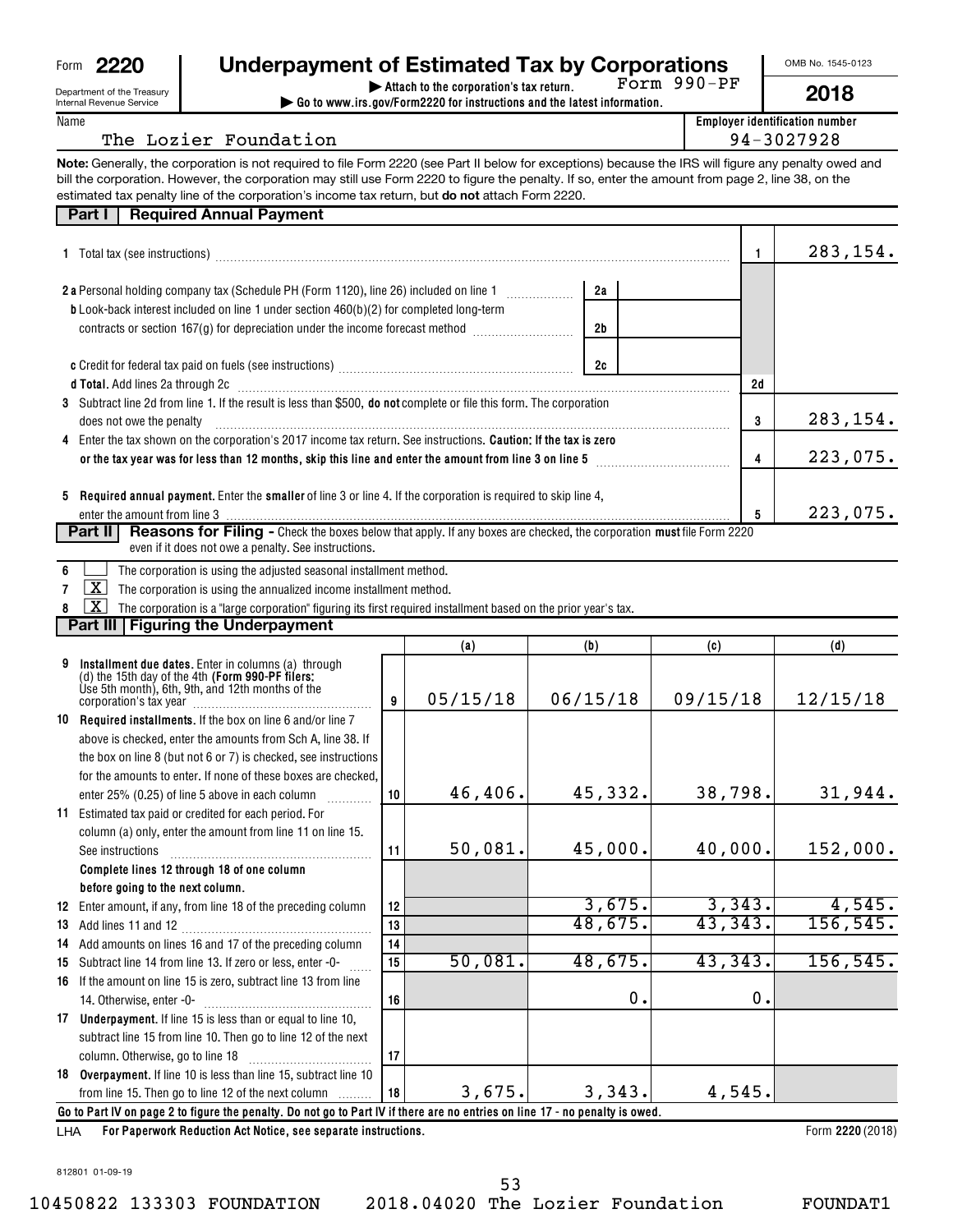## **Part IV Figuring the Penalty**

|                                                                                                                                                                                                                                                                                                                                    |                      | (a) | (b) | (c)       | (d) |
|------------------------------------------------------------------------------------------------------------------------------------------------------------------------------------------------------------------------------------------------------------------------------------------------------------------------------------|----------------------|-----|-----|-----------|-----|
| 19 Enter the date of payment or the 15th day of the 4th month<br>after the close of the tax year, whichever is earlier.<br>(C corporations with tax years ending June 30<br>and S corporations: Use 3rd month instead of 4th month.<br>Form 990-PF and Form 990-T filers; Use 5th month<br>instead of 4th month.) See instructions | 19                   |     |     |           |     |
| 20 Number of days from due date of installment on line 9 to the                                                                                                                                                                                                                                                                    |                      |     |     |           |     |
| date shown on line 19                                                                                                                                                                                                                                                                                                              | 20                   |     |     |           |     |
| 21 Number of days on line 20 after 4/15/2018 and before 7/1/2018                                                                                                                                                                                                                                                                   | 21                   |     |     |           |     |
| 22 Underpayment on line 17 x Number of days on line 21 x 5% (0.05) $\ldots$                                                                                                                                                                                                                                                        | $22$   \$            |     | \$  | \$        | \$  |
| 23 Number of days on line 20 after 06/30/2018 and before 10/1/2018                                                                                                                                                                                                                                                                 | 23                   |     |     |           |     |
| 24 Underpayment on line 17 x Number of days on line 23 x 5% (0.05)<br>365                                                                                                                                                                                                                                                          |                      |     | \$  | \$        | \$  |
| 25 Number of days on line 20 after 9/30/2018 and before 1/1/2019                                                                                                                                                                                                                                                                   | 25                   |     |     |           |     |
| 26 Underpayment on line 17 x Number of days on line 25 x 5% (0.05)<br>365                                                                                                                                                                                                                                                          | $26 \mid$ \$         |     | \$  | \$        | \$  |
| 27 Number of days on line 20 after 12/31/2018 and before 4/1/2019                                                                                                                                                                                                                                                                  | 27                   |     |     |           |     |
| 28 Underpayment on line 17 x Number of days on line 27 x 6% (0.06).<br>365                                                                                                                                                                                                                                                         | $28$   \$            |     | \$  | \$        | \$  |
| 29 Number of days on line 20 after 3/31/2019 and before 7/1/2019                                                                                                                                                                                                                                                                   | 29                   |     |     |           |     |
| 30 Underpayment on line 17 x Number of days on line 29 x $*$ %<br>365                                                                                                                                                                                                                                                              | $30$   \$            |     | \$  | \$        | \$  |
| 31 Number of days on line 20 after 6/30/2019 and before 10/1/2019                                                                                                                                                                                                                                                                  | 31                   |     |     |           |     |
| 32 Underpayment on line 17 x Number of days on line 31 x $*$ %<br>365                                                                                                                                                                                                                                                              | $32$   \$            |     | \$  | \$        | \$  |
| 33 Number of days on line 20 after $9/30/2019$ and before $1/1/2020$                                                                                                                                                                                                                                                               | 33                   |     |     |           |     |
| 34 Underpayment on line 17 x Number of days on line 33 x $*$ %<br>365                                                                                                                                                                                                                                                              | $34$ $\frac{8}{3}$   |     | \$  | \$        | \$  |
| 35 Number of days on line 20 after 12/31/2019 and before 3/16/2020                                                                                                                                                                                                                                                                 | 35                   |     |     |           |     |
| 36 Underpayment on line 17 x Number of days on line 35 x $*$ %<br>1, 1, 1, 1, 1, 1<br>366                                                                                                                                                                                                                                          | $36 \mid$ \$         |     | \$  | \$        | \$  |
| 37 Add lines 22, 24, 26, 28, 30, 32, 34, and 36                                                                                                                                                                                                                                                                                    | $37$ \ $\frac{6}{3}$ |     | \$  | \$        | \$  |
| 38 Penalty. Add columns (a) through (d) of line 37. Enter the total here and on Form 1120, line 34; or the comparable                                                                                                                                                                                                              |                      |     |     |           |     |
| line for other income tax returns                                                                                                                                                                                                                                                                                                  |                      |     |     | $38  $ \$ | 0.  |
| * Use the penalty interest rate for each calendar quarter, which the IRS will determine during the first month in the preceding quarter.                                                                                                                                                                                           |                      |     |     |           |     |

information on the Internet, access the IRS website at **www.irs.gov**. You can also call 1-800-829-4933 to get interest rate information. These rates are published quarterly in an IRS News Release and in a revenue ruling in the Internal Revenue Bulletin. To obtain this

**2220**  Form (2018)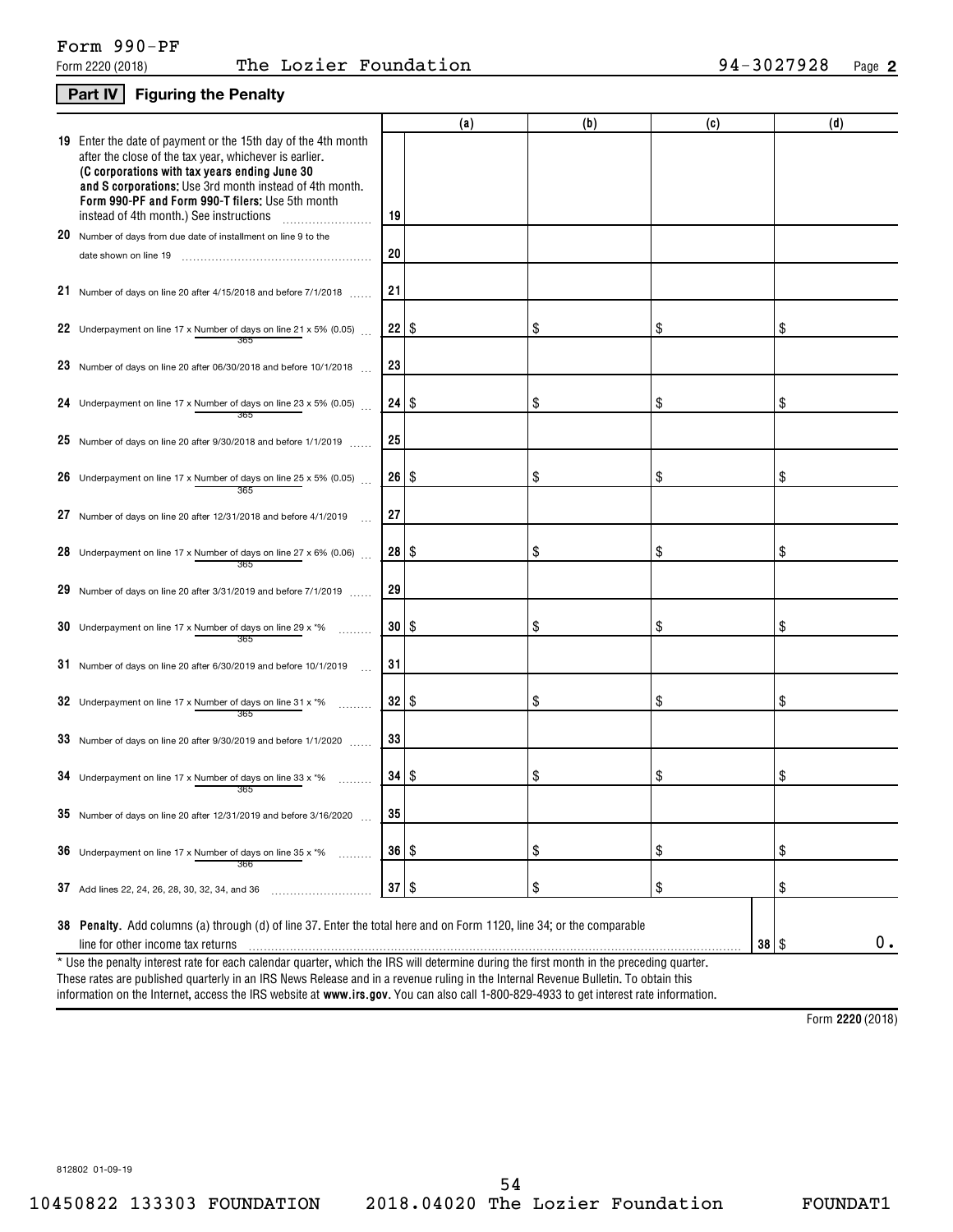## The Lozier Foundation and the set of the set of the set of the set of the set of the set of the set of the set of the set of the set of the set of the set of the set of the set of the set of the set of the set of the set o

#### Form 2220 (2018) Page Page Providence of the control of  $\bf{Form}$   $\bf{990-PF}$  Page Page Page Providence of the control of  $\bf{Form}$   $\bf{990-PF}$

## **Schedule A Adjusted Seasonal Installment Method and Annualized Income Installment Method**

See instructions.

**Form 1120S filers:**  *For lines 1, 2, 3, and 21 "taxable income" refers to excess net passive income or the amount on which tax is imposed under section 1374(a), whichever applies.*

#### **Part I Adjusted Seasonal Installment Method**

Caution: Use this method only if the base period percentage for any 6 consecutive months is at least 70%. See instructions.

|                                                                                |                         | (a)            | (b)            | (c)            | (d)              |
|--------------------------------------------------------------------------------|-------------------------|----------------|----------------|----------------|------------------|
| 1 Enter taxable income for the following periods.                              |                         | First 3 months | First 5 months | First 8 months | First 11 months  |
| a Tax year beginning in 2015                                                   | 1a                      |                |                |                |                  |
| <b>b</b> Tax year beginning in 2016                                            | 1 <sub>b</sub>          |                |                |                |                  |
|                                                                                |                         |                |                |                |                  |
| c Tax year beginning in 2017                                                   | 1c                      |                |                |                |                  |
| 2 Enter taxable income for each period for the tax year beginning in           |                         |                |                |                |                  |
| 2018. See the instructions for the treatment of extraordinary items            | $\overline{\mathbf{2}}$ |                |                |                |                  |
|                                                                                |                         | First 4 months | First 6 months | First 9 months | Entire year      |
| 3 Enter taxable income for the following periods.                              |                         |                |                |                |                  |
|                                                                                |                         |                |                |                |                  |
| a Tax year beginning in 2015                                                   | 3a                      |                |                |                |                  |
|                                                                                | 3b                      |                |                |                |                  |
| <b>b</b> Tax year beginning in 2016                                            |                         |                |                |                |                  |
| c Tax year beginning in 2017                                                   | 3c                      |                |                |                |                  |
| 4 Divide the amount in each column on line 1a by the                           |                         |                |                |                |                  |
| amount in column (d) on line 3a                                                | 4                       |                |                |                |                  |
| 5 Divide the amount in each column on line 1b by the                           |                         |                |                |                |                  |
| amount in column (d) on line 3b                                                | 5                       |                |                |                |                  |
| 6 Divide the amount in each column on line 1c by the                           |                         |                |                |                |                  |
| amount in column (d) on line 3c [11] [11] [11] amount in column (d) on line 3c | 6                       |                |                |                |                  |
|                                                                                |                         |                |                |                |                  |
|                                                                                | 7                       |                |                |                |                  |
|                                                                                |                         |                |                |                |                  |
|                                                                                | 8                       |                |                |                |                  |
|                                                                                | 9a                      |                |                |                |                  |
|                                                                                | 9 <sub>b</sub>          |                |                |                |                  |
| c Add lines 9a and 9b                                                          | 9c                      |                |                |                |                  |
| 10 Figure the tax on the amt on In 9c using the instr for Form                 |                         |                |                |                |                  |
| 1120, Sch J, line 2, or comparable line of corp's return                       | 10                      |                |                |                |                  |
| 11a Divide the amount in columns (a) through (c) on line 3a                    |                         |                |                |                |                  |
| by the amount in column (d) on line 3a                                         | 11a                     |                |                |                |                  |
| <b>b</b> Divide the amount in columns (a) through (c) on line 3b               |                         |                |                |                |                  |
| by the amount in column (d) on line 3b                                         | 11 <sub>b</sub>         |                |                |                |                  |
| c Divide the amount in columns (a) through (c) on line 3c                      |                         |                |                |                |                  |
|                                                                                | 11c<br>12               |                |                |                |                  |
|                                                                                | 13                      |                |                |                |                  |
| 14 Multiply the amount in columns (a) through (c) of line 10                   |                         |                |                |                |                  |
| by columns (a) through (c) of line 13. In column (d), enter                    |                         |                |                |                |                  |
|                                                                                | 14                      |                |                |                |                  |
| 15 Enter any alternative minimum tax for each payment                          |                         |                |                |                |                  |
|                                                                                | 15                      |                |                |                |                  |
|                                                                                |                         |                |                |                |                  |
| 16 Enter any other taxes for each payment period. See instr.                   | 16                      |                |                |                |                  |
|                                                                                | 17                      |                |                |                |                  |
| 18 For each period, enter the same type of credits as allowed                  |                         |                |                |                |                  |
| on Form 2220, lines 1 and 2c. See instructions                                 | 18                      |                |                |                |                  |
| 19 Total tax after credits. Subtract line 18 from line 17. If                  |                         |                |                |                |                  |
|                                                                                | 19                      |                |                |                |                  |
| 812821 01-09-19                                                                |                         |                |                |                | Form 2220 (2018) |

10450822 133303 FOUNDATION 2018.04020 The Lozier Foundation FOUNDAT1

55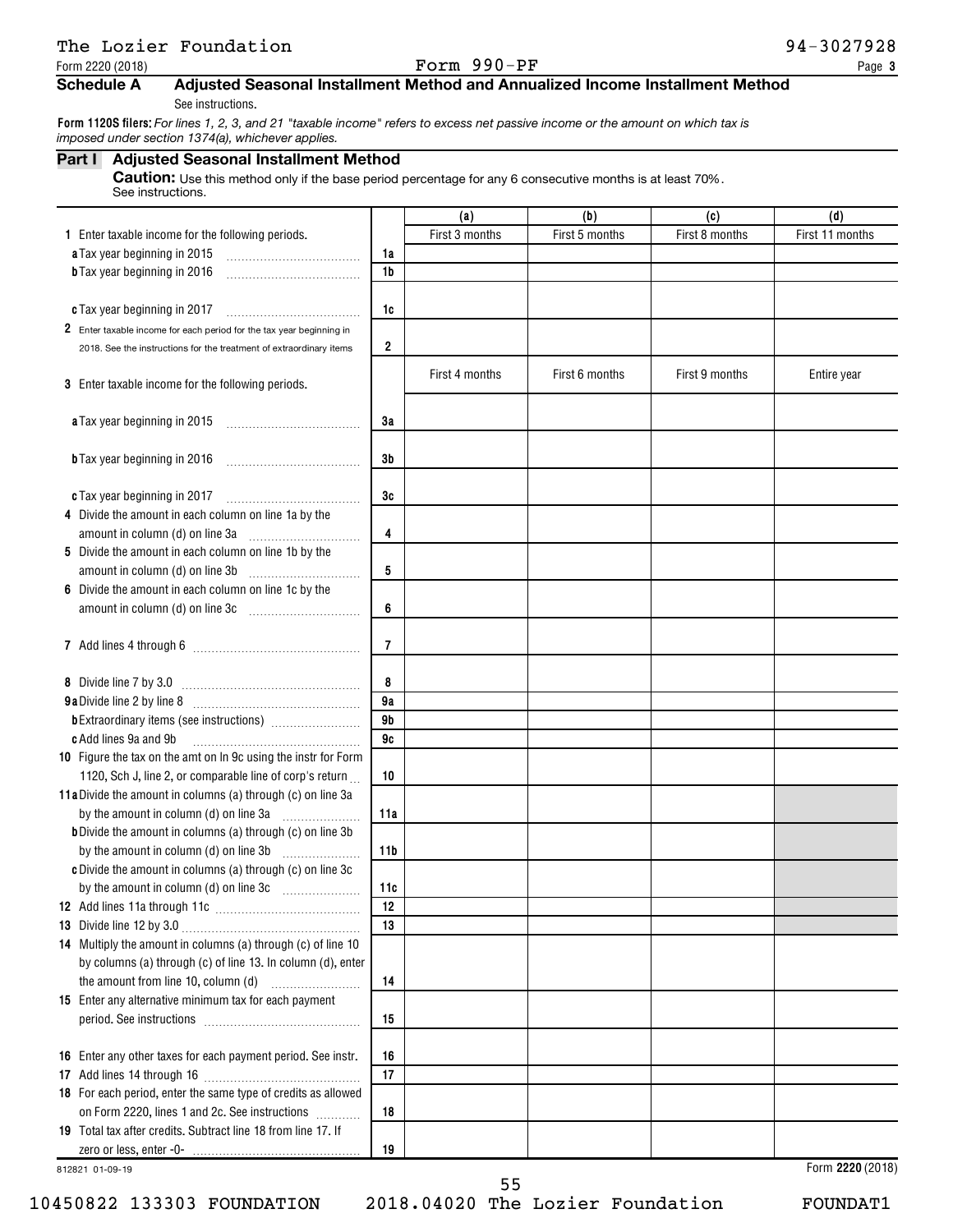## The Lozier Foundation and the set of the set of the set of the set of the set of the set of the set of the set of the set of the set of the set of the set of the set of the set of the set of the set of the set of the set o

# **Part II Annualized Income Installment Method** \*\*

|                                                                |                 | (a)                                                           | (b)                                           | (c)         | (d)         |
|----------------------------------------------------------------|-----------------|---------------------------------------------------------------|-----------------------------------------------|-------------|-------------|
|                                                                |                 | 2<br>First                                                    | 4<br>First                                    | 7<br>First  | 10<br>First |
| 20 Annualization periods (see instructions)                    | 20              | months                                                        | months                                        | months      | months      |
| 21 Enter taxable income for each annualization period. See     |                 |                                                               |                                               |             |             |
| instructions for the treatment of extraordinary items          | 21              |                                                               | 3,093,703. 6,115,844. 10,152,798. 13,540,002. |             |             |
|                                                                |                 |                                                               |                                               |             |             |
| 22 Annualization amounts (see instructions)                    | 22              | 6.000000                                                      | 3.000000                                      | 1.714290    | 1.200000    |
|                                                                |                 |                                                               |                                               |             |             |
| 23a Annualized taxable income. Multiply line 21 by line 22     |                 | 23a $18, 562, 218.18, 347, 532.17, 404, 840.16, 248, 002.$    |                                               |             |             |
|                                                                | 23 <sub>b</sub> |                                                               |                                               |             |             |
| c Add lines 23a and 23b                                        |                 | $23c$ 18, 562, 218. 18, 347, 532. 17, 404, 840. 16, 248, 002. |                                               |             |             |
| 24 Figure the tax on the amount on line 23c using the          |                 |                                                               |                                               |             |             |
| instructions for Form 1120, Schedule J, line 2,                |                 |                                                               |                                               |             |             |
| or comparable line of corporation's return                     | 24              | 185,622.                                                      | 183,475.                                      | 174,048.    | 162,480.    |
| 25 Enter any alternative minimum tax for each payment          |                 |                                                               |                                               |             |             |
|                                                                | 25              |                                                               |                                               |             |             |
|                                                                |                 |                                                               |                                               |             |             |
| 26 Enter any other taxes for each payment period. See instr.   | 26              |                                                               |                                               |             |             |
|                                                                | 27              | 185,622.                                                      | 183,475.                                      | 174,048.    | 162,480.    |
| 27 Total tax. Add lines 24 through 26                          |                 |                                                               |                                               |             |             |
| 28 For each period, enter the same type of credits as allowed  | 28              |                                                               |                                               |             |             |
| on Form 2220, lines 1 and 2c. See instructions                 |                 |                                                               |                                               |             |             |
| 29 Total tax after credits. Subtract line 28 from line 27. If  | 29              | 185,622.                                                      | 183,475.                                      | 174,048.    | 162,480.    |
|                                                                |                 |                                                               |                                               |             |             |
| <b>30</b> Applicable percentage                                | 30              | 25%                                                           | 50%                                           | 75%         | 100%        |
|                                                                |                 |                                                               |                                               |             |             |
|                                                                | 31              | 46,406.                                                       | 91,738.                                       | 130,536.    | 162,480.    |
|                                                                |                 |                                                               |                                               |             |             |
| Part III Required Installments                                 |                 |                                                               |                                               |             |             |
| Note: Complete lines 32 through 38 of one column               |                 | 1st                                                           | 2nd                                           | 3rd         | 4th         |
| before completing the next column.                             |                 | installment                                                   | installment                                   | installment | installment |
| 32 If only Part I or Part II is completed, enter the amount in |                 |                                                               |                                               |             |             |
| each column from line 19 or line 31. If both parts are         |                 |                                                               |                                               |             |             |
| completed, enter the smaller of the amounts in each            |                 |                                                               |                                               |             |             |
| column from line 19 or line 31                                 | 32              | 46,406.                                                       | 91,738.                                       | 130,536.    | 162,480.    |
| 33 Add the amounts in all preceding columns of line 38.        |                 |                                                               |                                               |             |             |
| See instructions                                               | 33              |                                                               | 46,406.                                       | 91,738.     | 130,536.    |
| 34 Adjusted seasonal or annualized income installments.        |                 |                                                               |                                               |             |             |
| Subtract line 33 from line 32. If zero or less, enter -0-      | 34              | 46,406.                                                       | 45,332.                                       | 38,798.     | 31,944.     |
| 35 Enter 25% (0.25) of line 5 on page 1 of Form 2220 in        |                 |                                                               |                                               |             |             |
| each column. Note: "Large corporations," see the               |                 |                                                               |                                               |             |             |
| instructions for line 10 for the amounts to enter              | 35              | 55,769.                                                       | 85,808.                                       | 70,789.     | 70,788.     |
| 36 Subtract line 38 of the preceding column from line 37 of    |                 |                                                               |                                               |             |             |
| the preceding column                                           | 36              |                                                               | 9,363.                                        | 49,839.     | 81,830.     |

**38** line 37 here and on page 1 of Form 2220, line 10. See instructions 46,406. 45,332. 38,798. 31,944.

**37**

**2220**  Form (2018)

\*\* Annualized Income Installment Method Using Option 1

812822 01-09-19

55,769. 95,171. 120,628. 152,618.

10450822 133303 FOUNDATION 2018.04020 The Lozier Foundation FOUNDAT1

**37** Add lines 35 and 36 ~~~~~~~~~~~~~~~ **38** Required installments. Enter the smaller of line 34 or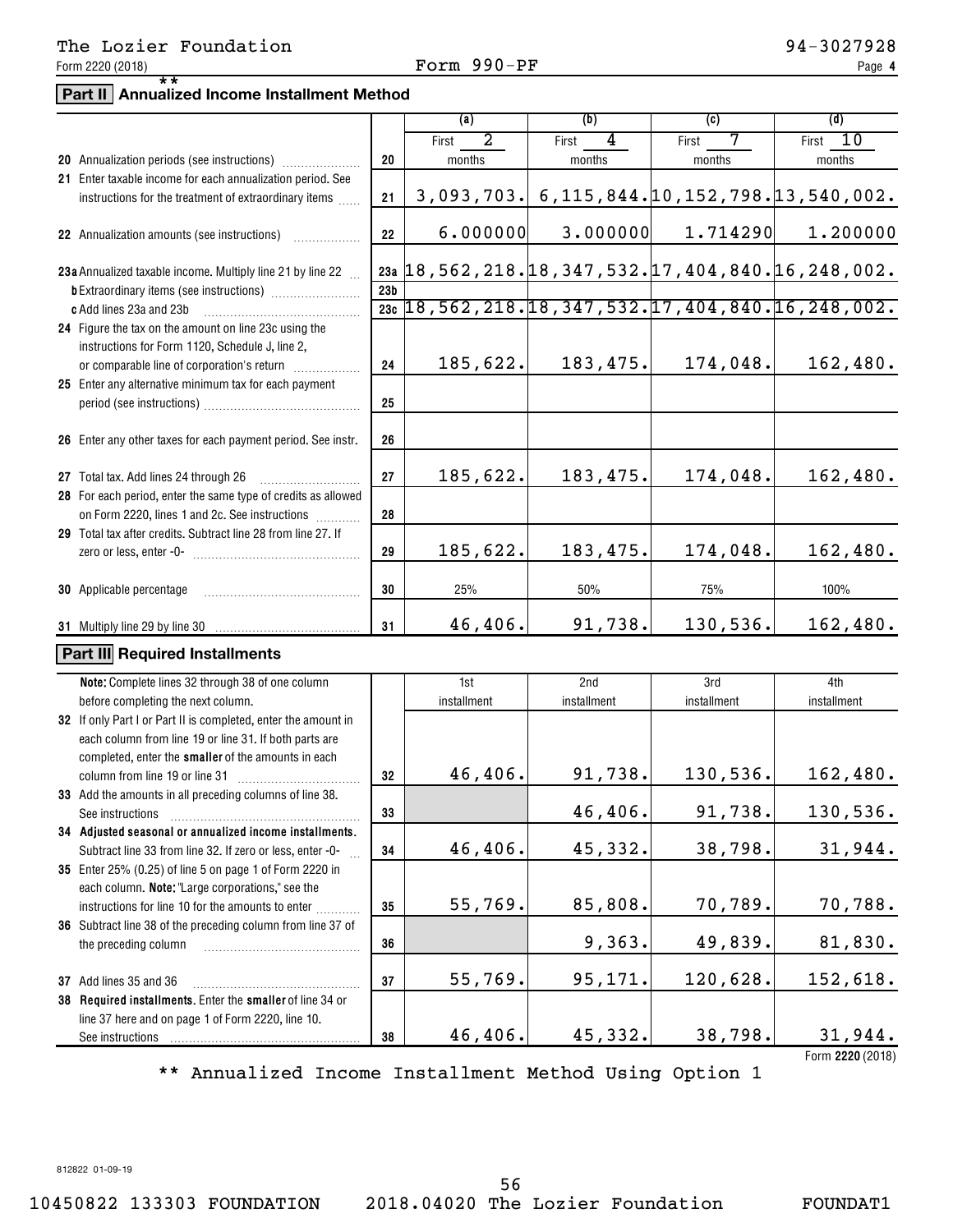| Source                  | (a)<br>Revenue<br>Per Books | (b)<br>Net Investment<br>Income | $\vert c \rangle$<br>Adjusted<br>Net Income |
|-------------------------|-----------------------------|---------------------------------|---------------------------------------------|
| AMERICAN NATIONAL       | 197,212.                    | 197,212.                        |                                             |
| MELLON CASH             | 97,473.                     | 97,473.                         |                                             |
| MELLON EMERGING MARKET  | 1,186.                      | 3.                              |                                             |
| MELLON INTERNATIONAL    | 13,391.                     | 13,391.                         |                                             |
| MELLON LONDON           | 10, 256.                    | 10, 256.                        |                                             |
| MELLON LOOMIS MS        | 49,762.                     | 49,762.                         |                                             |
| MELLON PARAMETRIC       | 6,951.                      | 6,951.                          |                                             |
| MELLON PICM MUNI        | 39,629.                     | 39,629.                         |                                             |
| MELLON PIMCO            | 2,575.                      | 2,575.                          |                                             |
| MELLON STOCK            | 1,113.                      | 1,113.                          |                                             |
| WEALTHFRONT             | 4.                          | 4.                              |                                             |
| Total to Part I, line 3 | 419,552.                    | 418,369.                        |                                             |
|                         |                             |                                 |                                             |

}}}}}}}}}}}}}}}}}}}}}}}}}}}}}}}}}}}}}}}}}}}}}}}}}}}}}}}}}}}}}}}}}}}}}}}}}}}}}}

~~~~~~~~~~~~~~~~~~~~~~~~~~~~~~~~~~~~~~~~~~~~~~~~~~~~~~~~~~~~~~~~~~~~~~~~~~~~~~ Form 990-PF Interest on Savings and Temporary Cash Investments Statement 1 }}}}}}}}}}}}}}}}}}}}}}}}}}}}}}}}}}}}}}}}}}}}}}}}}}}}}}}}}}}}}}}}}}}}}}}}}}}}}}

}}}}}}}}}}}}}}}}}}}}} }}}}}}}}}}

Form 990-PF **Dividends and Interest from Securities** Statement 2

~~~~~~~~~~~~~~~~~~~~~~~~~~~~~~~~~~~~~~~~~~~~~~~~~~~~~~~~~~~~~~~~~~~~~~~~~~~~~~

| Source                 | Gross<br>Amount | Capital<br>Gains | (a)<br>Revenue | (b)<br>Net Invest-<br>Dividends Per Books ment Income Net Income | (c)<br>Adjusted |  |
|------------------------|-----------------|------------------|----------------|------------------------------------------------------------------|-----------------|--|
| AMERITRADE SIGFIG      |                 |                  |                |                                                                  |                 |  |
| DIV                    | 3,130.          | 0.               | 3,130.         | 3,130.                                                           |                 |  |
| AMORTIZATION/ACCRE     |                 |                  |                |                                                                  |                 |  |
| <b>ION</b>             | $-29,102.$      | 0.               | $-29,102$ .    | $-29,102.$                                                       |                 |  |
| FIRST NATIONAL         |                 |                  |                |                                                                  |                 |  |
| BANK NOTE              | 210,000.        | 0.               |                | $210,000.$ 210,000.                                              |                 |  |
| MELLON CASH DIV        | 65,234.         | $0$ .            | 65,234.        | 65,234.                                                          |                 |  |
| <b>MELLON EMERGING</b> |                 |                  |                |                                                                  |                 |  |
| MARKETS DIV            | 519,627.        | $0$ .            | 519,627.       | 519,627.                                                         |                 |  |
| MELLON EMERGING        |                 |                  |                |                                                                  |                 |  |
| MARKETS LTCG DIST      | 475,507.        | $475,507$ .      | 0.             | 0.                                                               |                 |  |
| <b>MELLON</b>          |                 |                  |                |                                                                  |                 |  |
| INTERNATIONAL DIV      | 420,618.        | 0.               | 420,618.       | 420,618.                                                         |                 |  |
| <b>MELLON LONDON</b>   | 222,754.        | 0.               | 222,754.       | 222,754.                                                         |                 |  |
| <b>MELLON LONDON</b>   |                 |                  |                |                                                                  |                 |  |
| ALEXANDER DIV          | 4,768.          | 0.               | 4,768.         | 4,768.                                                           |                 |  |
| MELLON LONDON LTCG     |                 |                  |                |                                                                  |                 |  |
| <b>DIST</b>            | 8,432.          | 8,432.           | 0.             | 0.                                                               |                 |  |
| MELLON LOOMIS MS       |                 |                  |                |                                                                  |                 |  |
| ADJ PURCH INT          | $-14, 186.$     | $0$ .            | $-14, 186$ .   | $-14, 186.$                                                      |                 |  |
| MELLON LOOMIS MS       |                 |                  |                |                                                                  |                 |  |
| DIV                    | 37,025.         | 0.               |                | $37,025.$ $37,025.$                                              |                 |  |
| MELLON LOOMIS MS       |                 |                  |                |                                                                  |                 |  |
| INT                    | 1,969,676.      |                  |                | 0. 1,969,676. 1,969,676.                                         |                 |  |

10450822 133303 FOUNDATION 2018.04020 The Lozier Foundation FOUNDAT1

Statement(s) 1, 2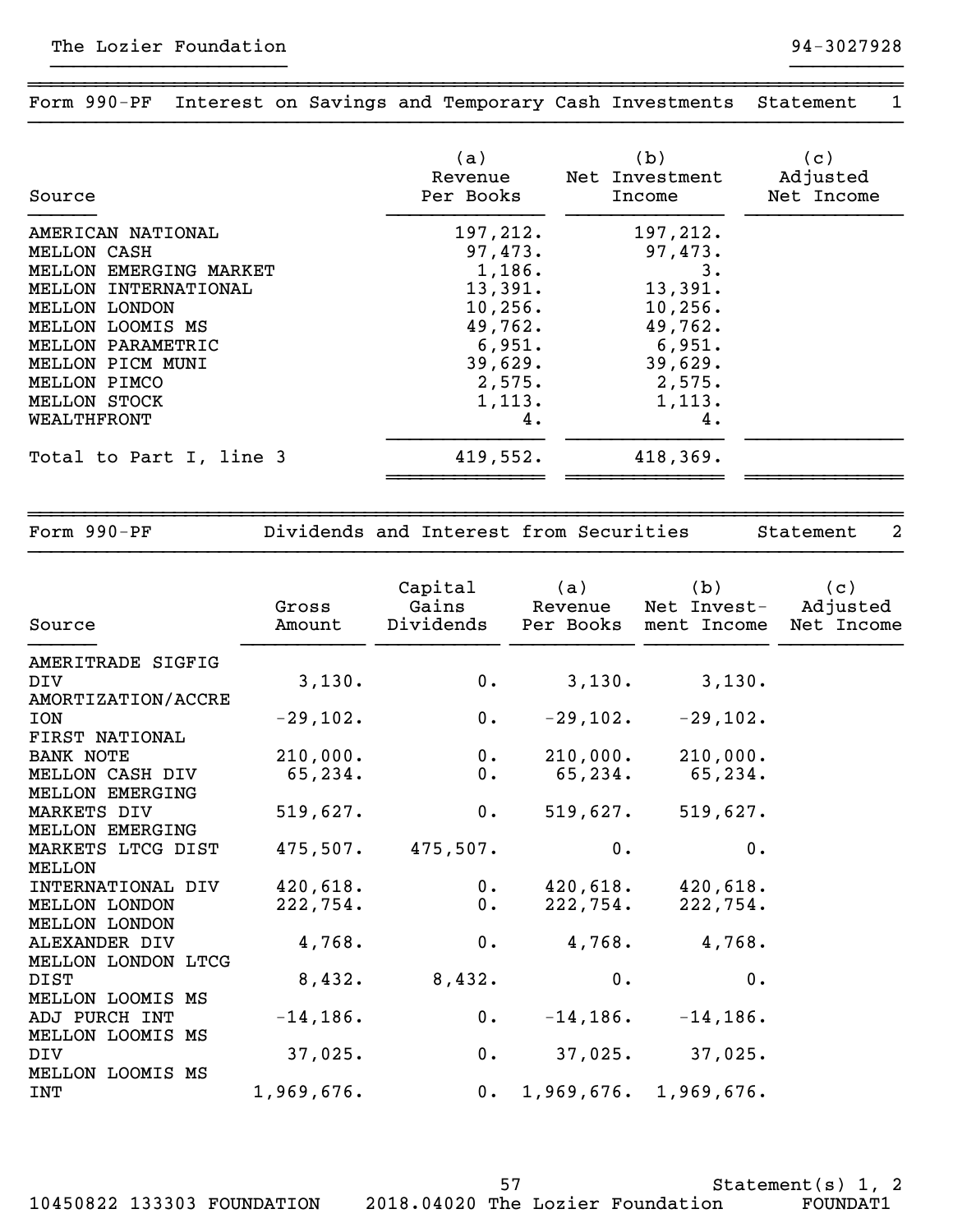| MELLON LOOMIS MS               |              |                       |                                       |                         |  |
|--------------------------------|--------------|-----------------------|---------------------------------------|-------------------------|--|
| INT ADJ                        | $-1,047$ .   |                       | 0. $-1,047$ . $-1,047$ .              |                         |  |
| MELLON LOOMIS MS               |              |                       |                                       |                         |  |
| LTCG DIST                      | 1,415.       | 1,415.                | 0.                                    | 0.                      |  |
| MELLON LOOMIS OID              | 22,955.      | 0.                    |                                       | $22,955.$ 22,955.       |  |
| MELLON PARA DIV                | 4,037,844.   |                       | 0.4,037,844.4,037,844.                |                         |  |
| MELLON PARA DIV                |              |                       |                                       |                         |  |
| ADJ F/T                        | 94,970.      | 0.                    |                                       | $94,970.$ 94,970.       |  |
| MELLON PARA DIV                |              |                       |                                       |                         |  |
| ADJ RECLAIM TAX                |              |                       |                                       |                         |  |
| <b>REFUNDS</b>                 | $-10,533.$   | 0.                    |                                       | $-10,533. -10,533.$     |  |
| MELLON PARA DIV FX             |              |                       |                                       |                         |  |
| ADJ                            | $-56.$       | 0.                    | $-56.$                                | $-56.$                  |  |
| MELLON PARA DIV                |              |                       |                                       |                         |  |
| INCOME RECLASS TO              |              |                       |                                       |                         |  |
| <b>ROC</b>                     | $-1,128.$    | 0.                    |                                       | $-1,128.$ $-1,128.$     |  |
| MELLON PARA INT                | 22.          | $0$ .                 | 22.                                   | 22.                     |  |
| MELLON PARA LTCG               |              |                       |                                       |                         |  |
| <b>DIST</b>                    |              | $11,026$ . $11,026$ . | 0.                                    | 0.                      |  |
| MELLON PICM MUNI               |              |                       |                                       |                         |  |
| ADDT TXBL INT                  |              |                       |                                       |                         |  |
| <b>RECEIVED</b>                | 15,048.      | 0.                    | $15,048.$ $15,048.$                   |                         |  |
| MELLON PICM MUNI               |              | 0.                    |                                       | 0.                      |  |
| ADDTL T/E INT RCVD             | 1,127.       |                       | 1,127.                                |                         |  |
| MELLON PICM MUNI<br><b>DIV</b> | 1, 209, 380. |                       | 0. 1, 209, 380. 1, 209, 380.          |                         |  |
| MELLON PICM MUNI               |              |                       |                                       |                         |  |
| GE ADDTL CASH RCVD             | 2.           | 0.                    | 2.                                    | 2.                      |  |
| MELLON PICM MUNI               |              |                       |                                       |                         |  |
| OID                            | 26,914.      | 0.                    |                                       | $26,914.$ $26,914.$     |  |
| MELLON PICM MUNI               |              |                       |                                       |                         |  |
| PURCH INT                      | $-62,702.$   | 0.                    |                                       | $-62, 702.$ $-62, 702.$ |  |
| MELLON PICM MUNI               |              |                       |                                       |                         |  |
| $T/E$ INT                      | 117,548.     | 0.                    | 117,548.                              | 0.                      |  |
| MELLON PICM MUNI               |              |                       |                                       |                         |  |
| T/E INT ADJ                    | $-14,527.$   | 0.                    | $-14,527.$                            | 0.                      |  |
| MELLON PICM MUNI               |              |                       |                                       |                         |  |
| T/E OID                        | 4,706.       |                       | 0. 4,706.                             | 0.                      |  |
| MELLON PICM MUNI               |              |                       |                                       |                         |  |
| <b>TAXABLE INT</b>             | 3,029,232.   | 0.                    | 3,029,232.                            | 3,029,232.              |  |
| MELLON PICM MUNI               |              |                       |                                       |                         |  |
| US TREAS                       | 59,037.      | $0$ .                 | 59,037.                               | 59,037.                 |  |
| MELLON PIMCO DIV               | 1, 193, 800. | $0$ .                 | 1,193,800.                            | 1,193,800.              |  |
| TS CONTRARIAN                  |              |                       |                                       |                         |  |
| <b>BANCSHARE</b>               | 277,500.     | $0$ .                 | 277,500.                              | 277,500.                |  |
| WEALTHFRONT                    | 3,828.       | $0$ .                 | 3,828.                                | 3,828.                  |  |
|                                |              |                       |                                       |                         |  |
| To Part I, line 4              | 13,909,844.  |                       | 496, 380. 13, 413, 464. 13, 304, 610. |                         |  |
|                                |              |                       |                                       |                         |  |

10450822 133303 FOUNDATION 2018.04020 The Lozier Foundation FOUNDAT1

58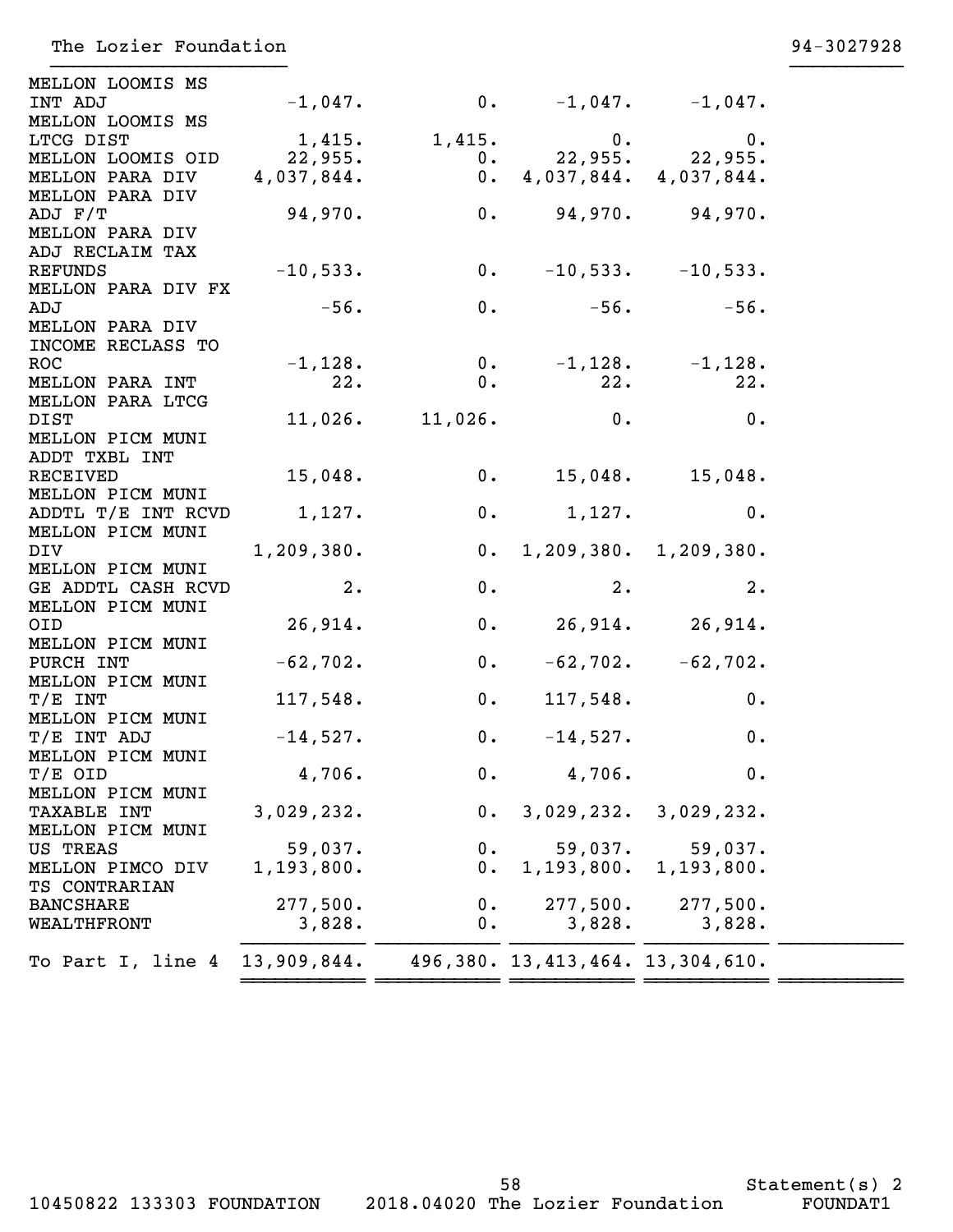| Form 990-PF                                                                                                                                                                                                                                                                                                                                                                                                                                        | Other Income                                      |                                                                                                                                    |                                                                                                                   | 3<br>Statement                          |
|----------------------------------------------------------------------------------------------------------------------------------------------------------------------------------------------------------------------------------------------------------------------------------------------------------------------------------------------------------------------------------------------------------------------------------------------------|---------------------------------------------------|------------------------------------------------------------------------------------------------------------------------------------|-------------------------------------------------------------------------------------------------------------------|-----------------------------------------|
| Description                                                                                                                                                                                                                                                                                                                                                                                                                                        |                                                   | (a)<br>Revenue<br>Per Books                                                                                                        | (b)<br>Net Invest-<br>ment Income                                                                                 | (c)<br>Adjusted<br>Net Income           |
| FEDERAL TAX REFUND<br>MELLON CASH SEC LIT<br>OTHER INCOME MELLON LOOMIS SEC LIT<br>OTHER INCOME MELLON LOOMIS MS<br>OTHER INCOME LOOMIS MS BANKRUPTCY<br><b>DIST</b><br>OTHER INCOME LOOMIS MS CONSENT FEE<br><b>REVERSED</b><br>OTHER INCOME MELLON PARA<br>OTHER INCOME MELLON PICM MUNI<br>RECLAIM TAX REFUND MELLON PARA<br>FUTURE FORWARD K-1 NET RRE<br>MELLON PARA SEC LIT<br>MELLON STOCK SEC LIT<br>Total to Form 990-PF, Part I, line 11 |                                                   | 50,081.<br>3,001.<br>1,798.<br>23,691.<br>3,985.<br>$-55.$<br>47.<br>75.<br>10,533.<br>$-5,483.$<br>4,374.<br>192,828.<br>284,875. | 0.<br>3,001.<br>1,798.<br>23,691.<br>3,985.<br>$-55.$<br>47.<br>75.<br>0.<br>0.<br>4,374.<br>192,828.<br>229,744. |                                         |
| Form 990-PF                                                                                                                                                                                                                                                                                                                                                                                                                                        | Accounting Fees                                   |                                                                                                                                    |                                                                                                                   | Statement<br>4                          |
| Description<br><b>ACCOUNTING FEES</b>                                                                                                                                                                                                                                                                                                                                                                                                              | (a)<br>Expenses<br>Per Books<br>3,000.            | (b)<br>Net Invest-<br>ment Income<br>1,500.                                                                                        | (c)<br>Adjusted<br>Net Income                                                                                     | (d)<br>Charitable<br>Purposes<br>1,500. |
| To Form 990-PF, Pg 1, 1n 16b                                                                                                                                                                                                                                                                                                                                                                                                                       | 3,000.                                            | 1,500.                                                                                                                             |                                                                                                                   | 1,500.                                  |
| Form 990-PF                                                                                                                                                                                                                                                                                                                                                                                                                                        | Other Professional Fees                           |                                                                                                                                    |                                                                                                                   | Statement<br>5                          |
| Description                                                                                                                                                                                                                                                                                                                                                                                                                                        | (a)<br>Expenses<br>Per Books                      | (b)<br>Net Invest-<br>ment Income                                                                                                  | (c)<br>Adjusted<br>Net Income                                                                                     | (d)<br>Charitable<br>Purposes           |
| SCHOLARSHIP AMERICA<br>MANAGEMENT FEES<br>CONSULTING FEES PROGRAM<br><b>RELATED</b><br><b>CUSTODY FEES</b><br>MANAGEMENT FEES<br>MISC EXP                                                                                                                                                                                                                                                                                                          | 8,330.<br>61, 285.<br>89,349.<br>832,124.<br>159. | 0.<br>0.<br>88,901.<br>828,658.<br>0.                                                                                              |                                                                                                                   | 8,330.<br>61, 285.<br>0.<br>0.<br>0.    |
| To Form 990-PF, Pg 1, 1n 16c                                                                                                                                                                                                                                                                                                                                                                                                                       | 991,247.                                          | 917,559.                                                                                                                           |                                                                                                                   | 69,615.                                 |

Statement(s) 3, 4, 5 10450822 133303 FOUNDATION 2018.04020 The Lozier Foundation FOUNDAT1 59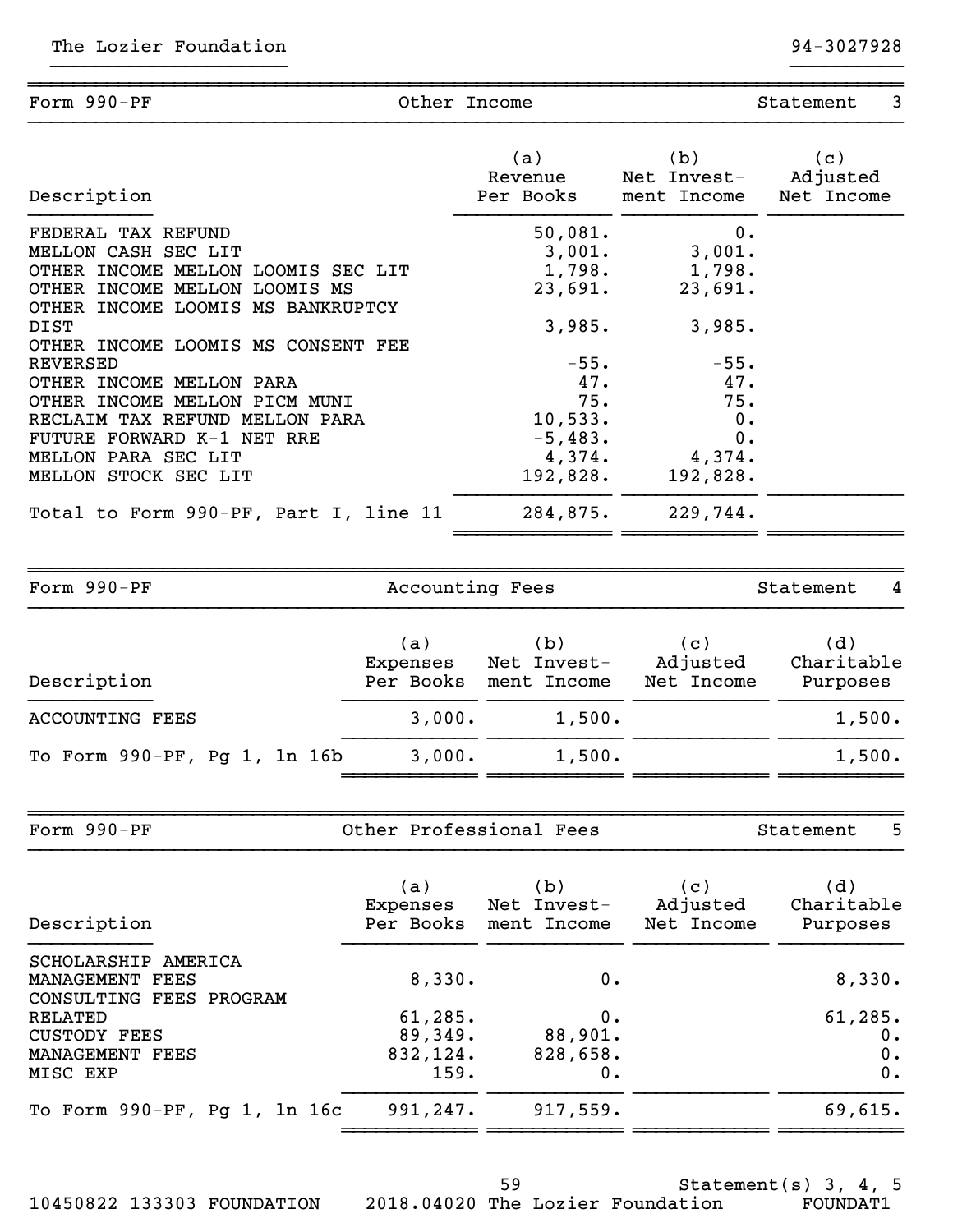| Form 990-PF                 | Taxes     |             |            | 6<br>Statement |  |  |
|-----------------------------|-----------|-------------|------------|----------------|--|--|
| Description                 | (a)       | (b)         | (c)        | (d)            |  |  |
|                             | Expenses  | Net Invest- | Adjusted   | Charitable     |  |  |
|                             | Per Books | ment Income | Net Income | Purposes       |  |  |
| ESTIMATED TAXES             | 347,081.  | 0.          |            | $0$ .          |  |  |
| FOREIGN TAXES PAID          | 196, 346. | 196,346.    |            | 0.             |  |  |
| RECLAIM TAXES PAID          | 95,594.   | 0.          |            | 0.             |  |  |
| To Form 990-PF, Pg 1, 1n 18 | 639,021.  | 196, 346.   |            | $0$ .          |  |  |

| Form 990-PF                   | Other Expenses               |                                   |                               | -7<br>Statement               |  |  |
|-------------------------------|------------------------------|-----------------------------------|-------------------------------|-------------------------------|--|--|
| Description                   | (a)<br>Expenses<br>Per Books | (b)<br>Net Invest-<br>ment Income | (c)<br>Adjusted<br>Net Income | (d)<br>Charitable<br>Purposes |  |  |
| MELLON PICM<br>INVESTMENT EXP |                              |                                   |                               |                               |  |  |
| MUNI WHFIT                    | 439.                         | 439.                              |                               | 0.                            |  |  |
| ADR FEES - MELLON PARA        | 318.                         | 318.                              |                               | 0.                            |  |  |
| MEMBERSHIPS                   | 1,000.                       | $0$ .                             |                               | 1,000.                        |  |  |
| <b>SOFTWARE</b>               | 12,909.                      | 0.                                |                               | 12,909.                       |  |  |
| <b>FILING FEE</b>             | 185.                         | 0.                                |                               | $0$ .                         |  |  |
| PROXY FEES MELLON PARA        | 1,049.                       | 1,049.                            |                               | 0.                            |  |  |
| SECURITY LIT FILING FEES      | 87.                          | 87.                               |                               | 0.                            |  |  |
| To Form 990-PF, Pg 1, 1n 23   | 15,987.                      | 1,893.                            |                               | 13,909.                       |  |  |
|                               |                              |                                   |                               |                               |  |  |

| Form $990-PF$ | Other Decreases in Net Assets or Fund Balances |  |  |  | Statement |  |
|---------------|------------------------------------------------|--|--|--|-----------|--|
|               |                                                |  |  |  |           |  |

| Description                             | Amount      |
|-----------------------------------------|-------------|
| UNRECOGNIZED GAIN ON SECURITIES DONATED | 11,029,614. |
| Total to Form 990-PF, Part III, line 5  | 11,029,614. |
|                                         |             |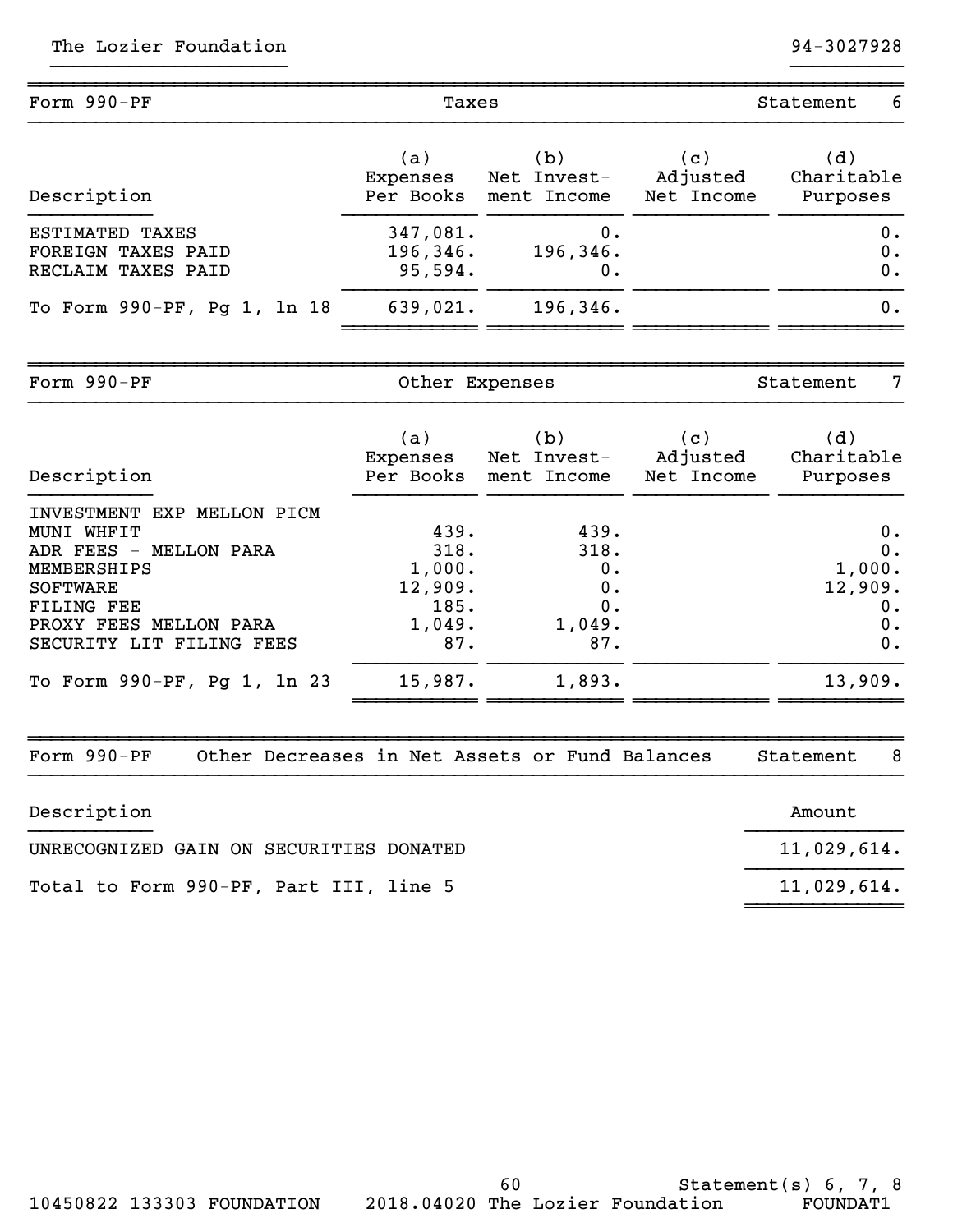| Form 990-PF<br>U.S. and State/City Government Obligations  |      |                      |                        | Statement<br>9         |
|------------------------------------------------------------|------|----------------------|------------------------|------------------------|
| Description                                                | U.S. | Other<br>Gov't Gov't | Book Value             | Fair Market<br>Value   |
| US Governement Obligations<br>State Government Obligations | x    | x                    | 84,010.<br>52,728,241. | 85,841.<br>52,379,560. |
| Total U.S. Government Obligations                          |      |                      | 84,010.                | 85,841.                |
| Total State and Municipal Government Obligations           |      |                      | 52,728,241.            | 52,379,560.            |
| Total to Form 990-PF, Part II, line 10a                    |      |                      | 52,812,251.            | 52,465,401.            |
|                                                            |      |                      |                        |                        |

Form 990-PF Corporate Stock Stock Statement 10 }}}}}}}}}}}}}}}}}}}}}}}}}}}}}}}}}}}}}}}}}}}}}}}}}}}}}}}}}}}}}}}}}}}}}}}}}}}}}}

~~~~~~~~~~~~~~~~~~~~~~~~~~~~~~~~~~~~~~~~~~~~~~~~~~~~~~~~~~~~~~~~~~~~~~~~~~~~~~

| Description                          | Book Value | Fair Market<br>Value |
|--------------------------------------|------------|----------------------|
| 3m Cocom                             | 840,890.   | 1,690,661.           |
| Abbott Laboratories                  | 687,583.   | 1,676,031.           |
| Accenture Plc                        | 1,095,105. | 1,352,709.           |
| Aeon Delight Co Ltdjpy50             | 72,102.    | 83,854.              |
| Aflac Inc Com                        | 359,087.   | 660,438.             |
| Agl Energy Ltd                       | 64,493.    | 51,542.              |
| Air Prods & Chems Inc Com            | 322,709.   | 582,902.             |
| Albemarle Corp                       | 122,419.   | 119,459.             |
| Alliante Energy Corp                 | 31,932.    | 33,623.              |
| Altria Group Inccom                  | 905,650.   | 1,415,725.           |
| Amcam Plc                            | 30,782.    | 23,877.              |
| American Equity Invt Lifehldg        | 75,334.    | 112, 123.            |
| Ameriprise Financial Inc             | 116,944.   | 129,314.             |
| Amerisourcebergan                    | 221,900.   | 155,645.             |
| Amtrust Financial Services Inc       | 469,800.   | 375,440.             |
| Analog Devices Inc Com               | 359,990.   | 534,206.             |
| Andersons Inc Com                    | 25, 344.   | 22, 208.             |
| Apergy Corp                          | 36,643.    | 41,080.              |
| Aqua Amer Inccom                     | 114,510.   | 157,069.             |
| Archer Daniels Midland Co Com        | 266, 247.  | 358,687.             |
| Argo Group Us Inc                    | 493,000.   | 498,800.             |
| Armstrong World Industries           | 609, 241.  | 797,477.             |
| Asahi Group Holdings Ltd             | 189, 103.  | 287,933.             |
| Associated British Foods Ord5 15/22p | 97,057.    | 141,608.             |
| Ashtead Group Plc                    | 95,424.    | 143,815.             |
| Assurant Inc                         | 72,393.    | 77,813.              |
| At&t Inc                             | 4,527,640. | 4,149,802.           |
| Atco Ltd Cl 1 Non-Vtg                | 66,815.    | 78,617.              |
| Atmost Energy Corp                   | 147,813.   | 164,114.             |
| Austbrokers Holdings Inc             | 64,637.    | 79,999.              |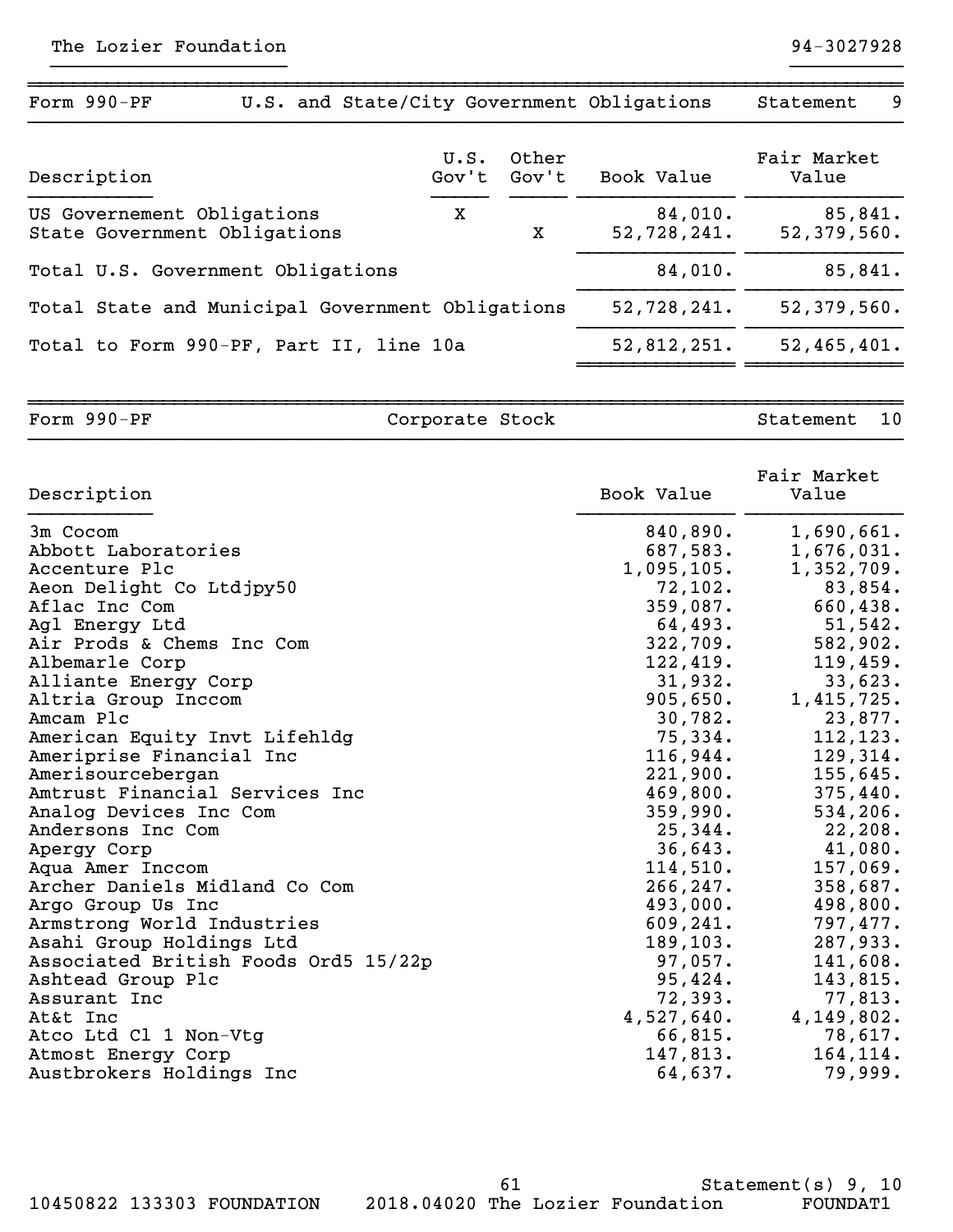| Automatic Data Processing Inc Cmn   | 378,066.   | 928,461.   |
|-------------------------------------|------------|------------|
| Axalta Coating Systems              | 942,214.   | 684,379.   |
| Bae Systems Plc                     | 309, 376.  | 253,451.   |
| Bank of America Corp Pfd            | 618,000.   | 634,500.   |
| Bank of the Ozarks                  | 49,781.    | 26, 232.   |
| Barr(a.G.) Ord Gbp0.04167 (pos      | 62,182.    | 93,825.    |
| Becton Dickinson & Co Com           | 489,160.   | 993, 210.  |
| Berkley W R Corp Com                | 112,357.   | 202,661.   |
| Best Buy                            | 113,664.   | 177, 204.  |
| Black Hills Corp                    | 83,669.    | 117,524.   |
| Bluerock Residential Growth Re      | 70, 156.   | $72,030$ . |
| Bristol Myers Squibb                | 632,408.   | 671,062.   |
| British American Tobacco Ordgbp0.25 | 1,623,610. | 1,014,550. |
| Broadridge Fnl Solut                | 72,488.    | 56,980.    |
| Brown Forman Corp Cl B              | 94,695.    | 83,343.    |
| Bunge Limited Com                   | 120,932.   | 108,857.   |
| Bunzl Ord Gbp0.3214857              | 96,044.    | 212,951.   |
| Canadian National Railway Co        | 477,825.   | 816, 253.  |
| Canadian Natural Resources          | 459,905.   | 346,089.   |
| Canadian Utilities Limited          | 131,758.   | 104,752.   |
| Canadian Western Bank               | 90,704.    | 73,422.    |
| Capital One Financial Corppfd       | 188, 860.  | 192,660.   |
| Cardinal Health Inc Com             | 277,398.   | 257,074.   |
| Carlisle Cos Inc Com                | 99,391.    | 166, 562.  |
| Carmax                              | 793,807.   | 843,719.   |
| Caterpillar Inc                     | 840,733.   | 1,118,089. |
| Ccl Industries                      | 63, 185.   | 64,325.    |
| Centerpoint Energy Inc              | 139,713.   | 168,985.   |
| Ch Robinson Worldwide Inc           | 197,401.   | 262, 193.  |
| CHS Inc Pfd                         | 494,000.   | 505,000.   |
| Chesapeake Energy Corppfd           | 233,610.   | 132,500.   |
| Chesapeake Energy Corppfd 5.75      | 5,190.     | 5,920.     |
| Chesapeake Energy Corppfd 5.75      | 76,528.    | 57,065.    |
| Chesapeake Energy Corp 144a5.7      | 2,207.     | 1,548.     |
| Chesnara Plc                        | 29,413.    | 32,593.    |
| Chevron Corporation Com             | 3,101,964. | 3,063,526. |
| Chimera Investment Pfd              | 550,000.   | 561,440.   |
| China Overseas Land & investor      | 224,522.   | 219,891.   |
| Chubb Ltdcom                        | 626,754.   | 760, 353.  |
| Church & Dwight Inc                 | 116, 262.  | 315, 122.  |
| Cie Financiere Richemont Sa         | 518, 112.  | 494,069.   |
| Cincinnati Finl Corp Com            | 173,678.   | 285,602.   |
| Cintas Corp                         | 86,840.    | 94,578.    |
| Citigroup Caital Xiii               | 1,669,717. | 1,700,638. |
| Citigroup Incpfd                    | 247,400.   | 262, 200.  |
| CK Intrastructure Holdings          | 99, 153.   | 83,315.    |
| Clorox Co Com                       | 178,744.   | 366,699.   |
| CMS Energy Corp                     | 66,597.    | 67,943.    |
| Cobank Acbpfd 6.250%                | 800,000.   | 808,480.   |
| Coca-Cola Co/The                    | 1,923,053. | 2,510,781. |
| Colgate-Palmolive Co                | 613,345.   | 723, 347.  |
| Coloplast-B Dkk                     | 86,551.    | 111, 142.  |
| Compass Minerals                    | 41,239.    | 20,470.    |
| Compass Group Plc Gbp0.10625        | 299,497.   | 523,006.   |
|                                     |            |            |

62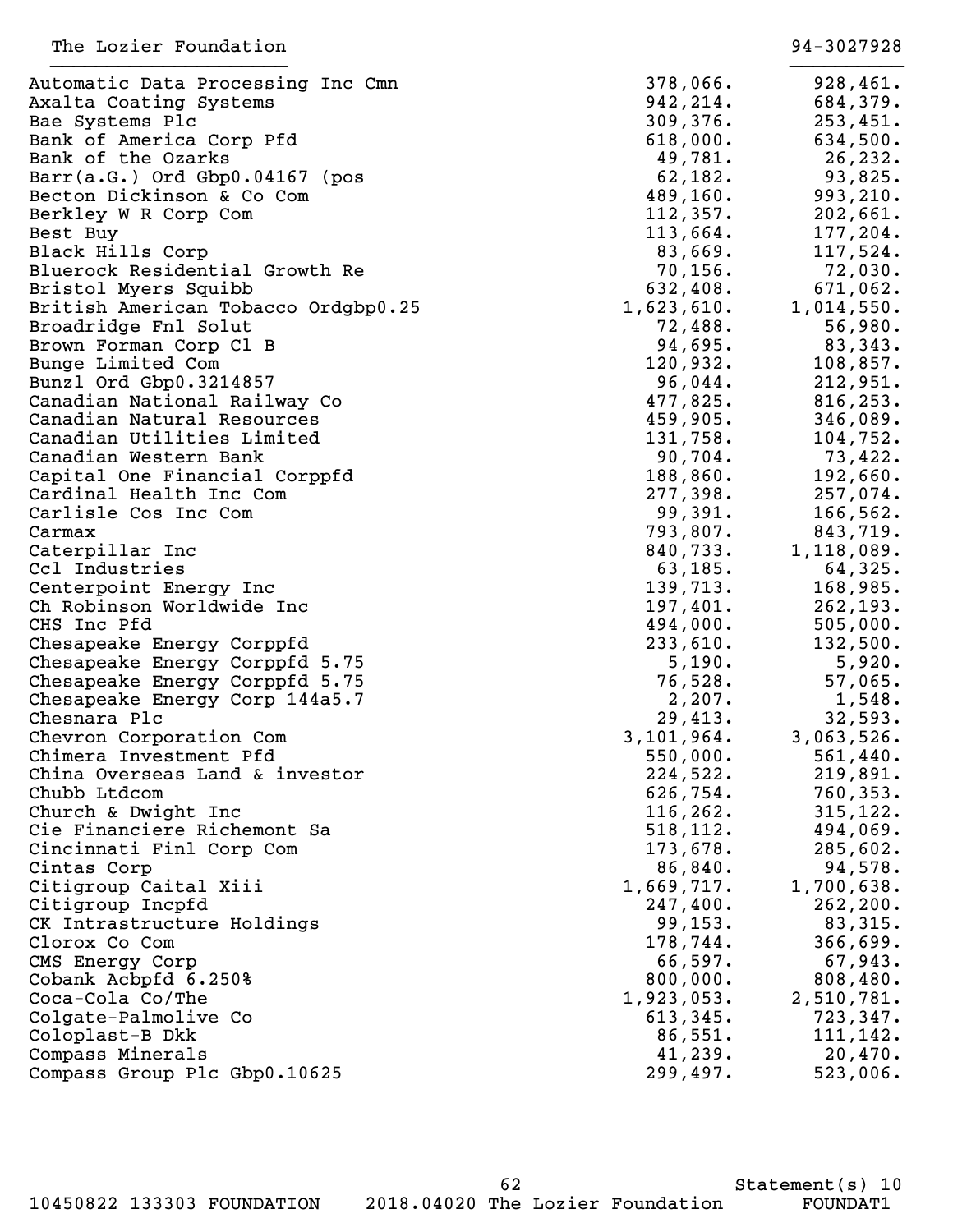| Consolidated Edison Inc Com               | 326,959.   | 432,059.     |
|-------------------------------------------|------------|--------------|
| Copart Inc                                | 347,483.   | 935,580.     |
| Corning Inc Com                           | 445,891.   | 747,033.     |
| Costco Wholesale Corp                     | 781,222.   | 1,303,261.   |
| Cracker Barrel                            | 31,935.    | 33,091.      |
| Croda International                       | 29,767.    | 27,746.      |
| Csl Ltd                                   | 520,930.   | 864, 238.    |
| Csx Corp                                  | 390,621.   | 712,641.     |
| Cullen Frost Bankers Inc Com              | 45,962.    | 65,339.      |
| Cummins Inc                               | 285,098.   | 306,036.     |
| Cvs Caremark Corp                         | 1,273,923. | 1, 106, 502. |
| Daito Trust Construction Y50              | 144,930.   | 218,967.     |
| Daktronics Inc                            | 64,447.    | 51,837.      |
| Dcc Ord Euro0.25                          | 69,513.    | 182,559.     |
| Dechra Pharma                             | 44,401.    | 101,974.     |
| Deckers Outdoor Corp Com                  | 282, 247.  | 583,196.     |
| Deere & Companycmn                        | 90, 184.   | 148,126.     |
| Derwent London Plc                        | 46,597.    | 48,872.      |
| Deutsch Bk Contingent Cap Tr Vtr Pfd Secs | 115,535.   | 205,014.     |
| Diageo Ord 28 101/108p                    | 250,496.   | 291,647.     |
| Diageo Plcadr                             | 340,471.   | 850, 800.    |
| Digital Rlty Tr Inccom                    | 141,500.   | 204,789.     |
| Dollar Tree                               | 499,302.   | 574,526.     |
| Dominos Pizza                             | 36,607.    | 29,688.      |
| Dominion Res Inc Va New Com               | 582,011.   | 578, 326.    |
| Donaldson Inc                             | 109,492.   | 130,517.     |
| Dover Corp Com                            | 140,958.   | 215, 262.    |
| Duke Energy                               | 642,721.   | 766, 253.    |
| Duke Energy                               | 75,000.    | $71,400$ .   |
| Eaton Vance Corp                          | 103,998.   | 160,456.     |
| Ecolab Inc Com                            | 313,811.   | 629,627.     |
| Edgewell Personal Care Co                 | 831, 253.  | 394,043.     |
| Edison Intl com                           | 185,694.   | 176,121.     |
| El Paso Energy Cap                        | 122,027.   | 104,667.     |
| Emera Inc                                 | 159,595.   | 150, 767.    |
| Emerson Elec Co Com                       | 438,227.   | 511,520.     |
| Empire Co Class 'a' N Vtg Npv             | 39,602.    | 51,336.      |
| Enbridge Inc                              | 984,439.   | 782,402.     |
| Energizer Holdings                        | 772, 350.  | 875,910.     |
| Enn Energy Holdings Ltd                   | 53,593.    | 97,575.      |
| Ensign Energy Services Inc                | 51,301.    | 25,658.      |
| Entegris Inc                              | 653,899.   | 485,373.     |
| Eog Res Inc Com                           | 44,940.    | 74,390.      |
| Equity Lifestyle Pptys                    | 31,651.    | 35,841.      |
| Erie Indemnity Co                         | 59,626.    | 63,989.      |
| Essex Ppty Tr                             | 180,122.   | 286,907.     |
| Essilor International Euro.18             | 296, 117.  | 453,024.     |
| Eversource Energy                         | 256, 342.  | 423,931.     |
| Expeditors Intl Wash Inc Com              | 180, 110.  | 289,995.     |
| Exxon Mobil Corp                          | 5,575,080. | 4,364,637.   |
| Factset Resh Sys Inc                      | 100, 169.  | 222,945.     |
| Fastenal Co                               | 269,046.   | 295,072.     |
| Federal Rlty Invt Tr Shs Benint New       | 164,374.   | 173,637.     |
| Fedex Corp Com                            | 527,382.   | 557,764.     |
|                                           |            |              |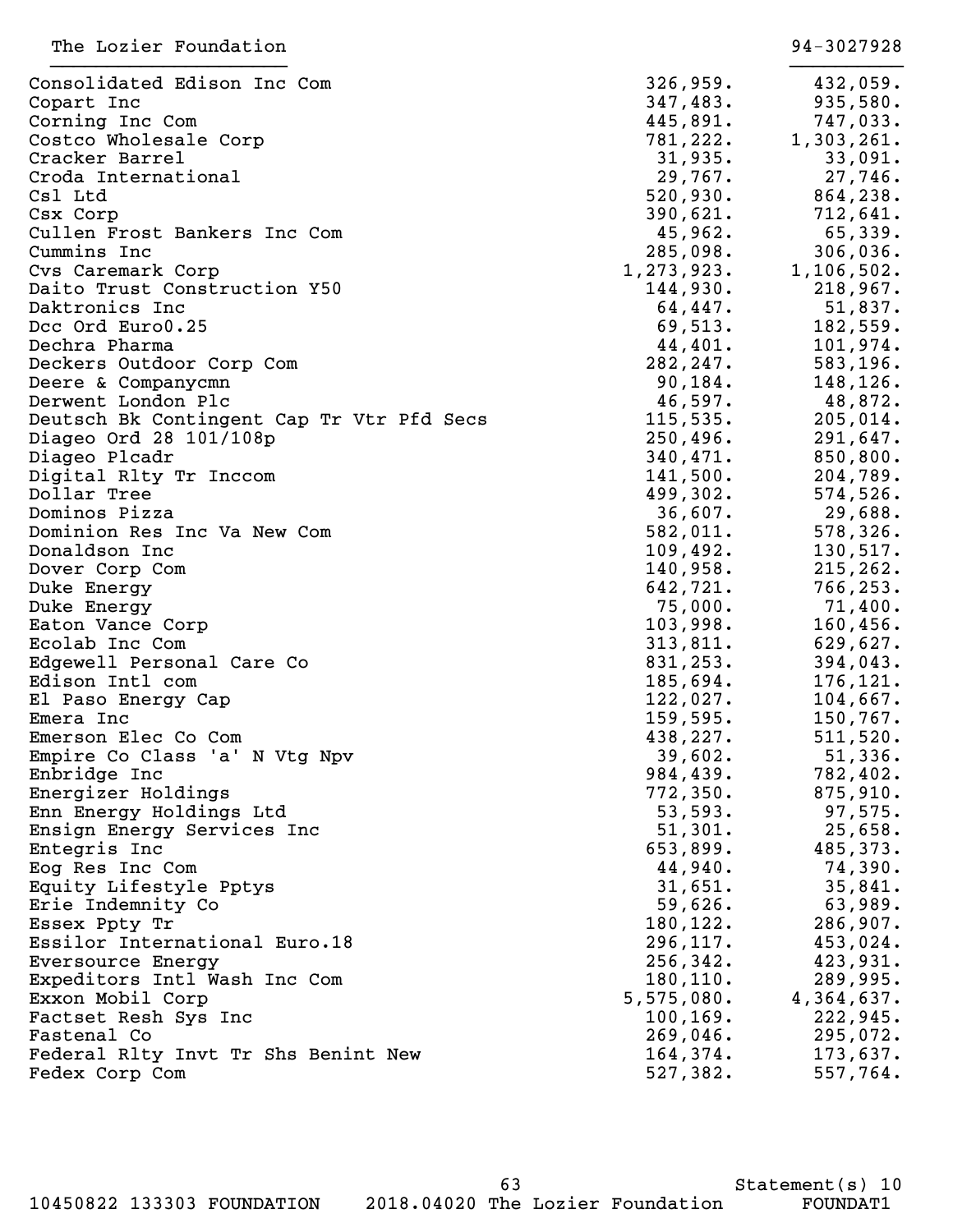| Finning International Inc                       | 27,661.    | 25,581.             |
|-------------------------------------------------|------------|---------------------|
| First Industrial Realty Trust                   | 288,807.   | 675, 324.           |
| Flowers Foods Inc                               | 43,671.    | 45,011.             |
| Fortis Inc                                      | 239,875.   | 253,041.            |
| Franco Nevada Corp                              | 180,317.   | 180,904.            |
| Franklin Res Inc Com                            | 184,574.   | 157,346.            |
| Fresenius Medical Care Ag & Co Kgaa             | 264,510.   | 245,589.            |
| Fresenius Se & Co Kgaa                          | 255,308.   | 285,739.            |
| Fuchs Petrolub Se                               | 55,446.    | 45,326.             |
| Gap Inc/The                                     | 25,602.    | 32,329.             |
| General Dynamics Corp Com                       | 330, 200.  | 610,604.            |
| General Mls Inc Com                             | 347,936.   | 258,834.            |
| General Motors Co                               | 678,899.   | 323,696.            |
| General Motors Co                               | 189,493.   | 67,161.             |
| Genuine Parts Co Com                            | 186,985.   | 259,926.            |
| Glanbia Plc                                     | 32,065.    | 34,458.             |
| Gmo Payment Geateway Inc                        | 6,832.     | 72,345.             |
| Graco Inc                                       | 29,374.    | 27,119.             |
| Grainger W W Inc Com                            | 222, 199.  | 291,960.            |
| Greene King                                     | 29,989.    | 26,898.             |
| Groupe Bruxelles L Npv                          | 64,330.    | 64,532.             |
| Harris Corp Del Com                             | 112,620.   | 309, 403.           |
| Hasbro Inc                                      | 687,305.   | 558,269.            |
| Hcp Inc Com                                     | 68,950.    | 58,688.             |
| Healthcare Svcs                                 | 44,032.    | 41,506.             |
| Helmerich & Payne Inc Com                       | 104,416.   | 80, 139.            |
| Hengan Intl Group Co Ltdhkd0.1                  | 88,589.    | 69, 163.            |
| Hercules Offshore                               | 100, 250.  | 1,587.              |
| Hill & Smith Holdings PLC                       | 30,491.    | 23,322.             |
| Hong Kong & china gas                           | 147, 130.  | 170, 704.           |
| Hormel Foods Corp Com                           | 137, 155.  | 165,641.            |
| Hubbell Inc                                     | 29,828.    | 27,120.             |
| Hunt J B Trans                                  | 84,553.    | 64,477.             |
| Illinois Tool Works Inc                         | 290,917.   | 671,077.            |
| Imperial Oil                                    | 79,623.    | 57,591.             |
| Inmarsat Ord Eur                                | 68,888.    | 40,070.             |
| Intact Financial Corp                           | 167,586.   | 204,582.            |
| International Business Machine                  | 2,410,669. | 1,558,075.          |
| International Flavors & Fragrances              | 67, 106.   | 76,400.             |
| Intertek Group Plc Ord Gbp0.01                  | 92,444.    | 170,927.            |
| Intrum Justitia Nv Ord Npv                      | 75,783.    | 67,052.             |
| Invesco Ltd shs                                 | 152,456.   | 81,808.             |
| Ipsos                                           | 66,502.    | 49,802.             |
| Ishares Iboxx                                   | 30,817.    | 30,010.             |
| Ishares J P Morgan Usd Emergin                  | 10,940.    | 10,703.             |
| Ishares Russell 2000 Index Fun                  | 6,777.     | 13,390.             |
| Ishares Tips Bond Etf                           | 8,435.     | 8,432.              |
| Istar Incpfd 4.500% Cumulative                  | 48,609.    | 44,679.             |
|                                                 | 39, 240.   |                     |
| J&j Snack Foods Corp<br>Jack Henry & Associates | 150,704.   | 50,317.<br>152,583. |
| James Halstead Ord                              | 80,094.    |                     |
|                                                 | 174,286.   | 85,990.             |
| Jm Smucker Companycom New<br>Johnson & Johnson  | 2,899,930. | 188,289.            |
|                                                 |            | 5, 176, 583.        |
| Kakaku.Com Inc.                                 | 60,558.    | 54,871.             |

64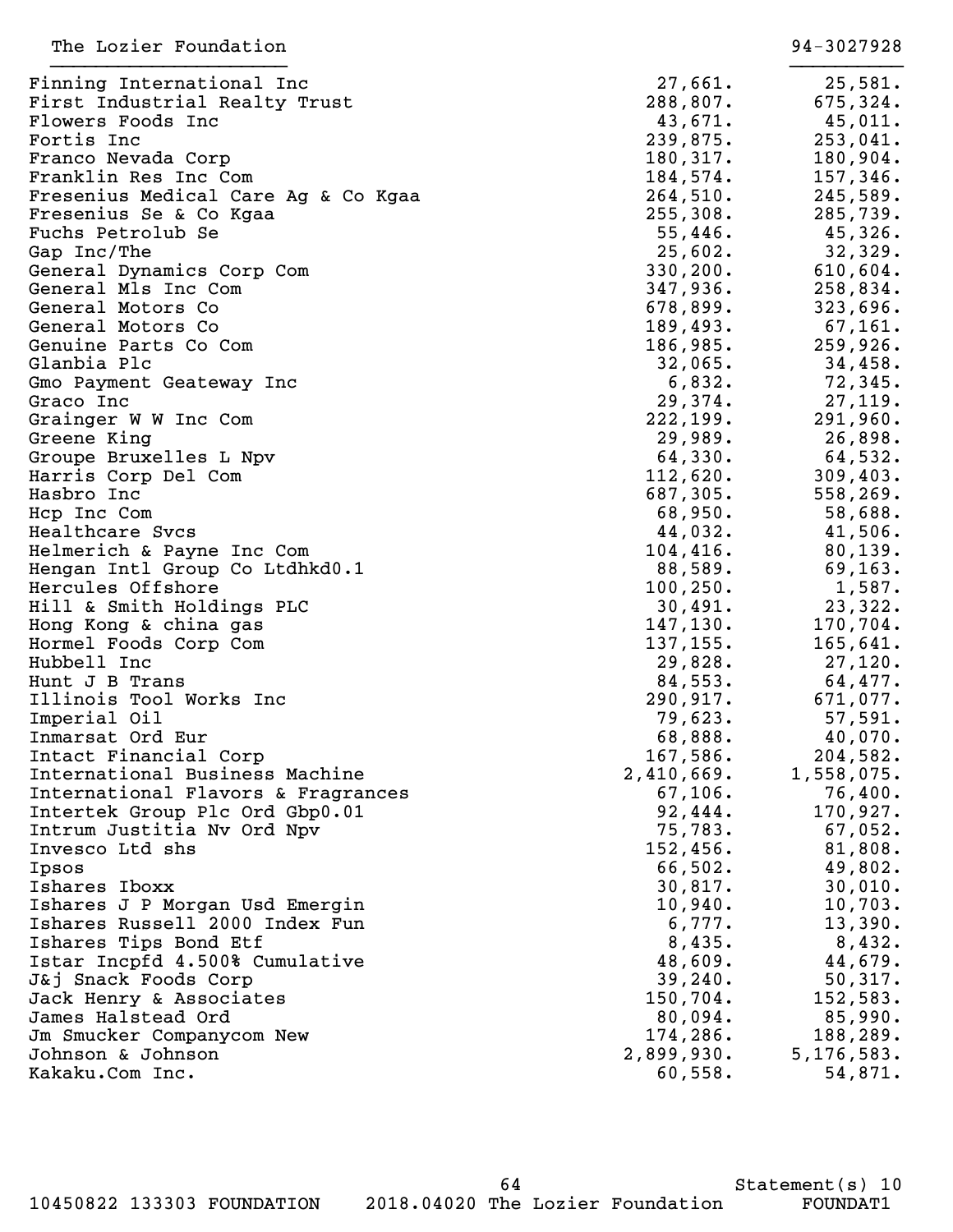| Kellog Co                                 | 218,959.     | 180,266.      |
|-------------------------------------------|--------------|---------------|
| Kemper Corppfd 7.375% Not Applicable      | 997, 200.    | 1,007,200.    |
| Kerry Group A Ord                         | 185,830.     | 297,340.      |
| Keyera Corp                               | 97,510.      | 61,889.       |
| Kimberly Clark Corp Com                   | 437,072.     | 617,327.      |
| L-3 Technologies                          | 191,844.     | 274,904.      |
| Ladenburg Thalmann Financial              | 125,000.     | 107, 150.     |
| Lamb Weston Holdings Inc                  | 626,958.     | 1,130,617.    |
| Laurentian Bank of Canada                 | 89,021.      | 56,082.       |
| Lawson Inc Npv                            | 39,028.      | 31,673.       |
| Leggett & Platt Inc                       | 54,925.      | 37,417.       |
| Linde PLC                                 | 145,961.     | 139,344.      |
| Lindt & Spruengli Ag Chf100 Regd          | 43,372.      | 74, 153.      |
| Link Real Estate Invt Tr Units            | 190, 145.    | 420,335.      |
| Litman Gregory Masters International Fund | 8, 240, 357. | 9,547,993.    |
| Lockheed Martin Corp Com                  | 443,130.     | 1,001,014.    |
| L'oreal Eur0.2                            | 395,754.     | 729,796.      |
| Lowes Co                                  | 365,783.     | 1,167,800.    |
| M3 Inc                                    | 104,344.     | 67,174.       |
| M&t Bank Corppfd 5.000% Cumulative        | 1,000,830.   | 1,009,275.    |
| Maiden Holdings North Americapfd          | 988,000.     | 944,000.      |
| Maiden Holdings North Americap            | 45,545.      | 31,379.       |
| Martin Marietta Materials Inc             | 790,045.     | 916,067.      |
| Matthews Asia Dividend Fund               | 3,976,633.   | 4,608,641.    |
| Matthews Pacific Tiger Fund               | 5, 236, 722. | 7,425,041.    |
| Maxim Integrated Prods Inc Com            | 152, 341.    | 273, 370.     |
| Mbia Inc                                  | 559,516.     | 478,112.      |
| Mccormick & Co Non Voting                 | 150,519.     | 379,429.      |
| Mcdonalds Corp Com                        | 1,216,187.   | 2,184,999.    |
| McKesson Corp                             | 317, 236.    | 236,295.      |
| Mdu Resources Group Inc                   | 123,994.     | 139,965.      |
| Mears Group                               | 63,091.      | 53,099.       |
| Medley LLC Pfd                            | 252,500.     | 221,280.      |
| MEDTRONIC INC                             | 1,442,324.   | 1,754,982.    |
| Melrose Industries                        | 65, 216.     | 54,547.       |
| Microchip Technology Inc Com              | 190, 360.    | 300,698.      |
| Microsoft Corp                            | 5, 113, 057. | 11, 174, 224. |
| Minth Group Ltd                           | 22,307.      | 38,701.       |
| Mitsubishi Ufj Lease & Finance Co Ltd     | 57,530.      | 58,712.       |
| Mohawk Industries                         | 710,799.     | 383,746.      |
| Motors Liquidation Trust Units            | $0$ .        | 9,837.        |
| Msc Indl Diect Inc                        | 625,314.     | 680,050.      |
| Mtr Corp Ltd                              | 119, 170.    | 113, 138.     |
| Murphy Oil Corp                           | 65,722.      | 53,282.       |
| National Fuel Gas Co N J                  | 108,847.     | 103,947.      |
| National Health Investors                 | 48,952.      | 48,648.       |
| National Healthcare Corp                  | 34,627.      | 37,734.       |
| National Retail Pptys                     | 34,761.      | 41,282.       |
| National Storage Affiliates               | 249,600.     | 224,500.      |
| Nec Networks & System Integrat            | 70, 158.     | 91, 219.      |
| Nestle Sa                                 | 3,109,079.   | 3,487,628.    |
| Newmarket Corp                            | 558,184.     | 1,227,204.    |
| Next Group Ord Gbp0.10                    | 79,637.      | 97,670.       |
| Nextera Energy Inc                        | 499,564.     | 1, 221, 330.  |
|                                           |              |               |

|   | 218,959.<br>997,200.           | 180,266.<br>1,007,200.   |
|---|--------------------------------|--------------------------|
|   | 185,830.<br>97,510.            | 297,340.<br>61,889.      |
|   | 437,072.                       | 617,327.                 |
|   | 191,844.<br>$125,000$ .        | 274,904.<br>107,150.     |
|   | 626,958.<br>89,021.            | 1,130,617.<br>56,082.    |
|   | 39,028.                        | 31,673.                  |
|   | 54,925.<br>145,961.            | 37,417.<br>139,344.      |
|   | 43,372.<br>190,145.            | 74,153.<br>420,335.      |
|   | 3,240,357.                     | 9,547,993.               |
|   | 443,130.<br>395,754.           | 1,001,014.<br>729,796.   |
|   | 365,783.                       | $1,167,800$ .            |
|   | 104,344.<br>$1,000,830$ .      | 67,174.<br>$1,009,275$ . |
|   | 988,000.<br>$45,545$ .         | 944,000.<br>31,379.      |
|   | 790,045.                       | 916,067.                 |
|   | 3,976,633.<br>5,236,722.       | 4,608,641.<br>7,425,041. |
|   | 152,341.<br>$559,516$ .        | 273,370.<br>478,112.     |
|   | 150, 519.                      | 379,429.                 |
|   | 1,216,187 <b>.</b><br>317,236. | 2,184,999.<br>236,295.   |
|   | 123,994.<br>63,091.            | 139,965.<br>53,099.      |
|   | 252,500.                       | 221,280.                 |
|   | 1,442,324.<br>$65,216$ .       | 1,754,982.<br>54,547.    |
|   | 190,360.<br>$5,113,057$ .      | 300,698.<br>11,174,224.  |
|   | 22,307.                        | 38,701.                  |
|   | 57,530.<br>710,799.            | 58,712.<br>383,746.      |
|   | О.<br>625,314.                 | 9,837.<br>680,050.       |
|   | 119,170.                       | 113,138.                 |
|   | 65,722.<br>108,847.            | 53,282.<br>103,947.      |
|   | 48,952.<br>34,627.             | 48,648.<br>37,734.       |
|   | 34,761.                        | 41,282.                  |
|   | 249,600.<br>70,158.            | 224,500.<br>91,219.      |
| 3 | 109,079.<br>558,184.           | 3,487,628.<br>1,227,204. |
|   | 79,637.                        | 97,670.                  |
|   | 499,564.                       | 1,221,330.               |

10450822 133303 FOUNDATION 2018.04020 The Lozier Foundation FOUNDAT1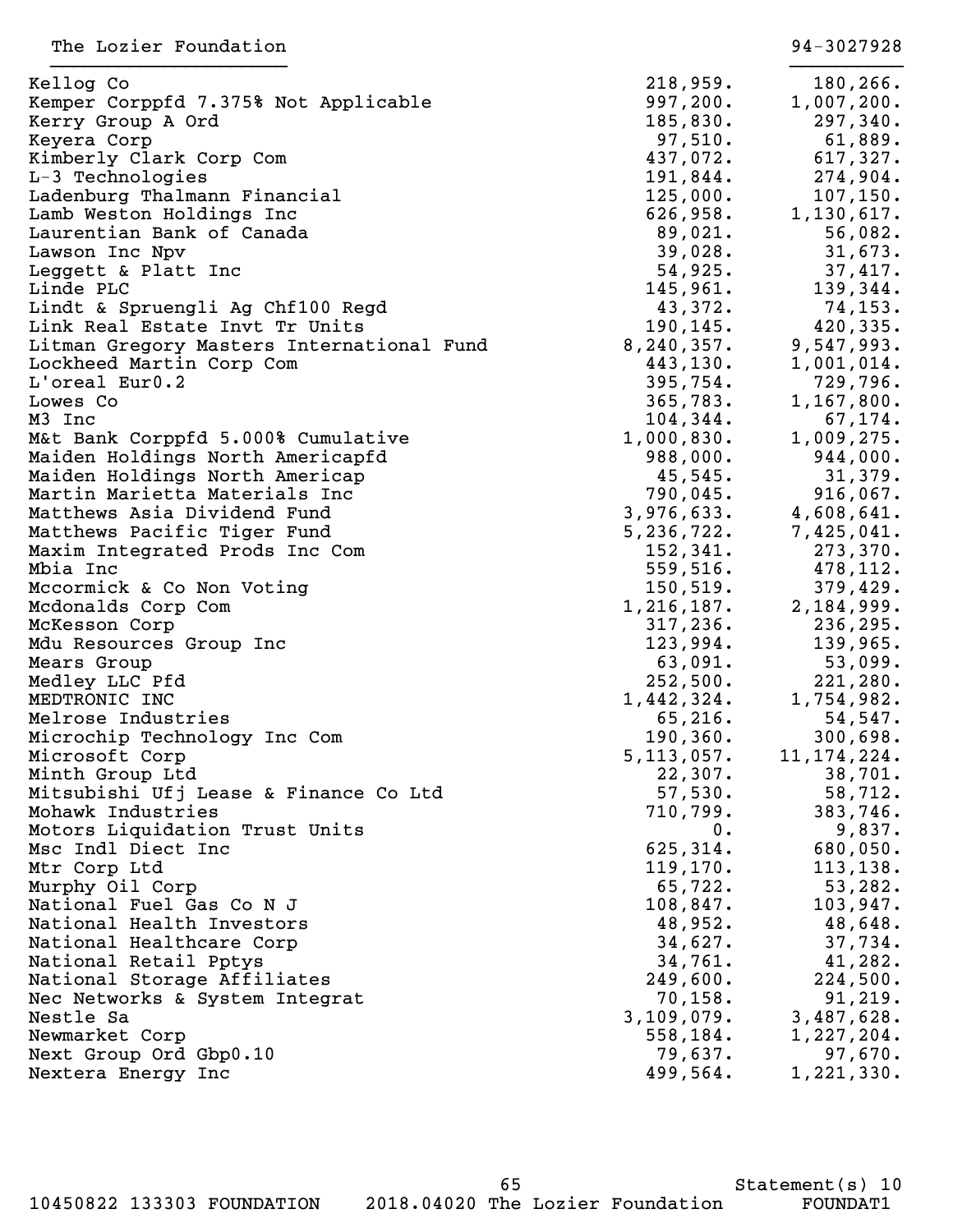| The Lozier Foundation                   |              | 94-3027928    |
|-----------------------------------------|--------------|---------------|
| Nichols                                 | 80,637.      | 73,434.       |
| Nike Inc C1 B Com                       | 459,258.     | 1,270,018.    |
| Nippon Tel & Tel                        | 308,826.     | 371,747.      |
| Nitori Holdings                         | 44,808.      | 37,543.       |
| Norfolk Southn Corp Com                 | 60,830.      | 129,950.      |
| Northrop Grumman Corp Com               | 254,505.     | 510,617.      |
| Northwestern Corp                       | 29, 240.     | 28,710.       |
| Novartis Ag Chfo.50 (regd)              | 576,402.     | 686,523.      |
| Novartis Agadr                          | 1,127,287.   | 2,007,954.    |
| Novo-Nordisk $A/S - B$                  | 75,586.      | 141,695.      |
| Novozymes A/S                           | 205,763.     | 183,908.      |
| Nucor Corp                              | 240,259.     | 275,474.      |
| Nu Skin Enterprises Inc                 | 33,494.      | 45,507.       |
| Occidental Pete Corp Com                | 927,704.     | 655,477.      |
| Oge Energy                              | 174, 158.    | 192,374.      |
| Old Dominion Freight Line Inc           | 151,502.     | 1,028,795.    |
| Old Rep Intl Corp Com                   | 115, 173.    | 144,422.      |
| Old Second Cap Tr I Tr Pfd Sec          | 204,000.     | 206,600.      |
| Omega Healthcare Invs Inccom            | 107,402.     | 127, 173.     |
| Oneok Inc New                           | 230,291.     | 284, 155.     |
| Parametric Tax Managed EM               | 2, 274, 630. | 2,170,549.    |
| Parker Hannifin Corp                    | 68,814.      | 120,654.      |
| Paypoint Plc                            | 37,862.      | 30, 395.      |
| Penske Automotive Group                 | 638,273.     | 547,021.      |
| Peoples Utd Finl Inc Com                | 116,938.     | 126,176.      |
| Pepsico Inc/Nc                          | 1,354,610.   | 2, 240, 239.  |
| Perrigo Co Plc                          | 31,947.      | 13, 136.      |
| Pimco All Asset All Authorigy           | 24,695,376.  | 18,973,138.   |
| Pitney Bowes Incpfd                     | 740, 100.    | 704, 100.     |
| Polaris Inds Inc Com                    | 104,896.     | 94,470.       |
| Port of Tauranga                        | 29,018.      | 28,089.       |
| Post Holdings Inc                       | 1,072,974.   | $1,205,840$ . |
| Powershares Emerging Markets            | 3,558.       | 3,382.        |
| Ppg Inds Inc Com                        | 269, 368.    | 477,414.      |
| Ppl Corp Com                            | 364,949.     | 370,794.      |
| Price T Rowe Group Inc Com              | 296,056.     | 415,440.      |
| Procter & Gamble Co/The                 | 2,527,787.   | 3,395,252.    |
| Prosperity Bancshares Inc               | 122,428.     | 128,774.      |
| Prudential Plc Gbp0.05                  | 482,945.     | 656,612.      |
| Qualcomm Inc                            | 1,591,872.   | 1, 177, 183.  |
| Qwest Corp6.875% 10/01/2054 Dd 09/29/14 | 491,400.     | 394,600.      |
| Qwest Corp pfd 6.75%                    | 372,000.     | 284,700.      |
| Rli Corp                                | 100,063.     | 125,424.      |
| Raytheon Co Com New                     | 478,527.     | 630,411.      |
| Realty Income Corp Md Com               | 194,162.     | 293,309.      |
| Red Electrica Corporation Saeur2        | 99,964.      | 198,699.      |
| Republic Services Inc                   | 194,577.     | 367,926.      |
| Retail Estates Npv Sicafi               | 73,467.      | 73,059.       |
| Rightmove Ord                           | 86,894.      | 72,117.       |
| Ritchie Bros Auctioneers                | 76,387.      | 106, 271.     |
| Rpc Group Plc                           | 43,844.      | 37,475.       |
| Robert Half International Inc           | 65,976.      | 102, 216.     |
| Roche Hldg Ag                           | 2,874,177.   | 2,449,555.    |
| Rogers Communications Inc               | 92,014.      | 134,613.      |
|                                         |              |               |

10450822 133303 FOUNDATION 2018.04020 The Lozier Foundation FOUNDAT1

66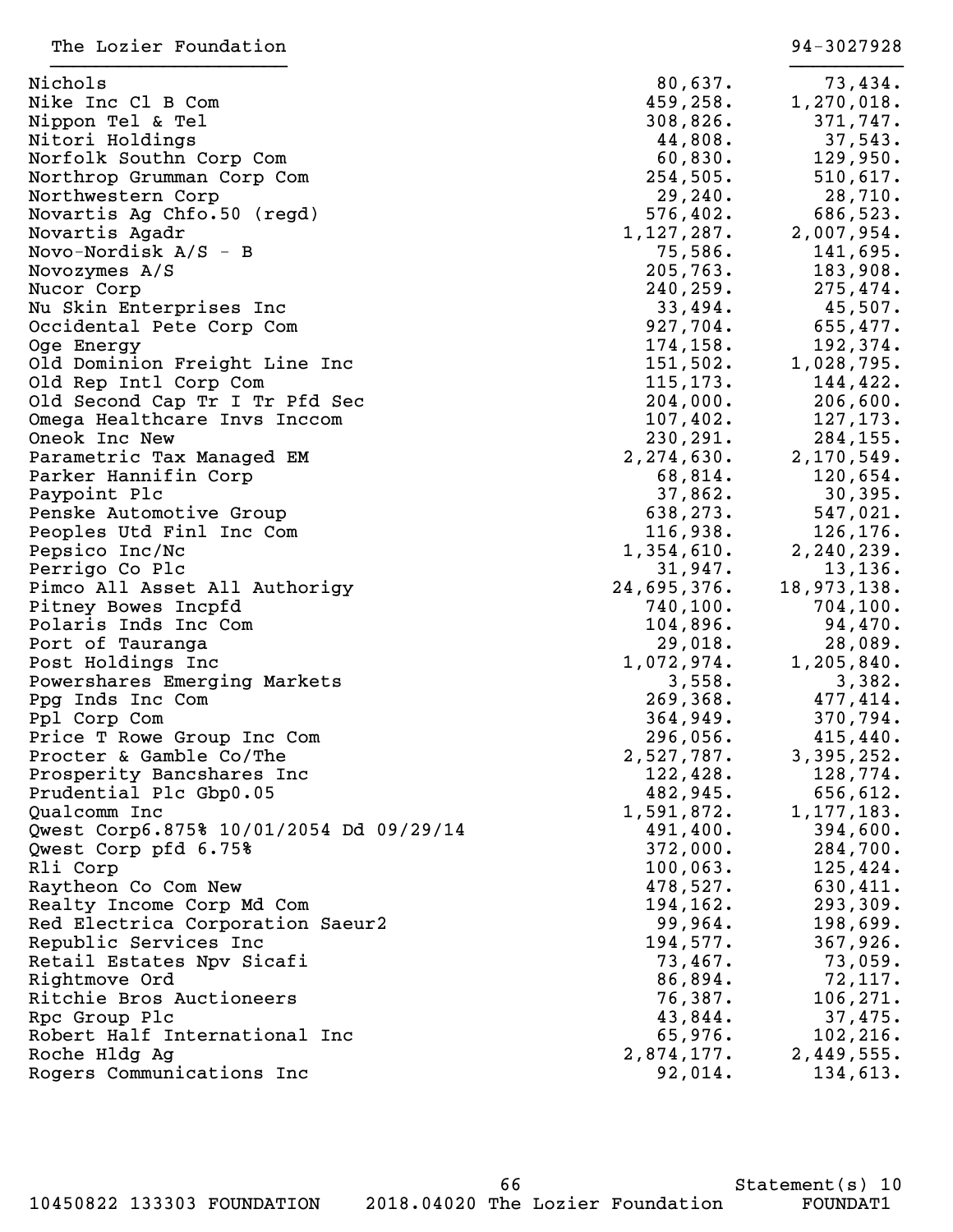| Rollins Inc                               | 29,722.    | 30,678.    |
|-------------------------------------------|------------|------------|
| Roper Inds Inc New Com                    | 192, 335.  | 500, 258.  |
| Ross Stores Inc Com                       | 173,806.   | 544,859.   |
| Royal Gold Inc                            | 75,611.    | 97,384.    |
| S&p Global Inc                            | 212,441.   | 727,173.   |
| Sanofi                                    | 1,259,438. | 1,323,827. |
| Saputo Inc                                | 106, 270.  | 105,048.   |
| Scana Corp New Com                        | 156,740.   | 150, 125.  |
| Seaspan Corp6.375% 04/30/2019 Dd 04/03/14 | 377,000.   | 379,650.   |
| Seb Sa                                    | 76, 261.   | 69,245.    |
| Sei Investment                            | 73,221.    | 63,802.    |
| Sensata Technologies Holding              | 662,192.   | 595, 116.  |
| Ses Sa Fiduciary Dr                       | 86, 167.   | 76,553.    |
| Shawcor Ltd New Common                    | 88,796.    | 36,588.    |
| Shaw Communications                       | 28,823.    | 22,488.    |
| Sherwin Williams Co Com                   | 168,017.   | 563,828.   |
| Shire Plc Ord Gbp0.05                     | 571, 294.  | 780,917.   |
| Sho-Bond Holdings                         | 27,197.    | 29,786.    |
| Silgan Hldgs Inc Com                      | 22,840.    | 21,352.    |
| Siix Corp                                 | 63,966.    | 42,438.    |
| Smith A O Corp                            | 29,115.    | 20,624.    |
| Smith & Nephew Ord Usd0.20                | 86,278.    | 142,731.   |
| Sonoco Prods Co                           | 121, 294.  | 155,140.   |
| Soul Pattinson                            | 26,348.    | 42,387.    |
| Southern Co Com                           | 599,433.   | 577,241.   |
| Spdr Index Shares Funds                   | 1,355.     | 1,262.     |
| Spdr Series Trust                         | 459.       | 433.       |
| Spdr Series Trust                         | 31,627.    | 30,802.    |
| Spdr Series Trust                         | 6,288.     | 6, 241.    |
| Spdr Series Trust Blombrg Brc             | 112.       | 108.       |
| SPDR Portfolio World                      | 23,975.    | 27,005.    |
|                                           | 796,170.   | 312,228.   |
| Spectrum Brands Holdings Inc<br>Sse Plc   | 300,680.   | 200, 673.  |
| Standard Life Aberdeen                    | 169,184.   | 103, 269.  |
| Stanley Black & Decker Com                | 235,415.   | 372, 391.  |
| Store Capital Corp                        | 670,024.   | 775,949.   |
|                                           | 354, 119.  | 888,616.   |
| Stryker Corp                              | 342,632.   | 505, 590.  |
| Sturm Ruger & Co Inc                      | 763,093.   | 633,844.   |
| Suncor Energy<br>Sundrug Co Ltd           | 43,121.    | 29,850.    |
|                                           | 227,661.   | 502,909.   |
| Sysco Corp                                | 143,512.   | 105,794.   |
| Sysmex Corp Jpy                           | 406,666.   | 521, 331.  |
| Target<br>Telecom Plus Ord                | 85,881.    | 103,902.   |
| Telephone & Data Sys Inc                  | 99,217.    | 126,548.   |
| Telus Corp (non Canadian Share            | 89,350.    | 85,009.    |
| Tencent Holdings Ltd                      | 2,084,486. | 3,380,894. |
| Tencent Music Entertainment               | 334.       | 334.       |
| Teva Pharmaceutical Industriesadr         | 72,076.    | 94,185.    |
| Texas Instrs Inc Com                      | 664,882.   | 1,245,132. |
|                                           | 167,614.   | 201,557.   |
| The Kroger Co<br>The Toro Co              | 29,218.    | 27,325.    |
| The Travelers Cos Inc                     | 363,325.   | 389,786.   |
| Thomson Reuters Corp                      | 41, 119.   | 46,824.    |
|                                           |            |            |

10450822 133303 FOUNDATION 2018.04020 The Lozier Foundation FOUNDAT1

67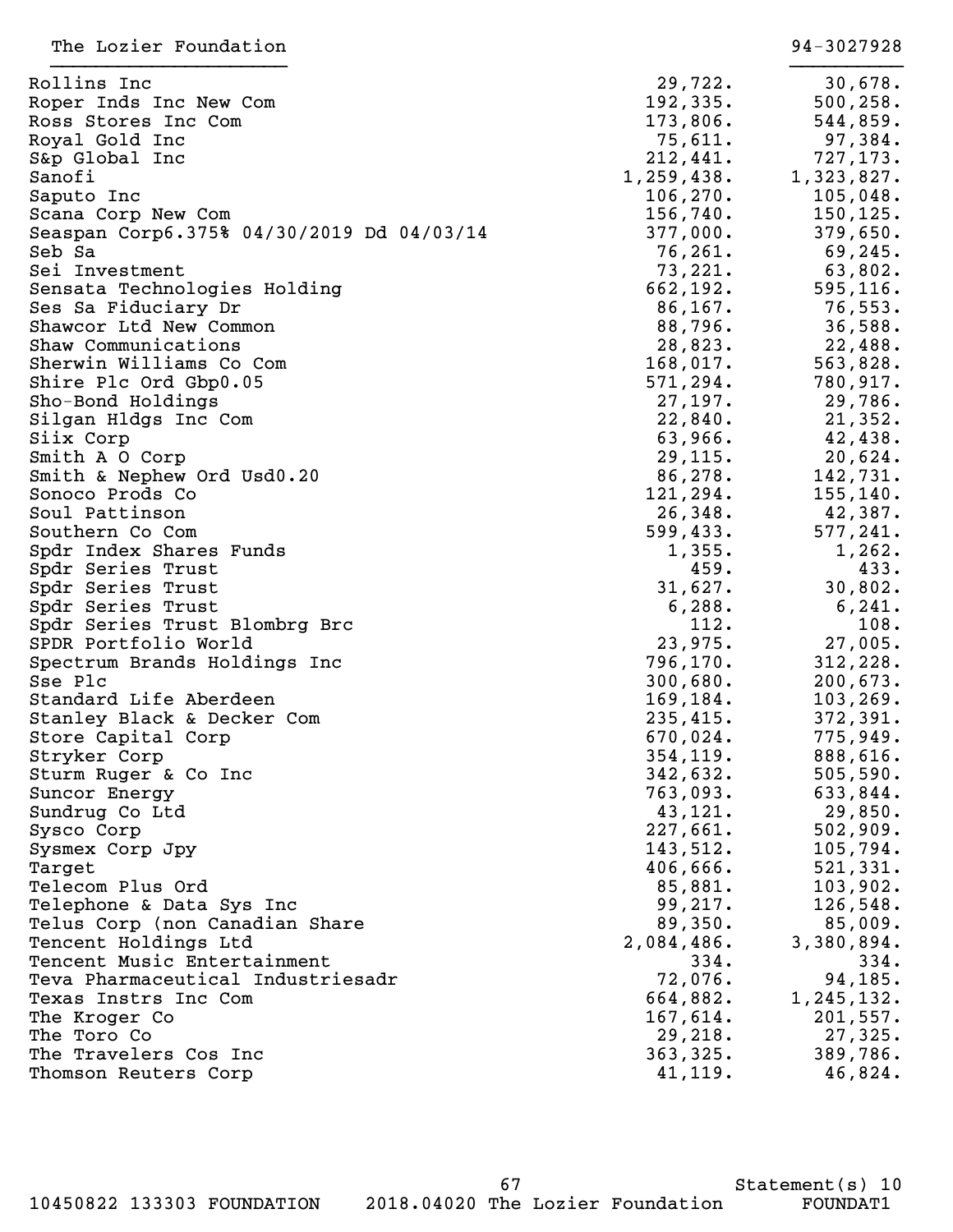| Tiffany & Co                              | 164,894.       | 175,871.       |
|-------------------------------------------|----------------|----------------|
| Tjx Cos Inc New Com                       | 416, 409.      | 941,240.       |
| Tompkins Financial Corp                   | 69, 216.       | 113,865.       |
| Tomra Systems Asa Nok1                    | 25,911.        | 54,374.        |
| Torchmark Corp                            | 98,953.        | 123,720.       |
| Torchmark Corppfd 6.125% Cumul            | 499,800.       | 502,400.       |
| Transcanada Corp                          | 511,371.       | 415,221.       |
| Ugi Corp New Com                          | 111,958.       | 221,799.       |
| Umb Finl Corp                             | 28,745.        | 28,656.        |
| Unifirst Corp                             | 716,494.       | 573,425.       |
| Unilever Nv Cva Eur                       | 937,805.       | 1,168,024.     |
| Union Pacific Corp                        | 1,179,803.     | 1,508,642.     |
| United States Cellular Corppfd            | 228, 215.      | 212,760.       |
| United States Cellular Corppfd 7.250% Not | 737,400.       | 706,500.       |
| United Technologies Corp Com              | 860,704.       | 1,123,260.     |
| Universal Corp Va                         | 66,624.        | 66,063.        |
| Universal H1th R1ty Sh Ben Int            | 75, 157.       | 83,770.        |
| Usg Corp New Com                          | 873,691.       | 1,450,440.     |
| V F Corp Com                              | 222,413.       | 404,313.       |
| Vanguard Emerging Markets                 | 21,485.        | 24,041.        |
| Vanguard European Etf                     | 8,901,268.     | 7,536,100.     |
| Vanguard FTSE Developed Market            | 28,892.        | 29,606.        |
| Vanguard Total Stock Market Et            | 50, 198.       | 63,304.        |
| Vangaurd Short-Term Bond                  | 79,818.        | 78,570.        |
| Vanguard Dividend Appreciation            | 14,951.        | 20, 178.       |
| Vanguard Market Neutral                   | 15,000,000.    | 14,559,564.    |
| Vanguard Reit Etf Index                   | 10,762.        | 10,738.        |
| Vanguard S/T Invest Gr                    | 2,406,858.     | 2,357,742.     |
| Vector Ltd                                | 32,052.        | 31,594.        |
| Verizon Communications                    | 2,781,466.     | 3, 267, 563.   |
| Versum Materials Inc                      | 700, 599.      | 588,246.       |
| Victrex Ord                               | 29,118.        | 21,680.        |
| Vidrala Sa Esp170                         | 28,986.        | 109,991.       |
| Viform Pharma                             | 75, 175.       | 84,544.        |
| Virtus Emerging Markets Opport            | 1,800,000.     | 1,801,809.     |
| Wal Mart Stores Inc Com                   | 1,410,149.     | 2,041,256.     |
| Walgreens Boots Alliance                  | 499,811.       | 872,232.       |
| Waste Management Inc                      | 242,001.       | 480,279.       |
| Wec Energy Group                          | 216,076.       | 319,750.       |
| Welltower Inc                             | 323,760.       | 363, 257.      |
| Wells Fargo Real Estate Invest Pfd 6.375% | 994,000.       | 1,002,000.     |
| West Japan Railway                        | 103,378.       | 99,033.        |
| West Pharmaceutical Svcs                  | 159,327.       | 170,670.       |
| White Mountains Ins Grp Inc               | 704,284.       | 977,767.       |
| Wisdomtree Em Sm Cap Div                  | 2,342,103.     | 2,178,280.     |
| Wolters Kluwers Com                       | 35, 203.       | 138,425.       |
| Woolworths Limited Ord A\$0.25            | 103,371.       | 140, 135.      |
|                                           | 263,066.       | 183, 256.      |
| Wpp Plc<br>Xcel Energy Inc                | 284,875.       | 438,660.       |
| Xilinx Inc Com                            | 158,748.       | 238,391.       |
| Yahoo Japan Corp                          | 48,240.        | 27,971.        |
| Yum! Brands Inc                           | 94,510.        | 148,077.       |
|                                           |                |                |
| Total to Form 990-PF, Part II, line 10b   | 217, 172, 983. | 249, 973, 676. |
|                                           |                |                |
|                                           |                |                |

The Lozier Foundation 34-3027928

10450822 133303 FOUNDATION 2018.04020 The Lozier Foundation FOUNDAT1

68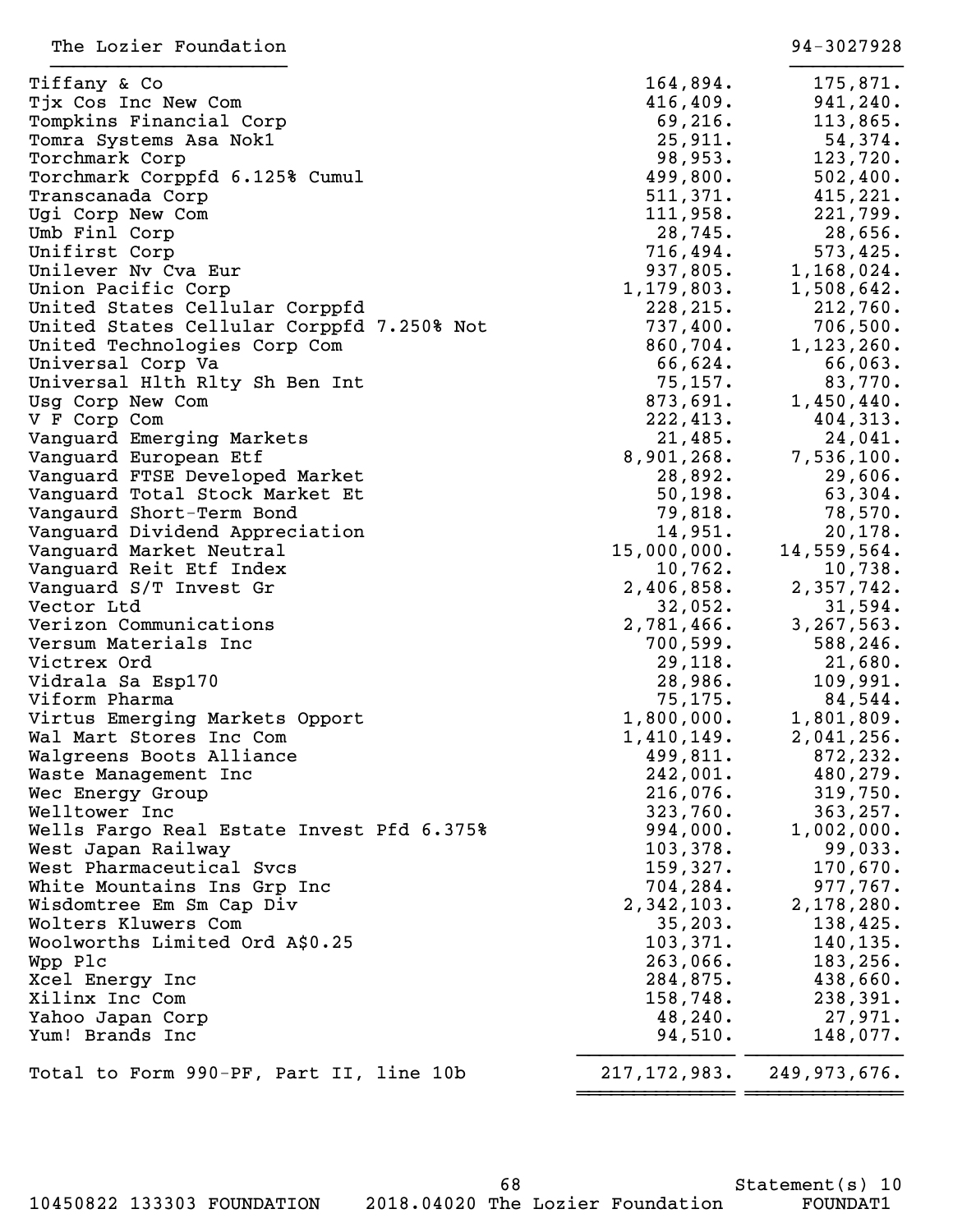| 152,228.<br>150, 521.<br>441,423.<br>449,650.<br>197,200.<br>202, 240.<br>105,000.<br>111,011.<br>108,900.<br>107,800.<br>474,300.<br>460,238.<br>Allegiant Travle<br>10,000.<br>10,000.<br>89,263.<br>84,550.<br>Allison Transmission<br>681,725.<br>Ally Financial<br>996,380.<br>1,023,490.<br>Amazon.com Inc<br>42,556.<br>43,988.<br>325,706.<br>American Woodmark<br>47,875.<br>50, 140.<br>Amkor Technology<br>273,000.<br>310,439.<br>Anadarko Petroleum Corp<br>374,750.<br>371,400.<br>Ananaly Capital Mgmt<br>175,000.<br>162,610.<br>Annaly Capital Management Inc<br>210,938.<br>Ardonagh Midco<br>87,961.<br>86,000.<br>Ascent Resources<br>187,575.<br>Ashtead Capital<br>196,800.<br>Bank of Amerca Corp<br>1,000,000.<br>Barrick Gold Corp<br>239,637.<br>16,725.<br>Baytex Energy Corp<br>20,846.<br>Baytex Energy Corp<br>8,550.<br>8,370.<br><b>Beazer Homes</b><br>85,000.<br>85,000.<br>Beazer Homes<br>144,275.<br>114,550.<br>Beazer Homes<br>187,697.<br>Bellatrix Exploration<br>Biomarin Pharmaceutical Inc<br>5,000.<br>Biomarin Pharmaceutical Inc<br>20,694.<br>195,000.<br>Blue Cube Spinco<br>British Telecommunications Plc<br>523, 163.<br>524, 297.<br>California Resources<br>50,400.<br>39,040.<br>548,775.<br>California Resources<br>611,653.<br>338,250.<br>410,000.<br>CB Escrow Corp<br>201,831.<br>Cco Holdings Llc / Cco Holding<br>213,119.<br>184,685.<br>195,000.<br>Cco Holdings Llc / Cco Holding<br>294,294.<br>293,563.<br>Centurylink Inc<br>298,938.<br>Centurylink Inc<br>286,000.<br>12,981.<br>Chemours<br>82,750.<br>86, 250.<br>Chesapeake Energy<br>327,188.<br>336,000.<br>Chesapeake Energy<br>Chesapeake Energy<br>68,965.<br>61,775.<br>179,186.<br>148,899.<br>Chesapeake Energy<br>217,385.<br>209,675.<br>84,525.<br>70, 125.<br>932,000.<br>1,000,000.<br>555,750.<br>568,281. | Description             | Book Value | Fair Market<br>Value |
|---------------------------------------------------------------------------------------------------------------------------------------------------------------------------------------------------------------------------------------------------------------------------------------------------------------------------------------------------------------------------------------------------------------------------------------------------------------------------------------------------------------------------------------------------------------------------------------------------------------------------------------------------------------------------------------------------------------------------------------------------------------------------------------------------------------------------------------------------------------------------------------------------------------------------------------------------------------------------------------------------------------------------------------------------------------------------------------------------------------------------------------------------------------------------------------------------------------------------------------------------------------------------------------------------------------------------------------------------------------------------------------------------------------------------------------------------------------------------------------------------------------------------------------------------------------------------------------------------------------------------------------------------------------------------------------------------------------------------------------------------------------------------------------------------------------------------------------------------|-------------------------|------------|----------------------|
|                                                                                                                                                                                                                                                                                                                                                                                                                                                                                                                                                                                                                                                                                                                                                                                                                                                                                                                                                                                                                                                                                                                                                                                                                                                                                                                                                                                                                                                                                                                                                                                                                                                                                                                                                                                                                                                   | Aercap Ireland          |            |                      |
|                                                                                                                                                                                                                                                                                                                                                                                                                                                                                                                                                                                                                                                                                                                                                                                                                                                                                                                                                                                                                                                                                                                                                                                                                                                                                                                                                                                                                                                                                                                                                                                                                                                                                                                                                                                                                                                   | Aes Corp                |            |                      |
|                                                                                                                                                                                                                                                                                                                                                                                                                                                                                                                                                                                                                                                                                                                                                                                                                                                                                                                                                                                                                                                                                                                                                                                                                                                                                                                                                                                                                                                                                                                                                                                                                                                                                                                                                                                                                                                   | AGNC                    |            |                      |
|                                                                                                                                                                                                                                                                                                                                                                                                                                                                                                                                                                                                                                                                                                                                                                                                                                                                                                                                                                                                                                                                                                                                                                                                                                                                                                                                                                                                                                                                                                                                                                                                                                                                                                                                                                                                                                                   | Air Canada 144a         |            |                      |
| 650,738.<br>296,475.<br>191,250.<br>988,000.<br>299,988.<br>19,150.<br>21,625.<br>109, 200.<br>5,563.<br>19,888.<br>220, 350.<br>13,130.                                                                                                                                                                                                                                                                                                                                                                                                                                                                                                                                                                                                                                                                                                                                                                                                                                                                                                                                                                                                                                                                                                                                                                                                                                                                                                                                                                                                                                                                                                                                                                                                                                                                                                          | Allegheny Technologies  |            |                      |
|                                                                                                                                                                                                                                                                                                                                                                                                                                                                                                                                                                                                                                                                                                                                                                                                                                                                                                                                                                                                                                                                                                                                                                                                                                                                                                                                                                                                                                                                                                                                                                                                                                                                                                                                                                                                                                                   | Allegheny Technologies  |            |                      |
|                                                                                                                                                                                                                                                                                                                                                                                                                                                                                                                                                                                                                                                                                                                                                                                                                                                                                                                                                                                                                                                                                                                                                                                                                                                                                                                                                                                                                                                                                                                                                                                                                                                                                                                                                                                                                                                   |                         |            |                      |
|                                                                                                                                                                                                                                                                                                                                                                                                                                                                                                                                                                                                                                                                                                                                                                                                                                                                                                                                                                                                                                                                                                                                                                                                                                                                                                                                                                                                                                                                                                                                                                                                                                                                                                                                                                                                                                                   |                         |            |                      |
|                                                                                                                                                                                                                                                                                                                                                                                                                                                                                                                                                                                                                                                                                                                                                                                                                                                                                                                                                                                                                                                                                                                                                                                                                                                                                                                                                                                                                                                                                                                                                                                                                                                                                                                                                                                                                                                   |                         |            |                      |
|                                                                                                                                                                                                                                                                                                                                                                                                                                                                                                                                                                                                                                                                                                                                                                                                                                                                                                                                                                                                                                                                                                                                                                                                                                                                                                                                                                                                                                                                                                                                                                                                                                                                                                                                                                                                                                                   |                         |            |                      |
|                                                                                                                                                                                                                                                                                                                                                                                                                                                                                                                                                                                                                                                                                                                                                                                                                                                                                                                                                                                                                                                                                                                                                                                                                                                                                                                                                                                                                                                                                                                                                                                                                                                                                                                                                                                                                                                   | Amc Networks            |            |                      |
|                                                                                                                                                                                                                                                                                                                                                                                                                                                                                                                                                                                                                                                                                                                                                                                                                                                                                                                                                                                                                                                                                                                                                                                                                                                                                                                                                                                                                                                                                                                                                                                                                                                                                                                                                                                                                                                   |                         |            |                      |
|                                                                                                                                                                                                                                                                                                                                                                                                                                                                                                                                                                                                                                                                                                                                                                                                                                                                                                                                                                                                                                                                                                                                                                                                                                                                                                                                                                                                                                                                                                                                                                                                                                                                                                                                                                                                                                                   |                         |            |                      |
|                                                                                                                                                                                                                                                                                                                                                                                                                                                                                                                                                                                                                                                                                                                                                                                                                                                                                                                                                                                                                                                                                                                                                                                                                                                                                                                                                                                                                                                                                                                                                                                                                                                                                                                                                                                                                                                   |                         |            |                      |
|                                                                                                                                                                                                                                                                                                                                                                                                                                                                                                                                                                                                                                                                                                                                                                                                                                                                                                                                                                                                                                                                                                                                                                                                                                                                                                                                                                                                                                                                                                                                                                                                                                                                                                                                                                                                                                                   |                         |            |                      |
|                                                                                                                                                                                                                                                                                                                                                                                                                                                                                                                                                                                                                                                                                                                                                                                                                                                                                                                                                                                                                                                                                                                                                                                                                                                                                                                                                                                                                                                                                                                                                                                                                                                                                                                                                                                                                                                   |                         |            |                      |
|                                                                                                                                                                                                                                                                                                                                                                                                                                                                                                                                                                                                                                                                                                                                                                                                                                                                                                                                                                                                                                                                                                                                                                                                                                                                                                                                                                                                                                                                                                                                                                                                                                                                                                                                                                                                                                                   |                         |            |                      |
|                                                                                                                                                                                                                                                                                                                                                                                                                                                                                                                                                                                                                                                                                                                                                                                                                                                                                                                                                                                                                                                                                                                                                                                                                                                                                                                                                                                                                                                                                                                                                                                                                                                                                                                                                                                                                                                   |                         |            |                      |
|                                                                                                                                                                                                                                                                                                                                                                                                                                                                                                                                                                                                                                                                                                                                                                                                                                                                                                                                                                                                                                                                                                                                                                                                                                                                                                                                                                                                                                                                                                                                                                                                                                                                                                                                                                                                                                                   |                         |            |                      |
|                                                                                                                                                                                                                                                                                                                                                                                                                                                                                                                                                                                                                                                                                                                                                                                                                                                                                                                                                                                                                                                                                                                                                                                                                                                                                                                                                                                                                                                                                                                                                                                                                                                                                                                                                                                                                                                   |                         |            |                      |
|                                                                                                                                                                                                                                                                                                                                                                                                                                                                                                                                                                                                                                                                                                                                                                                                                                                                                                                                                                                                                                                                                                                                                                                                                                                                                                                                                                                                                                                                                                                                                                                                                                                                                                                                                                                                                                                   |                         |            |                      |
|                                                                                                                                                                                                                                                                                                                                                                                                                                                                                                                                                                                                                                                                                                                                                                                                                                                                                                                                                                                                                                                                                                                                                                                                                                                                                                                                                                                                                                                                                                                                                                                                                                                                                                                                                                                                                                                   |                         |            |                      |
|                                                                                                                                                                                                                                                                                                                                                                                                                                                                                                                                                                                                                                                                                                                                                                                                                                                                                                                                                                                                                                                                                                                                                                                                                                                                                                                                                                                                                                                                                                                                                                                                                                                                                                                                                                                                                                                   |                         |            |                      |
|                                                                                                                                                                                                                                                                                                                                                                                                                                                                                                                                                                                                                                                                                                                                                                                                                                                                                                                                                                                                                                                                                                                                                                                                                                                                                                                                                                                                                                                                                                                                                                                                                                                                                                                                                                                                                                                   |                         |            |                      |
|                                                                                                                                                                                                                                                                                                                                                                                                                                                                                                                                                                                                                                                                                                                                                                                                                                                                                                                                                                                                                                                                                                                                                                                                                                                                                                                                                                                                                                                                                                                                                                                                                                                                                                                                                                                                                                                   |                         |            |                      |
|                                                                                                                                                                                                                                                                                                                                                                                                                                                                                                                                                                                                                                                                                                                                                                                                                                                                                                                                                                                                                                                                                                                                                                                                                                                                                                                                                                                                                                                                                                                                                                                                                                                                                                                                                                                                                                                   |                         |            |                      |
|                                                                                                                                                                                                                                                                                                                                                                                                                                                                                                                                                                                                                                                                                                                                                                                                                                                                                                                                                                                                                                                                                                                                                                                                                                                                                                                                                                                                                                                                                                                                                                                                                                                                                                                                                                                                                                                   |                         |            |                      |
|                                                                                                                                                                                                                                                                                                                                                                                                                                                                                                                                                                                                                                                                                                                                                                                                                                                                                                                                                                                                                                                                                                                                                                                                                                                                                                                                                                                                                                                                                                                                                                                                                                                                                                                                                                                                                                                   |                         |            |                      |
|                                                                                                                                                                                                                                                                                                                                                                                                                                                                                                                                                                                                                                                                                                                                                                                                                                                                                                                                                                                                                                                                                                                                                                                                                                                                                                                                                                                                                                                                                                                                                                                                                                                                                                                                                                                                                                                   |                         |            |                      |
|                                                                                                                                                                                                                                                                                                                                                                                                                                                                                                                                                                                                                                                                                                                                                                                                                                                                                                                                                                                                                                                                                                                                                                                                                                                                                                                                                                                                                                                                                                                                                                                                                                                                                                                                                                                                                                                   |                         |            |                      |
|                                                                                                                                                                                                                                                                                                                                                                                                                                                                                                                                                                                                                                                                                                                                                                                                                                                                                                                                                                                                                                                                                                                                                                                                                                                                                                                                                                                                                                                                                                                                                                                                                                                                                                                                                                                                                                                   |                         |            |                      |
|                                                                                                                                                                                                                                                                                                                                                                                                                                                                                                                                                                                                                                                                                                                                                                                                                                                                                                                                                                                                                                                                                                                                                                                                                                                                                                                                                                                                                                                                                                                                                                                                                                                                                                                                                                                                                                                   |                         |            |                      |
|                                                                                                                                                                                                                                                                                                                                                                                                                                                                                                                                                                                                                                                                                                                                                                                                                                                                                                                                                                                                                                                                                                                                                                                                                                                                                                                                                                                                                                                                                                                                                                                                                                                                                                                                                                                                                                                   |                         |            |                      |
|                                                                                                                                                                                                                                                                                                                                                                                                                                                                                                                                                                                                                                                                                                                                                                                                                                                                                                                                                                                                                                                                                                                                                                                                                                                                                                                                                                                                                                                                                                                                                                                                                                                                                                                                                                                                                                                   |                         |            |                      |
|                                                                                                                                                                                                                                                                                                                                                                                                                                                                                                                                                                                                                                                                                                                                                                                                                                                                                                                                                                                                                                                                                                                                                                                                                                                                                                                                                                                                                                                                                                                                                                                                                                                                                                                                                                                                                                                   |                         |            |                      |
|                                                                                                                                                                                                                                                                                                                                                                                                                                                                                                                                                                                                                                                                                                                                                                                                                                                                                                                                                                                                                                                                                                                                                                                                                                                                                                                                                                                                                                                                                                                                                                                                                                                                                                                                                                                                                                                   |                         |            |                      |
|                                                                                                                                                                                                                                                                                                                                                                                                                                                                                                                                                                                                                                                                                                                                                                                                                                                                                                                                                                                                                                                                                                                                                                                                                                                                                                                                                                                                                                                                                                                                                                                                                                                                                                                                                                                                                                                   |                         |            |                      |
|                                                                                                                                                                                                                                                                                                                                                                                                                                                                                                                                                                                                                                                                                                                                                                                                                                                                                                                                                                                                                                                                                                                                                                                                                                                                                                                                                                                                                                                                                                                                                                                                                                                                                                                                                                                                                                                   |                         |            |                      |
|                                                                                                                                                                                                                                                                                                                                                                                                                                                                                                                                                                                                                                                                                                                                                                                                                                                                                                                                                                                                                                                                                                                                                                                                                                                                                                                                                                                                                                                                                                                                                                                                                                                                                                                                                                                                                                                   |                         |            |                      |
|                                                                                                                                                                                                                                                                                                                                                                                                                                                                                                                                                                                                                                                                                                                                                                                                                                                                                                                                                                                                                                                                                                                                                                                                                                                                                                                                                                                                                                                                                                                                                                                                                                                                                                                                                                                                                                                   |                         |            |                      |
|                                                                                                                                                                                                                                                                                                                                                                                                                                                                                                                                                                                                                                                                                                                                                                                                                                                                                                                                                                                                                                                                                                                                                                                                                                                                                                                                                                                                                                                                                                                                                                                                                                                                                                                                                                                                                                                   |                         |            |                      |
|                                                                                                                                                                                                                                                                                                                                                                                                                                                                                                                                                                                                                                                                                                                                                                                                                                                                                                                                                                                                                                                                                                                                                                                                                                                                                                                                                                                                                                                                                                                                                                                                                                                                                                                                                                                                                                                   |                         |            |                      |
|                                                                                                                                                                                                                                                                                                                                                                                                                                                                                                                                                                                                                                                                                                                                                                                                                                                                                                                                                                                                                                                                                                                                                                                                                                                                                                                                                                                                                                                                                                                                                                                                                                                                                                                                                                                                                                                   | Chs Inc Pfd             |            |                      |
|                                                                                                                                                                                                                                                                                                                                                                                                                                                                                                                                                                                                                                                                                                                                                                                                                                                                                                                                                                                                                                                                                                                                                                                                                                                                                                                                                                                                                                                                                                                                                                                                                                                                                                                                                                                                                                                   | Cincinatti Bell         |            |                      |
|                                                                                                                                                                                                                                                                                                                                                                                                                                                                                                                                                                                                                                                                                                                                                                                                                                                                                                                                                                                                                                                                                                                                                                                                                                                                                                                                                                                                                                                                                                                                                                                                                                                                                                                                                                                                                                                   | Citigroup Incvar Rt     |            |                      |
|                                                                                                                                                                                                                                                                                                                                                                                                                                                                                                                                                                                                                                                                                                                                                                                                                                                                                                                                                                                                                                                                                                                                                                                                                                                                                                                                                                                                                                                                                                                                                                                                                                                                                                                                                                                                                                                   | Clear Channel Worldwide |            |                      |

69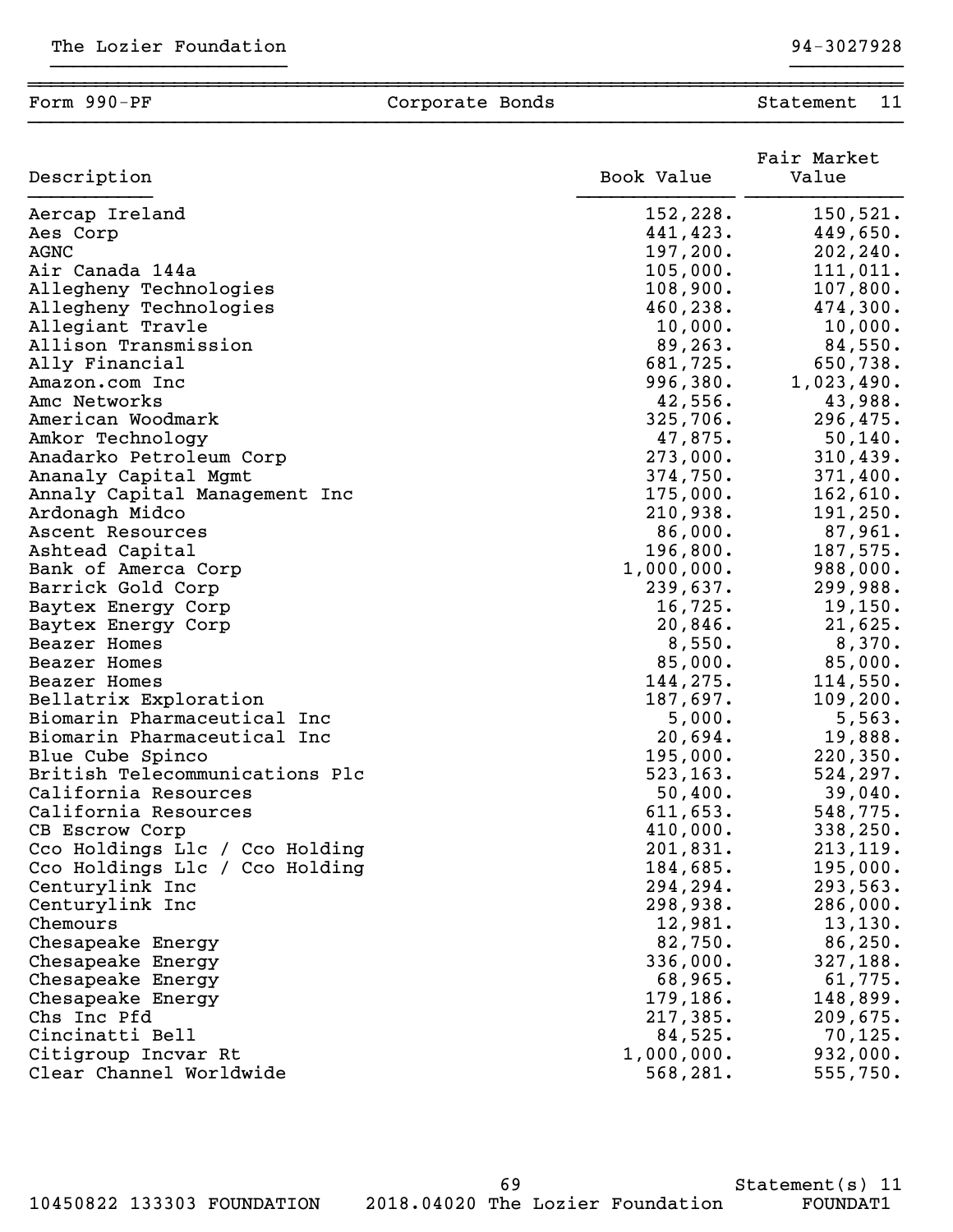| Commercial Metals               | 201,388.   | 201,375.   |
|---------------------------------|------------|------------|
| Consolidated Comm               | 147,700.   | 132,000.   |
| Consolidated Energy             | 235,000.   | 225,013.   |
| Continental Resources           | 396, 280.  | 413,051.   |
| Continental Resources           | 100, 294.  | 103, 339.  |
| Continental Resources           | 73,306.    | 75,734.    |
| Crown Americas LLC              | 154,888.   | 143,600.   |
| CSC Holdings                    | 39,475.    | 45,813.    |
| CSC Holdings                    | 199,750.   | 183,936.   |
| Delphi Technologies             | 216, 206.  | 189,000.   |
| Denbury Resources               | 107,813.   | 106,950.   |
| Deutsche Bank                   | 179,048.   | 155,508.   |
| Dish DBS Corp                   | 467,888.   | 378, 350.  |
| Dish Network corp               | 443,718.   | 359,346.   |
| Dish Network corp               | 195,980.   | 163,215.   |
| Dish Network corp               | 49,800.    | 45,788.    |
| Donnelley Financial Solut       | 75,000.    | 74,438.    |
| DR Horton inc                   | 96, 285.   | 106, 219.  |
| Dynegy Inc                      | 49,750.    | 50,000.    |
| Embraer Netherlands             | 40,013.    | 41,300.    |
| Ensco Rowan                     | 190,000.   | 140,600.   |
| Evolent Health                  | 74,537.    | 83,165.    |
| Fidelity Federal Bancorp        | 2,500,000. | 2,600,700. |
| Finisar                         | 9,189.     | 9,492.     |
| First Data                      | 239,994.   | 226,188.   |
| First Quantum Materials         | 194,500.   | 185,500.   |
| First Quantum Minerals          | 184,500.   | 160, 500.  |
| Ford Motor Co                   | 326,631.   | 375, 390.  |
| Ford Motor Co                   | 500,000.   | 498,565.   |
| Franklin Financial              | 263, 250.  | 257,363.   |
| Frontier Communications         | 47, 125.   | 26,750.    |
| Frontier Communications         | 250, 193.  | 144,638.   |
| General Electric Covar          | 1,622,447. | 1,396,890. |
| GMAC Cap Trust                  | 263,000.   | 253,700.   |
| Goldman Sachs Group Inc         | 999,000.   | 987,240.   |
| Goldman Sachs Group Incvar Rt   | 510,000.   | 487,550.   |
| Goodyear Tire & Rubber          | 240,363.   | 228,150.   |
| Halcon Resources                | 216,928.   | 177,390.   |
| Hca Inc                         | 102,000.   | 106,000.   |
| Hca Inc                         | 429,588.   | 419,250.   |
| Hca Inc                         | 505,000.   | 502, 475.  |
| Hecla Mining Co                 | 43,781.    | 44,100.    |
| Hercules Inc                    | 315,388.   | 364,088.   |
| Hess Infrastructure             | 375,000.   | 362,813.   |
| Hexion Us Finance Corp / Hexio  | 530, 125.  | 279,400.   |
| Huntington Ingalls              | 250,000.   | 253,988.   |
| IHO Verwaltungs                 | 193,500.   | 183,000.   |
| Intercept Pharm                 | 30,000.    | 27,791.    |
| Invesco Mortgage Capital Incpfd | 986,800.   | 1,019,600. |
| Istar Inc                       | 135,585.   | 137,569.   |
| Istar Inc                       | 108, 357.  | 99,114.    |
| Istar Inc                       | 215,600.   | 205,678.   |
| James Hardie Intnl              | 216,700.   | 200, 200.  |
| JC Penney Corp                  | 880.       | 745.       |
|                                 |            |            |
|                                 |            |            |

The Lozier Foundation 34-3027928

70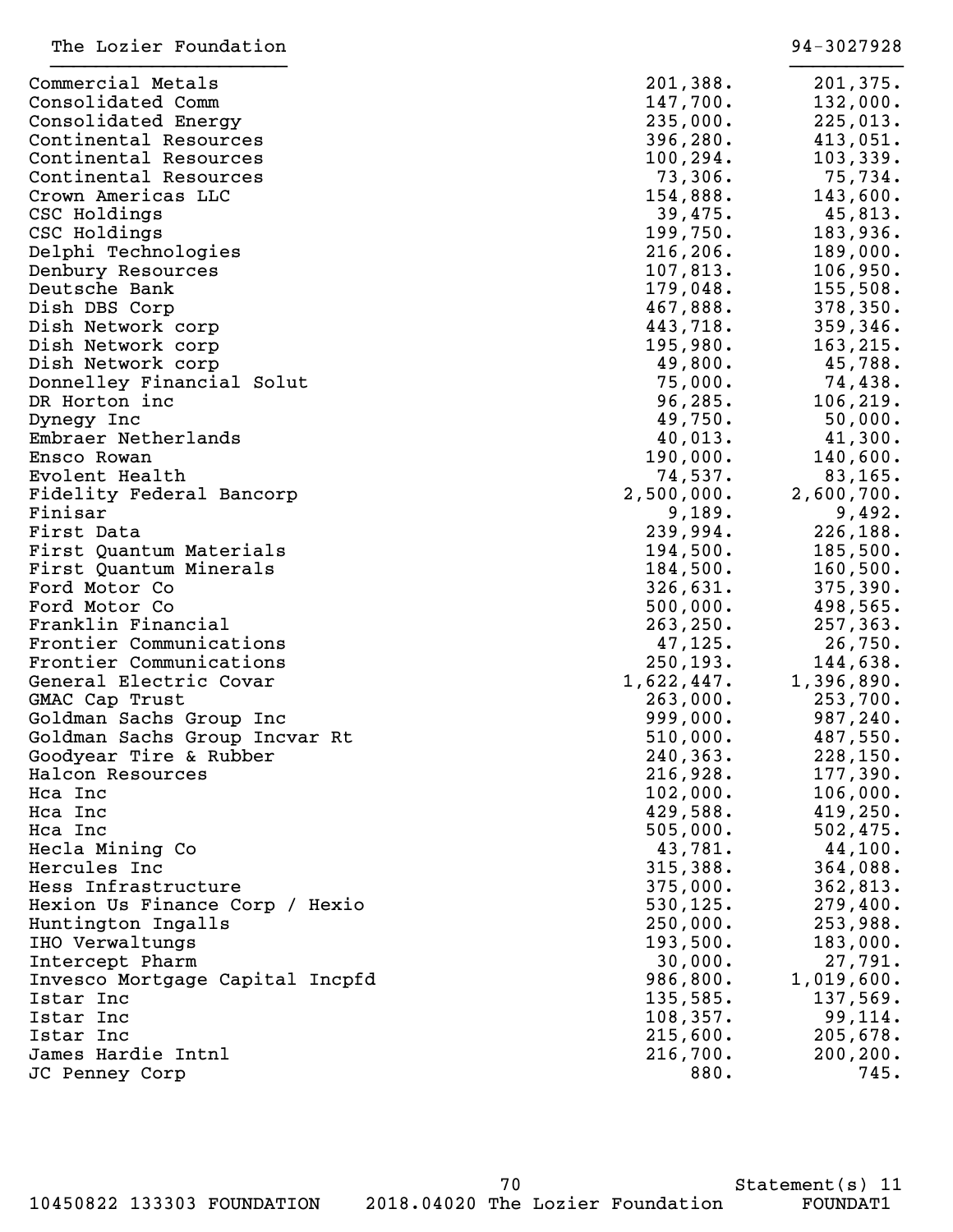| Jefferies Group LLC         | 496,875.   | 513,080.     |
|-----------------------------|------------|--------------|
| Jeld-Wen                    | 436,400.   | 402,500.     |
| Jpmorgan Chase & Covar Rt   | 1,106,380. | 1, 132, 215. |
| Jpmorgan Chase & Covar Rt   | 1,250,000. | 1,206,250.   |
| L Brands                    | 197,400.   | 171, 150.    |
| Lamar Media Corp            | 42,525.    | 44,775.      |
| Lennar Corp                 | 96,788.    | 101,850.     |
| Lennar Corp                 | 431,750.   | 412,500.     |
| Lennar Corp                 | 386,759.   | 374,400.     |
| Level 3 Financing           | 105,000.   | 103, 163.    |
| Level 3 Financing           | 244,250.   | 234,375.     |
| Lonestar Resources          | 185,000.   | 175,288.     |
| MEG Energy                  | 8,225.     | 9,450.       |
| MEG Energy                  | 303,950.   | 339,025.     |
| Mexican Bonos               | 212,685.   | 126,495.     |
| Microchip Tech              | 33,029.    | 49,383.      |
| Mircron Tech                | 92,120.    | 95,918.      |
| Montage Resources           | 213,569.   | 192,938.     |
| Mplx                        | 450,056.   | 494,488.     |
| MPT Operating               | 95,000.    | 86,866.      |
| Nationstar Mortgage         | 330,000.   | 320,925.     |
| Navient LLC                 | 314, 156.  | 275,550.     |
| Navient LLC                 | 250,788.   | 214,500.     |
| Navient LLC                 | 75,438.    | 72,888.      |
| New Albertsons Inc          | 142,701.   | 123, 250.    |
| New Albertsons Inc          | 464,700.   | 380,000.     |
| New Albertsons Inc          | 342,063.   | 285, 250.    |
| New Albertsons Inc          | 63, 175.   | 51,800.      |
| New South Wales Treasury    | 314, 365.  | 254,246.     |
| New Zealand Govt Bond       | 115,385.   | 87,743.      |
| NGL Energy                  | 156,900.   | 153,600.     |
| NGL Energy                  | 4,575.     | 4,300.       |
| Noble Holding International | 84,863.    | 72,463.      |
| Nuance Communications Inc   | 44,044.    | 43,060.      |
| Nuance Communications Inc   | 402,378.   | 363,779.     |
| Nuance Communications Inc   | 58,378.    | 52,849.      |
| On Semiconductor            | 131,568.   | 159,863.     |
| Oxford Finance              | 100,000.   | 98,500.      |
| Pennymac Mortg              | 50,000.    | 47,340.      |
| Pennymac Mortg              | 397,000.   | 374,400.     |
| Pioneer Energy              | 203,663.   | 164,700.     |
| Pultegroup Inc              | 320,400.   | 323,938.     |
| Pultegroup Inc              | 76,725.    | 77,850.      |
| QEP Resources Inc           | 60,834.    | 57,525.      |
| Quicken Loans               | 242,769.   | 225,675.     |
| Range Resources             | 172,000.   | 154,000.     |
| Republic Of Indonesia 144a  | 198,882.   | 213,220.     |
| Rovi Corp                   | 91,703.    | 95,000.      |
| Royal Bank of Scottland     | 9,910.     | 10,121.      |
| RTI International Metals    | 56,457.    | 59,700.      |
| Sanchez Energy Corp         | 38,450.    | 9,400.       |
| Sanchez Energy Corp         | 180,744.   | 36,900.      |
| Seagate HDD                 | 211,875.   | 221,723.     |
| Seagate HDD                 | 188,125.   | 212,173.     |

71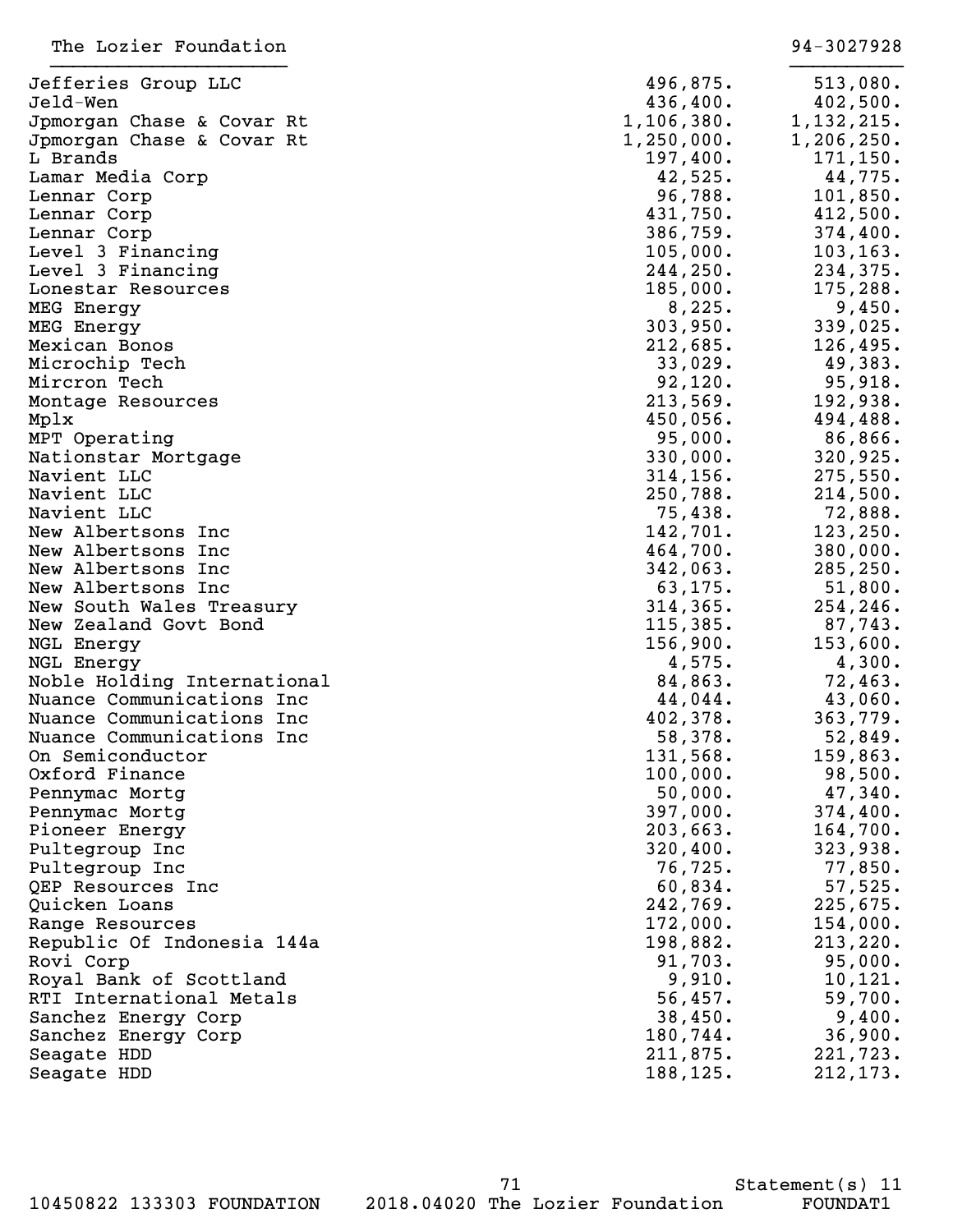| Sealed Air Corp                                    | 244,694.           | 242,550.   |
|----------------------------------------------------|--------------------|------------|
| Shelf Drilling Holdings                            | 80,000.            | 68,400.    |
| SM Energy                                          | 47,425.            | 47,850.    |
| SM Energy                                          | 40,773.            | 39,690.    |
| SM Energy                                          | 236, 263.          | 221,850.   |
| SM Energy                                          | 51,271.            | 51, 123.   |
| SM Energy                                          | 57,469.            | 53,700.    |
| SM Energy                                          | 20,000.            | 17,700.    |
| Southwestern Energy                                | 37,863.            | 35,750.    |
| Springleaf Finance Corp                            | 187,663.           | 195,488.   |
| Springleaf Finance Corp                            | 255,775.           | 260, 619.  |
| Springleaf Finance Corp                            | 105,000.           | 93,975.    |
| Springleaf Finance Corp                            | 236, 175.          | 209,738.   |
| Sprint Capital Corp                                | 252, 169.          | 264,600.   |
| Sprint Capital Corp                                | 29,638.            | 31,650.    |
| Sprint Capital Corp                                | 39,200.            | 41,050.    |
| Sprint Comm                                        | 18,500.            | 19,627.    |
| Stanley Black & Decker                             | 1,442,850.         | 1,378,075. |
| Telecom Italia Capital Sa                          | 231,711.           | 246,525.   |
| Tenet Healthcare                                   | 309,663.           | 289,800.   |
| Tenet Healthcare                                   | 526, 294.          | 506, 925.  |
| Tenet Healthcare                                   | 193,538.           | 181,838.   |
| Tenet Healthcare                                   | 57,525.            | 55,500.    |
| Tenneco Inc                                        | 269,875.           | 226,929.   |
| Teva Pharmaceutical Finance                        | 483,250.           | 473,730.   |
| Texas New Mexico Power                             | 201, 252.          | 188,809.   |
| Tmobile USA Inc                                    | 575,000.           | 527,563.   |
| TPC Group                                          | 233,750.           | 237,500.   |
| Transocean Inc                                     | 621,975.           | 555, 275.  |
| Transocean Proteus                                 | 208,820.           | 202,990.   |
| Tri Pointe Group                                   | 233,677.           | 224, 425.  |
| Tri Pointe Group                                   | 23,475.            | 19,493.    |
| Tri Pointe Holdings                                | 68,705.            | 62,475.    |
| Two Harbors Investment                             | 202,500.           | 195,082.   |
| United Continental                                 | 250,000.           |            |
| United Rentals North Am                            |                    | 241, 250.  |
|                                                    | 228,050.<br>4,900. | 226, 200.  |
| United Rentals North Am<br>United Rentals North Am |                    | 4,713.     |
| United Rentals North Am                            | 14,863.            | 13, 163.   |
| United Rentals North Am                            | 214, 419.          | 196, 350.  |
|                                                    | 110,000.           | 108, 350.  |
| Uniti Group Inc CSL Capital                        | 232,228.           | 204,450.   |
| USG Corp                                           | 34,413.            | 35, 263.   |
| Verizon Comm                                       | 248,350.           | 246,570.   |
| Vine Oil & Gas LP                                  | 272, 250.          | 217,250.   |
| Virgin Aust 2013-1b Trst 144a                      | 23,083.            | 23,417.    |
| Vrigin Australia Holding.                          | 100,000.           | 100, 800.  |
| Washington Prime Group                             | 496,875.           | 492,515.   |
| Wells Fargo & Covar Rt                             | 2,792,500.         | 2,484,375. |
| Whiting Petroleum                                  | 320,441.           | 327,750.   |
| Whiting Petroleum                                  | 73,738.            | 72,800.    |
| Whiting Petroleum                                  | 74,538.            | 64,313.    |
| Willamette Industries Inc                          | 182,750.           | 241,062.   |
| Windstream Services                                | 389,500.           | 361,000.   |
| Windstream Services                                | 331,500.           | 202,555.   |

72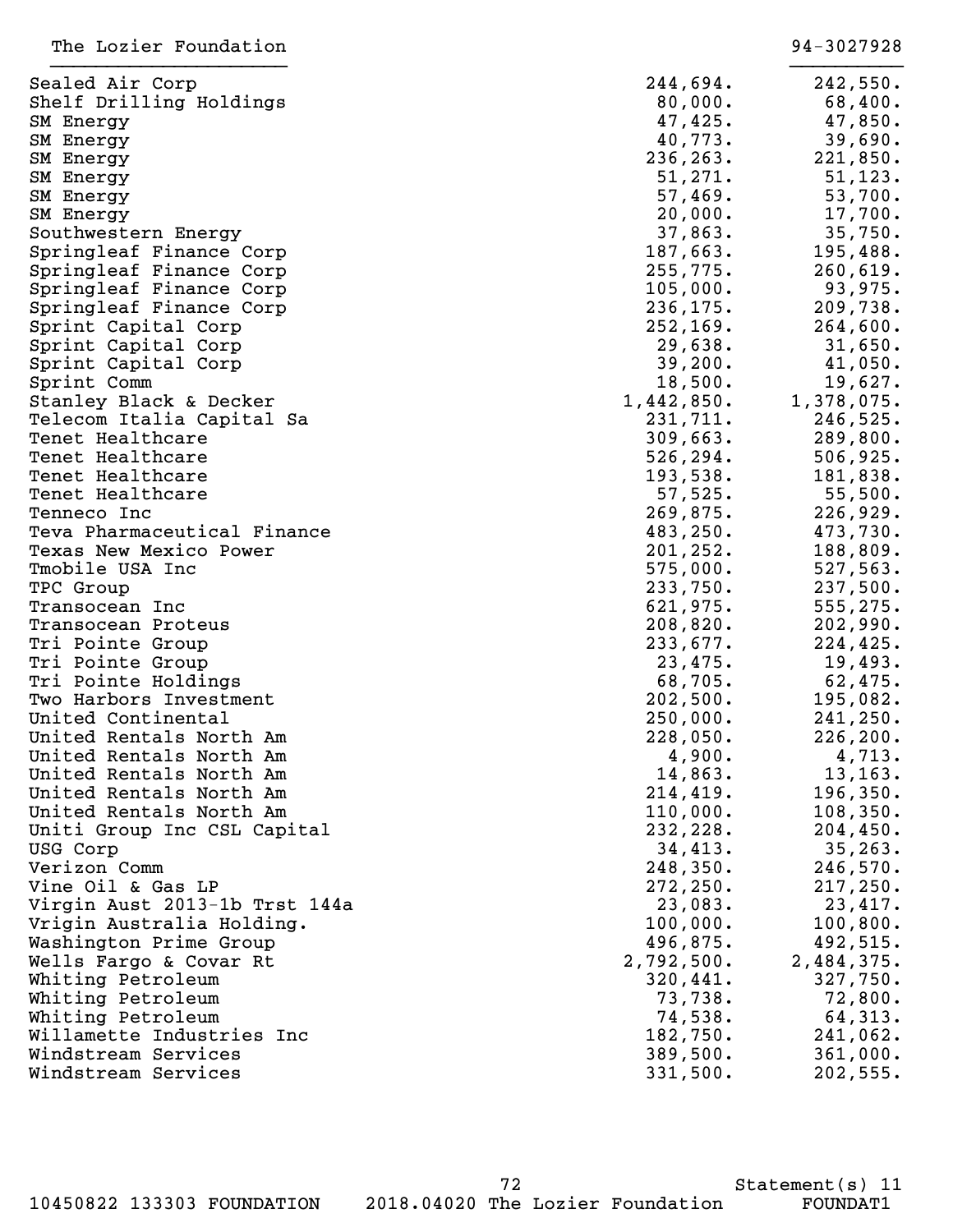|                                      | 94-3027928                           |
|--------------------------------------|--------------------------------------|
| 282,000.<br>3,000,000.<br>3,750,000. | 268,500.<br>3,000,000.<br>3,750,000. |
| 62,095,897.                          | 59, 255, 495.                        |
|                                      |                                      |

~~~~~~~~~~~~~~~~~~~~~~~~~~~~~~~~~~~~~~~~~~~~~~~~~~~~~~~~~~~~~~~~~~~~~~~~~~~~~~ Form 990-PF Part VIII - List of Officers, Directors Statement 12 Trustees and Foundation Managers }}}}}}}}}}}}}}}}}}}}}}}}}}}}}}}}}}}}}}}}}}}}}}}}}}}}}}}}}}}}}}}}}}}}}}}}}}}}}}

| Name and Address                                                     | Title and<br>Avrg Hrs/Wk       | Compen-<br>sation | Employee<br>Ben Plan Expense<br>Contrib Account |    |
|----------------------------------------------------------------------|--------------------------------|-------------------|-------------------------------------------------|----|
| ALLAN LOZIER<br>6336 PERSHING DRIVE<br><b>OMAHA, NE 68110</b>        | TRUSTEE-PARTTIME<br>3.00       | $0$ .             | 0.                                              | 0. |
| DIANNE LOZIER<br>6336 PERSHING DRIVE<br><b>OMAHA, NE 68110</b>       | TRUSTEE-PARTTIME<br>2.00       | $0$ .             | 0.                                              | 0. |
| <b>SUSAN LOZIER</b><br>6336 PERSHING DRIVE<br><b>OMAHA, NE 68110</b> | TRUSTEE-PARTTIME<br>1.00       | $0$ .             | 0.                                              | 0. |
| COLLETTE LOZIER<br>6336 PERSHING DRIVE<br><b>OMAHA, NE 68110</b>     | TRUSTEE-PARTTIME<br>1.00       | $0$ .             | 0.                                              | 0. |
| SANDRA LOZIER<br>6336 PERSHING DRIVE<br><b>OMAHA, NE 68110</b>       | TRUSTEE-PARTTIME<br>1.00       | 0.                | $0$ .                                           | 0. |
| ROBERT BRAUN JR<br>6336 PERSHING DRIVE<br><b>OMAHA, NE 68110</b>     | EXEC DIRECTOR-PARTTIME<br>2.00 | $0$ .             | 0.                                              | 0. |
| Totals included on 990-PF, Page 6, Part VIII                         |                                | 0.                | 0.                                              | 0. |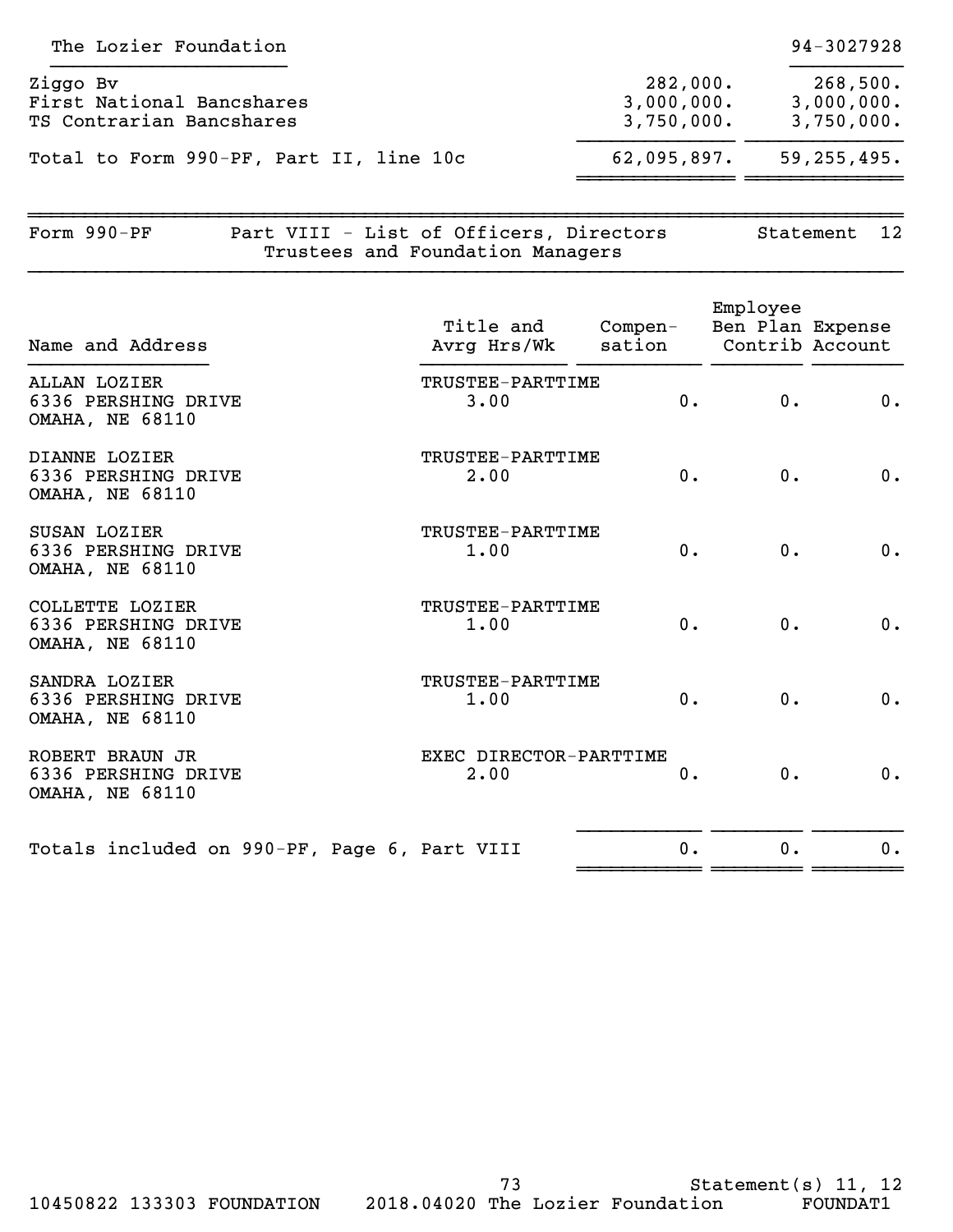| Form $990-PF$ | Expenditure Responsibility Statement |                     | Statement 13 |  |
|---------------|--------------------------------------|---------------------|--------------|--|
|               |                                      | Part VII-B, Line 5c |              |  |

}}}}}}}}}}}}}}}}}}}}} }}}}}}}}}}

}}}}}}}}}}}}}}}}}}}}}}}}}}}}}}}}}}}}}}}}}}}}}}}}}}}}}}}}}}}}}}}}}}}}}}}}}}}}}}

Grantee's Name }}}}}}}}}}}}}}

FUTURE FORWARD LLC

Grantee's Address }}}}}}}}}}}}}}}}}

11301 DAVENPORT STREET OMAHA, NE 68154-2629

| Grant Amount | Date of Grant | Amount Expended |
|--------------|---------------|-----------------|
| 217,200.     | 04/01/15      | $217,200$ .     |

Purpose of Grant }}}}}}}}}}}}}}}}

GRANT MADE TO FUND THE OMAHA COMMUNITY DEVELOPMENT PROGRAM RELATED INVESTMENT. INVESTED \$150,000 ON 4/1/15 AND \$67,200 ON 7/25/18

Dates of Reports by Grantee }}}}}}}}}}}}}}}}}}}}}}}}}}}

01/15/16, 01/09/17, 1/15/18, 1/10/19

Any Diversion by Grantee }}}}}}}}}}}}}}}}}}}}}}}}

NO